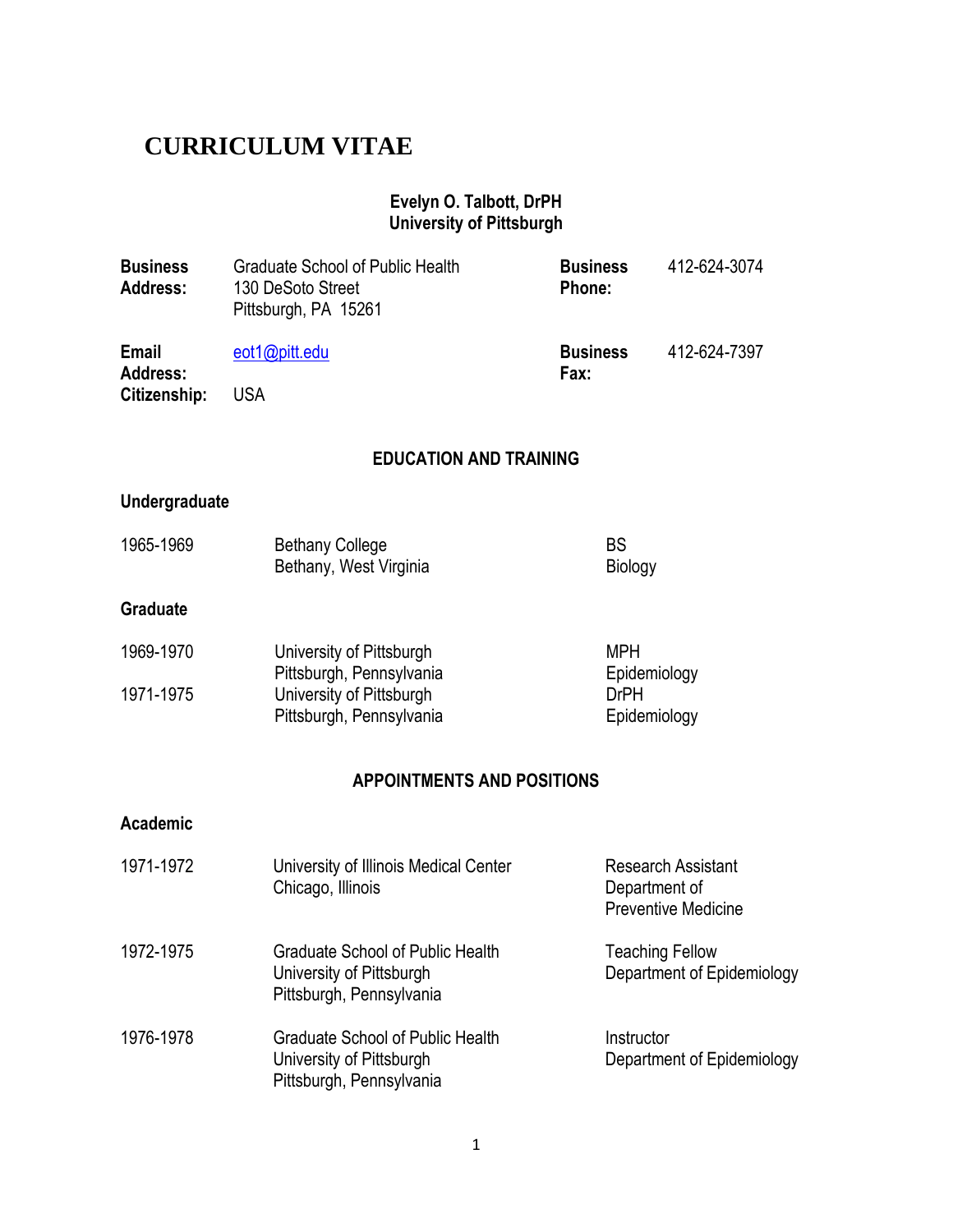| 1978-1990        | <b>Graduate School of Public Health</b><br>University of Pittsburgh<br>Pittsburgh, Pennsylvania     | <b>Assistant Professor</b><br>Department of Epidemiology                                                         |
|------------------|-----------------------------------------------------------------------------------------------------|------------------------------------------------------------------------------------------------------------------|
| 1983-1990        | <b>Graduate School of Public Health</b><br>University of Pittsburgh<br>Pittsburgh, Pennsylvania     | <b>Assistant Director</b><br><b>Center for Environmental</b><br>Epidemiology                                     |
| 1990-2002        | <b>Graduate School of Public Health</b><br>University of Pittsburgh<br>Pittsburgh, Pennsylvania     | <b>Associate Professor</b><br>Department of Epidemiology                                                         |
| 1997-2008        | School of Health and Rehabilitation Science<br>University of Pittsburgh<br>Pittsburgh, Pennsylvania | Associate Professor<br>Department of Communication<br><b>Science and Disorders</b>                               |
| 4/2002 - Present | <b>Graduate School of Public Health</b><br>University of Pittsburgh<br>Pittsburgh, Pennsylvania     | Professor, with Tenure<br>Epidemiology                                                                           |
| Non-Academic     |                                                                                                     |                                                                                                                  |
| 1973-1975        | Allegheny County Coroner's Office<br>Pittsburgh, Pennsylvania                                       | <b>Deputy Coroner</b>                                                                                            |
| 1975-1977        | <b>National Cancer Institute</b><br>Pittsburgh, Pennsylvania                                        | <b>Planning Grant Community</b><br>Organizer<br>Epidemiologist Control Program<br>in the Greater Pittsburgh Area |
| 1978-1982        | Allegheny County Coroner's Office<br>Pittsburgh, Pennsylvania                                       | Deputy Coroner                                                                                                   |

# **MEMBERSHIP IN PROFESSIONAL AND SCIENTIFIC SOCIETIES**

| 1980           | Member, Society for Epidemiology Research                                        |
|----------------|----------------------------------------------------------------------------------|
| 1985 - Present | Member, American Heart Association, Epidemiology Council                         |
| 1989 - 1993    | Secretary-Treasurer, International Society for Environmental Epidemiology        |
| 1989 - Present | Member, International Society for Environmental Epidemiology                     |
| 1991           | Epidemiologist and Consultant, National Highway Association, Washington,<br>DC   |
| 1992 - Present | Member, Pittsburgh Cancer Institute, University of Pittsburgh Medical Center     |
| 1992 - Present | Working Group Member, American Speech and Hearing Association,<br>Washington, DC |
| 1993 - Present | Member, International Committee on the Biological Effects of Noise (ICBEN)       |
| 2000 - Present | Executive Committee, Delta Omega                                                 |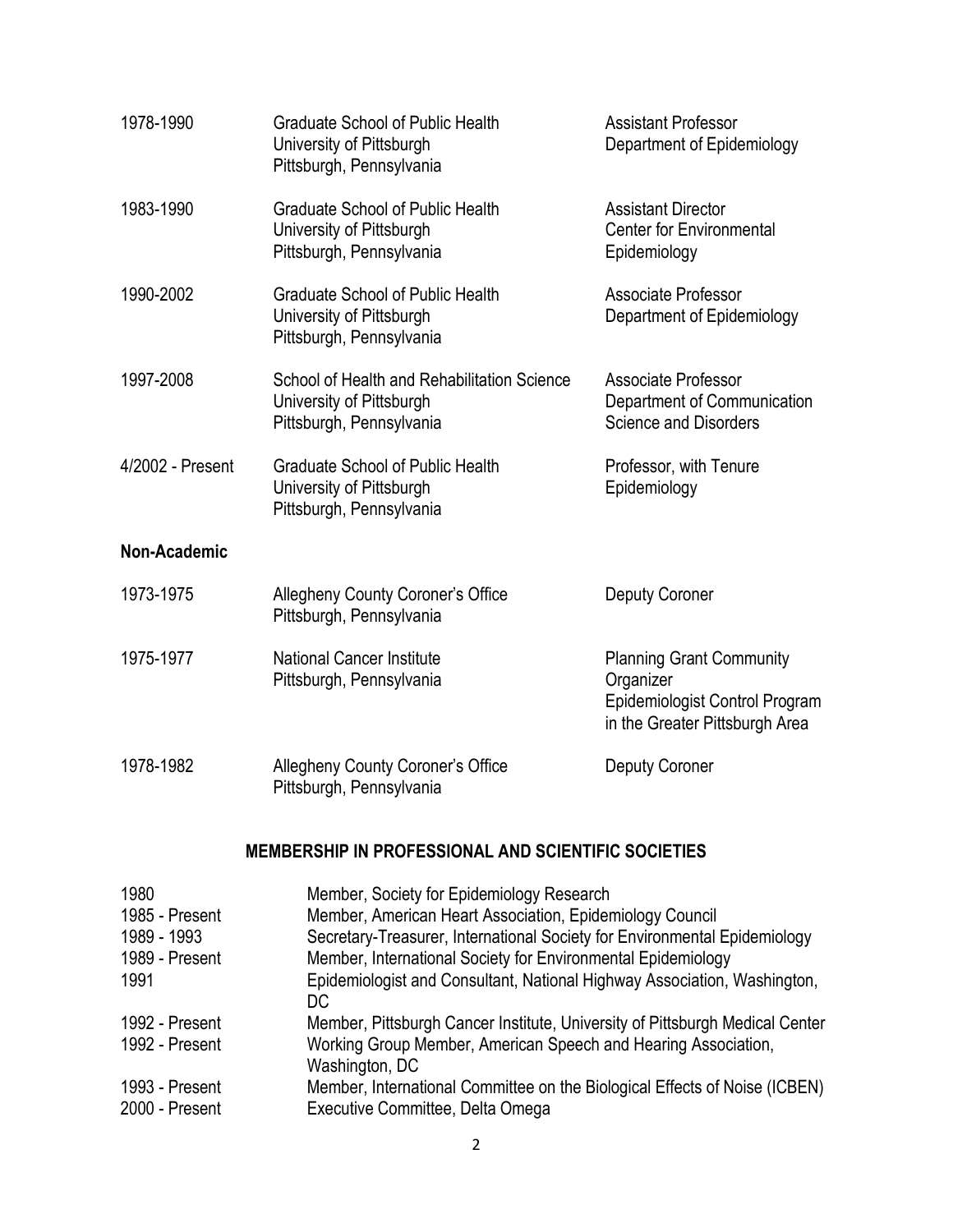| 2001 - Present | Fellow, American Heart Association, Council on Epidemiology and                   |
|----------------|-----------------------------------------------------------------------------------|
|                | Prevention                                                                        |
| 2003 - 2004    | President, Delta Omega                                                            |
| 2006           | Member, American Public Health Association                                        |
| 2006           | President Elect, Environmental Section, Pennsylvania Public Health<br>Association |
| 2007 - Present | Member, Androgen Excess - PCOS Society                                            |
| 2007 - Present | Member, Endocrine Society                                                         |

#### **HONORS AND AWARDS**

| 1970 - 1972                   | US Public Health Service Training Grant Awarding Association                                          |
|-------------------------------|-------------------------------------------------------------------------------------------------------|
| 1984 - 1987                   | Special Emphasis Research Career Award, Centers for Disease Control,<br>National Institutes of Health |
| 1988 - Present<br>1992 - 1994 | Delta Omega, Omicron Chapter, Honorary, Public Health Society<br>ISFF.                                |
| 1998 - Present                | Fellow, American Heart Association, Epidemiology Council                                              |
| 2004                          | Innovation in Health Research Award, Allegheny County Medical Society                                 |
| 2013                          | Nominated for the John Goldsmith Environmental Epidemiology Research<br><b>Integrity Award</b>        |

#### **PUBLICATIONS**

#### **Peer-Reviewed Publications**

- 1. **Talbott E,** Kuller LH, Detre K, Perper J. Biologic and psychosocial risk factors of sudden death from coronary disease in white women. The American journal of cardiology. 1977; 39(6):858-64. PubMed [journal] PMID: 871112
- 2. LaPorte RE, **Talbott EE.** Effects of low levels of lead exposure on cognitive function--a review. Arch Environ Health. 1978 Sep-Oct;33(5):236-9. PMID: 708117
- 3. **[Talbott EE](http://www.ncbi.nlm.nih.gov/pubmed/?term=Talbott%20EE%5BAuthor%5D&cauthor=true&cauthor_uid=382180)**, [Marino LB,](http://www.ncbi.nlm.nih.gov/pubmed/?term=Marino%20LB%5BAuthor%5D&cauthor=true&cauthor_uid=382180) [Mueller DP.](http://www.ncbi.nlm.nih.gov/pubmed/?term=Mueller%20DP%5BAuthor%5D&cauthor=true&cauthor_uid=382180) The evaluation of postmastectomy morbidity: a review of the literature. [Prev Med.](http://www.ncbi.nlm.nih.gov/pubmed?cmd=historysearch&querykey=9) 1979 May;8(3):429-40. PMID:382180
- 4. Cottington EM, Matthews KA, **Talbott E**, Kuller LH. Environmental events preceding sudden death in women. Psychosomatic medicine. 1980; 42(6):567-74. PubMed [journal] PMID: 7465742
- 5. Burgess RA, Tallbott EO. Lead exposure problem (Letter). *Chemical and Engineering News* 1980; **58**(35): 3.
- 6. Kuller LH, **Talbott E,** Perper JA. Sudden and unexpected deaths among women: possible precipitating events. Critical care medicine. 1981; 9(5):411-2. PubMed [journal] PMID: 7214977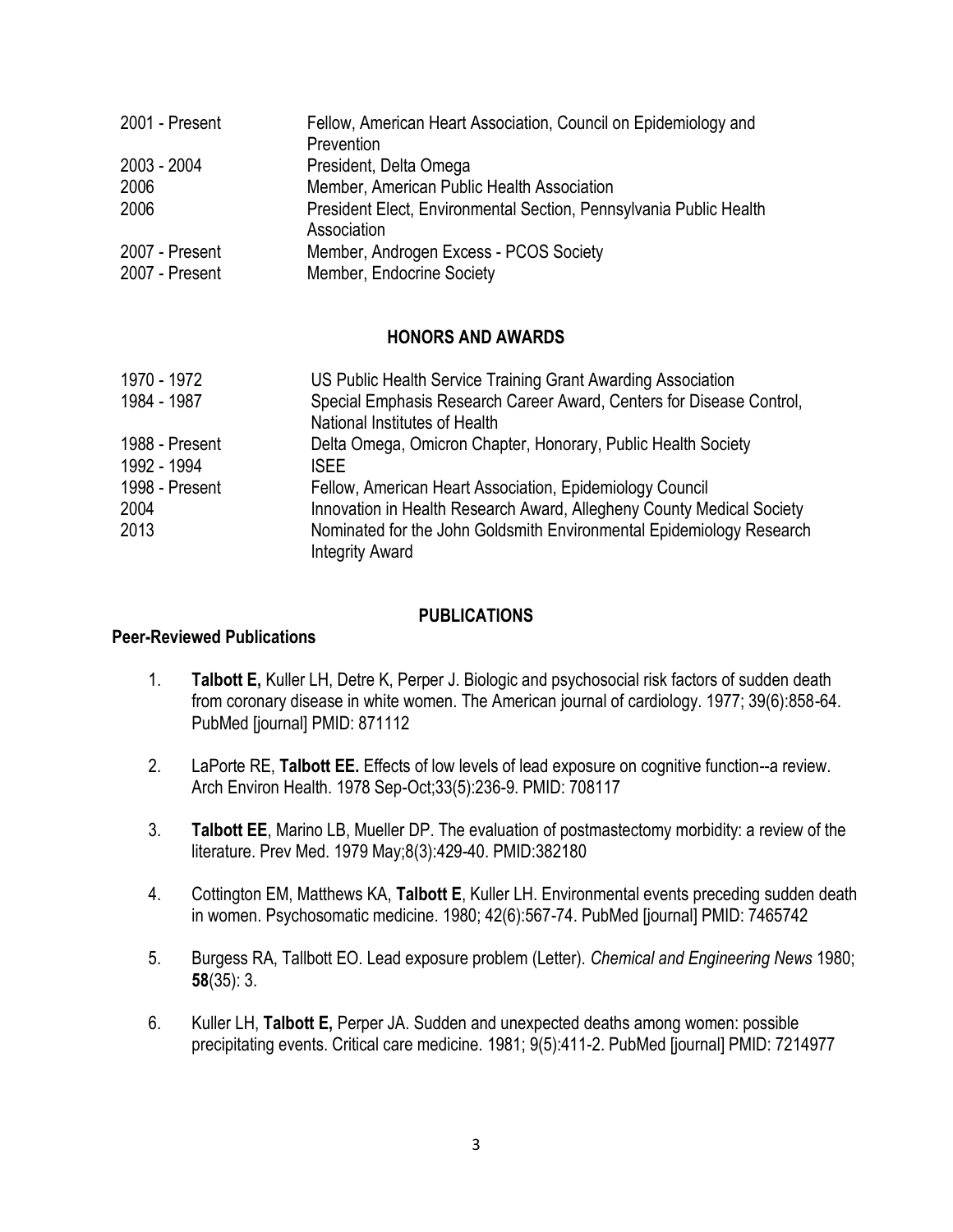- 7. **Talbott E,** Kuller LH, Perper J, Murphy PA. Sudden unexpected death in women: biologic and psychosocial origins. American journal of epidemiology. 1981; 114(5):671-82. PubMed [journal] PMID: 7304596
- 8. **Talbott EO,** Burgess RA, Murphy PA, Kuller LH. Blood lead levels among high-risk children, Detroit, Michigan. American journal of public health. 1982; 72(11):1288-90. PubMed [journal] PMID: 7125034, PMCID: PMC1650422
- 9. **Talbott E**, Kuller LH, Murphy PA. The epidemiology of sudden coronary death. Journal of the South Carolina Medical Association (1975). 1983; 79(10):574-86.PubMed [journal] PMID: 6606078
- 10. Helmkamp JC, **Talbott EO**, Marsh GM. Whole body vibration--a critical review. American Industrial Hygiene Association journal. 1984; 45(3):162-7. PubMed [journal] PMID: 6326560
- 11. Helmkamp JC, **Talbott EO**, Margolis H. Occupational noise exposure and hearing loss characteristics of a blue-collar population. Journal of occupational medicine, official publication of the Industrial Medical Association. 1984; 26(12):885-91. PubMed [journal] PMID: 6512611
- 12. **Talbott E**, Helmkamp J, Matthews K, Kuller L, Cottington E, [Redmond G.](http://www.ncbi.nlm.nih.gov/pubmed/?term=Redmond%20G%5BAuthor%5D&cauthor=true&cauthor_uid=3874543) Occupational noise exposure, noise-induced hearing loss, and the epidemiology of high blood pressure. American journal of epidemiology. 1985; 121(4):501-14. PubMed [journal] PMID: 3874543
- 13. Cottington EM, Matthews KA, **Talbott E,** Kuller LH. Occupational stress, suppressed anger, and hypertension. Psychosomatic medicine. 1986; 48(3-4):249-60. PubMed [journal] PMID: 3704088
- 14. Hodgson MJ, **Talbott E**, Helmkamp JC, Kuller LH. Diabetes, noise exposure, and hearing loss. Journal of occupational medicine, official publication of the Industrial Medical Association. 1987; 29(7):576-9. PubMed [journal] PMID: 3612333
- 15. Kuller LH, **Talbott EO,** Robinson C. Environmental and psychosocial determinants of sudden death. Circulation. 1987; 76(1 Pt 2):I177-85. PubMed [journal] PMID: 3297402
- 16. Lange JH, **Talbott EO,** Baffone KM, Weyel DA, Soboslay EG, [Koros AM,](http://www.ncbi.nlm.nih.gov/pubmed/?term=Koros%20AM%5BAuthor%5D&cauthor=true&cauthor_uid=3657623) [Sykora JL.](http://www.ncbi.nlm.nih.gov/pubmed/?term=Sykora%20JL%5BAuthor%5D&cauthor=true&cauthor_uid=3657623) Antilung cancer activities of selenium. Medical hypotheses. 1987; 23(4):443-7. PubMed [journal] PMID: 3657623
- 17. Ahmed O, Orchard TJ, Sharma R, **Talbott E,** Kuller LH. Declining mortality from stroke in Allegheny County. Stroke. 1988; 19:181-184.
- 18. Matthews KA, Cottington EM, **Talbott E,** Kuller LH, Siegel JM. Stressful work conditions and diastolic blood pressure among blue collar factory workers. American journal of epidemiology. 1987; 126(2):280-91. PubMed [journal] PMID: 3605056
- 19. **Talbott EO,** Kuller LH, Detre K, Matthews K, Norman S, [Kelsey SF,](http://www.ncbi.nlm.nih.gov/pubmed/?term=Kelsey%20SF%5BAuthor%5D&cauthor=true&cauthor_uid=2807661) [Belle S.](http://www.ncbi.nlm.nih.gov/pubmed/?term=Belle%20S%5BAuthor%5D&cauthor=true&cauthor_uid=2807661) Reproductive history of women dying of sudden cardiac death: a case-control study. International journal of epidemiology. 1989; 18(3):589-94. PubMed [journal] PMID: 2807661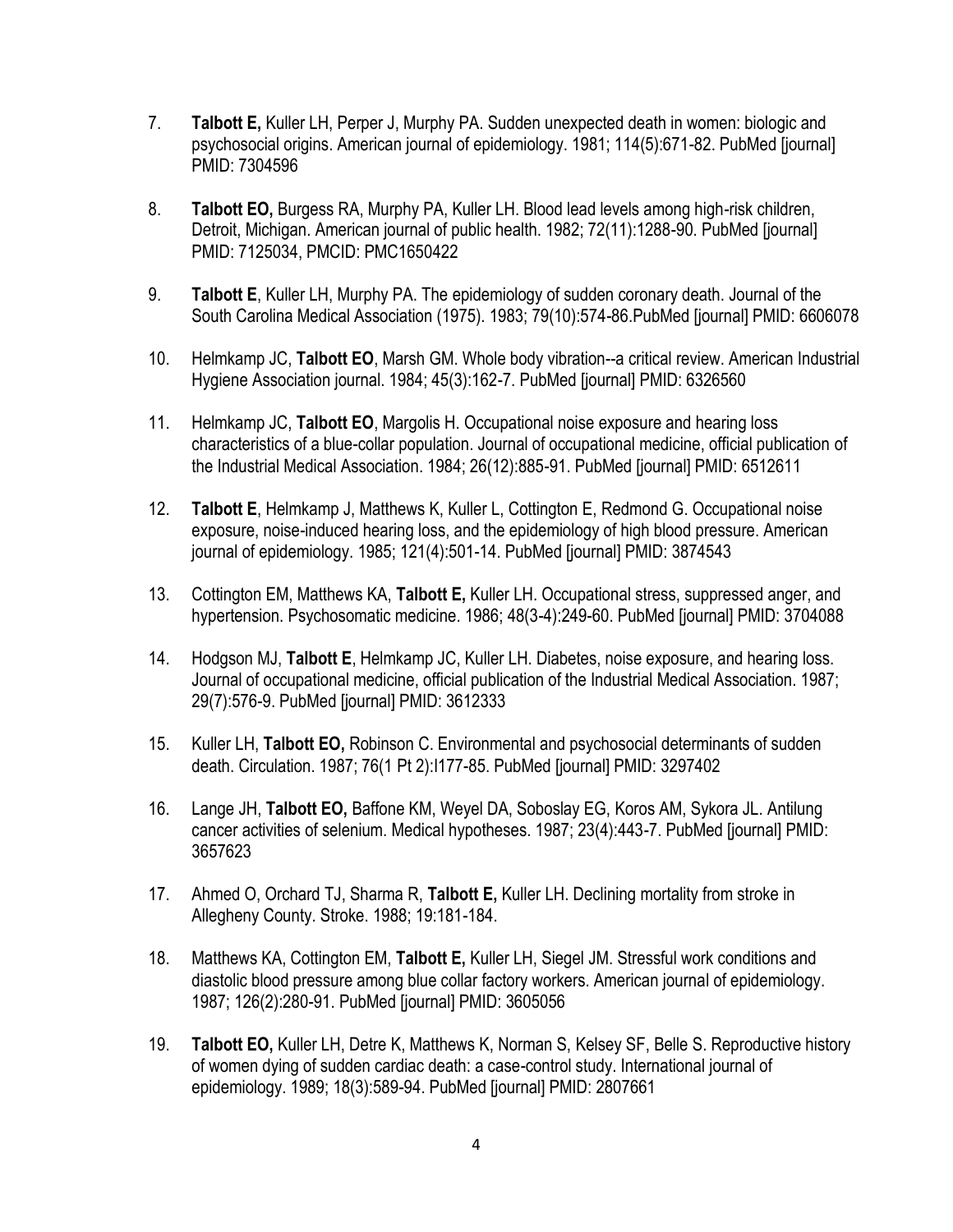- 20. Virji SK, **Talbott EO.** The relationship between occupational classification and low birth weight in a national sample of white married mothers. International archives of occupational and environmental health. 1990; 62(5):351-6. PubMed [journal] PMID: 2228254
- 21. Findlay RC, **Talbott E,** Lenkner LA. Audiometric and hearing handicap characteristics of retired blue collar workers. J Ear Hear. 1990;
- 22. **Talbott EO,** Findlay RC, Kuller LH, Lenkner LA, Matthews KA, [Day RD,](http://www.ncbi.nlm.nih.gov/pubmed/?term=Day%20RD%5BAuthor%5D&cauthor=true&cauthor_uid=2401923) [Ishii EK.](http://www.ncbi.nlm.nih.gov/pubmed/?term=Ishii%20EK%5BAuthor%5D&cauthor=true&cauthor_uid=2401923) Noise-induced hearing loss: a possible marker for high blood pressure in older noise-exposed populations. Journal of occupational medicine, official publication of the Industrial Medical Association. 1990; 32(8):690-7. PubMed [journal] PMID: 2401923
- 23. Marsh GM, Callahan C, Pavlock D, Leviton LC, **Talbott EO,** [Hemstreet G](http://www.ncbi.nlm.nih.gov/pubmed/?term=Hemstreet%20G%5BAuthor%5D&cauthor=true&cauthor_uid=2074513). A protocol for bladder cancer screening and medical surveillance among high-risk groups: the Drake Health Registry experience. Journal of occupational medicine, official publication of the Industrial Medical Association. 1990; 32(9):881-6. PubMed [journal] PMID: 2074513
- 24. Norman SA, Berlin JA, **Talbott EO.** Protective effects of cervical screening. Journal of clinical epidemiology. 1991; 44(4-5):457-8. PubMed [journal] PMID: 2010790
- 25. Marsh GM, Leviton LC, **Talbott EO,** Callahan C, Pavlock D, [Hemstreet G,](http://www.ncbi.nlm.nih.gov/pubmed/?term=Hemstreet%20G%5BAuthor%5D&cauthor=true&cauthor_uid=2008919) [Logue JN,](http://www.ncbi.nlm.nih.gov/pubmed/?term=Logue%20JN%5BAuthor%5D&cauthor=true&cauthor_uid=2008919) [Fox J,](http://www.ncbi.nlm.nih.gov/pubmed/?term=Fox%20J%5BAuthor%5D&cauthor=true&cauthor_uid=2008919) [Schulte P.](http://www.ncbi.nlm.nih.gov/pubmed/?term=Schulte%20P%5BAuthor%5D&cauthor=true&cauthor_uid=2008919) Drake Chemical Workers' Health Registry Study: I. Notification and medical surveillance of a group of workers at high risk of developing bladder cancer. American journal of industrial medicine. 1991; 19(3):291-301. PubMed [journal] PMID: 2008919
- 26. Norman SA, **Talbott** EO, Kuller LH, Stolley PD, Dunn MS, [Baffone K,](http://www.ncbi.nlm.nih.gov/pubmed/?term=Baffone%20K%5BAuthor%5D&cauthor=true&cauthor_uid=1985610) [Klionsky B,](http://www.ncbi.nlm.nih.gov/pubmed/?term=Klionsky%20B%5BAuthor%5D&cauthor=true&cauthor_uid=1985610) [Weinberg GB.](http://www.ncbi.nlm.nih.gov/pubmed/?term=Weinberg%20GB%5BAuthor%5D&cauthor=true&cauthor_uid=1985610) The relationship of Papanicolaou testing and contacts with the medical care system to stage at diagnosis of cervical cancer. Archives of internal medicine. 1991; 151(1):58-64.PubMed [journal] PMID: 1985610
- 27. Leviton LC, Marsh GM, **Talbott E**, Pavlock D, Callahan C. Drake Chemical Workers' Health Registry: coping with community tension over toxic exposures. American journal of public health. 1991; 81(6):689-93. PubMed [journal] PMID: 2029036, PMCID: PMC1405140
- 28. Norman SA, **Talbott EO,** Kuller LH, Krampe BR, Stolley PD. Demographic, psychosocial, and medical correlates of Pap testing: a literature review. American journal of preventive medicine. 1991; 7(4):219-26. PubMed [journal] PMID: 1756058
- 29. Day R, **Talbott EO,** Marsh GM, Case BW. A comparative ecological study of selected cancers in Kanawha County, West Virginia. American journal of industrial medicine. 1992; 21(2):235-51. PubMed [journal] PMID: 1536157
- 30. Ishii EK, **Talbott EO,** Findlay RC, D'Antonio JA, Kuller LH. Is NIDDM a risk factor for noise-induced hearing loss in an occupationally noise exposed cohort? The Science of the total environment. 1992; 127(1-2):155-65. PubMed [journal] PMID: 1480953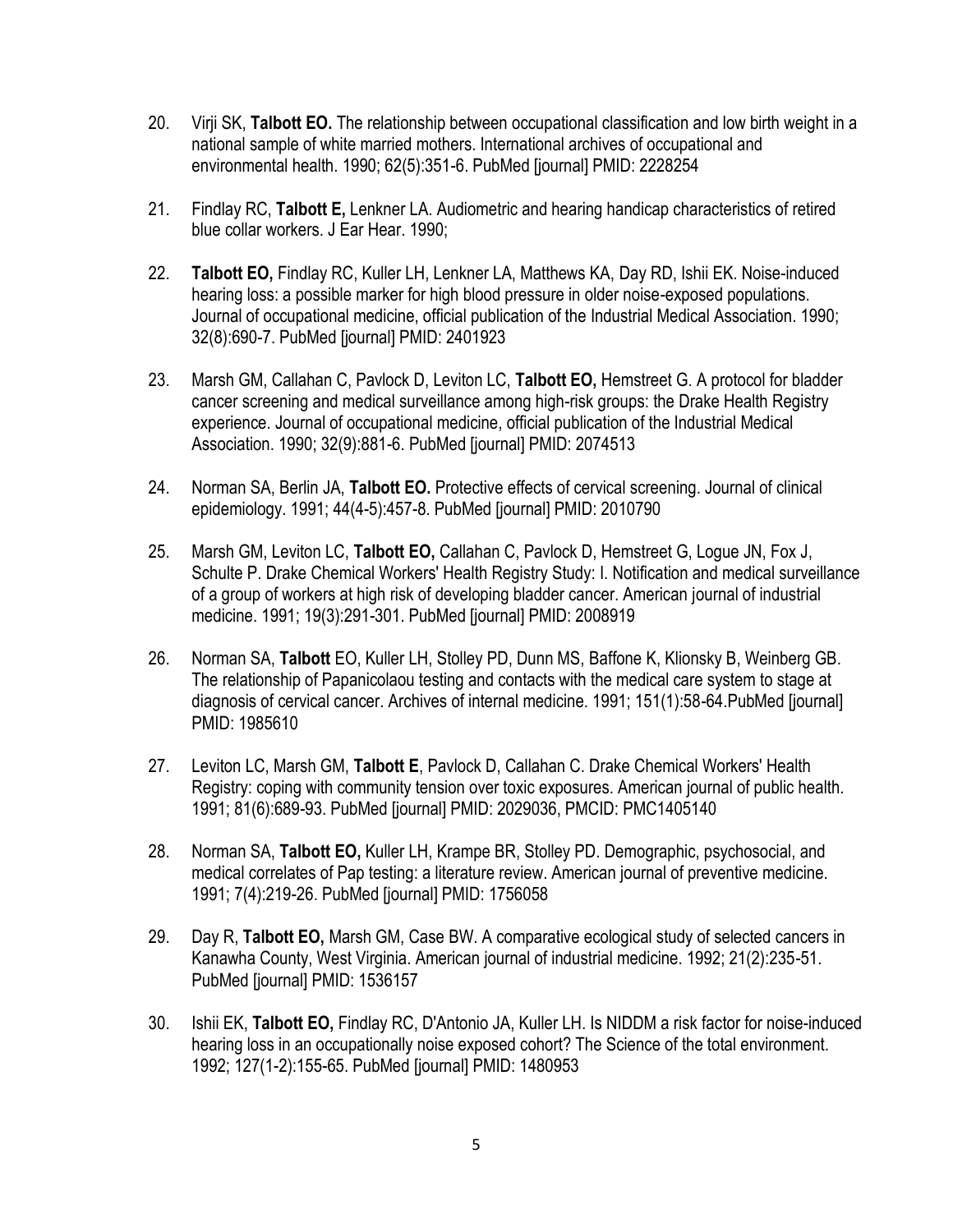- 31. **Talbott EO,** Day RD, Marsh GM, Haile-Cattledge GT, McKenna M, [Case BW](http://www.ncbi.nlm.nih.gov/pubmed/?term=Case%20BW%5BAuthor%5D&cauthor=true&cauthor_uid=1480952). Trends in cancer mortality in Kanawha County, West Virginia, 1950-1984. The Science of the total environment. 1992; 127(1-2):139-54. PubMed [journal] PMID: 1480952
- 32. Leviton LC, Chen HT, Marsh GM, **Talbott EO.** Evaluation issues in the Drake Chemical Workers Notification and Health Registry Study. American journal of industrial medicine. 1993; 23(1):197- 204. PubMed [journal] PMID: 8422051
- 33. **Talbott** EO, Norman SA, Baffone KM, Kuller LH, Ishii EK, [Krampe BR,](http://www.ncbi.nlm.nih.gov/pubmed/?term=Krampe%20BR%5BAuthor%5D&cauthor=true&cauthor_uid=8229105) [Dunn MS.](http://www.ncbi.nlm.nih.gov/pubmed/?term=Dunn%20MS%5BAuthor%5D&cauthor=true&cauthor_uid=8229105) Selection of neighborhood controls for a study of factors related to the diagnosis of cervical cancer. Journal of clinical epidemiology. 1993; 46(11):1277-87. PubMed [journal] PMID: 8229105
- 34. Berga S, Clerici A, Talbott E, Guzick D, Newman A, Cioletti M, Kuller L, Detre K. Does Coronary Heart-Disease Risk In Women With Polycystic-Ovary-Syndrome (Pco) Decline With Age. American Journal of Epidemiology, 1994. **139**(11): p. S15-S15
- 35. **Talbott EO,** Norman SA, Kuller LH, Ishii EK, Baffone KM, Dunn MS, Krampe BR, Weinberg, GB. Refining preventive strategies for invasive cervical cancer: A population-based case-control study. Journal of Women's Health. 1995 April 25; 4(4):387-395.
- 36. **Talbott E,** Guzick D, Clerici A, Berga S, Detre K, [Weimer K,](http://www.ncbi.nlm.nih.gov/pubmed/?term=Weimer%20K%5BAuthor%5D&cauthor=true&cauthor_uid=7600112) [Kuller L.](http://www.ncbi.nlm.nih.gov/pubmed/?term=Kuller%20L%5BAuthor%5D&cauthor=true&cauthor_uid=7600112) Coronary heart disease risk factors in women with polycystic ovary syndrome. Arteriosclerosis, thrombosis, and vascular biology. 1995; 15(7):821-6. PubMed [journal] PMID: 7600112
- 37. Guzick DS, **Talbott EO,** Sutton-Tyrrell K, Herzog HC, Kuller LH, [Wolfson SK Jr](http://www.ncbi.nlm.nih.gov/pubmed/?term=Wolfson%20SK%20Jr%5BAuthor%5D&cauthor=true&cauthor_uid=8623850). Carotid atherosclerosis in women with polycystic ovary syndrome: initial results from a case-control study. American journal of obstetrics and gynecology. 1996; 174(4):1224-9; discussion 1229-32. PubMed [journal] PMID: 8623850
- 38. Massoudi BL, **Talbott EO,** Day RD, Swerdlow SH, Marsh GM[, Kuller LH.](http://www.ncbi.nlm.nih.gov/pubmed/?term=Kuller%20LH%5BAuthor%5D&cauthor=true&cauthor_uid=8986250) A case-control study of hematopoietic and lymphoid neoplasms: the role of work in the chemical industry. American journal of industrial medicine. 1997; 31(1):21-7. PubMed [journal] PMID: 8986250
- 39. **Talbott EO**, Brink LL, Palmer C, Engberg R. Occupational noise exposure, use of hearing protectors and the risk of high blood pressure: The results of a case-control study. Proceedings of the 25th anniversary of Congress on Noise Control Engineering. Liverpool, England, July 30- August 2, 1997, pg. 2131-2136.
- 40. Weimer K, **Talbott EO,** Day RD. Further examination of employment in the chemical industry: follow-up case-control study of hematopoietic and lymphoid neoplasms using a next consecutive death control group. American journal of industrial medicine. 1998; 33(1):97-8. PubMed [journal] PMID: 9408535
- 41. **Talbott EO,** Zborowski JV, Kuller LH. Organochlorine residues and breast cancer. The New England journal of medicine. 1998; 338(14):988-9; author reply 991. PubMed [journal] PMID: 9527607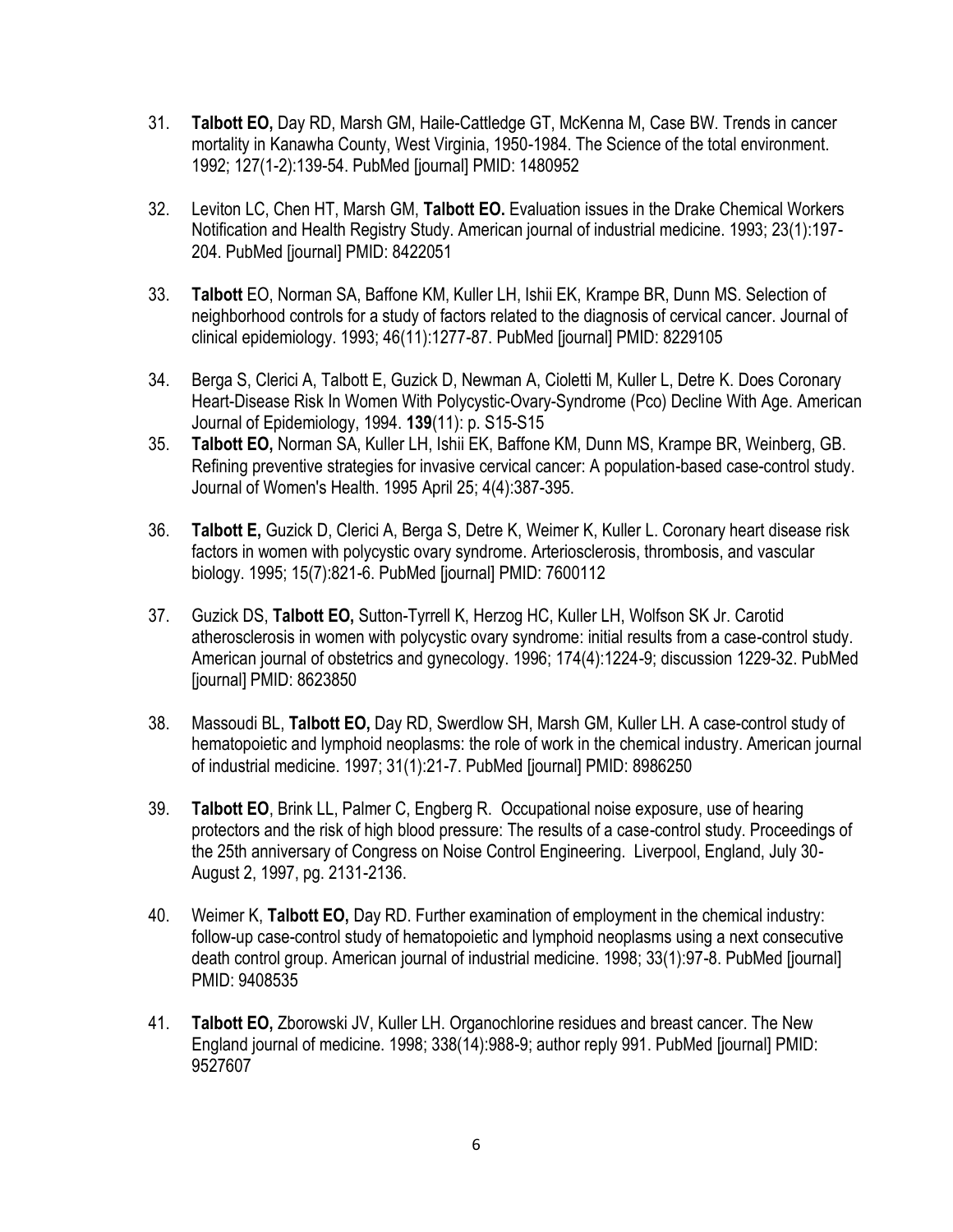- 42. **Talbott E,** Clerici A, Berga SL, Kuller L, Guzick D, [Detre K,](http://www.ncbi.nlm.nih.gov/pubmed/?term=Detre%20K%5BAuthor%5D&cauthor=true&cauthor_uid=9619969) [Daniels T,](http://www.ncbi.nlm.nih.gov/pubmed/?term=Daniels%20T%5BAuthor%5D&cauthor=true&cauthor_uid=9619969) [Engberg RA.](http://www.ncbi.nlm.nih.gov/pubmed/?term=Engberg%20RA%5BAuthor%5D&cauthor=true&cauthor_uid=9619969) Adverse lipid and coronary heart disease risk profiles in young women with polycystic ovary syndrome: results of a case-control study. Journal of clinical epidemiology. 1998; 51(5):415-22. PubMed [journal] PMID: 9619969
- 43. Ishii EK, **Talbott EO.** Race/ethnicity differences in the prevalence of noise-induced hearing loss in a group of metal fabricating workers. Journal of occupational and environmental medicine / American College of Occupational and Environmental Medicine. 1998; 40(8):661-6. PubMed [journal] PMID: 9729747
- 44. Dixon BW, Ruben F, McMahon J, Hennon DL, Gibson LL, **Talbott E,** Rycheck Rr, Remsberg KE, Kuller LH, Engberg R. Influenza vaccination status of persons aged 65-79 years – Allegheny County, Pennsylvania. February-March 1997. MMWR. 1998 December 25; 47(50):1094-1097.
- 45. **Talbott E,** Glad JA, Mattison D, Sampson S, Bramowitz E. The feasibility of tracing a population exposed to pesticides in breast milk to create a registry. Pesticides People and Nature. 1999; 1(1):53-58.
- 46. **Talbott EO**, Gibson LB, Burks A, Engberg R, McHugh KP. Evidence for a dose-response relationship between occupational noise and blood pressure. Archives of environmental health. 1999; 54(2):71-8. PubMed [journal] PMID:10094283
- 47. Kim SR, **Talbott EA,** Tull E, Vogt M, Andersen SJ, [Kuller LH.](http://www.ncbi.nlm.nih.gov/pubmed/?term=Kuller%20LH%5BAuthor%5D&cauthor=true&cauthor_uid=10868847) Contribution of abnormalities of thyroid hormones to type 2 diabetes. Diabetes care. 2000; 23(2):260-1. PubMed [journal] PMID: 10868847
- 48. Winters SJ, **Talbott E,** Guzick DS, Zborowski J, McHugh KP. Serum testosterone levels decrease in middle age in women with the polycystic ovary syndrome. Fertility and sterility. 2000; 73(4):724- 9. PubMed [journal] PMID: 10731532
- 49. Ambroz C, Scott A, Ambroz A, **Talbott EO.** Chronic low back pain assessment using surface electromyography. Journal of occupational and environmental medicine /American College of Occupational and Environmental Medicine. 2000; 42(6):660-9. PubMed [journal] PMID: 10874660
- 50. **Talbott EO,** Youk AO, McHugh KP, Shire JD, Zhang A, [Murphy BP,](http://www.ncbi.nlm.nih.gov/pubmed/?term=Murphy%20BP%5BAuthor%5D&cauthor=true&cauthor_uid=10856029) [Engberg RA.](http://www.ncbi.nlm.nih.gov/pubmed/?term=Engberg%20RA%5BAuthor%5D&cauthor=true&cauthor_uid=10856029) Mortality among the residents of the Three Mile Island accident area: 1979-1992. Environmental health perspectives. 2000; 108(6):545-52. PubMed [journal] PMID: 10856029, PMCID: PMC1638153
- 51. Loucks TL, **Talbott EO,** McHugh KP, Keelan M, Berga SL, [Guzick DS.](http://www.ncbi.nlm.nih.gov/pubmed/?term=Guzick%20DS%5BAuthor%5D&cauthor=true&cauthor_uid=10973653) Do polycystic-appearing ovaries affect the risk of cardiovascular disease among women with polycystic ovary syndrome? Fertility and sterility. 2000; 74(3):547-52. PubMed [journal] PMID: 10973653
- 52. Zborowski JV, Cauley JA, **Talbott EO,** Guzick DS, Winters SJ. Clinical Review 116: Bone mineral density, androgens, and the polycystic ovary: the complex and controversial issue of androgenic influence in female bone. The Journal of clinical endocrinology and metabolism. 2000; 85(10):3496-506. PubMed [journal] PMID: 11061489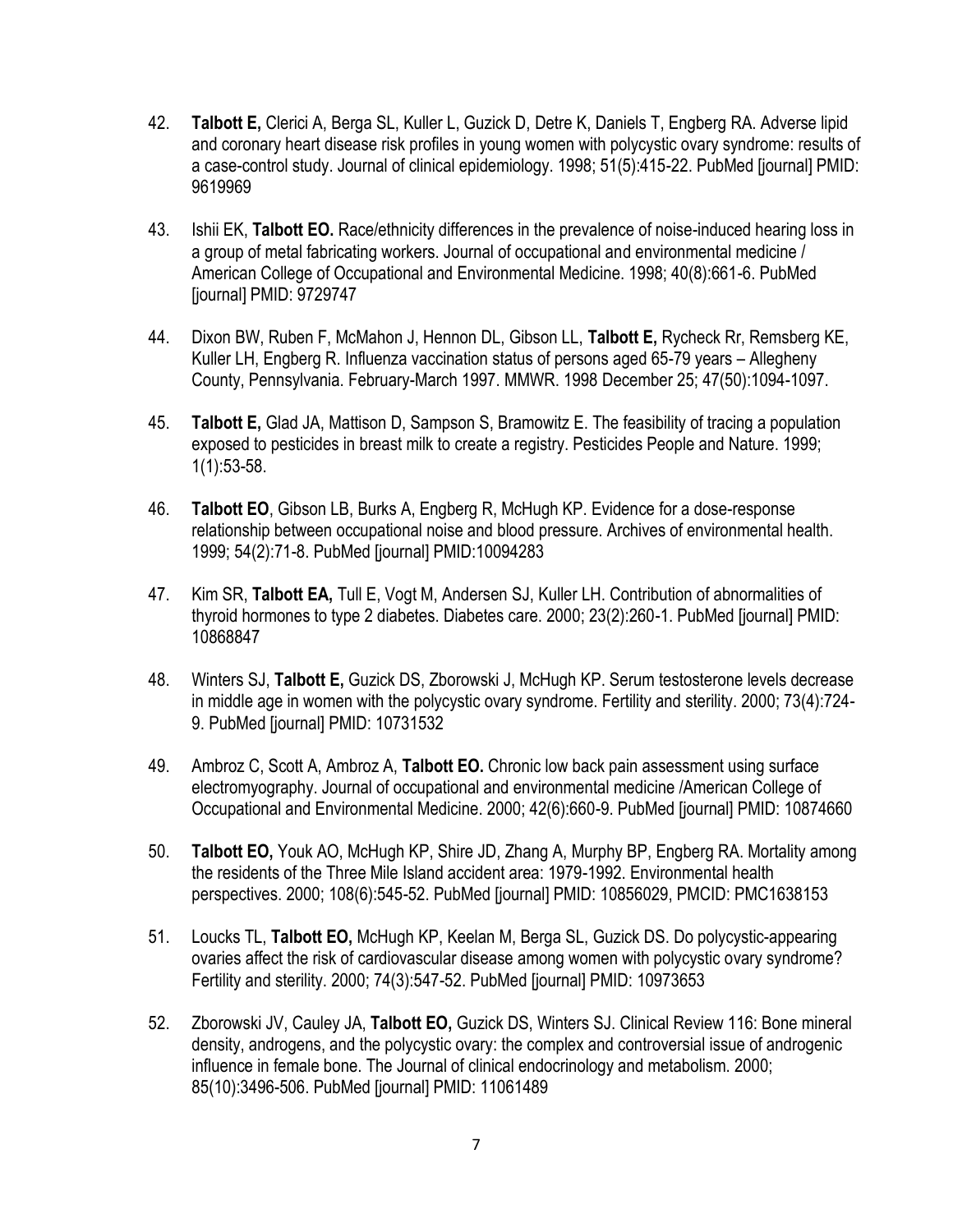- 53. **Talbott EO**, Guzick DS, Sutton-Tyrrell K, McHugh-Pemu KP, Zborowski JV, [Remsberg KE,](http://www.ncbi.nlm.nih.gov/pubmed/?term=Remsberg%20KE%5BAuthor%5D&cauthor=true&cauthor_uid=11073846) [Kuller](http://www.ncbi.nlm.nih.gov/pubmed/?term=Kuller%20LH%5BAuthor%5D&cauthor=true&cauthor_uid=11073846)  [LH.](http://www.ncbi.nlm.nih.gov/pubmed/?term=Kuller%20LH%5BAuthor%5D&cauthor=true&cauthor_uid=11073846) Evidence for association between polycystic ovary syndrome and premature carotid atherosclerosis in middle-aged women. Arteriosclerosis, thrombosis, and vascular biology. 2000; 20(11):2414-21. PubMed [journal] PMID: 11073846
- 54. **Talbott EO,** Zhang A, Youk AO, McHugh-Pemu KP, Zborowski JV, [Wakefield J.](http://www.ncbi.nlm.nih.gov/pubmed/?term=Wakefield%20J%5BAuthor%5D&cauthor=true&cauthor_uid=11133412) Re: "Collision of Evidence and Assumptions: TMI Déjà View" Environmental health perspectives. 2000; 108(12):A547-A549. PubMed [journal] PMID: 11133412, PMCID: PMC1240215
- 55. Zborowski JV, **Talbott EO,** Cauley JA. Polycystic ovary syndrome, androgen excess, and the impact on bone. Obstetrics and gynecology clinics of North America. 2001; 28(1):135-51, vii-viii. PubMed [journal] PMID: 11292999
- 56. **Talbott EO,** Zborowski JV, Sutton-Tyrrell K, McHugh-Pemu KP, Guzick DS. Cardiovascular risk in women with polycystic ovary syndrome (letter). Obstetrics and gynecology clinics of North America. 2001; 28(1):111-33, vii. PubMed [journal] PMID: 11292998
- 57. Brink LL, **Talbott EO,** Burks JA, Palmer CV. Changes over time in audiometric thresholds in a group of automobile stamping and assembly workers with a hearing conservation program. AIHA journal, a journal for the science of occupational and environmental health and safety. 2002; 63(4):482-7. PubMed [journal] PMID: 12486782
- 58. Remsberg KE, **Talbott EO,** Zborowski JV, Evans RW, McHugh-Pemu K. Evidence for competing effects of body mass, hyperinsulinemia, insulin resistance, and androgens on leptin levels among lean, overweight, and obese women with polycystic ovary syndrome. Fertility and sterility. 2002; 78(3):479-86. PubMed [journal] PMID: 12215321
- 59. Kim SR, Tull ES, **Talbott EO,** Vogt MT, Kuller LH. A hypothesis of synergism: the interrelationship of T3 and insulin to disturbances in metabolic homeostasis. Medical hypotheses. 2002; 59(6):660- 6. PubMed [journal] PMID: 12445506
- 60. Kim SR, **Talbott EO,** Tull ES, Zborowski JV, Vogt MT, [Kuller LH.](http://www.ncbi.nlm.nih.gov/pubmed/?term=Kuller%20LH%5BAuthor%5D&cauthor=true&cauthor_uid=12445505) Assessment of the disturbances in metabolic homeostasis: a hypothesis of synergism. Medical hypotheses. 2002; 59(6):655-9. PubMed [journal] PMID: 12445505
- 61. **Talbott EO,** Youk AO, McHugh-Pemu KP, Zborowski JV. Long-term follow-up of the residents of the Three Mile Island accident area: 1979-1998. Environmental health perspectives. 2003; 111(3):341-8. PubMed [journal] PMID: 12611664, PMCID: PMC1241392
- 62. Lange JH, Mastrangelo G, Thomulka KW, **Talbott EO.** Fireside hypothesis a comment on confounders. Medical hypotheses. 2003; 60(5):775-7. PubMed [journal] PMID: 12710917
- 63. Zborowski JV, Talbott EO, Cauley JA. Polycystic ovary syndrome, androgen excess, and the impact on bone. Infertility and Reproductive Medicine Clinics of North America 2003; **14**(4): 623- 38.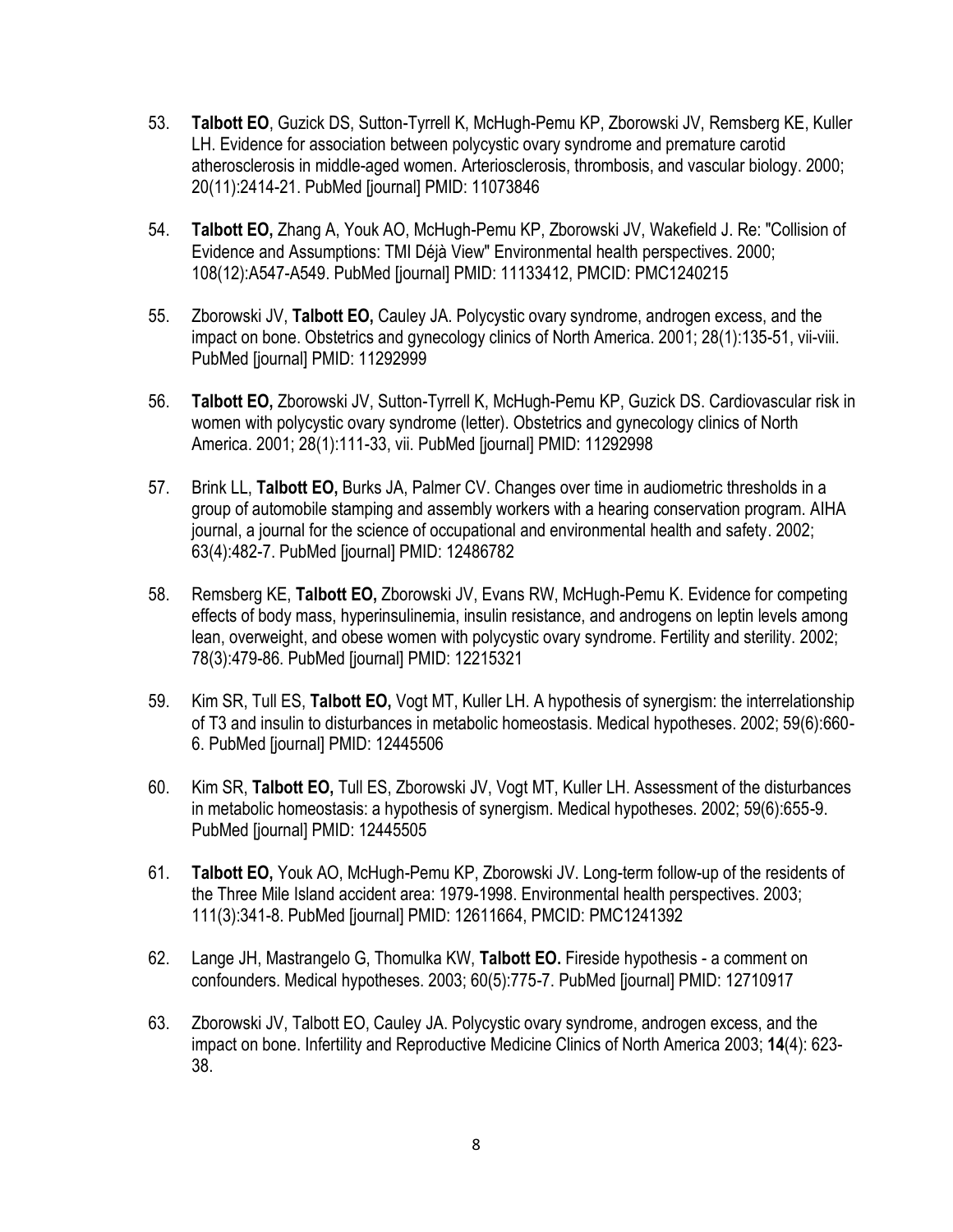- 64. Zborowski JV, Talbott EO, Cauley JA. Polycystic ovarian disease and serum leptin levels? [7] (multiple letters) (Letter). Fertility and sterility 2003; **80**(4): 1068-70.
- 65. Talbott EO, Zborowski JV, Sutton-Tyrrell K, McHugh-Pemu KP, Guzick DS. Cardiovascular risk in women with polycystic ovary syndrome (Review). *Infertility and Reproductive Medicine Clinics of North America* 2003; **14**(4): 603-22.
- 66. Lange JH, LaPorte RE, **Talbott EO,** Chang YF. Capture-recapture method: the gold standard for incidence and prevalence. The New Zealand medical journal. 2003; 116(1176):U488. PubMed [journal] PMID: 12835813
- 67. Lange JH, LaPorte RE, **Talbott EO,** Chang YF. Use of the capture-recapture method for determining the prevalence of neurological parasitic diseases. Neuroepidemiology. 2004; 23(1- 2):99; author reply 99-100. PubMed [journal] PMID: 14739575
- 68. **Talbott EO,** Zborowskii JV, Boudraux MY. Do women with polycystic ovary syndrome have an increased risk of cardiovascular disease? Review of the evidence. Minerva ginecologica. 2004; 56(1):27-39. PubMed [journal] PMID: 14973408
- 69. Purchase-Helzner EL, Cauley JA, Faulkner KA, Pratt S, Zmuda JM, **[Talbott EO,](http://www.ncbi.nlm.nih.gov/pubmed/?term=Talbott%20EO%5BAuthor%5D&cauthor=true&cauthor_uid=15177269)** [Hochberg MC,](http://www.ncbi.nlm.nih.gov/pubmed/?term=Hochberg%20MC%5BAuthor%5D&cauthor=true&cauthor_uid=15177269) [Stone K,](http://www.ncbi.nlm.nih.gov/pubmed/?term=Stone%20K%5BAuthor%5D&cauthor=true&cauthor_uid=15177269) [Newman A.](http://www.ncbi.nlm.nih.gov/pubmed/?term=Newman%20A%5BAuthor%5D&cauthor=true&cauthor_uid=15177269) Hearing sensitivity and the risk of incident falls and fracture in older women: the study of osteoporotic fractures. Annals of epidemiology. 2004; 14(5):311-8. PubMed [journal] PMID: 15177269
- 70. Lange JH, Chang YF, LaPorte RE, **Talbott EO,** Wang M, [Mastrangelo G.](http://www.ncbi.nlm.nih.gov/pubmed/?term=Mastrangelo%20G%5BAuthor%5D&cauthor=true&cauthor_uid=15362447) Finding hazardous waste sites: evaluation using the capture-recapture method. Bulletin of environmental contamination and toxicology. 2004; 72(6):1182-6. PubMed [journal] PMID: 15362447
- 71. Wright CE, Zborowski JV, **Talbott EO,** McHugh-Pemu K, Youk A. Dietary intake, physical activity, and obesity in women with polycystic ovary syndrome. International journal of obesity and related metabolic disorders, journal of the International Association for the Study of Obesity. 2004; 28(8):1026-32. PubMed [journal] PMID: 15159768
- 72. Patel AS, **Talbott** EO, Zborowski JV, Rycheck JA, Dell D, [Xu X,](http://www.ncbi.nlm.nih.gov/pubmed/?term=Xu%20X%5BAuthor%5D&cauthor=true&cauthor_uid=16425659) [Schwerha J.](http://www.ncbi.nlm.nih.gov/pubmed/?term=Schwerha%20J%5BAuthor%5D&cauthor=true&cauthor_uid=16425659) Risk of cancer as a result of community exposure to gasoline vapors. Archives of environmental health. 2004; 59(10):497-503. PubMed [journal] PMID: 16425659
- 73. **Talbott EO**, Zborowski JV, Rager JR, Boudreaux MY, Edmundowicz DA, [Guzick DS.](http://www.ncbi.nlm.nih.gov/pubmed/?term=Guzick%20DS%5BAuthor%5D&cauthor=true&cauthor_uid=15531497) Evidence for an association between metabolic cardiovascular syndrome and coronary and aortic calcification among women with polycystic ovary syndrome. The Journal of clinical endocrinology and metabolism. 2004; 89(11):5454-61. PubMed [journal] PMID: 15531497
- 74. **Talbott EO,** Zborowski JV, Boudreaux MY, McHugh-Pemu KP, Sutton-Tyrrell K, [Guzick DS.](http://www.ncbi.nlm.nih.gov/pubmed/?term=Guzick%20DS%5BAuthor%5D&cauthor=true&cauthor_uid=15531497) The relationship between C-reactive protein and carotid intima-media wall thickness in middle-aged women with polycystic ovary syndrome. The Journal of clinical endocrinology and metabolism. 2004; 89(12):6061-7. PubMed [journal] PMID: 15579759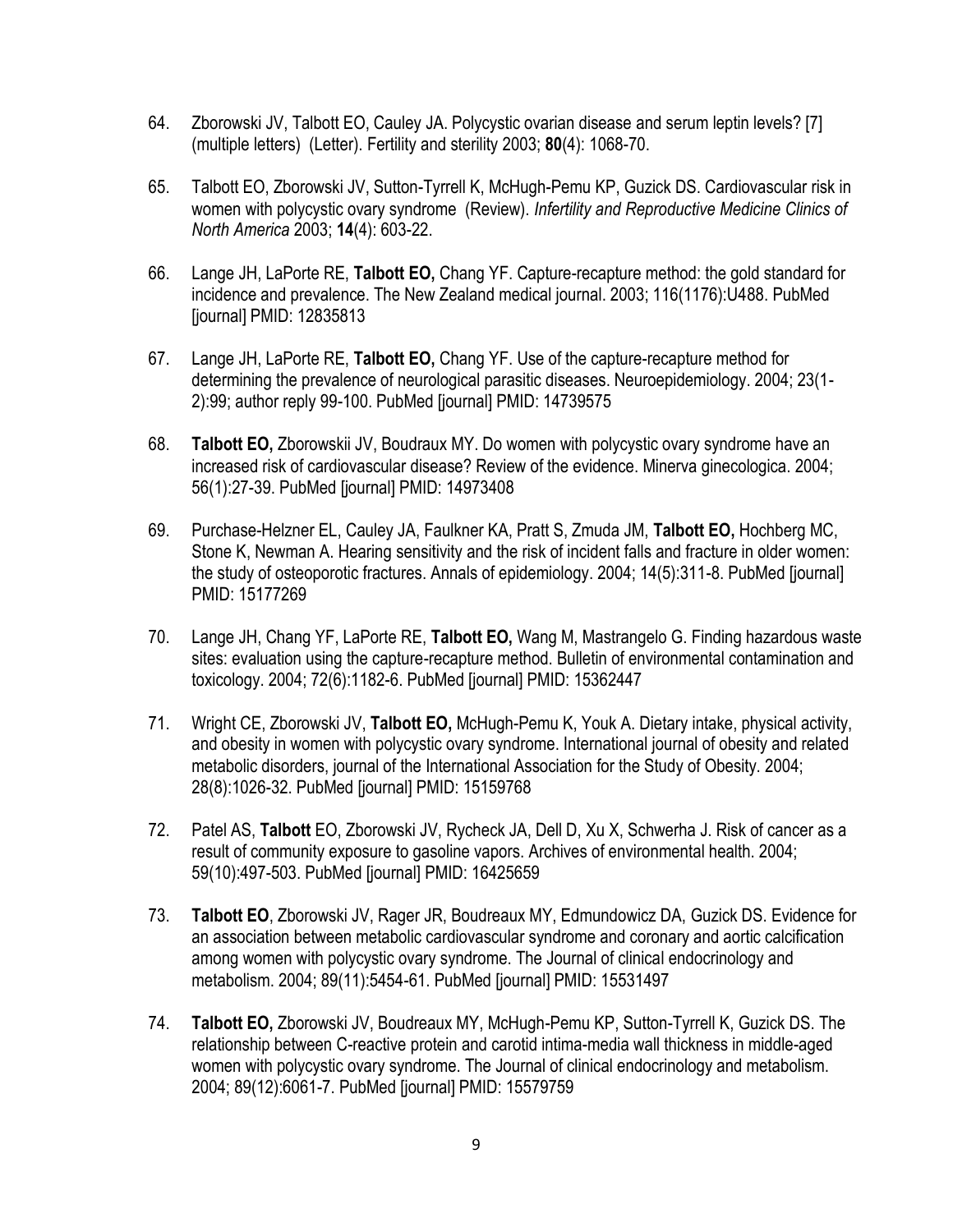- 75. **Talbott E.** Risk of cancer as a result of community exposure to gasoline vapors. Archives of environmental & occupational health. 2005; 60(1):53; discussion 53. PubMed [journal] PMID: 16961009
- 76. Soran A, **Talbott EO,** Zborowski JV, Wilson JW. The prevalence of benign breast disease in women with polycystic ovary syndrome: a review of a 12-year follow-up. International journal of clinical practice. 2005; 59(7):795-7. PubMed [journal] PMID: 15963207
- 77. Helzner EP, Cauley JA, Pratt SR, Wisniewski SR, Zmuda JM, **[Talbott EO,](http://www.ncbi.nlm.nih.gov/pubmed/?term=Talbott%20EO%5BAuthor%5D&cauthor=true&cauthor_uid=16398896)** [de Rekeneire N,](http://www.ncbi.nlm.nih.gov/pubmed/?term=de%20Rekeneire%20N%5BAuthor%5D&cauthor=true&cauthor_uid=16398896) [Harris](http://www.ncbi.nlm.nih.gov/pubmed/?term=Harris%20TB%5BAuthor%5D&cauthor=true&cauthor_uid=16398896)  [TB,](http://www.ncbi.nlm.nih.gov/pubmed/?term=Harris%20TB%5BAuthor%5D&cauthor=true&cauthor_uid=16398896) [Rubin SM,](http://www.ncbi.nlm.nih.gov/pubmed/?term=Rubin%20SM%5BAuthor%5D&cauthor=true&cauthor_uid=16398896) [Simonsick EM,](http://www.ncbi.nlm.nih.gov/pubmed/?term=Simonsick%20EM%5BAuthor%5D&cauthor=true&cauthor_uid=16398896) [Tylavsky FA,](http://www.ncbi.nlm.nih.gov/pubmed/?term=Tylavsky%20FA%5BAuthor%5D&cauthor=true&cauthor_uid=16398896) [Newman AB.](http://www.ncbi.nlm.nih.gov/pubmed/?term=Newman%20AB%5BAuthor%5D&cauthor=true&cauthor_uid=16398896) Race and sex differences in age-related hearing loss: the Health, Aging and Body Composition Study. Journal of the American Geriatrics Society. 2005; 53(12):2119-27. PubMed [journal] PMID: 16398896
- 78. Helzner EP, Cauley JA, Pratt SR, Wisniewski SR, **Talbott EO,** [Zmuda JM,](http://www.ncbi.nlm.nih.gov/pubmed/?term=Zmuda%20JM%5BAuthor%5D&cauthor=true&cauthor_uid=15883660) [Harris](http://www.ncbi.nlm.nih.gov/pubmed/?term=Harris%20TB%5BAuthor%5D&cauthor=true&cauthor_uid=15883660) TB, [Rubin SM,](http://www.ncbi.nlm.nih.gov/pubmed/?term=Rubin%20SM%5BAuthor%5D&cauthor=true&cauthor_uid=15883660) [Taaffe DR,](http://www.ncbi.nlm.nih.gov/pubmed/?term=Taaffe%20DR%5BAuthor%5D&cauthor=true&cauthor_uid=15883660) [Tylavsky FA,](http://www.ncbi.nlm.nih.gov/pubmed/?term=Tylavsky%20FA%5BAuthor%5D&cauthor=true&cauthor_uid=15883660) [Newman AB.](http://www.ncbi.nlm.nih.gov/pubmed/?term=Newman%20AB%5BAuthor%5D&cauthor=true&cauthor_uid=15883660) Hearing sensitivity and bone mineral density in older adults: the Health, Aging and Body Composition Study. Osteoporosis international: a journal established as result of cooperation between the European Foundation for Osteoporosis and the National Osteoporosis Foundation of the USA. 2005; 16(12):1675-82. PubMed [journal] PMID: 15883660
- 79. Arena VC, Mazumdar S, Zborowski JV, **Talbott EO,** He S, [Chuang YH,](http://www.ncbi.nlm.nih.gov/pubmed/?term=Chuang%20YH%5BAuthor%5D&cauthor=true&cauthor_uid=16404208) [Schwerha JJ.](http://www.ncbi.nlm.nih.gov/pubmed/?term=Schwerha%20JJ%5BAuthor%5D&cauthor=true&cauthor_uid=16404208) A retrospective investigation of PM10 in ambient air and cardiopulmonary hospital admissions in Allegheny County, Pennsylvania: 1995-2000. Journal of occupational and environmental medicine / American College of Occupational and Environmental Medicine. 2006; 48(1):38-47. PubMed [journal] PMID: 16404208
- 80. Boudreaux MY, **Talbott EO,** Kip KE, Brooks MM, Witchel SF. Risk of T2DM and impaired fasting glucose among PCOS subjects: results of an 8-year follow-up. Current diabetes reports. 2006; 6(1):77-83. PubMed [journal] PMID: 16522285
- 81. Ramos RG, **Talbott EO,** Youk A, Karol MH. Community urbanization and hospitalization of adults for asthma. Journal of environmental health. 2006; 68(8):26-32, 44. PubMed [journal] PMID: 16637560
- 82. Donovan M, Miles TD, Latimer JJ, et al. Association between biomarkers of environmental exposure and increased risk of breast cancer. *Nature reviews Cancer* 2006; **6**(8). doi: 10.1038/nrc1755-c1. PMID:26917990
- 83. **Talbott EO,** Zborowski JV, Rager JR, Kip KE, Xu X, [Orchard TJ.](http://www.ncbi.nlm.nih.gov/pubmed/?term=Orchard%20TJ%5BAuthor%5D&cauthor=true&cauthor_uid=17388735) Polycystic ovarian syndrome (PCOS): a significant contributor to the overall burden of type 2 diabetes in women. Journal of women's health (2002). 2007; 16(2):191-7. PubMed [journal] PMID: 17388735
- 84. Ismailov RM, Ness RB, Redmond CK, **Talbott EO**, Weiss HB. Trauma associated with cardiac dysrhythmias: results from a large matched case-control study. The Journal of trauma. 2007; 62(5):1186-91. PubMed [journal] PMID: 17495723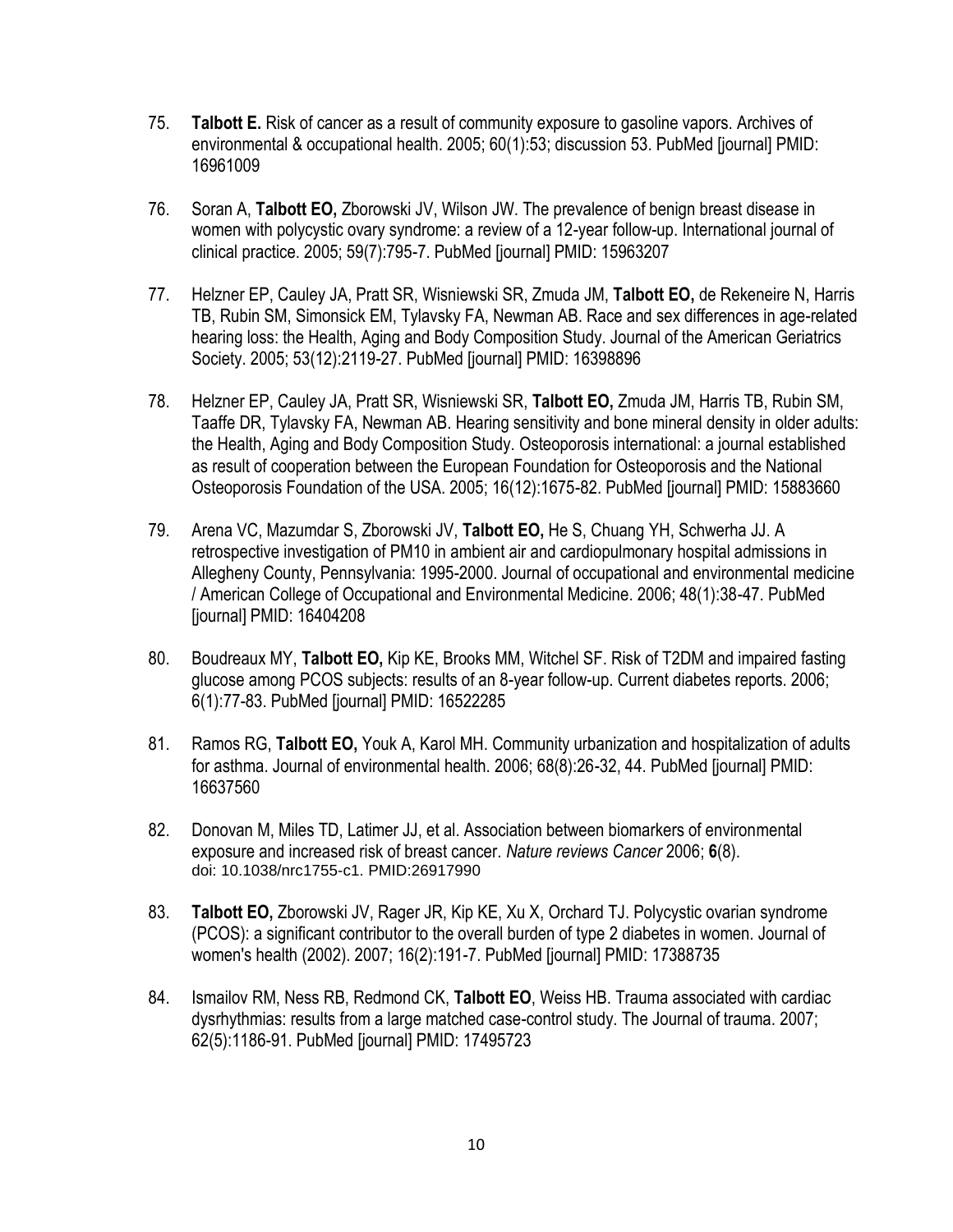- 85. Xu X, **Talbott EO,** Zborowski JV, Rager JR. Cigarette smoking and the risk of adult leukemia: results from the Three Mile Island cohort study. Archives of environmental & occupational health. 2007; 62(3):131-7. PubMed [journal] PMID: 18400653
- 86. Ali R, Wheitner D, **Talbott EO,** Zborowski JV. Connecting environmental health data to people and policy: integrating information and mobilizing communities for environmental public health tracking. Journal of community health. 2007; 32(5):357-74. PubMed [journal] PMID: 17922206
- 87. **Talbott EO,** Zborowski J, Rager J, Stragand JR. Is there an independent effect of polycystic ovary syndrome (PCOS) and menopause on the prevalence of subclinical atherosclerosis in middle aged women? Vascular health and risk management. 2008; 4(2):453-62. PubMed [journal] PMID: 18561521, PMCID: PMC2496969
- 88. Davis EL, El Khoudary SR, **Talbott EO,** Davis J, Regan LJ. Safety and efficacy of the use of intravesical and oral pentosan polysulfate sodium for interstitial cystitis: a randomized double-blind clinical trial. The Journal of urology. 2008; 179(1):177-85. PubMed [journal] PMID: 18001798
- 89. Khalil N, Cauley JA, Wilson JW, **Talbott EO,** Morrow L, [Hochberg MC,](http://www.ncbi.nlm.nih.gov/pubmed/?term=Hochberg%20MC%5BAuthor%5D&cauthor=true&cauthor_uid=18410230) [Hillier TA,](http://www.ncbi.nlm.nih.gov/pubmed/?term=Hillier%20TA%5BAuthor%5D&cauthor=true&cauthor_uid=18410230) [Muldoon SB,](http://www.ncbi.nlm.nih.gov/pubmed/?term=Muldoon%20SB%5BAuthor%5D&cauthor=true&cauthor_uid=18410230) [Cummings SR.](http://www.ncbi.nlm.nih.gov/pubmed/?term=Cummings%20SR%5BAuthor%5D&cauthor=true&cauthor_uid=18410230) Relationship of blood lead levels to incident nonspine fractures and falls in older women: the study of osteoporotic fractures. Journal of bone and mineral research : the official journal of the American Society for Bone and Mineral Research. 2008; 23(9):1417-25. PubMed [journal] PMID: 18410230, PMCID: PMC2683156
- 90. Xu X, Zborowski JV, Arena VC, Rager J, **Talbott EO.** Case-crossover analysis of air pollution and cardiorespiratory hospitalizations: using routinely collected health and environmental data for tracking: science and data. Journal of public health management and practice : JPHMP. 2008; 14(6):569-76. PubMed [journal] PMID: 18849777
- 91. Khalil N, Morrow LA, Needleman H, **Talbott** EO, Wilson JW, [Cauley JA](http://www.ncbi.nlm.nih.gov/pubmed/?term=Cauley%20JA%5BAuthor%5D&cauthor=true&cauthor_uid=19210029). Association of cumulative lead and neurocognitive function in an occupational cohort. Neuropsychology. 2009; 23(1):10-9. PubMed [journal] PMID: 19210029
- 92. Khalil N, Wilson JW, **Talbott** EO, Morrow LA, Hochberg MC, [Hillier TA,](http://www.ncbi.nlm.nih.gov/pubmed/?term=Hillier%20TA%5BAuthor%5D&cauthor=true&cauthor_uid=19344498) [Muldoon SB,](http://www.ncbi.nlm.nih.gov/pubmed/?term=Muldoon%20SB%5BAuthor%5D&cauthor=true&cauthor_uid=19344498) [Cummings](http://www.ncbi.nlm.nih.gov/pubmed/?term=Cummings%20SR%5BAuthor%5D&cauthor=true&cauthor_uid=19344498)  [SR,](http://www.ncbi.nlm.nih.gov/pubmed/?term=Cummings%20SR%5BAuthor%5D&cauthor=true&cauthor_uid=19344498) [Cauley JA.](http://www.ncbi.nlm.nih.gov/pubmed/?term=Cauley%20JA%5BAuthor%5D&cauthor=true&cauthor_uid=19344498) Association of blood lead concentrations with mortality in older women: a prospective cohort study. Environmental health : a global access science source. 2009; 8:15. PubMed [journal] PMID: 19344498, PMCID: PMC2670287
- 93. Han YY, Weissfeld JL, Davis DL, **Talbott EO.** Arsenic levels in ground water and cancer incidence in Idaho: an ecologic study. International archives of occupational and environmental health. 2009; 82(7):843-9. PubMed [journal] PMID: 18941772
- 94. Xu X, Dailey AB, Peoples-Sheps M, **Talbott EO, Li** N, [Roth J.](http://www.ncbi.nlm.nih.gov/pubmed/?term=Roth%20J%5BAuthor%5D&cauthor=true&cauthor_uid=19630536) Birth weight as a risk factor for breast cancer: a meta-analysis of 18 epidemiological studies. Journal of women's health (2002). 2009; 18(8):1169-78. PubMed [journal] PMID: 19630536
- 95. Pratt SR, Kuller L, **Talbott EO,** McHugh-Pemu K, Buhari AM, [Xu X.](http://www.ncbi.nlm.nih.gov/pubmed/?term=Xu%20X%5BAuthor%5D&cauthor=true&cauthor_uid=19380605) Prevalence of hearing loss in Black and White elders: results of the Cardiovascular Health Study. Journal of speech, language,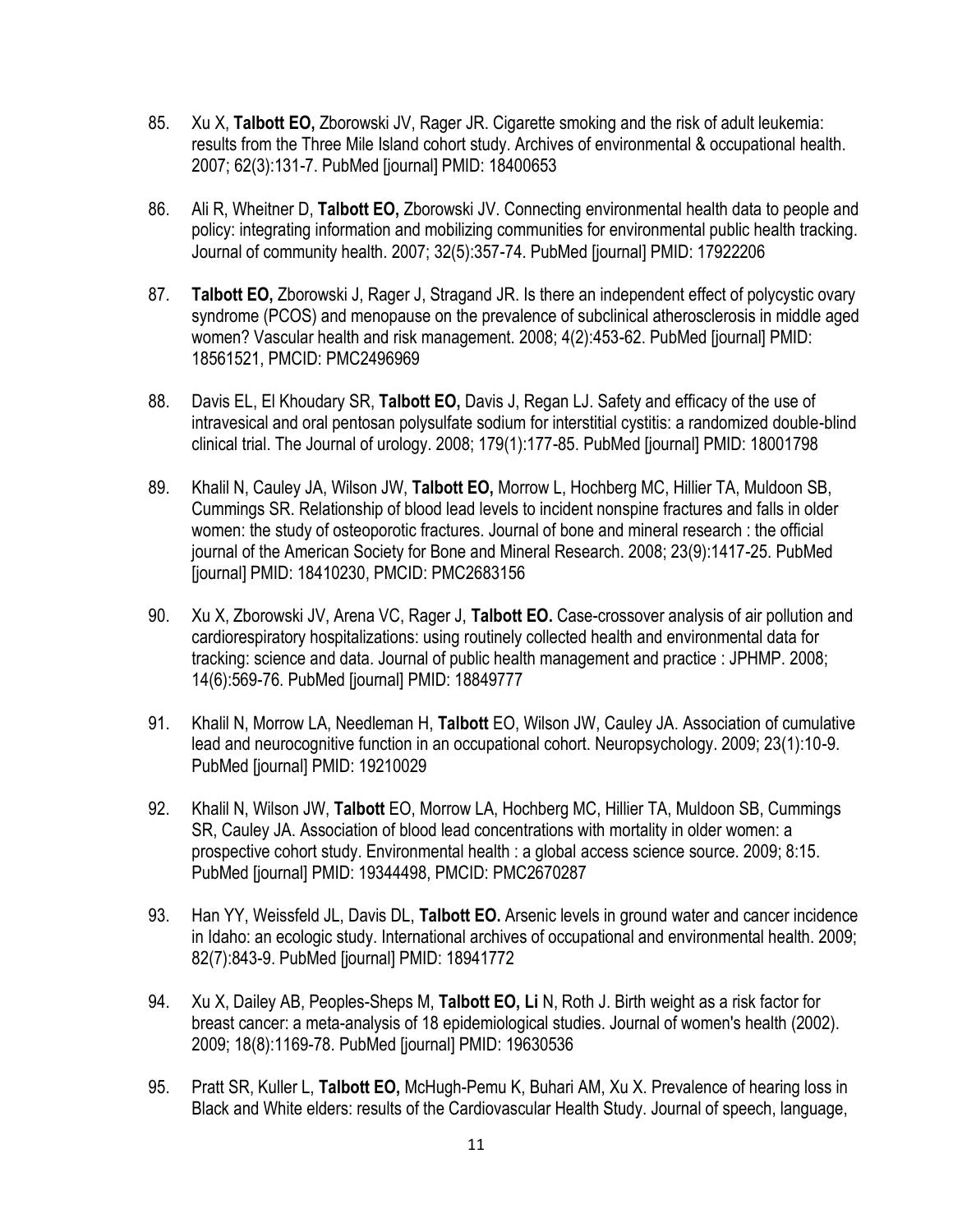and hearing research : JSLHR. 2009; 52(4):973-89. NIHMSID: NIHMS93411 PubMed [journal] PMID: 19380605, PMCID: PMC2719023

- 96. El Khoudary SR, **Talbott EO,** Bromberger JT, Chang CC, Songer TJ, [Davis EL.](http://www.ncbi.nlm.nih.gov/pubmed/?term=Davis%20EL%5BAuthor%5D&cauthor=true&cauthor_uid=19743907) Severity of interstitial cystitis symptoms and quality of life in female patients. Journal of women's health (2002). 2009; 18(9):1361-8. PubMed [journal] PMID: 19743907
- 97. Xu X, Freeman NC, Dailey AB, Ilacqua VA, Kearney GD, **Talbott EO.** Association between exposure to alkylbenzenes and cardiovascular disease among National Health and Nutrition Examination Survey (NHANES) participants. International journal of occupational and environmental health. 2009; 15(4):385-91. PubMed [journal] PMID: 19886349
- 98. Xu X, Dailey AB, Freeman NC, Curbow BA, **Talbott EO**. The effects of birthweight and breastfeeding on asthma among children aged 1-5 years. Journal of paediatrics and child health. 2009; 45(11):646-51. PubMed [journal] PMID: 19845842
- 99. Talbot TO, Haley VB, Dimmick WF, Paulu C, **Talbott EO**, [Rager J.](http://www.ncbi.nlm.nih.gov/pubmed/?term=Rager%20J%5BAuthor%5D&cauthor=true&cauthor_uid=20098503) Developing consistent data and methods to measure the public health impacts of ambient air quality for Environmental Public Health Tracking: progress to date and future directions. Air quality, atmosphere, & health. 2009; 2(4):199-206. PubMed [journal] PMID: 20098503, PMCID: PMC2805787
- 100. Xu X, Dailey AB, **Talbott EO**, Ilacqua VA, Kearney G, [Asal NR.](http://www.ncbi.nlm.nih.gov/pubmed/?term=Asal%20NR%5BAuthor%5D&cauthor=true&cauthor_uid=20056587) Associations of serum concentrations of organochlorine pesticides with breast cancer and prostate cancer in U.S. adults. Environmental health perspectives. 2010; 118(1):60-6. PubMed [journal] PMID: 20056587, PMCID: PMC2831969
- 101. Wild RA, Carmina E, Diamanti-Kandarakis E, Dokras A, Escobar-Morreale HF, [Futterweit W,](http://www.ncbi.nlm.nih.gov/pubmed/?term=Futterweit%20W%5BAuthor%5D&cauthor=true&cauthor_uid=20375205) [Lobo](http://www.ncbi.nlm.nih.gov/pubmed/?term=Lobo%20R%5BAuthor%5D&cauthor=true&cauthor_uid=20375205)  [R,](http://www.ncbi.nlm.nih.gov/pubmed/?term=Lobo%20R%5BAuthor%5D&cauthor=true&cauthor_uid=20375205) [Norman RJ,](http://www.ncbi.nlm.nih.gov/pubmed/?term=Norman%20RJ%5BAuthor%5D&cauthor=true&cauthor_uid=20375205) **[Talbott E,](http://www.ncbi.nlm.nih.gov/pubmed/?term=Talbott%20E%5BAuthor%5D&cauthor=true&cauthor_uid=20375205)** [Dumesic DA.](http://www.ncbi.nlm.nih.gov/pubmed/?term=Dumesic%20DA%5BAuthor%5D&cauthor=true&cauthor_uid=20375205) Assessment of cardiovascular risk and prevention of cardiovascular disease in women with the polycystic ovary syndrome: a consensus statement by the Androgen Excess and Polycystic Ovary Syndrome (AE-PCOS) Society. The Journal of clinical endocrinology and metabolism. 2010; 95(5):2038-49. PubMed [journal] PMID: 20375205
- 102. Smith HA, Markovic N, Danielson ME, Matthews A, Youk A, **[Talbott EO,](http://www.ncbi.nlm.nih.gov/pubmed/?term=Talbott%20EO%5BAuthor%5D&cauthor=true&cauthor_uid=20524896)** [Larkby C,](http://www.ncbi.nlm.nih.gov/pubmed/?term=Larkby%20C%5BAuthor%5D&cauthor=true&cauthor_uid=20524896) [Hughes T.](http://www.ncbi.nlm.nih.gov/pubmed/?term=Hughes%20T%5BAuthor%5D&cauthor=true&cauthor_uid=20524896) Sexual abuse, sexual orientation, and obesity in women. Journal of women's health (2002). 2010; 19(8):1525-32. PubMed [journal] PMID: 20524896, PMCID: PMC2941402
- 103. Xu X, Cook RL, Ilacqua VA, Kan H, **Talbott EO.** Racial differences in the effects of postnatal environmental tobacco smoke on neurodevelopment. Pediatrics. 2010; 126(4):705-11. PubMed [journal] PMID: 20855396
- 104. Xu X, Cook RL, Ilacqua VA, Kan H, **Talbott EO,** [Kearney G.](http://www.ncbi.nlm.nih.gov/pubmed/?term=Kearney%20G%5BAuthor%5D&cauthor=true&cauthor_uid=20701951) Studying associations between urinary metabolites of polycyclic aromatic hydrocarbons (PAHs) and cardiovascular diseases in the United States. The Science of the total environment. 2010; 408(21):4943-8. PubMed [journal] PMID: 20701951
- 105. Smith HA, Matthews A, Markovic N, Youk A, Danielson ME, **Talbott EO**. A comparative study of complementary and alternative medicine use among heterosexually and lesbian identified women: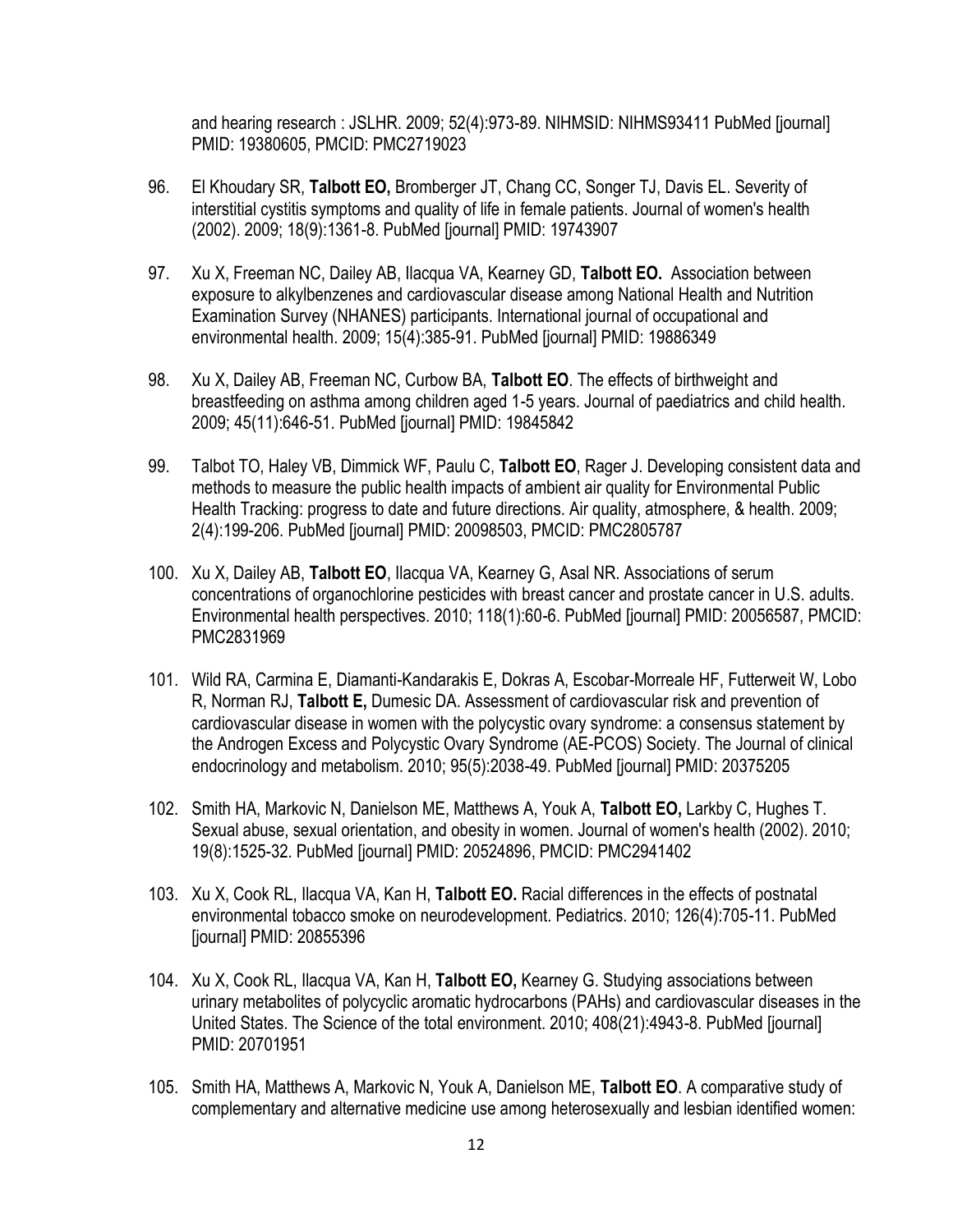data from the ESTHER Project (Pittsburgh, PA, 2003-2006). Journal of alternative and complementary medicine (New York, N.Y.). 2010; 16(11):1161-70. PubMed [journal] PMID: 21058883, PMCID: PMC3111143

- 106. Gamble C, **Talbott** E, Youk A, Holguin F, Pitt B, [Silveira L,](http://www.ncbi.nlm.nih.gov/pubmed/?term=Silveira%20L%5BAuthor%5D&cauthor=true&cauthor_uid=21051082) [Bleecker E,](http://www.ncbi.nlm.nih.gov/pubmed/?term=Bleecker%20E%5BAuthor%5D&cauthor=true&cauthor_uid=21051082) [Busse W,](http://www.ncbi.nlm.nih.gov/pubmed/?term=Busse%20W%5BAuthor%5D&cauthor=true&cauthor_uid=21051082) [Calhoun W,](http://www.ncbi.nlm.nih.gov/pubmed/?term=Calhoun%20W%5BAuthor%5D&cauthor=true&cauthor_uid=21051082) [Castro M,](http://www.ncbi.nlm.nih.gov/pubmed/?term=Castro%20M%5BAuthor%5D&cauthor=true&cauthor_uid=21051082) [Chung KF,](http://www.ncbi.nlm.nih.gov/pubmed/?term=Chung%20KF%5BAuthor%5D&cauthor=true&cauthor_uid=21051082) [Erzurum S,](http://www.ncbi.nlm.nih.gov/pubmed/?term=Erzurum%20S%5BAuthor%5D&cauthor=true&cauthor_uid=21051082) [Israel E,](http://www.ncbi.nlm.nih.gov/pubmed/?term=Israel%20E%5BAuthor%5D&cauthor=true&cauthor_uid=21051082) [Wenzel S.](http://www.ncbi.nlm.nih.gov/pubmed/?term=Wenzel%20S%5BAuthor%5D&cauthor=true&cauthor_uid=21051082). Racial differences in biologic predictors of severe asthma: Data from the Severe Asthma Research Program. The Journal of allergy and clinical immunology. 2010; 126(6):1149-56.e1. NIHMSID: NIHMS251547 PubMed [journal] PMID: 21051082, PMCID: PMC3021754
- 107. Wang PG, Gong J, Wang SQ, **Talbott EO**, Zhang B, et al. Relationship of body fat and cardiorespiratory fitness with cardiovascular risk in Chinese children. PloS one. 2011; 6(11):e27896. PubMed [journal] PMID: 22114722, PMCID: PMC3218065
- 108. Shire JD, Marsh GM, **Talbott EO**, Sharma RK. Advances and current themes in occupational health and environmental public health surveillance. Annual review of public health. 2011; 32:109- 32. PubMed [journal] PMID: 21219165
- 109. Wright-Walters M, Volz C, **Talbott E,** Davis D. An updated weight of evidence approach to the aquatic hazard assessment of Bisphenol A and the derivation a new predicted no effect concentration (Pnec) using a non-parametric methodology. The Science of the total environment. 2011; 409(4):676-85. PubMed [journal] PMID: 21130487
- 110. Han YY, **Talbott** E, Donovan M. Time Trends and Racial Differences in Female Breast Cancer Incidence in Pennsylvania, 1985-2004. Journal of women's health (2002). 2011; PubMed [journal] PMID: 21351870
- 111. Xu X, Sharma RK, **Talbott EO**, Zborowski JV, Rager J, [Arena VC,](http://www.ncbi.nlm.nih.gov/pubmed/?term=Arena%20VC%5BAuthor%5D&cauthor=true&cauthor_uid=20496078) [Volz CD.](http://www.ncbi.nlm.nih.gov/pubmed/?term=Volz%20CD%5BAuthor%5D&cauthor=true&cauthor_uid=20496078) PM10 air pollution exposure during pregnancy and term low birth weight in Allegheny County, PA, 1994-2000. International archives of occupational and environmental health. 2011; 84(3):251-7. PubMed [journal] PMID: 20496078
- 112. Cassidy LD, Marsh GM, **Talbott EO,** Kelsey SF. Initial and continued adherence with bladder cancer screening in an occupationally exposed cohort. Journal of occupational and environmental medicine / American College of Occupational and Environmental Medicine. 2011; 53(4):455-60. PubMed [journal] PMID: 21407093
- 113. Zgibor JC, Gieraltowski LB, **Talbott EO,** Fabio A, Sharma RK, [Hassan K.](http://www.ncbi.nlm.nih.gov/pubmed/?term=Hassan%20K%5BAuthor%5D&cauthor=true&cauthor_uid=21722565) The association between driving distance and glycemic control in rural areas. Journal of diabetes science and technology. 2011; 5(3):494-500. PubMed [journal] PMID: 21722565, PMCID: PMC3192616
- 114. **Talbott EO,** Xu X, Youk AO, Rager JR, Stragand JA, [Malek AM.](http://www.ncbi.nlm.nih.gov/pubmed/?term=Malek%20AM%5BAuthor%5D&cauthor=true&cauthor_uid=21453914) Risk of leukemia as a result of community exposure to gasoline vapors: a follow-up study. Environmental research. 2011; 111(4):597-602. PubMed [journal] PMID: 21453914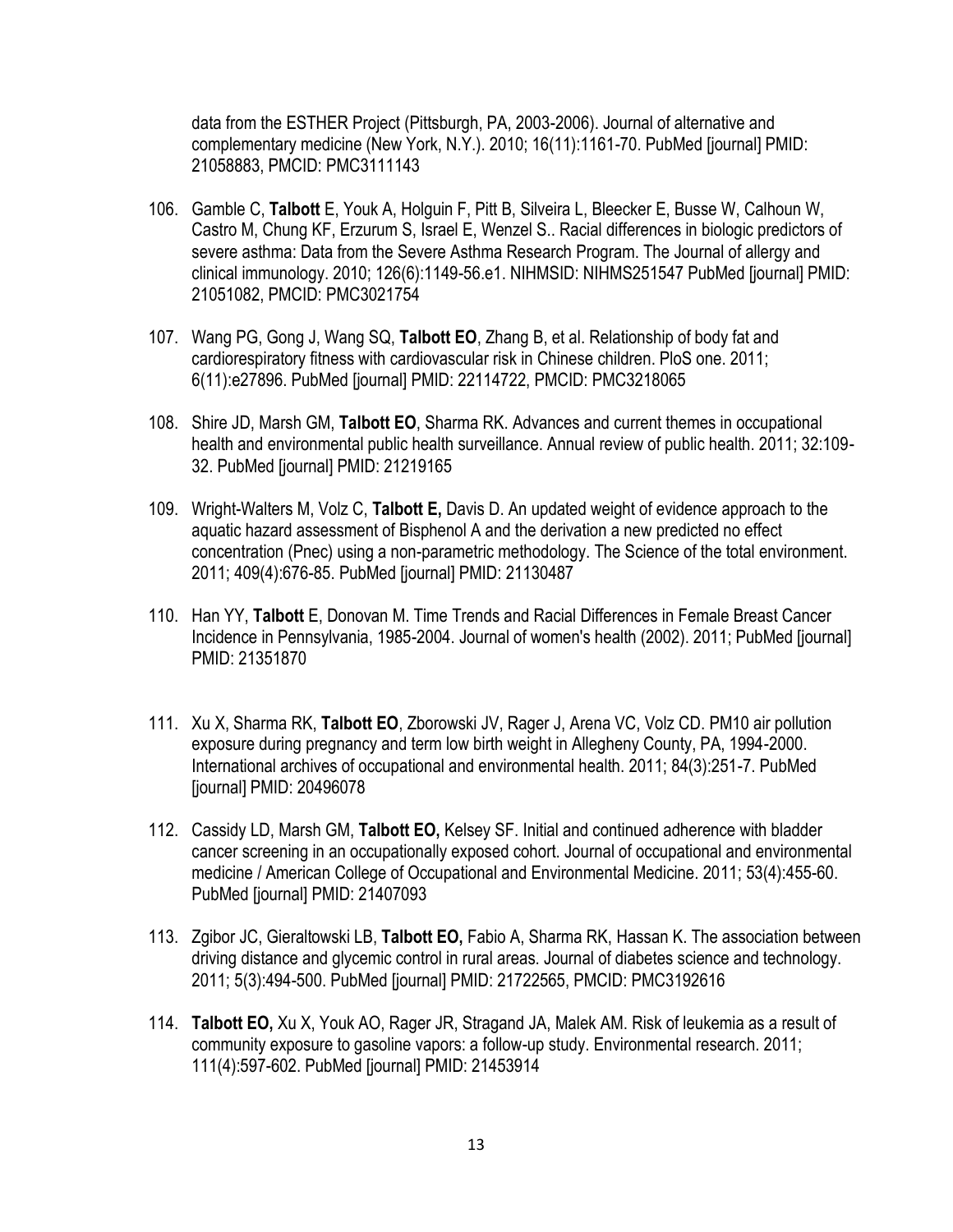- 115. Smith HA, Markovic N, Matthews AK, Danielson ME, Kalro BN, [Youk AO,](http://www.ncbi.nlm.nih.gov/pubmed/?term=Youk%20AO%5BAuthor%5D&cauthor=true&cauthor_uid=21310628) **[Talbott EO](http://www.ncbi.nlm.nih.gov/pubmed/?term=Talbott%20EO%5BAuthor%5D&cauthor=true&cauthor_uid=21310628)**. A comparison of polycystic ovary syndrome and related factors between lesbian and heterosexual women. Women's health issues : official publication of the Jacobs Institute of Women's Health. 2011; 21(3):191-8. PubMed [journal] PMID: 21310628
- 116. Helzner EP, Patel AS, Pratt S, Sutton-Tyrrell K, Cauley JA, **[Talbott E,](http://www.ncbi.nlm.nih.gov/pubmed/?term=Talbott%20E%5BAuthor%5D&cauthor=true&cauthor_uid=21649629)** [Kenyon E,](http://www.ncbi.nlm.nih.gov/pubmed/?term=Kenyon%20E%5BAuthor%5D&cauthor=true&cauthor_uid=21649629) [Harris TB,](http://www.ncbi.nlm.nih.gov/pubmed/?term=Harris%20TB%5BAuthor%5D&cauthor=true&cauthor_uid=21649629) [Satterfield S,](http://www.ncbi.nlm.nih.gov/pubmed/?term=Satterfield%20S%5BAuthor%5D&cauthor=true&cauthor_uid=21649629) [Ding J,](http://www.ncbi.nlm.nih.gov/pubmed/?term=Ding%20J%5BAuthor%5D&cauthor=true&cauthor_uid=21649629) [Newman ABl.](http://www.ncbi.nlm.nih.gov/pubmed/?term=Newman%20AB%5BAuthor%5D&cauthor=true&cauthor_uid=21649629) Hearing sensitivity in older adults: associations with cardiovascular risk factors in the health, aging and body composition study. Journal of the American Geriatrics Society. 2011; 59(6):972-9. NIHMSID: NIHMS341664 PubMed [journal] PMID: 21649629, PMCID: PMC3268119
- 117. Lee PC, **Talbott EO,** Roberts JM, Catov JM, Sharma RK, et al. Particulate air pollution exposure and C-reactive protein during early pregnancy. Epidemiology (Cambridge, Mass.). 2011; 22(4):524-31. NIHMSID: NIHMS299650 PubMed [journal] PMID: 21516040, PMCID: PMC4325994
- 118. Xu X, Nembhard WN, Kan H, Kearney G, Zhang ZJ, **Talbott EO**. Urinary trichlorophenol levels and increased risk of attention deficit hyperactivity disorder among US school-aged children. Occupational and environmental medicine. 2011; 68(8):557-61. PubMed [journal] PMID: 21540483, PMCID: PMC3131187
- 119. Han YY, Youk AO, Sasser H, **Talbott EO.** Cancer incidence among residents of the Three Mile Island accident area: 1982-1995. Environmental research. 2011; 111(8):1230-5. PubMed [journal] PMID: 21855866
- 120. Glad JA, Brink LL, **Talbott EO,** Lee PC, Xu X[, Saul M,](http://www.ncbi.nlm.nih.gov/pubmed/?term=Saul%20M%5BAuthor%5D&cauthor=true&cauthor_uid=22524651) [Rager J.](http://www.ncbi.nlm.nih.gov/pubmed/?term=Rager%20J%5BAuthor%5D&cauthor=true&cauthor_uid=22524651) The relationship of ambient ozone and PM(2.5) levels and asthma emergency department visits: possible influence of gender and ethnicity. Archives of environmental & occupational health. 2012; 67(2):103-8. PubMed [journal] PMID: 22524651
- 121. Cipkala-Gaffin J, **Talbott** EO, Song MK, Bromberger J, Wilson J. Associations between psychologic symptoms and life satisfaction in women with polycystic ovary syndrome. Journal of women's health (2002). 2012; 21(2):179-87. PubMed [journal] PMID: 22004245
- 122. Meyer ML, Malek AM, Wild RA, Korytkowski MT, **Talbott EO**. Carotid artery intima-media thickness in polycystic ovary syndrome: a systematic review and meta-analysis. Human reproduction update. 2012; 18(2):112-26. PubMed [journal] PMID: 22108382, PMCID: PMC3383099
- 123. Lee PC, **Talbott** EO, Roberts JM, Catov JM, Bilonick RA, [Stone RA,](http://www.ncbi.nlm.nih.gov/pubmed/?term=Stone%20RA%5BAuthor%5D&cauthor=true&cauthor_uid=22835955) [Sharma RK,](http://www.ncbi.nlm.nih.gov/pubmed/?term=Sharma%20RK%5BAuthor%5D&cauthor=true&cauthor_uid=22835955) [Ritz B.](http://www.ncbi.nlm.nih.gov/pubmed/?term=Ritz%20B%5BAuthor%5D&cauthor=true&cauthor_uid=22835955) Ambient air pollution exposure and blood pressure changes during pregnancy. Environmental research. 2012; 117:46-53. NIHMSID: NIHMS457040 PubMed [journal] PMID: 22835955, PMCID: PMC3656658
- 124. Malek AM, Barchowsky A, Bowser R, Youk A, **Talbott EO**. Pesticide exposure as a risk factor for amyotrophic lateral sclerosis: a meta-analysis of epidemiological studies: pesticide exposure as a risk factor for ALS. Environmental research. 2012; 117:112-9. PubMed [journal] PMID: 22819005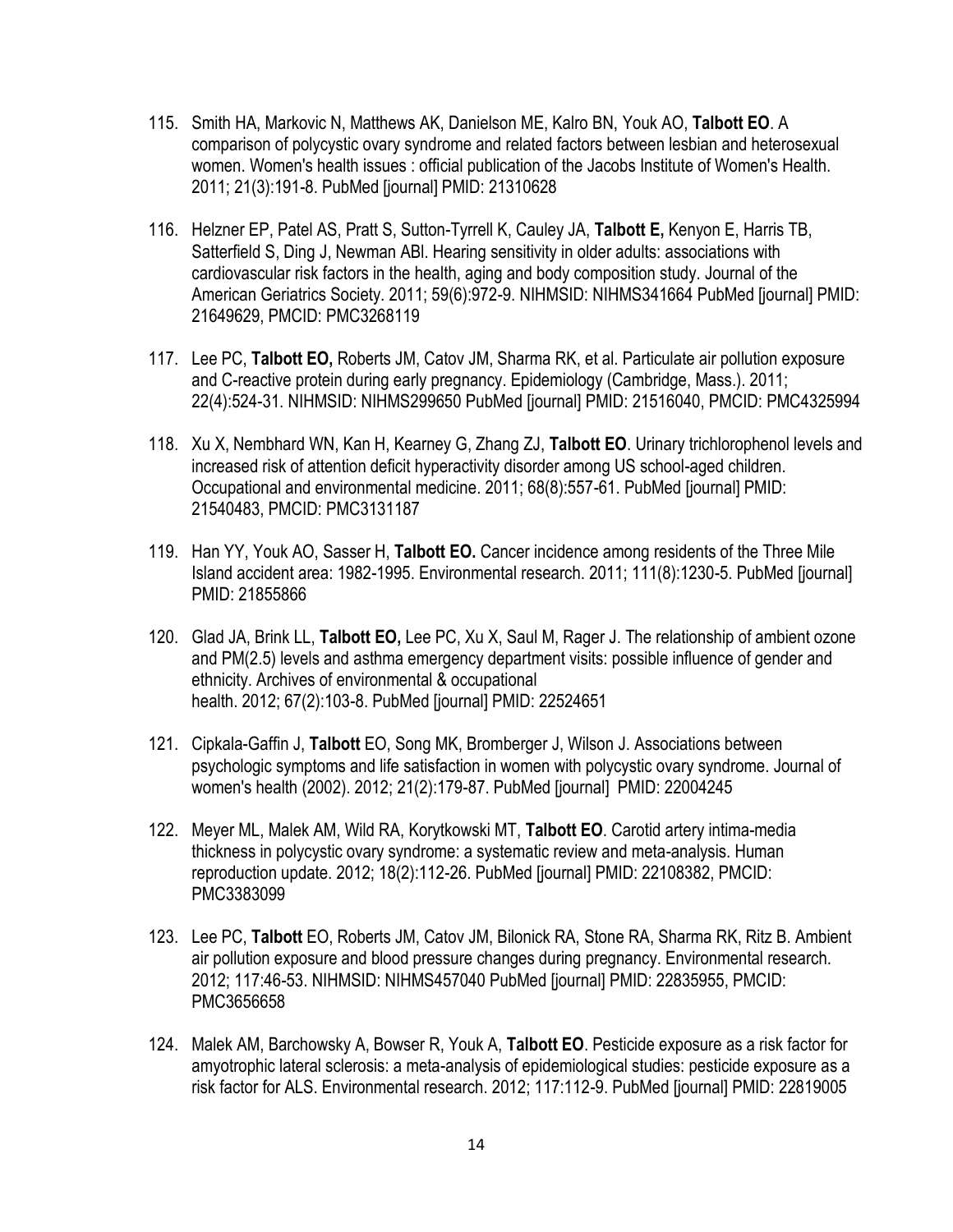- 125. Xu X, Nembhard WN, Kan H, Becker A, **Talbott EO**. Residential pesticide use is associated with children's respiratory symptoms. Journal of occupational and environmental medicine / American College of Occupational and Environmental Medicine. 2012 Oct; 54 (10):1281-7. PMID: 22995816.
- 126. Han YY, Berkowitz O, **Talbott E,** Kondziolka D, Donovan M, [Lunsford LD](http://www.ncbi.nlm.nih.gov/pubmed/?term=Lunsford%20LD%5BAuthor%5D&cauthor=true&cauthor_uid=23211211). Are frequent dental xray examinations associated with increased risk of vestibular schwannoma? Journal of neurosurgery. 2012; 117 Suppl:78-83. PubMed [journal] PMID: 23211211
- 127. Xu X, Hu H, Dailey AB, Kearney G, **Talbott EO,** [Cook RL.](http://www.ncbi.nlm.nih.gov/pubmed/?term=Cook%20RL%5BAuthor%5D&cauthor=true&cauthor_uid=24023932) Potential health impacts of heavy metals on HIV-infected population in USA. PloS one. 2013; 8(9):e74288. PubMed [journal] PMID: 24023932, PMCID: PMC3759466
- 128. Brink LL, **Talbott EO,** Sharma RK, Marsh GM, Wu WC, [Rager JR,](http://www.ncbi.nlm.nih.gov/pubmed/?term=Rager%20JR%5BAuthor%5D&cauthor=true&cauthor_uid=23983719) [Strosnider HM.](http://www.ncbi.nlm.nih.gov/pubmed/?term=Strosnider%20HM%5BAuthor%5D&cauthor=true&cauthor_uid=23983719) Do US ambient air lead levels have a significant impact on childhood blood lead levels: results of a national study. Journal of environmental and public health. 2013; 2013:278042. PubMed [journal] PMID: 23983719, PMCID: PMC3747402
- 129. **Talbott EO,** Rager JR, Brink LL, Benson SM, Bilonick RA, [Wu WC,](http://www.ncbi.nlm.nih.gov/pubmed/?term=Wu%20WC%5BAuthor%5D&cauthor=true&cauthor_uid=23717617) [Han YY.](http://www.ncbi.nlm.nih.gov/pubmed/?term=Han%20YY%5BAuthor%5D&cauthor=true&cauthor_uid=23717617) Trends in acute myocardial infarction hospitalization rates for US States in the CDC tracking network. PloS one. 2013; 8(5):e64457. PubMed [journal] PMID: 23717617, PMCID: PMC3661496
- 130. Xiang H, Mertz KJ, Arena VC, Brink LL, Xu X, [Bi Y,](http://www.ncbi.nlm.nih.gov/pubmed/?term=Bi%20Y%5BAuthor%5D&cauthor=true&cauthor_uid=23593421) **[Talbott EO.](http://www.ncbi.nlm.nih.gov/pubmed/?term=Talbott%20EO%5BAuthor%5D&cauthor=true&cauthor_uid=23593421)** Estimation of short-term effects of air pollution on stroke hospital admissions in Wuhan, China. PloS one. 2013; 8(4):e61168. PubMed [journal] PMID: 23593421, PMCID: PMC3625157
- 131. Xu X, Sun Y, Ha S, **Talbott EO,** Lissaker CT. Association between ozone exposure and onset of stroke in Allegheny County, Pennsylvania, USA, 1994-2000. Neuroepidemiology. 2013; 41(1):2-6. PubMed [journal] PMID: 23548644
- 132. Lee PC, Roberts JM, Catov JM, **Talbott EO,** Ritz B. First trimester exposure to ambient air pollution, pregnancy complications and adverse birth outcomes in Allegheny County, PA. Maternal and child health journal. 2013; 17(3):545-55. NIHMSID: NIHMS457039 PubMed [journal] PMID: 22544506, PMCID: PMC3636771
- 133. Han YY, Song JY, **Talbott EO.** Serum folate and prostate-specific antigen in the United States. Cancer causes & control : CCC. 2013; 24(8):1595-604. PubMed [journal] PMID: 23702887
- 134. Malek AM, Barchowsky A, Bowser R, Heiman-Patterson T, Lacomis D, [Rana S,](http://www.ncbi.nlm.nih.gov/pubmed/?term=Rana%20S%5BAuthor%5D&cauthor=true&cauthor_uid=24246552) [Youk A,](http://www.ncbi.nlm.nih.gov/pubmed/?term=Youk%20A%5BAuthor%5D&cauthor=true&cauthor_uid=24246552) [Stickler D,](http://www.ncbi.nlm.nih.gov/pubmed/?term=Stickler%20D%5BAuthor%5D&cauthor=true&cauthor_uid=24246552) [Lackland DT,](http://www.ncbi.nlm.nih.gov/pubmed/?term=Lackland%20DT%5BAuthor%5D&cauthor=true&cauthor_uid=24246552) **[Talbott EO](http://www.ncbi.nlm.nih.gov/pubmed/?term=Talbott%20EO%5BAuthor%5D&cauthor=true&cauthor_uid=24246552)**. Environmental and occupational risk factors for amyotrophic lateral sclerosis: a case-control study. Neuro-degenerative diseases. 2014; 14(1):31-8. PubMed [journal] PMID: 24246552
- 135. Snyder ML, Shields KJ, Korytkowski MT, Sutton-Tyrrell K, **Talbott EO.** Complement protein C3 and coronary artery calcium in middle-aged women with polycystic ovary syndrome and controls. Gynecological endocrinology : the official journal of the International Society of Gynecological Endocrinology. 2014; 30(7):511-5. NIHMSID: NIHMS574407 PubMed [journal] PMID: 24592986, PMCID: PMC4065194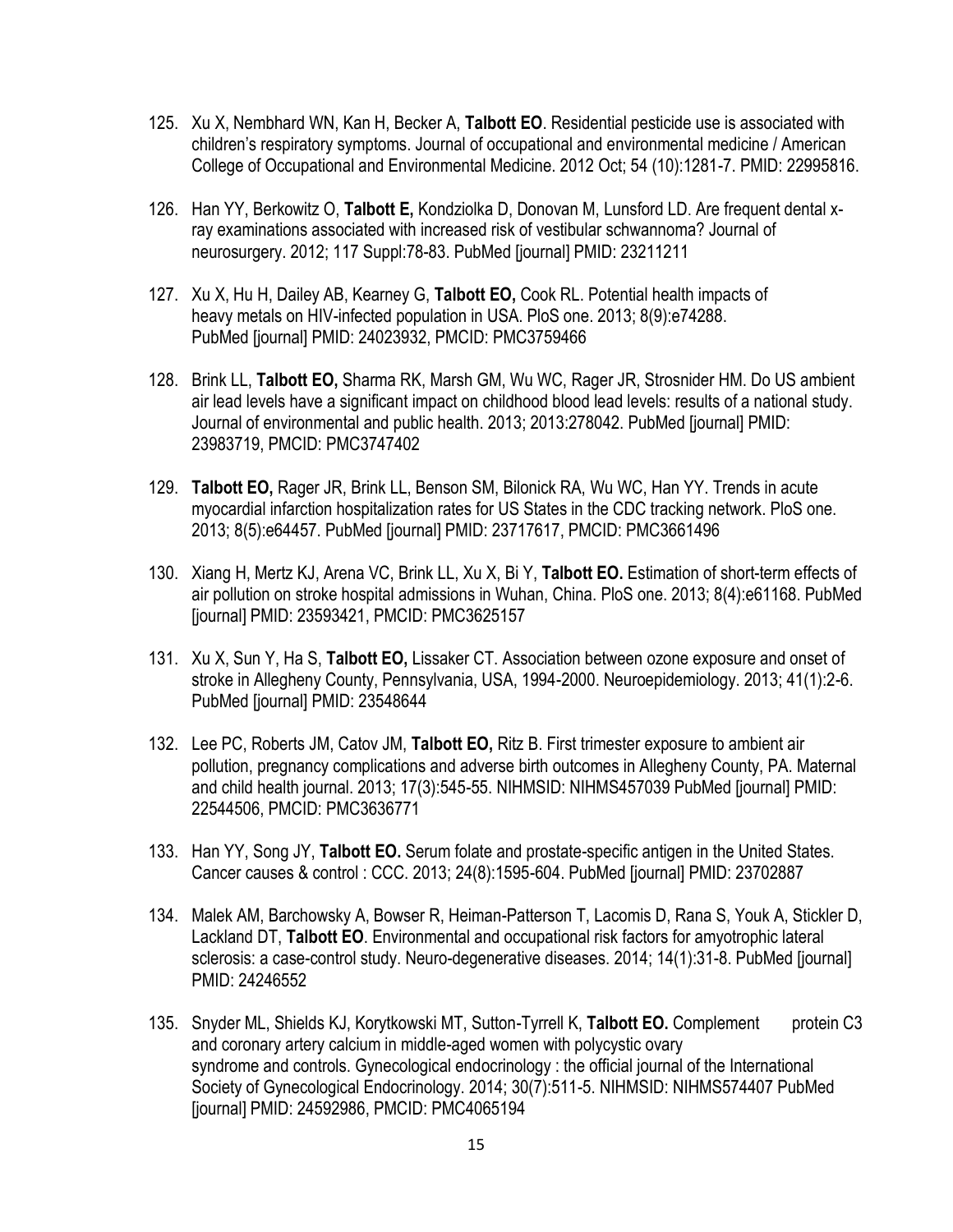- 136. Ha S, **Talbott EO,** Kan H, Prins CA, Xu X. The effects of heat stress and its effect modifiers on stroke hospitalizations in Allegheny County, Pennsylvania. International archives of occupational and environmental health. 2014; 87(5):557-65. PubMed [journal] PMID: 23897226
- 137. Brink LL, Benson SM, Marshall LP, **Talbott EO**. Environmental Inequality, Adverse Birth Outcomes, and Exposure to Ambient Air Pollution in Allegheny County, PA, USA. J. Racial and Ethnic Health Disparities. 2014; 1:157–162. doi: 10.1007/s40615-014-0018-2
- 138. **Talbott EO,** Rager JR, Brink LA, Bilonick RA, Benson SM, Wu W. A case-crossover analysis of the impact of PM(2.5) on cardiovascular disease hospitalizations for selected CDC tracking states. Environmental research. 2014; 134:455-65. PubMed [journal] PMID: 25277761
- 139. Brink LL, **Talbott EO,** Stacy S, Marshall LP, Sharma RK, [Buchanich J.](http://www.ncbi.nlm.nih.gov/pubmed/?term=Buchanich%20J%5BAuthor%5D&cauthor=true&cauthor_uid=25376413) The association of respiratory hospitalization rates in WV counties, total, underground, and surface coal production and sociodemographic covariates. Journal of occupational and environmental medicine / American College of Occupational and Environmental Medicine. 2014; 56(11):1179-88. PubMed [journal] PMID: 25376413
- 140. Buchanich JM, Balmert LC, Youk AO, Woolley SM, **Talbott EO.** General mortality patterns in Appalachian coal-mining and non-coal-mining counties. Journal of occupational and environmental medicine / American College of Occupational and Environmental Medicine. 2014; 56(11):1169-78. PubMed [journal] Doi:10: 1097/JOM.000000000000245 PMID: 25376412
- 141. Hu H, Ha S, Roth J, Kearney G, **Talbott EO,** Xu X. Ambient Air Pollution and Hypertensive Disorders of Pregnancy: A Systematic Review and Meta-analysis. Atmospheric environment (Oxford, England : 1994). 2014; 97:336-345. NIHMSID: NIHMS625164 PubMed [journal] PMID: 25242883, PMCID: PMC4166571
- 142. Bilonick R, Connell D, **Talbott E**, Rager JR, Xue T. Using Structural Equation Modeling in construct Califbration Equations Relating PM2.5 Mass concentration Samplers to the Federal Reference Method Sampler: Atmospheric Environment. Vol. 103, February 2015, 365-77. Doi: 10.1016/j.atmosenv.2014.12.046
- 143. Woolley SM, Youk AO, Bear TM, Balmert LC, **Talbott EO,** Buchanich JM .Impact of Coal Mining on Self-Rated Health among Appalachian Residents.Journal of Environmental and Public Health, Volume, 22 June 2015, Article ID 501837[,http://dx.doi.org/10.1155/2015/501837,](http://dx.doi.org/10.1155/2015/501837) PMID: 26240577
- 144. Buchanich JM, Balmert LC, Youk AO, Wooley SM, **Talbott EO.** Response to Morfeld Journal of occupational and environmental medicine / American College of Occupational and Environmental Medicine. 2015; 57(2):e13-4. PubMed [journal] PMID: 25654528
- 145. Malek AM, Barchowsky A, Bowser R, Heiman-Patterson T, Lacomis D, [Rana S,](http://www.ncbi.nlm.nih.gov/pubmed/?term=Rana%20S%5BAuthor%5D&cauthor=true&cauthor_uid=25544309) [Ada Youk,](http://www.ncbi.nlm.nih.gov/pubmed/?term=Ada%20Youk%5BAuthor%5D&cauthor=true&cauthor_uid=25544309) **[Talbott](http://www.ncbi.nlm.nih.gov/pubmed/?term=Talbott%20EO%5BAuthor%5D&cauthor=true&cauthor_uid=25544309)  [EO.](http://www.ncbi.nlm.nih.gov/pubmed/?term=Talbott%20EO%5BAuthor%5D&cauthor=true&cauthor_uid=25544309)** Exposure to hazardous air pollutants and the risk of amyotrophic lateral sclerosis. Environmental pollution (Barking, Essex : 1987). 2015; 197:181-6. doi: 10.1016/j.envpol. 2014.12.010. Epub 2014 Dec 23 PubMed [journal] PMID: 25544309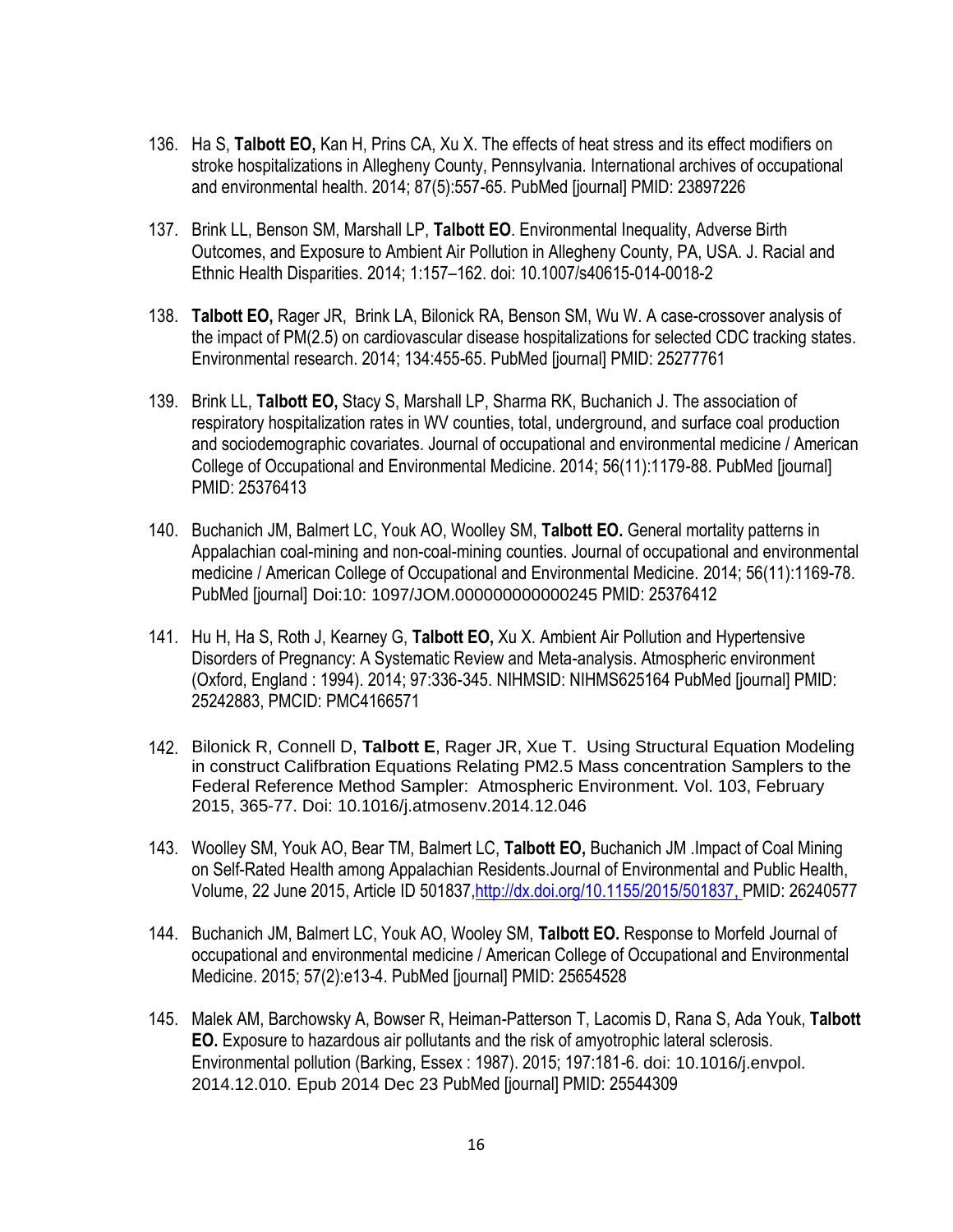- 146. Zimmerman SD, Marsh GM, Youk AO, **Talbott E**. Evaluation of potential confounding by smoking in the presence of misclassified smoking data in a cohort study of workers exposed to acrylonitrile. J Occup Environ Med. 2015 Feb;57(2):146-51. doi: 10.1097/JOM.0000000000000386.PMID: 25612297
- 147. Kearney GD, Namulanda G, Qualters JR, **Talbott EO.** A decade of environmental public health tracking (2002-2012): progress and challenges. Journal of public health management and practice: JPHMP. 2015; 21 Suppl 2:S23-35. doi: 10.1097/PHH.0000000000000181, PubMed [journal] PMID: 25621442
- 148. Wang SQ, Liu YJ, Zhan J, Liu XL, Feng Q, **[Talbott EO,](http://www.ncbi.nlm.nih.gov/pubmed/?term=Talbott%20EO%5BAuthor%5D&cauthor=true&cauthor_uid=24097916)** He QQ. Determinants of metabolic syndrome in Chinese schoolchildren. Asia-Pacific journal of public health /Asia-Pacific Academic Consortium for Public Health. 2015; 27(2):NP674-80. doi: 10.1177/10105395 13496137PubMed [journal] PMID: 24097916
- 149. **Talbott EO,** Sharma RK, Buchanich J, Stacy SL. Is there an association of circulatory hospitalizations independent of mining employment in coal-mining and non-coal-mining counties in West Virginia? Journal of occupational and environmental medicine / American College of Occupational and Environmental Medicine. 2015; 57(4):e30-6. PubMed [journal] PMID: 25851190 doi:10.1097/JOM.0000000000000425.
- 150. VoPham TM, Wilson JP, Ruddell D, Rashed T, Brooks MM, Yuan JM, **Talbott EO**, Chang CCH, Weissfeld JL. Linking pesticides and human health: a geographic information system (GIS) and Landsat remote sensing method to estimate agricultural pesticide exposure. Applied Geography. 62: 171-181. DIO:10.1016/j.apgeog.2015.04.009
- 151. Balmert LC, Youk AO, Woolley SM, **Tallbott EO,** Buchanich JM. Respiratory System Cancer, Chronic Obstructive Pulmonary Disease, and Non-Malignant Respiratory Disease Mortality in Appalachian Coal Mining and Non-Coal Mining Counties. *SME Transactions* 2015; **1**(1)
- 152. Balmert L, Youk A, Wooley S, **Tallbott** EO, Buchanich J. Heart Disease Mortality in Appalachian Coal Mining Counties. *Journal of Public Health and Epidemiology* 2015; **1**(1): 1002-6.
- 153. Malek AM, Barchowsky A, Bowser R, Heiman-Patterson T, Lacomis D, [Rana S,](http://www.ncbi.nlm.nih.gov/pubmed/?term=Rana%20S%5BAuthor%5D&cauthor=true&cauthor_uid=26002179) [Youk A,](http://www.ncbi.nlm.nih.gov/pubmed/?term=Youk%20A%5BAuthor%5D&cauthor=true&cauthor_uid=26002179) **[Talbott](http://www.ncbi.nlm.nih.gov/pubmed/?term=Talbott%20EO%5BAuthor%5D&cauthor=true&cauthor_uid=26002179)  [EO.](http://www.ncbi.nlm.nih.gov/pubmed/?term=Talbott%20EO%5BAuthor%5D&cauthor=true&cauthor_uid=26002179)** Letter to the editor on "Exposure to hazardous air pollutants and the risk of amyotrophic lateral sclerosis". Environmental pollution (Barking, Essex : 1987). 2015; PubMed [journal] PMID: 26002179
- 154. Bilonick RA, Connell DP, **Talbott EO**, Xue T, Rager JR, Brink L. Calibration of PM2.5 mass concentrations used in the Pittsburgh Aerosol Research and Inhalation Epidemiology Study. Atmospheric Environment 2015 Aug; Vol. 115:325-339. Doi:10.1016/j.atmosenv .2015.05.039.
- 155. Woolley SM, Meacham SL, Balmert LC, **Talbott EO,** Buchanich JM. Comparison of Mortality Disparities in Central Appalachian Coal- and Non-Coal-Mining Counties. Journal of occupational and environmental medicine / American College of Occupational and Environmental Medicine. 2015; 57(6):687-94. PubMed [journal] PMID: 25806416, doi:10.1097/JOM .0000000000000435.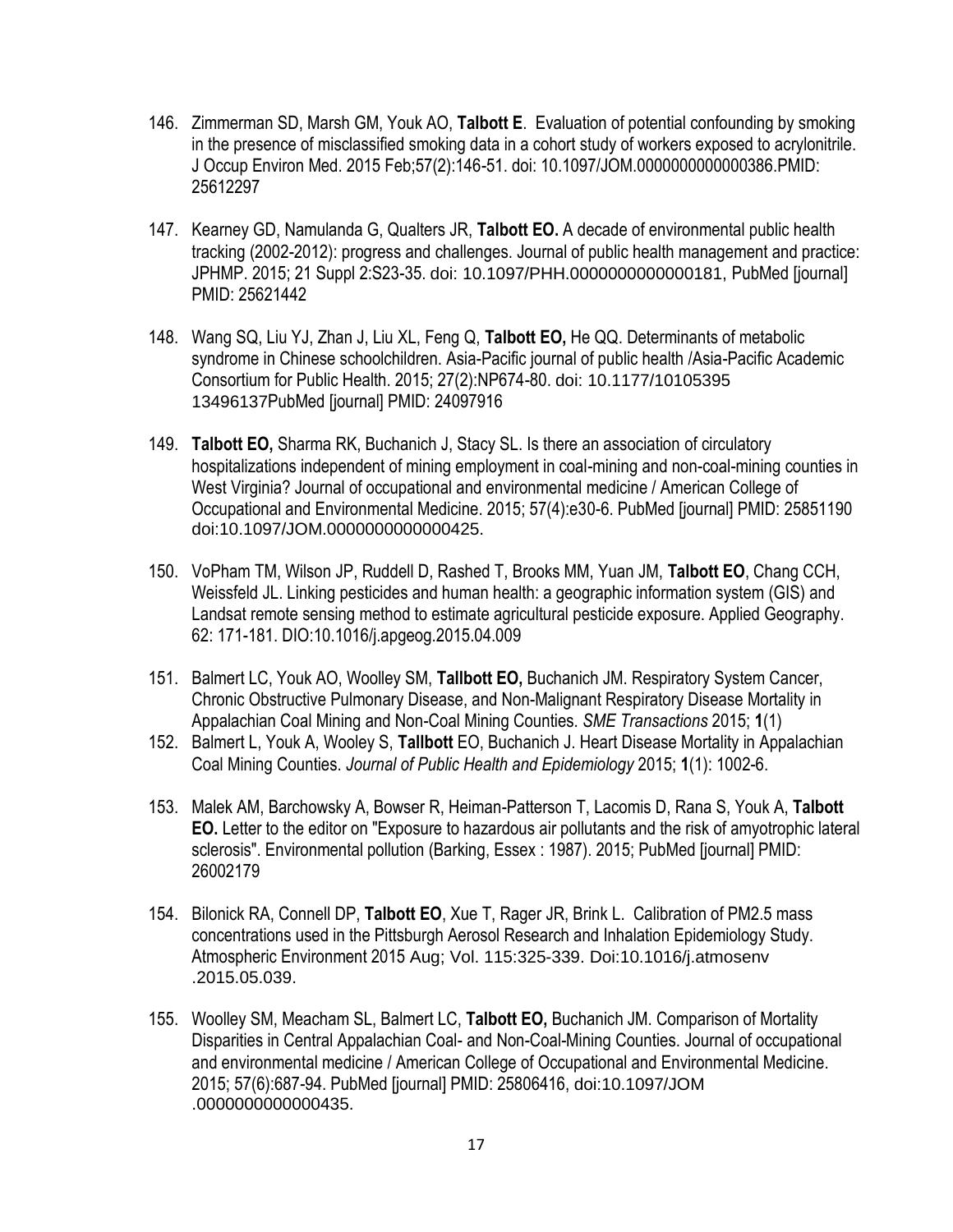- 156. **Talbott EO,** Arena VC, Rager JR, Clougherty JE, Michanowicz DR, [Sharma RK,](http://www.ncbi.nlm.nih.gov/pubmed/?term=Sharma%20RK%5BAuthor%5D&cauthor=true&cauthor_uid=25957837) [Stacy SL.](http://www.ncbi.nlm.nih.gov/pubmed/?term=Stacy%20SL%5BAuthor%5D&cauthor=true&cauthor_uid=25957837) Fine particulate matter and the risk of autism spectrum disorder. Environmental research. 2015; 140:414-20. PubMed [journal] PMID: 25957837
- 157. Berkowitz O, Iyer AK, Kano H, **Talbott E,** Lunsford LD. Epidemiology and Environmental Risk Factors Associated with Vestibular Schwannoma. World Neurosurg. 2015 Jul 11. pii: S1878- 8750(15)00873-6. doi:10.1016/j.wneu.2015.07.007. PMID: 26171891
- 158. Meyer ML, Tepper PG, Barinas-Mitchell E, Korytkowski MT, **Talbott EO.** Varying patterns of brachial artery flow-mediated dilatation in women with polycystic ovary syndrome and controls: An application of the group-based trajectory modeling. Journal of clinical ultrasound : JCU. 2015; PubMed [journal] PMID: 26177749
- 159. **Talbott EO,** Marshall LP, Rager JR, Arena V, Sharma RK, Stacy SL. Air toxics and the risk of autism spectrum disorder: The results of a population based case control study in Southwestern Pennsylvania. Environ Health, Oct. 6th 2015. **14**(1): p. 80. doi:10.1186/s12940-015-0064-1,PMID: 26444407
- 160. VoPham, T, [Brooks MM,](http://www.ncbi.nlm.nih.gov/pubmed/?term=Brooks%20MM%5BAuthor%5D&cauthor=true&cauthor_uid=26451881) [Yuan JM,](http://www.ncbi.nlm.nih.gov/pubmed/?term=Yuan%20JM%5BAuthor%5D&cauthor=true&cauthor_uid=26451881) **[Talbott EO,](http://www.ncbi.nlm.nih.gov/pubmed/?term=Talbott%20EO%5BAuthor%5D&cauthor=true&cauthor_uid=26451881)** [Ruddell D,](http://www.ncbi.nlm.nih.gov/pubmed/?term=Ruddell%20D%5BAuthor%5D&cauthor=true&cauthor_uid=26451881) [Hart JE,](http://www.ncbi.nlm.nih.gov/pubmed/?term=Hart%20JE%5BAuthor%5D&cauthor=true&cauthor_uid=26451881) [Chang CH,](http://www.ncbi.nlm.nih.gov/pubmed/?term=Chang%20CH%5BAuthor%5D&cauthor=true&cauthor_uid=26451881) [Weissfeld JL.](http://www.ncbi.nlm.nih.gov/pubmed/?term=Weissfeld%20JL%5BAuthor%5D&cauthor=true&cauthor_uid=26451881) Pesticide exposure and hepatocellular carcinoma risk: A case-control study using a geographic information system (GIS) to link SEER-Medicare and California pesticide data. Environ Res, 2015. **143**(Pt A): p. 68-82. doi: 10.1016/j.envres.2015.09.027, PMID:26451881
- 161. Stacy SL, Brink LL, Larkin JC, Sadovsky Y, Goldstein BD, [Pitt BR,](http://www.ncbi.nlm.nih.gov/pubmed/?term=Pitt%20BR%5BAuthor%5D&cauthor=true&cauthor_uid=26039051) **[Talbott EO.](http://www.ncbi.nlm.nih.gov/pubmed/?term=Talbott%20EO%5BAuthor%5D&cauthor=true&cauthor_uid=26039051)** Perinatal outcomes and unconventional natural gas operations in southwest Pennsylvania. PloS one. 2015; 10(6):e0126425. PubMed [journal] PMID: 26039051, PMCID: PMC4454655
- 162. Lissåker C, **Talbott EO,** Kan H, Xu X. Status and Determinants of Individual Actions to Reduce Health Impacts of Air pollution in U.S. Adults. Archives of environmental & occupational health. [Arch Environ Occup Health.](http://www.ncbi.nlm.nih.gov/pubmed/25454076) **2016** Jan 2;71(1):43-8. doi: 10.1080/19338244.2014.988673. Epub 2014 Dec 2. PMID: 25454076
- 163. Eaglehouse YL, **Talbott EO**, Chang Y, Kuller LH, Participation in Physical Activity and Risk for Amyotrophic Lateral Sclerosis Mortality Among Postmenopausal Women. [JAMA Neurol.](http://www.ncbi.nlm.nih.gov/pubmed/?term=Participation+in+Physical+Activity+and+Risk+for+Amyotrophic+Lateral+Sclerosis+Mortality+Among+Postmenopausal+Women) 2016 Jan 19:1-9. doi: 10.1001/jamaneurol.2015.4487, PMID:26783702
- 164. Brink LL, **Talbott EO**, Marsh GM, Sharma RK Benson S, Wen Wu WC, Duan C, Revisiting Nonresidential Environmental Exposures and Childhood Lead Poisoning in the US: Findings from Kansas, 2000&#x2013:2005, [J Environ Public Health.](http://www.ncbi.nlm.nih.gov/pubmed/27042184) 2016:2016:8791686, doi: 10.1155/2016/8791686. Epub 2016 Mar 2., PMID:27042184
- 165. Dabass, A, **Talbott, EO,** Venkat, A, Rager, J,Marsh, GM, Sharma, RK, Holguin, F, Association of exposure to particulate matter (PM) air pollution and biomarkers of cardiovascular disease risk in adult NHANES participants (2001-2008). [Int J Hyg Environ Health.](http://www.ncbi.nlm.nih.gov/pubmed/?term=Association+of+exposure+to+particulate+matter+(PM)+air+pollution+and+biomarkers+of+cardiovascular+disease+risk+in+adult+NHANES+participants) 2016 May;219(3):301-10. doi: 10.1016/j.ijheh.2015.12.002. Epub 2015 Dec 12., PMID:26725170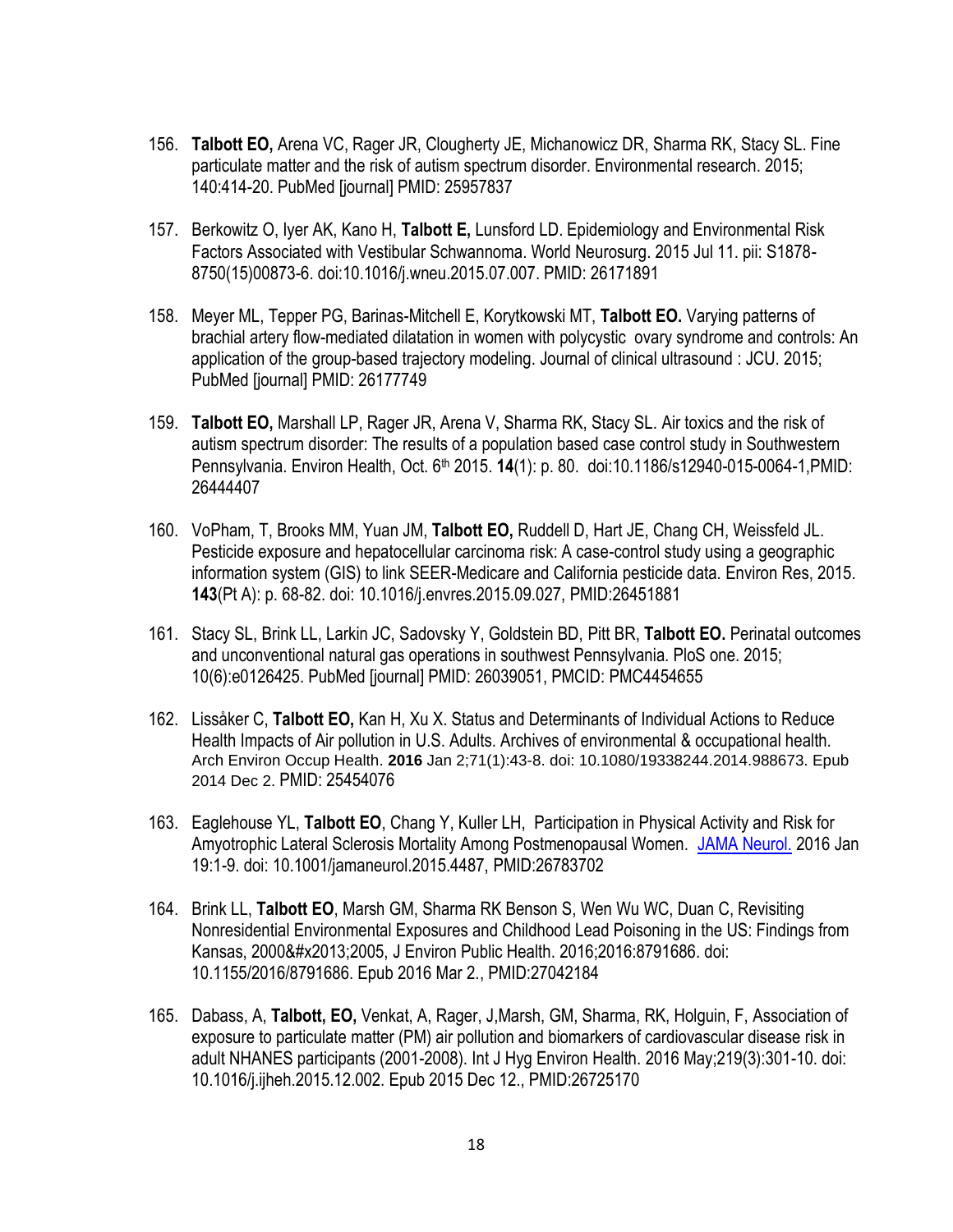- 166. Dabass,A, **Talbott,EO,** Bilonick, RA, Rager,R, Venkat, A, Marsh,GM, Duan,C, Xue, T. Using Spatio-Temporal Modeling for Exposure Assessment in an Investigation of Fine Particulate Air Pollution and Cardiovascular Mortality. Environmental Research Environ Res, 2016. 151: p. 564- 572. PMID:27591528
- 167. T**albott, E.O.**, Premenstrual Syndrome and Increased Blood Pressure: A New Risk Factor for Cardiovascular Disease in Women? J Womens Health (Larchmt), 2016. 10.1089/jwh.2016.6175. PMID:27788036
- 168. Benson SM, **Talbott EO**, Brink LL, Wu C, Sharma RK, Marsh GM: Environmental lead and childhood blood lead levels in US children: NHANES, 1999-2006. *Archives of environmental & occupational health* 2017: Mar 4;72(2):70-78. PMID: 26942652
- 169. VoPham, T., Bertrand, K.A., Hart, J.E., Laden, F., Brooks, M.M., Yuan, J.M., **Talbott, E.O.**, Ruddell, D., Chang, C.H., and Weissfeld, J.L., Pesticide exposure and liver cancer: a review. Cancer Causes Control, 2017. 28(3): p. 177-190. PMID: 28194594
- 170. Berkowitz O, Han YY, **Talbott EO,** et al. Gamma Knife Radiosurgery for Vestibular Schwannomas and Quality of Life Evaluation. *Stereotactic and functional neurosurgery* 2017; **95**(3): 166-73. PMID:28531896
- 171. Dabass, A, **Talbott, EO,** Venkat, A, Rager, J,Marsh, GM, Sharma, RK, Holguin, F, Systemic. Inflammatory Markers Associated with Cardiovascular Disease and Acute and Chronic Exposure to Fine Particulate Matter Air Pollution (PM2.5) among US NHANES Adults with Metabolic Syndrome. *Environmental Research* 2017; **Published**. 2018 Feb; 161: 485-491. PMID: 29223110
- 172. Xue T, Zhu T, Lin W, **Talbott EO**. Association Between Hypertensive Disorders in Pregnancy and Particulate Matter in the Contiguous United States, 1999-2004. *Hypertension*. 2018 Jul;72(1):77- 84. doi: 10.1161/HYPERTENSIONAHA.118.11080. Epub 2018 May 21. PMID: 29785958
- 173. Duan C, **Talbott EO**, Brooks MM, Park SK, Broadwin R,Matthews KA, Barinas-Mitchell E. Fiveyear exposure to PM2.5 and ozone and subclinical atherosclerosis in late midlife women: The Study of Women's Health Across the Nation. *Int J Hyg Environ Health.* 2018 Sep 17. pii: S1438- 4639(18)30155-X. doi:10.1016/j.ijheh.2018.09.001. [Epub ahead of print] PubMed PMID: 30236459.
- 174. Krall JR, Chang HH, Waller LA, Mulholland JA, Winquist A, **Talbott EO**, Rager JR, Tolbert PE, Sarnat SE. A multicity study of air pollution and cardiorespiratory emergency department visits: Comparing approaches for combining estimates across cities. Environ Int. 2018 Nov;120:312-320. doi: 10.1016/j.envint.2018.07.033. Epub 2018 Aug 11. PMID: 30107292
- 175. Duan C, **Talbott EO**, Broadwin R, Brooks M, Matthews K, Barinas-Mitchell E. Residential Exposure to PM2.5 and Ozone and Progression of Subclinical Atherosclerosis Among Women Transitioning Through Menopause: The Study of Women's Health Across the Nation. *J Womens Health (Larchmt).* 2019 Jun;28(6):802‐811. doi:10.1089/jwh.2018.7182 PMID: 30730252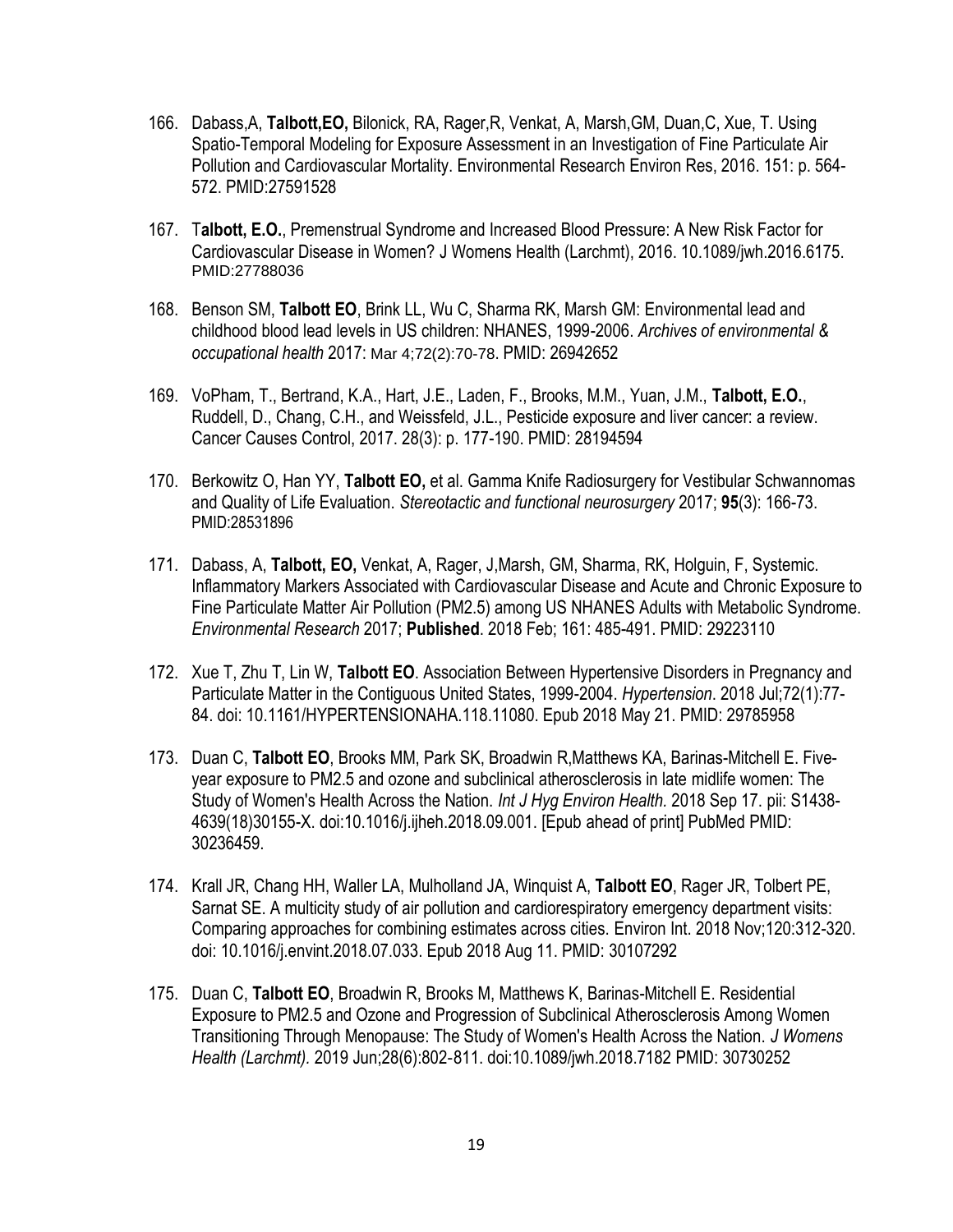- 176. Barry V, Klein M, Winquist A, Chang HH, Mulholland JA, **Talbott EO**, Rager JR, Tolbert PE, Sarnat SE. Characterization of the concentration-response curve for ambient ozone and acute respiratory morbidity in 5 US cities. *J Expo Sci Environ Epidemiol*. 2019 Mar;29(2):267-277. doi: 10.1038/s41370-018-0048-7. Epub 2018 Jun 19. PMID: 29915241
- 177. Bjornevik K, O'Reilly ÉJ, Berry JD, Clish CB, Jeanfavre S, Kato I, Kolonel LN, Le Marchand L, McCullough ML, Paganoni S, Schwarzschild MA, **Talbott EO**, Wallace RB, Zhang Z, Manson JE, Ascherio A. Prediagnostic plasma branched-chain amino acids and the risk of amyotrophic lateral sclerosis. *Neurology*. 2019 Apr 30;92(18):e2081-e2088. doi: 10.1212/WNL.0000000000006669. Epub 2018 Nov 14. PMID: 30429276.
- 178. Payne-Sturges DC, Marty MA, Perera F, Miller MD, Swanson M, Ellickson K, Cory-Slechta DA, Ritz B, Balmes J, Anderko L, **Talbott EO**, Gould R, Hertz-Picciotto I. Healthy Air, Healthy Brains: Advancing Air Pollution Policy to Protect Children's Health. *Am J Public Health*. 2019 Apr;109(4):550-554. doi: 10.2105/AJPH.2018.304902. Epub 2019 Feb 21. PMID: 30789769
- 179. Stacy SL., Buchanich JM, Ma ZQ, Mair C, Robertson L, Sharma RK, **Talbott EO**, & Yuan JM. Maternal Obesity, Birth Size, and Risk of Childhood Cancer Development. *Am J Epidemiol*. 2019 Aug;188(8):1503‐1511. doi:10.1093/aje/kwz118. PMID: 31107539
- 180. Brink L, Marshall L, Hacker K, **Talbott E**. Changes in emergency department visits for respiratory and cardiovascular disease after closure of a coking operation near Pittsburgh, PA. japh. 4(4):209- 220. https://doi.org/10.18502/japh.v4i4.2195
- 181. Liu SJ, Mair C, Songer TJ, Krans EE, Wahed A, **Talbott E**. Opioid-related hospitalizations in Pennsylvania: A latent class analysis. *Drug Alcohol Depend*. 2019 Sep;202:185‐190. doi:10.1016/j.drugalcdep.2019.05.009 PMID: 31352309
- 182. Angela M. Malek, Vincent C. Arena, Judith R. Rager, Fan Wu, Jeanine Buchanich, **Evelyn O.Talbott.** Use of ALS cases from the ATSDR/CDC National ALS Registry and a populationbased control group to investigate ambient air pollution and suspected neurotoxicants as risk factors for ALS. *Neurology*. 2020 Apr:94(15):Supplement 5185.
- 183. Liu, Stephen, Ma, Zhen-Qiang, Wahed, Abdus, Mair, Christina, Krans, Elizabeth, Songer, Thomas J, **Talbott, Evelyn**. Time to Death in Persons with Opioid Hospitalizations by Hepatitis C and HIV Status in Pennsylvania, 2000-2010. Submitted, *Journal of Addiction*, June 30, 2020.
- 184. Byrwa-Hill BM, Venkat A, Presto AA, Rager JR, Gentile D, **Talbott E**. Lagged Association of Ambient Outdoor Air Pollutants with Asthma-Related Emergency Department Visits within the Pittsburgh Region. Int J Environ Res Public Health. 2020;17(22):8619. Published 2020 Nov 20. doi:10.3390/ijerph17228619. PMID: 33233547.
- 185. DePerrior S, Rager JR, Gentile D, **Talbott EO**.The Relationship between Pollen, Air Pollution, and Asthma Exacerbations in Children in Allegheny County, Pennsylvania: A Case-Crossover Analysis. *Arch Epidemiol* 5: 148. Published 2021 January 13. DOI: 10.29011/2577-2252.100048.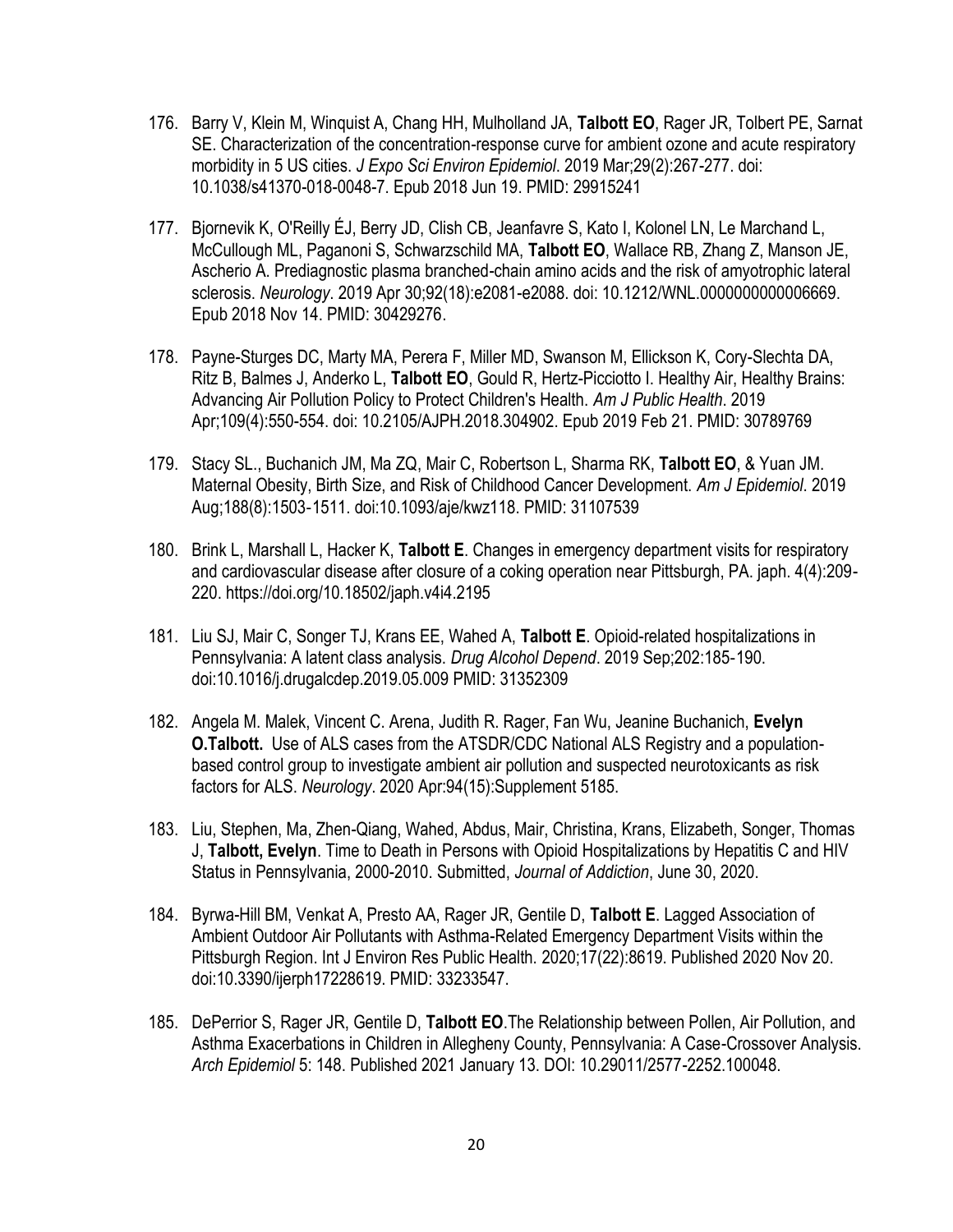- 186. Zhu L, El Khoudary S, Adibi J, Youk A, **Talbott EO**. Investigations of Long-term Exposure to PM2.5 and Subclinical Atherosclerosis in Women: A Review. *International Journal of Research and Public Health* (submitted March 2021, currently under revision.)
- 187. Sullivan KJ, Ran X, Wu F, Chang CH, Sharma R, Jacobsen E, Berman S, Snitz BE, Sekikawa A, **Talbott EO**, Ganguli M. Ambient fine particulate matter exposure and incident mild cognitive impairment and dementia [published online ahead of print, 2021 Apr 26]. *J Am Geriatr Soc*. 2021;10.1111/jgs.17188. doi:10.1111/jgs.17188. PMID: 33904156.
- 188. Bear TM, Malek AM, Foulds A, Rager J, Deperrior SE, Vena JE, Larson TC, Mehta P, Horton DK, **Talbott EO**. Recruitment of population-based controls for ALS cases from the National ALS Registry. Amyotroph Lateral Scler Frontotemporal Degener. 2021 Apr 16:1-7. doi: 10.1080/21678421.2021.1887262. Epub ahead of print. PMID: 33860698.
- 189. Trends in Spatiotemporal Exposure to Multiple Air Pollutants and Their Association with Cardiovascular Emergency Room Visits in Allegheny County (Pittsburgh), Pennsylvania in 1999 – 2011. Chunzhe Duan, PhD<sup>1</sup>, Richard A. Bilonick, PhD<sup>2</sup>, Judith R. Rager, MPH<sup>1</sup>, Tao Xue, PhD<sup>1</sup>, **Evelyn Talbott, DrPH**, *Journal of Environmental and Public Health*, submitted June 2021.

#### **Books, Book Chapters, Monographs**

- 1. **Talbott EO**, Kuller LH, Detre KM, Perper JA, Sudden Deaths Due to Arteriosclerotic Heart Disease: A Study of Women, Chapter 2 of Developments in Cardiovascular Medicine Martinus Nijhoff Publishers, Boston, MA (Kulbertus HE and Wellens HJ, eds.), 1980.
- 2. **Talbott EO**. Current Status of Maternal and Child Health in the 1970's and 1980's: Epidemiologic Trends Over Time, Chapter 3, Proceedings in Linking Public Health Social Work and Public Social Services for Comprehensive Care for Mothers and Children, sponsored by the University of Pittsburgh, Pittsburgh, PA, Library of Congress Catalogue No. 81-52048, 1981, pp. 26-36.
- 3. **Talbott E**, Kuller L, Murphy P, Radford E and Traven N. Chapter 13: Problems in Determining Health Effects of a Community Exposed to Toxic Wastes. In Health Effects from Hazardous Waste Sites. Lewis Publishers, Inc., Chelsea, Michigan, Andelman JB and Underhill DW (Editors). 1987, pp 241-262.
- 4. Strikas R, Cook P, Kuller L, **Talbott E**, Plouffe J, File T, Poggio E, Kidder D, Baughman A, Manoharan A, Hutton E. Case Control Study in Ohio and Pennsylvania on Prevention of Hospitalization by Influenza Vaccination. In: Options for the Control of Influenza II, Elsevier Science Publishers, C. Hannoun, et al (eds), 1993, pp 153-160.
- 5. **Talbott E**, Thompson S. Health Effects from Environmental Noise Exposure, in Textbook on Environmental Epidemiology (eds. Talbott, Case, Craun), CRC Press, Boca Raton, FL, July 1995.
- 6. **Talbott EO**, Case BW, Craun G, Editors. Introduction to Environmental Epidemiology, Lewis Publishers, CRC Press, Boca Raton, FL, July 1995.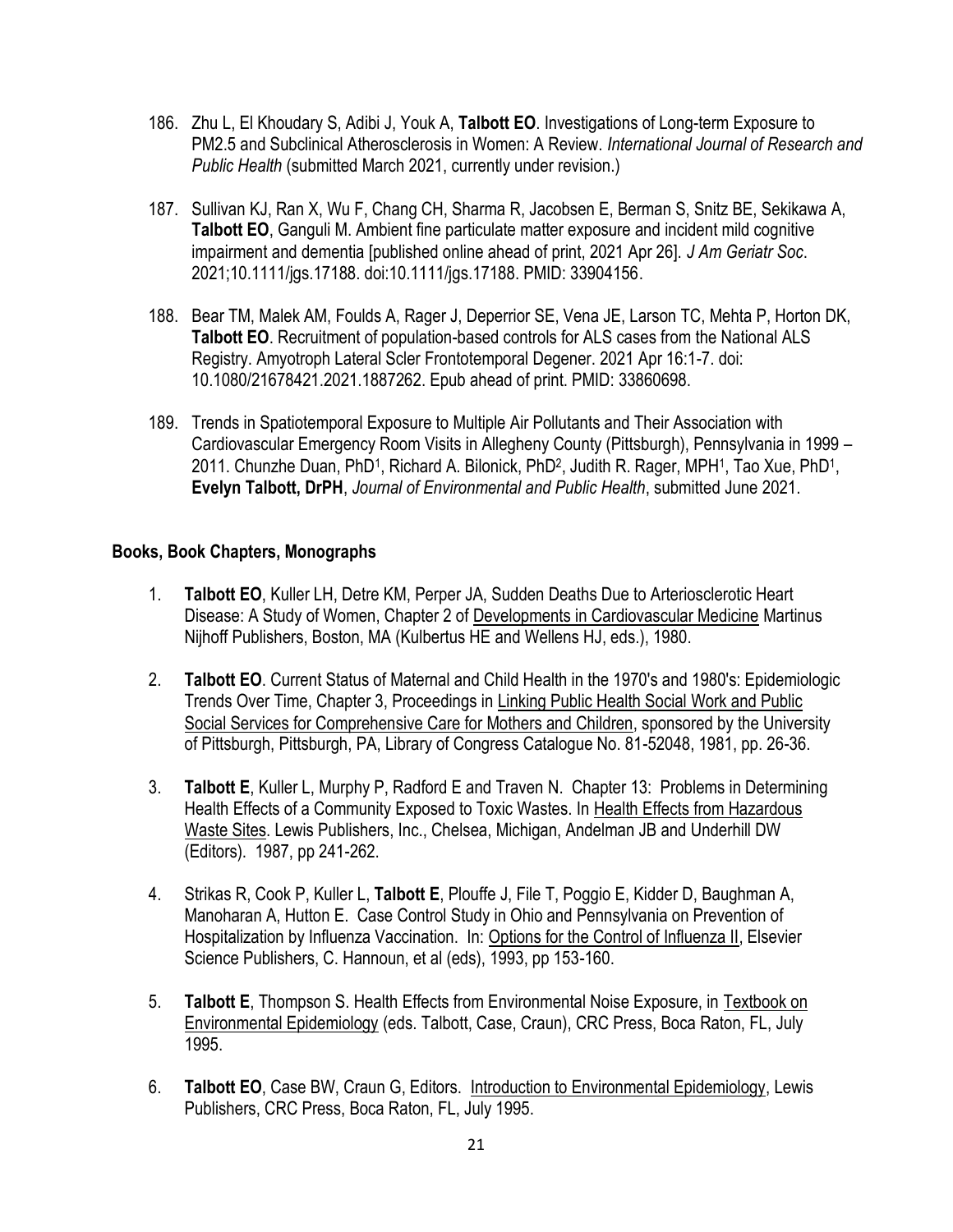- 7. **Talbott E**, Wild R, Remsberg KE, Brink LL. Epidemiology of Polycystic Ovary Syndrome. In: Ness RB, Kuller LH, editors. Health and Disease Among Women: Biological and Environmental Influences. New York, NY: Oxford University Press, 1998.
- 8. Guzick D, **Talbott E**. Cardiovascular risk in women with PCOS. In: Filicori M, editor. Endocrinology Basis of Reproductive Function. 2000. 227-237.
- 9. Buchanich JM, **Talbott EO**, YOUk AO, Potter AN, Marshall LP. Comparison of Mortality Rates between Appalachian Coal Mining Counties with Non-Coal Mining. in: Craynon JR, editor Environmental Considerations in Energy Productions Environmental Considerations in Energy Productions: 2013 Apr 14-18; Charleston, WV Englewood, CO: Soc Mining Met & Explor 2013: 189-201.
- 10. **Talbott EO**, Malek, A.M., Lacomis, D. The Epidemiology of Amyotrophic Lateral Sclerosis. In: Rosano C IG, M, editors. Handbook of Clinical Neurology: Neuroepidemiology: 2016, Elsevier Vol 138 (3rd series) p. 225-238.

#### **Published Abstracts/Presentations at Local, State, National and International Meetings**

- 1. Epidemiology of Sudden Cardiac Death in White Women Aged 25 to 64 in Allegheny County. Society for Epidemiological Research, Albany, NY, June 1975.
- 2. Epidemiology of Sudden Cardiac Death in White Women Aged 25 64 in Allegheny County, Epidemiology Section of the American Heart Association, New Orleans, LA, February, 1976.
- 3. **Talbott EO**, Kuller LH, Perper JA, and Murphy P. Coronary Spasm: A Significant Cause of Sudden Cardiac Death? American Heart Association Conference, Miami, FL, November 18 20, 1980.
- 4. Kuller LH, **Talbott EO**, and Perper JA. Sudden Cardiac Death in a Minimally Occluded Group of Women. Sudden Death Symposium, Key West, FL, April 1980.
- 5. **Talbott EO**. Epidemiology of Sudden Death from Heart Disease. III National Conference on Emotional Stress and Cardiovascular Disease, American Heart Association, Myrtle Beach, SC, April 30 - May 2, 1982.
- 6. Lanes S, **Talbott EO**, Radford E. Relationship between Indoor Radon and Lung Cancer: A Case Control Approach. Presented to Society for Epidemiologic Research, 15th. Annual Meeting, June 14 16, 1982.
- 7. **Talbott EO**. Prevalence of Thyroid Abnormalities in a Community Exposed to Low-Level Radiation, Fourth Annual Symposium on Environmental Epidemiology, Center for Environmental Epidemiology and U.S. EPA, May 2-4, 1983, Graduate School of Public Health, University of Pittsburgh, Pittsburgh, PA.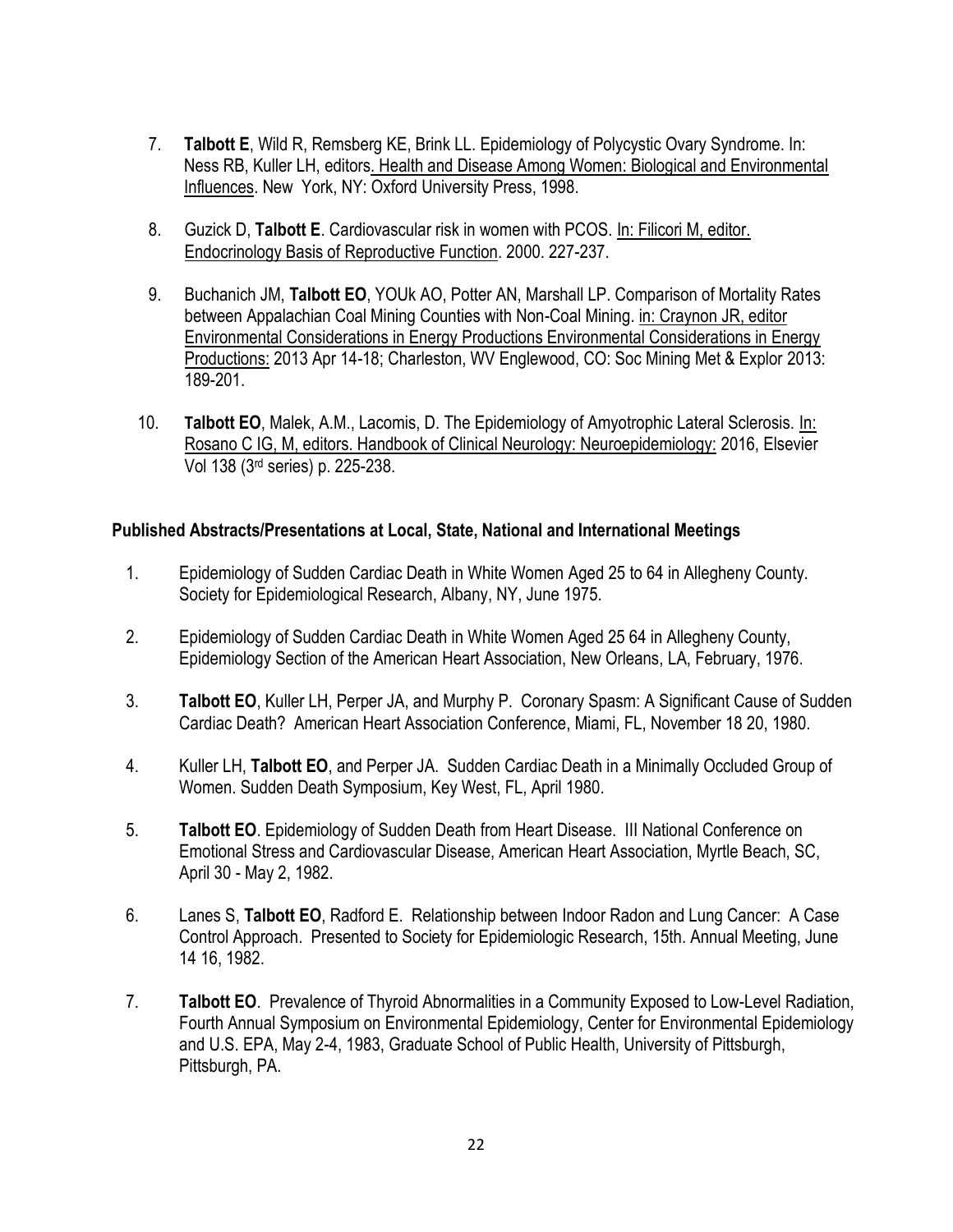- 8. **Talbott EO**, Helmkamp J, Matthews K, Kuller LH: Occupational Noise Exposure and the Epidemiology of High Blood Pressure. Presented at the 105th Annual Meeting of the Acoustical Society of America, Cincinnati, OH, May 9 13, 1983. Published: J Acoustic Soc Am 1983; 73(Suppl 1):56.
- 9. Radford E, **Talbott EO**. Effects of Elevated Gamma Ray Exposure on the Prevalence of Thyroid Abnormalities in a Community, 7th International Congress on Radiation Research, Amsterdam, Netherlands, July 3 8, 1983.
- 10. Cottington E, Matthews KA, **Talbott EO**, and Kuller LH. Anxiety, Occupational Stress, and Blood Pressure: Pittsburgh Noise Hypertension Project. Presented at the 16th Annual meeting, Society for Epidemiologic Research, Winnipeg, Canada. July 14, 1983.
- 11. Cottington E, Matthews KA, **Talbott EO**, Kuller LH. Job Satisfaction and Determinants of High Blood Pressure in a Blue Collar Population. Presented at the American Psychosomatic Association, New York City, March 1983.
- 12. **Talbott EO**, Helmkamp J, Matthews KA, Kuller LH. Occupational Evidence Linking Noise Exposure as a Risk Factor for Hypertension: Pittsburgh Noise and Hypertension Project. (PA.) American Heart Association 56th. Scientific Sessions, Anaheim, CA, November 14 17, Abstract Circulation, November 1983.
- 13. Strikas R, Kuller LH, **Talbott EO**, et al.: Case-Control Study in Ohio and Pennsylvania on Prevention of Hospitalization through Flu Immunization, French Society of Microbiology Conference, Paris, France, September, 1992.
- 14. **Talbott EO**. Occupational Noise Exposure and Noise-Induced Hearing Loss in Metal Assembly Workers in Pittsburgh, Pennsylvania, Presented at the Industrial Epidemiology Forum, Injury Epidemiology and Ergonomics, Cincinnati, Ohio, September 21, 1992.
- 15. **Talbott E**, Findlay RC, Kuller LH, Ishii EK. Occupational Noise Exposure, Noise Induced Hearing Loss and Blood Pressure Levels in a Group of Noise-Exposed Blue Collar Workers, Chicago, Illinois, 6th International Congress on Noise as a Public Health Problem. Nice, France, July 5-9, 1993.
- 16. **Talbott E**. Methodological Advances in the Epidemiology of Noise-Induced Hearing Loss: Assessment of Occupational and Non-Occupational Risk. 6th Conference of the International Conference for Environmental Epidemiology. North Carolina, September 18-21, 1994.
- 17. **Talbott E**, Guzick D, Kuller LH, Tyrrell KS. The Association of PCOS with CHD Risk Factors and Subclinical Atherosclerosis. American Heart Association, Anaheim, California, November 15, 1995.
- 18. **Talbott EO**, Brink LL, Burks A, Palmer C. Occupational Noise Exposure, Use of Hearing Protectors Over Time and Risk of HBP: Results of Case/Control Study. Internoise, 25th Anniversary World Congress, Liverpool, England. July 30-August 2, 1996.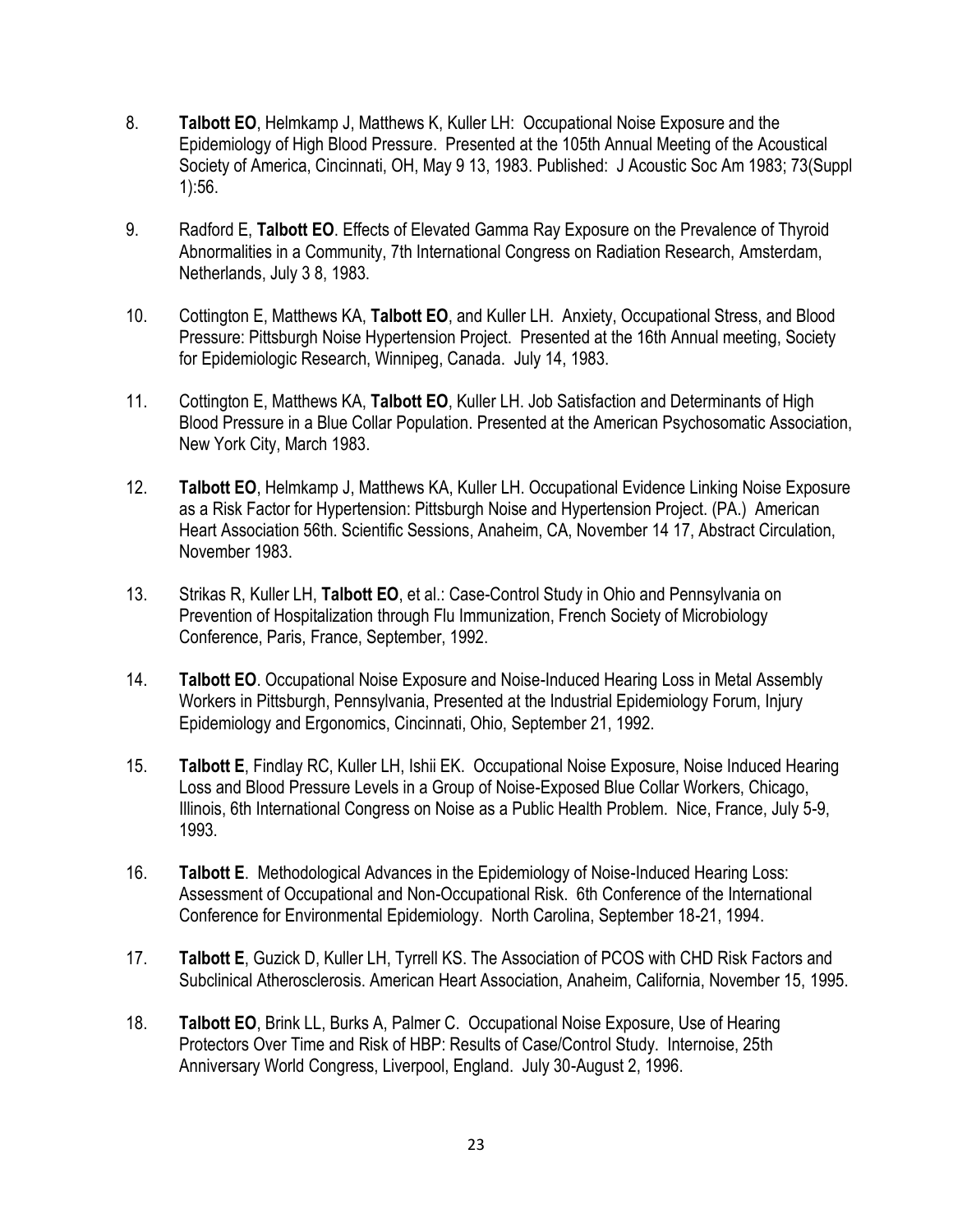- 19. **Talbott E**, Guzick D, Berga S, Kuller L, Engberg R. Is estradiol deficiency a primary predictor of LDLc levels in women with polycystic ovary syndrome? Abstract 1970, presented at the 69th Scientific Sessions, American Heart Association, November 10-13, 1996, New Orleans, LA.
- 20. **Talbott EO**, Zborowski J, Guzick D, Kuller LH. Differences in Predictors of Serum Lipid Levels in premenopausal women with PCOS and Matched Controls. Society for Epidemiology Research, June 24, Chicago, IL. Am J Epidemiol 1998;147(11):S48-190.
- 21. **Talbott EO**, Zborowski J, Guzick D, Sutton-Tyrrell K, Kuller LH. Women with PCOS have Evidence of Increased Carotid Atherosclerosis Poster presented to the 71st Scientific Session, American Heart Association, November 1998, Dallas, TX.
- 22. Zborowski JV, Cauley JA, **Talbott EO,** Winters SJ, and Guzick DS. Insulin levels and Bone Mineral Density in Women with Polycystic Ovary Syndrome: A Significant Association with Spinal BMD Independent of Body Mass Index. SER 32nd Annual Meeting, Baltimore, MD, June 10-12, 1999. Am J Epidemiol, S27:105.
- 23. **Talbott E**, McHugh K, Zborowski J, Rycheck J. Contribution of dietary fat intake to breast milk pesticide concentrations in Arkansas women. International Society for Environmental Epidemiology, June 14-16, 2000, Buffalo, NY.
- 24. **Talbott E**, Youk A, McHugh K, Engberg R. Mortality among residents of the Three Mile Island Accident area: 1979-1995. International Society for Environmental Epidemiology, June 14-16, 2000, Buffalo, NY.
- 25. Patel A, **Talbott E**, Amin Zhang, McHugh-Pemu K. Cancer Experience of TMI Radiation Workers, 1979-1995. Amer. Coll. Occ Med. 04/2001 San Francisco, CA.
- 26. **Talbott E**, Mathur TM, Zborowski JV, McHugh-Pemu KP. Evidence for an increased prevalence of early-onset cardiovascular events among women with Polycystic Ovary Syndrome. Poster - The 42nd Annual Conference on Cardiovascular Disease Epidemiology and Prevention, American Heart Association, April 23-26, 2002, Honolulu, Hawaii. P324.
- 27. Remsberg KE, **Talbott EO**, Dorman JS, Costantino JP, Kuller LH. Early male pattern baldness and risk factors for CVD in brothers of women with Polycystic Ovary Syndrome. Poster - The 42nd Annual Conference on Cardiovascular Disease Epidemiology and Prevention, American Heart Association, April 23-26, 2002, Honolulu, Hawaii. P94
- 28. **Talbott E**. Increased coronary artery calcification among women with Polycystic Ovary Syndrome: Lack of an association with markers of inflammation and hemostasis. The Endocrine Society, June 20, 2003, Philadelphia, PA.
- 29. **Talbott E**, Zborowski J, McHugh-Pemu K, Sutton-Tyrrell K. The relationship between carotid intima media wall thickness (IMT) and markers of inflammation and hemostasis in women with polycystic ovary syndrome. 4th Annual Conference on Arteriosclerosis, Thrombosis and Vascular Biology, May 8-10, 2003, Washington, DC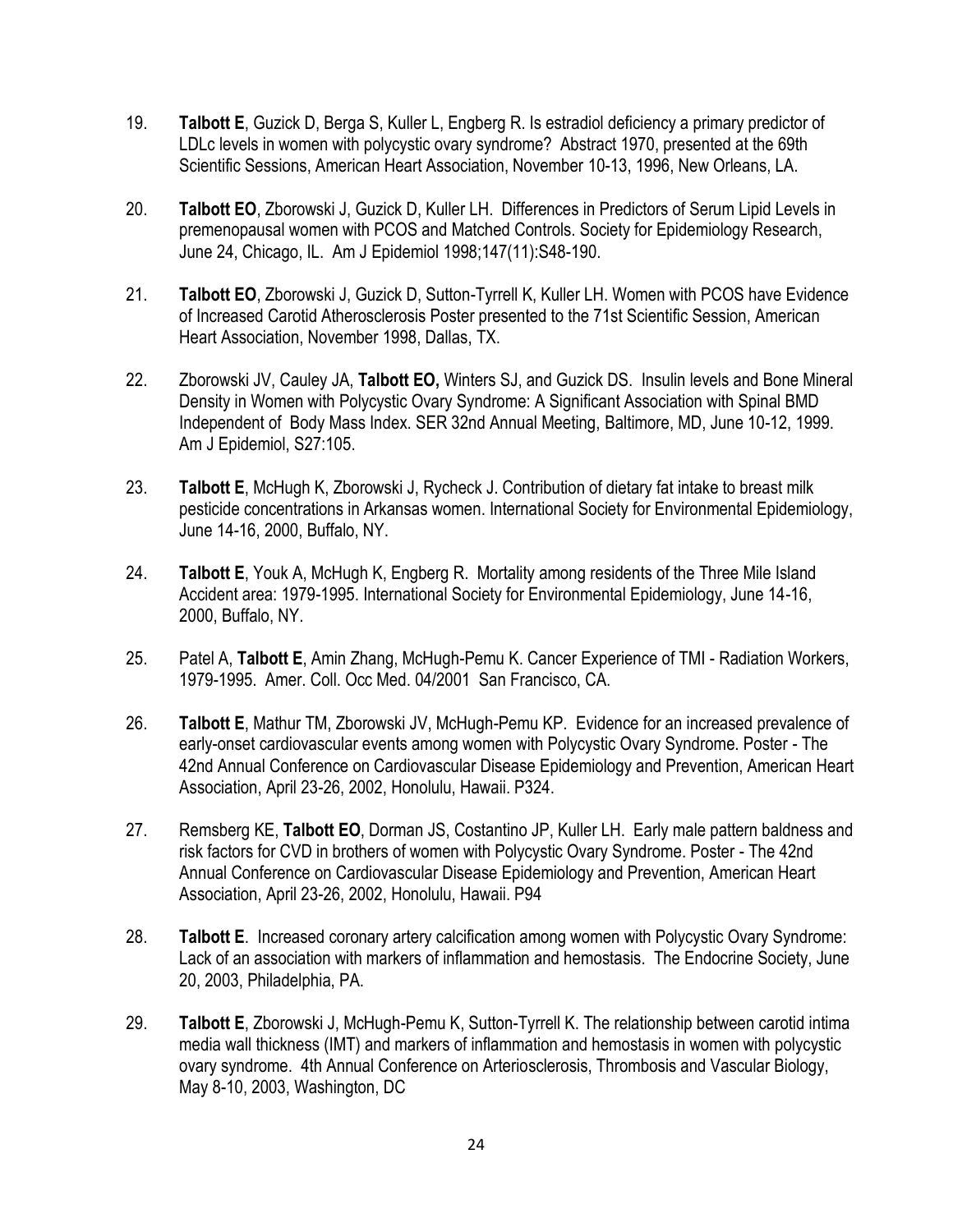- 30. **Talbott EO**, Zborowski JV, McHugh-Pemu K, Edmundowicz D, Guzick DS, Kuller LH. Metabolic cardiovascular syndrome and its relationship to coronary calcification in women with Polycystic Ovarian Syndrome. 3rd International Workshop on Insulin Resistance. Feb 17-19, 2003, New Orleans, LA
- 31. Soran A, **Talbott E**, Zborowski J, Wilson J. Does PCOS Affect Surgeon's Decision to Remove Benign Breast Disease? A Review of Ongoing Prospective Study. Proceedings of the American Society of Breast Surgeons, 5th Annual Meeting, Vol V, March 31-April 4, 2004, Las Vegas, NV.
- 32. Arena VC, Zborowski J, **Talbott EO**, Mazumdar S, He S, Schwerha JJ. PM10 in Ambient Air and Cardiopulmonary Hospital Admissions in Allegheny County, Pennsylvania: 1995-2000: A Retrospective Investigation of Health Risks. [abstract]. 2004 Aug 1-4 ; New York City, NY.
- 33. Xu X, **Talbott EO**, Zborowski J, Arena VC, Rager J. Case-crossover analysis of air pollution and cardiorespiratory hospitalizations: Assessing a reduction of health risk associated with a removal of a key source of air pollution. [abstract]. 2008 Oct 25-29, San Diego, CA.
- 34. Sharma RK, **Talbott EO**, Marsh GM, Brink L, Zborowski J. Spatial Data Analytic Tools for Linking Environmental Surveillance Data to Health Outcomes: Application to Data from a Local Health Department [abstract].
- 35. Connell DP, Bilonick RA, **Tallbott EO**, Rager JR. The Pittsburgh aerosol research and inhalation epidemiology study (PARIES): A retrospective evaluation of fine particulate matter, its chemical components, and human health in Southwestern Pennsylvania (Conference Paper). 29th Annual International Pittsburgh Coal Conference 2012 2012.
- 36. **Talbott E,** Brink LL, Buchanich JM, Sharma R, Stacy S. Socio-demographic and Personal Risk Determinants of Cardiovascular and Circulatory Hospitalization Rates in Coal Mining and Non Coal Mining Communities in West Virginia. Presented at: Geological Society of America Southeast Section; 2014 Apr 10-11; Blacksburg, VA.
- 37. Allegheny County Health Department, Air Pollution Advisory Board Presentation: "Results of Cardiovascular Outcomes and Fine Particulate Matter Investigation."
- 38. Duan C, Broadwin R, **Talbott EO**, Brooks MM, Matthews KA and Barinas-Mitchelle E. Abstract P067: Early Exposure to PM2.5 and Ozone During the Menopausal Transition as Predictor of Subclinical Atherosclerosis in Late Midlife Women: the Study of Women's Health Across the Nation (SWAN). Circulation. 2017;135:AP067, originally published March 7, 2017 [poster presentation]
- 39. Duan C, **Talbott EO,** Brooks MM, Broadwin R, Matthews K and Barinas-Mitchelle E. 2016. Exposure to PM2.5 and Ozone and Progression of Subclinical Atherosclerosis among Women Transitioning through Menopause. In: Abstracts of the 2016l Epidemiology (ISEE). Abstract [O-091]. Research Triangle Park, NC : Environmental Health Perspectives; http://dx.doi.org/10.1289/ehp.isee2016. [oral Presentation]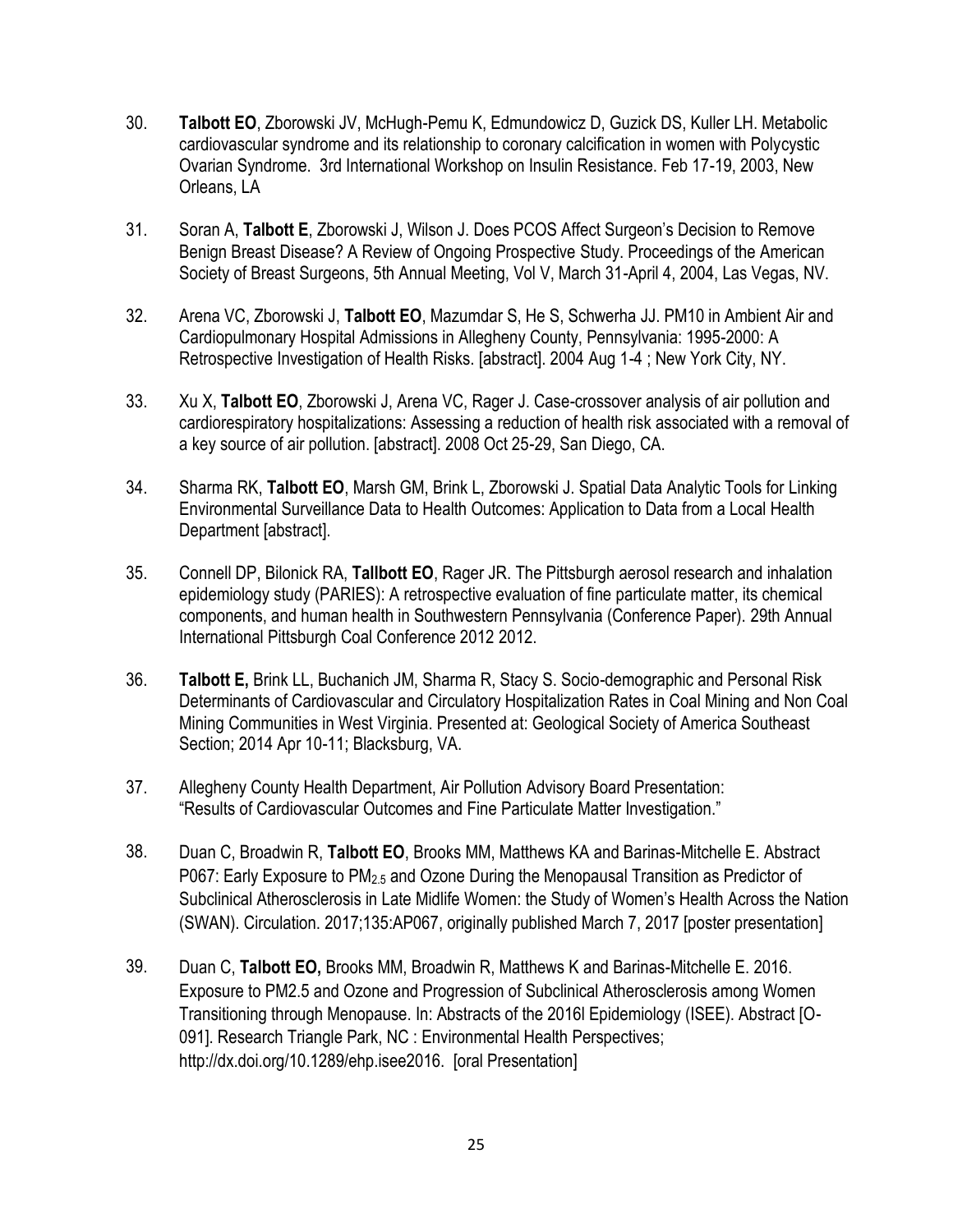- 40. **Talbott EO,** Bilonick R, Rager J. Fine Particulate PM2.5 Air Pollution and Respiratory Mortality in Allegheny County, PA. A&WMA's 110th Annual Conference & Exhibition: Bridging Environment, Energy, and Health, 2017 June 5 – 8. David L Lawrence Convention Center, Pittsburgh, PA. Published abstract/proceedings, 2017 June.
- 41. Songer T, **Talbott EO,** Ma Z, Mellers M, Rager J, Liu S. Linking Statewide Hospital Admission and Mortality Datasets to Investigate Events after Opioid *Injury Prevention* 2017;**23**:A24. Presented by Dr. Songer at the SAVIR (Society for the Advancement of Violence and Injury Research) Innovations and Injury Prevention Science Conference, University of Michigan Ann Arbor, Sept. 19, 2017. Published 2017 Sept 19**.**
- 42. **Talbott EO,** Rager J, Sharma R. PM2.5 Pollution Levels Presentation to Indonesian scientists as part of GlobalPittsburgh's Air Quality Monitoring Meeting via International Leadership Program, PA Department of State. Presented 12 November 2018.
- 43. Stacy SL, Buchanich JM, Ma Z, Mair C, Robertson L, Sharma RK, **Talbott EO**, Yuan J. Maternal Obesity, Birth Size, and Risk of Childhood Cancer Development [abstract]. In: American Association for Cancer Research Annual Meeting; 2019 March 29-April 3. *American Journal of Epidemiology*, 20 May 2019.
- 44. Mellers M, Brooks M, Gary-Webb T, Mendez D, **Talbott EO**, Fabio A. A Natural Experiment of the Effect of the Opening of a Casino on Neighborhood Violent Crimes [abstract]. In: Society of Prevention Research Annual Meeting; 2019 May 28-31; San Francisco, CA.
- 45. **Talbott, EO**, et. al. Progress on the study: "Identification and Characterization of Potential Environmental Risk Factors for ALS Using ATSDR ALS Registry Cases and a Control Population." CDC ATSDR ALS Registry Meeting, Atlanta, GA, July 23-24, 2019. Presented 23 July 2019.
- 46. Bear, T, **Talbott, EO**, et. al. "Identification and Recruitment of Controls for the National ALS Registry Cases." Northeast ALS (NEALS) Consortium, Clearwater, FL, October 4-5 2019. Presented 4 October 2019 by co-investigator Todd Bear.
- 47. **Talbott EO**, Malek AM, Buchanich JM, Arena VC, Sharma RK "Use of ALS cases from the ATSDR/CDC National ALS Registry and a population based control group to investigate ambient air pollution and suspected neurotoxicants as risk factors for ALS." (American Academy of Neurology, Submitted October 21 2019. Publication delayed due to COVID-19, to be published in the Journal of Neurology in 2020.)
- 48. Zhu, L, **Talbott, EO**, El Khoudary, S, Youk, A, Adibi, J. "Impact of Air Pollution on Sub-clinical Atherosclerosis Risk among Mid-aged Women with and Without Polycystic Ovarian Syndrome." EPI Lifestyle 2020 Scientific Sessions Conference, Phoenix, AZ, March 3-6 2020. Presented 5 March 2020. (Publication delayed due to COVID-19, to be published in the AHA Journal of Circulation in 2020.)
- 49. **Talbott, EO**, et. al. "Environmental and Occupational Risk Factors for ALS: A Nested Case Control Study Within the Women's Health Initiative." American Academy of Neurology Annual Conference (Virtual/Online Due to COVID-19), Uploaded May 18 2020.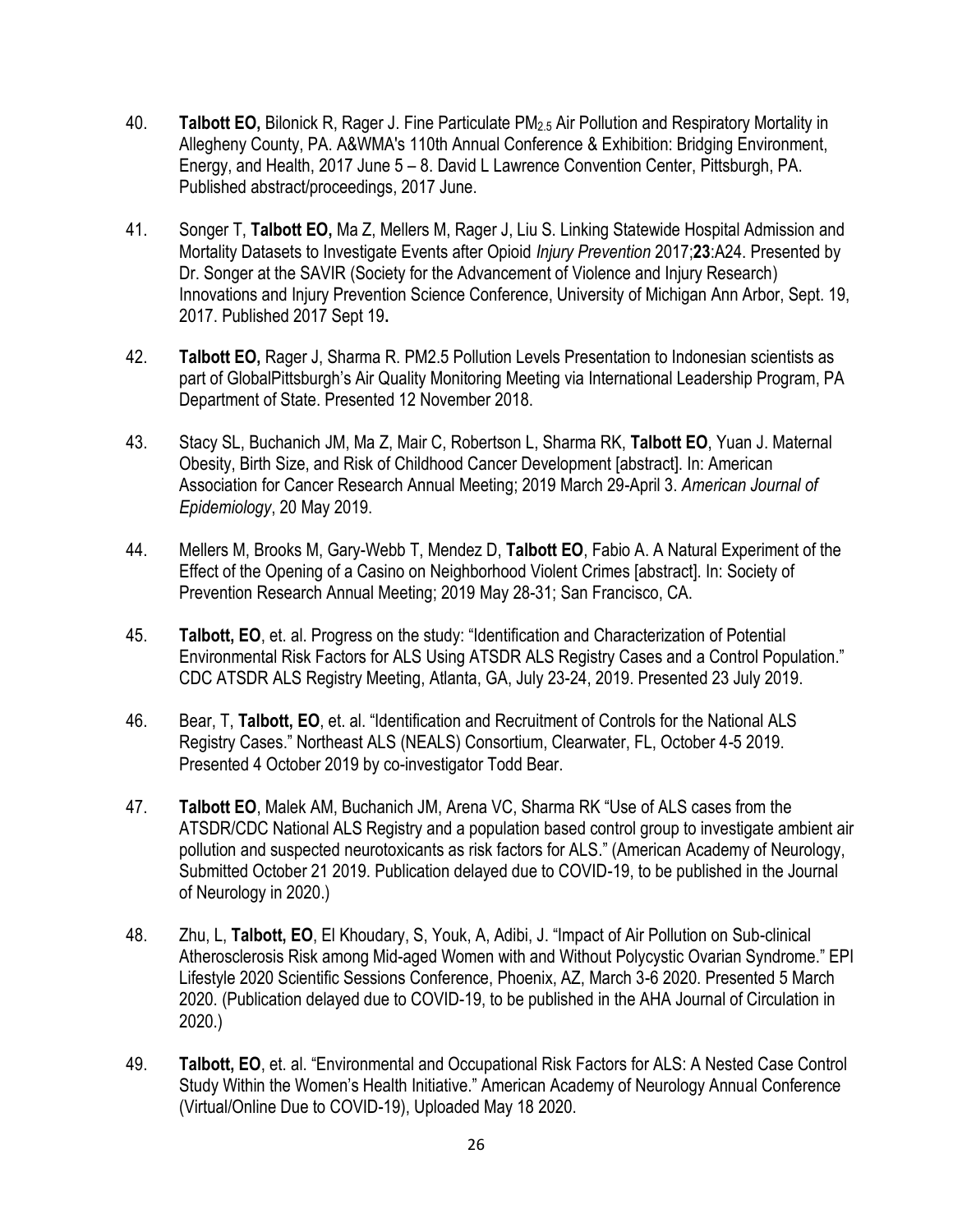- 50. **Talbott, E,** Malek A, Rager J, Wu F, Arena V. "The Use of the National Air Toxics Database to Augment Exposure Assessment in Environmental Epidemiology Investigations: Example of Application to Residential Exposure Assessment in a Case Control Study of ALS." Presented at: 2020 National Ambient Air Monitoring Conference in conjunction with AAPCA and NACAA. August 9-13, 2020; Virtual.
- 51. DePerrior S, Rager JR, Han Y, Gentile D, Brink L, **Talbott EO.** The Relationship between Pollen, Air Pollution, and Asthma Exacerbations in Children in Allegheny County, Pennsylvania: A Case-Crossover Analysis. Presented at: Advancing Environmental Health in a Changing World, International Society for Environmental Epidemiology, Environmental Health Perspectives; August 24-27, 2020; Virtual.

#### **Published Proceedings**

- 1. Talbott EO, Murphy P, Kuller LH, and Schmeltz R. Three Approaches to the Determination of Health Effects in a Community Exposed to Low Level Radiation from a Uranium Waste Dump. In Third Annual Proceedings, Published by Lewis Pub., Chelsea, Michigan, June, 1987.
- 2. Koros A, Lange JH, Talbott EO. Selenium in Drinking Water Can Inhibit Growth of Human Tumor Xenografts in Athymic Nude Mice. Wu B-q, Zheng J (eds): Immune-Deficient Animals in Experimental Medicine 6th Int. Proceedings Workshop on Immune-Deficient Animals, Beijing, 1988; Basel, Karger, 1989, pp 231-235.
- 3. Talbott EO. Anovulation PCOS and Risk of CVD. Conference Proceedings of Revolutionizing Women's Healthcare: A Consensus Conference. Cancun, Mexico, June 1998; 37-39.
- 4. Talbott EO, Brink LL, Palmer C, Engberg R. Occupational noise exposure, use of hearing protectors and the risk of high blood pressure: The results of a case-control study. Proceedings of the 25th anniversary of Congress on Noise Control Engineering. Liverpool, England, July 30- August 2, 1997, pg 2131-2136.
- 5. Talbott EO, Mattison D, Glad J. Pesticides in Arkansas Breast Milk: Proceedings of the US EPA Workshop on Human Milk Contamination and Endocrine Disruption, Washington, DC, August 5-6, 1997, Attachment 4.

#### **Invited Meetings**

- 1. Talbott EO, Kuller LH, and Murphy P. The Epidemiology of Sudden Cardiac Death in Women: Biologic and Psychosocial Predictors. Third National Conference on Emotional Stress and Cardiovascular Disease, June 2-4, 1982, Myrtle Beach, SC.
- 2. Talbott EO. Prevalence of Thyroid Abnormalities in a Community Exposed to Low-Level Radiation. Fourth Annual Symposium on Environmental Epidemiology, Center for Environmental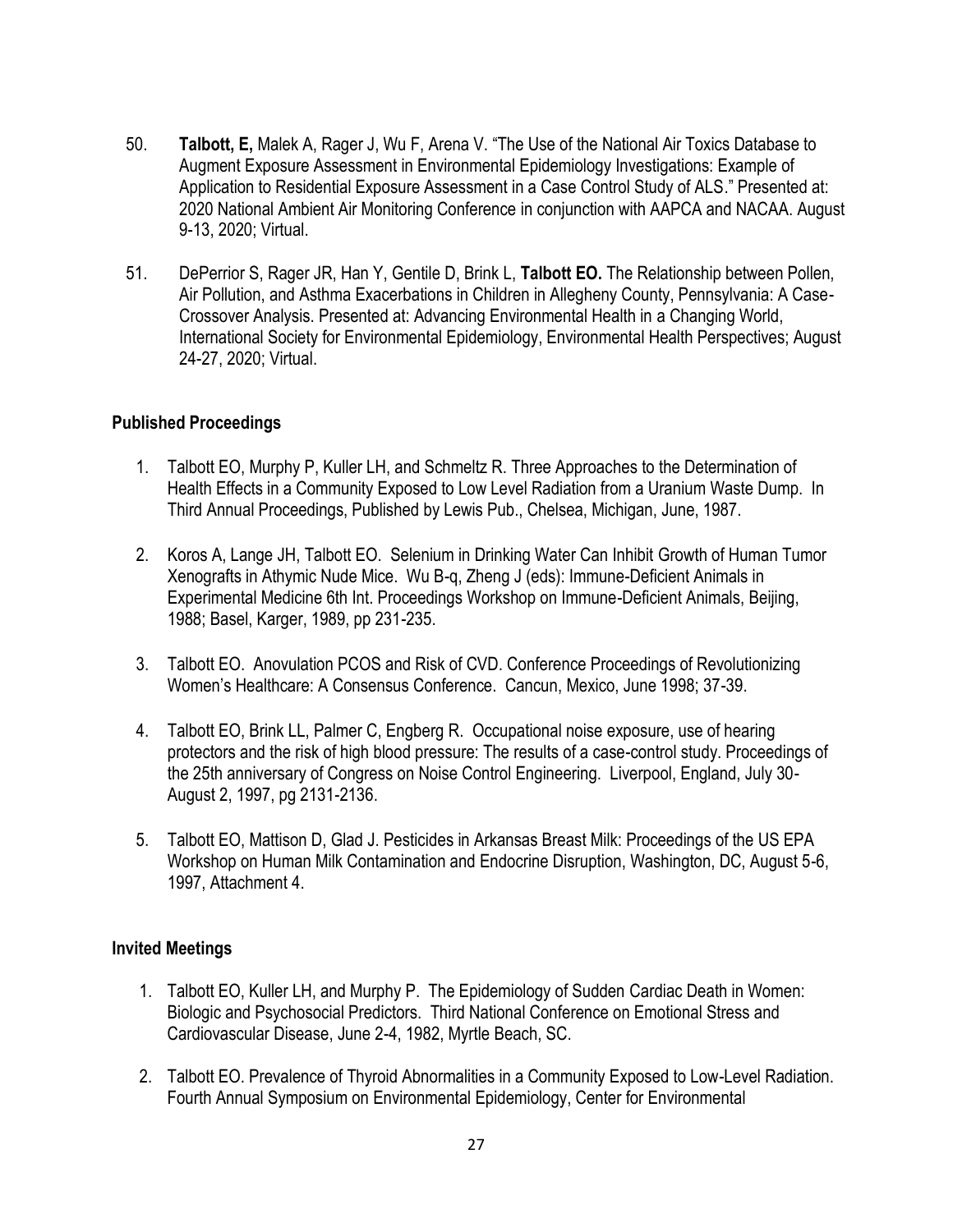Epidemiology and U.S. EPA, May 2-4, 1983, Graduate School of Public Health, University of Pittsburgh, Pittsburgh, PA.

- 3. Talbott EO, Enterline P, and Caplan R. Feasibility of Using Mortality Statistics for Surveillance of Counties Involved Heavily in Chemical Industries, Working Paper No. 84-02, October, 1984, Center for Environmental Epidemiology, Graduate School of Public Health, University of Pittsburgh, Pittsburgh, PA.
- 4. Talbott EO, and Radford E. Health Effects in a Community Exposed to Low Level Radiation, Technical Report 84-9, August, 1984, Center for Environmental Epidemiology, Graduate School of Public Health, University of Pittsburgh, Pittsburgh, PA.
- 5. Talbott EO. Noise Exposure, Regulation and Hearing Loss. Commentary in Health and Environment Digest, 1994; 8(4):28-29.
- 6. Talbott EO. Epidemiology of Cardiovascular Disease in Women with PCOS. International Conference on PCOS, Athens, Greece, November 1998.
- 7. Guzick D, Talbott EO. PCOS: Basic Biology and Clinical Interventions NIEHS/NICHHD sponsored, Raleigh, NC, Sept 2000.
- 8. Talbott EO. Can the concept of environmental public health tracking work in a real-life setting? JOEM 49; March 2007.
- 9. Shire J, Talbott E, Marsh G, Shama R. Recent advances and current themes in occupational health and environmental public health surveillance. For the Annual Review of Public Health, 2010.
- 10. Talbott, EO. Identification and Characterization of Potential Environmental Risk Factors for ALS Using the ATSDR ALS Registry Case and a Control Population. 28th International Symposium on ALS/Motor Neuron Disease, Boston, MA, 2017 December 8-10.
- 11. Talbott, EO. Progress on the study: "Identification and Characterization of Potential Environmental Risk Factors for ALS Using ATSDR ALS Registry Cases and a Control Population" CDC ATSDR ALS Registry Meeting, Atlanta, GA, August 6-8 2018.
- 12. Talbott, EO. Requested for membership on the NCI Site Visit of the Occupational and Environmental Epidemiology Branch (OEEB) in Bethesda, MD – June 4-6, 2019 (Did not attend)
- 13. Talbott EO. R21 ES029734: Building capacity for the Study of Cognition and Risk Factors in Kazakhstan. Presented at the NIH FIC Global Brain Network Meeting, Bethesda, MD, June 25-27, 2019.
- 14. Talbott, EO, et. al. Progress on the study: "Identification and Characterization of Potential Environmental Risk Factors for ALS Using ATSDR ALS Registry Cases and a Control Population." CDC ATSDR ALS Registry Meeting, Atlanta, GA, July 23-24, 2019.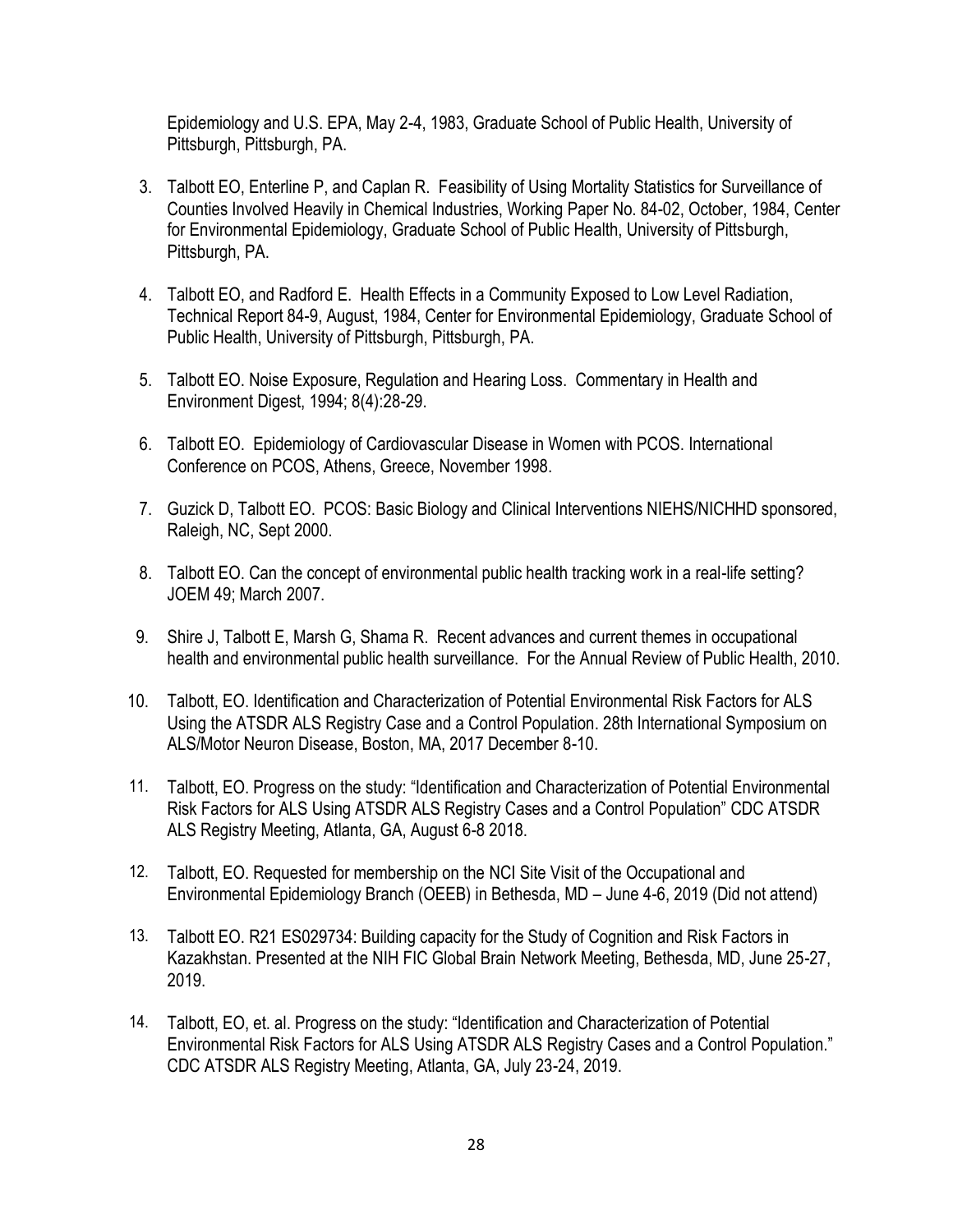# **Invited Lectureships and Major Seminars Related to Your Research**

| <b>Date</b>             | <b>Title of Presentation</b>                                                                                                             | <b>Venue</b>                                                                                                                                                              |
|-------------------------|------------------------------------------------------------------------------------------------------------------------------------------|---------------------------------------------------------------------------------------------------------------------------------------------------------------------------|
| September 17, 1990      | Organizing Meeting for Cervical and<br><b>Breast Cancer Screening</b>                                                                    | Northwest Region, Meadville, PA                                                                                                                                           |
| October 17, 1990        | <b>Results of Invasive Cervical Cancer</b><br>Case-Control Study                                                                         | PA Academy of Family Physician,<br>Northwest Chapter, Erie, PA                                                                                                            |
| January 7, 1991         | Symposium on Cancer                                                                                                                      | Sponsored by Polyclinical Medical<br>Center, Harrisburg, PA                                                                                                               |
| February 10, 1991       | Follow-up of Women with Abnormal Pap<br>Smears and Results of the Case-control<br><b>Study of Cervical Cancer</b>                        | Allegheny Chapter of the<br>Pennsylvania Academy of Family<br>Physicians, Pittsburgh, PA                                                                                  |
| April 3, 1991           | Implementing the Recommendations of<br>the Cervical Cancer Case-Control Study                                                            | <b>Association of State and Territorial</b><br><b>Public Health Laboratory Directors</b><br>(CDC), Hershey, PA.                                                           |
| April 24, 1991          | Case-Control Study of Cervical Cancer<br>in Pennsylvania                                                                                 | Benedum Geriatric Conference for<br>Internal Medicine Residents, Nurse<br>Practitioners, and Faculty, University<br>of Pittsburgh, School of Medicine,<br>Pittsburgh, PA. |
| May 9, 1991             | Implementing the Recommendations of<br>the Cervical Cancer Case-Control<br><b>Study, Cervical Cancer Screening</b>                       | University of Pittsburgh, Graduate<br>School of Public Health, and the<br>Department of Obstetrics and<br>Gynecology and Magee-Women's<br>Hospital, Pittsburgh, PA.       |
| June 30, 1991           | Recommendations of the Cervical<br>Cancer Task Force and Results of the<br>Pennsylvania Cervical Cancer Study                            | Pennsylvania Conference of<br>Pennsylvania Academy of Family<br>Physicians Statewide Meeting,<br>Hershey, PA.                                                             |
| February 26, 1996       | Occupational Noise Exposure and<br><b>Hearing Loss</b>                                                                                   | Guest Lecturer - Occupational<br>Biostatistics, 2048. University of<br>Pittsburgh, Graduate School of<br>Public Health, Department of<br>Biostatistics.                   |
| February 13, 1997       | PCO and the Risk of Heart Disease                                                                                                        | Scaife Hall UPMC, Department of<br>Medicine, Endocrinology Grand<br>Rounds                                                                                                |
| September 1997          | Polycystic Ovary Syndrome and the<br>Risk of Heart Disease in Women.                                                                     | Children's Hospital, Grand Rounds<br>Department of Endocrinology                                                                                                          |
| <b>Fall 1998</b>        | CSD2048 Sound & Vibration:<br><b>Measurement and Management</b><br>Lecture, OSHA Stand. for Noise & Noise<br><b>Induced Hearing Loss</b> | Department of Communication<br><b>Science and Disorders</b>                                                                                                               |
| November 16-18,<br>1998 | Epidemiology of Cardiovascular Disease<br>in Women with PCOS                                                                             | Conference on PCOS, Athens,<br>Greece.                                                                                                                                    |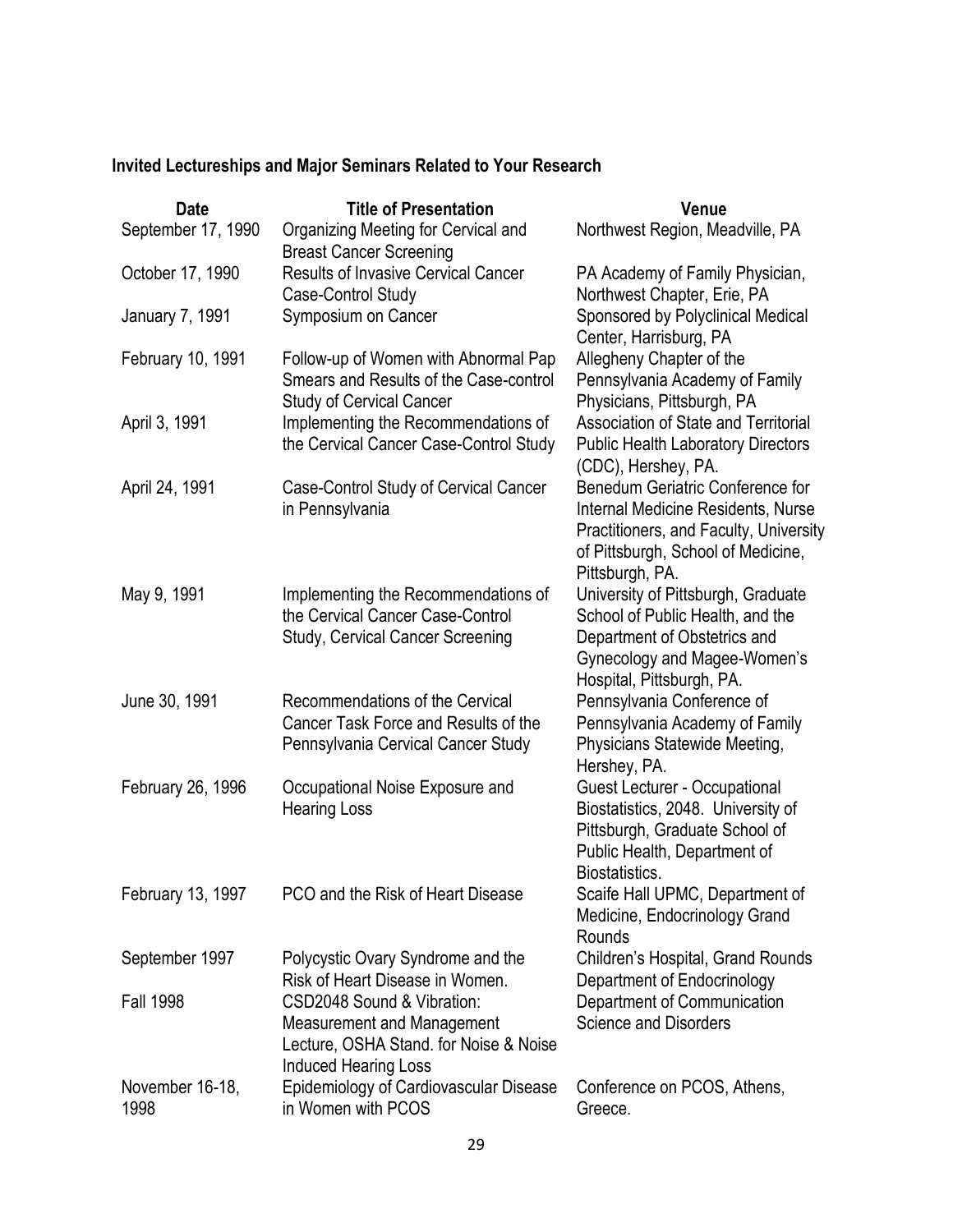| February 1999                  | <b>Application of Epidemiologic Principles</b><br>to Community Health Problems, And<br><b>Community Trials</b>                      | <b>Health Promotion Course (Kathy</b><br>Pushkar, Ph.D.) School of Nursing                                                                                     |
|--------------------------------|-------------------------------------------------------------------------------------------------------------------------------------|----------------------------------------------------------------------------------------------------------------------------------------------------------------|
| January 2001<br>Feb. 14, 2001. | Risk of CHD in Women with PCOS<br>Allegheny County Childhood Cancer<br>Study,                                                       | <b>Endocrinology Grand Rounds,</b><br>Presentation to<br>Aristech/Ashland/Neville Chemical<br><b>Community Advisory Panel</b>                                  |
| March, 2002                    | Carnegie Science Center Science and<br><b>Technology Day</b>                                                                        | GSPH auditorium, "How WE<br>Live=How We die sponsored by the<br>University of Pittsburgh Health<br><b>Sciences</b>                                             |
| October 26, 2002               | PCOS: Keys to a Healthier You                                                                                                       | <b>GSPH and Magee Women's Hospital</b><br>sponsored symposium in conjunction<br>with the PCOS USA organization                                                 |
| April 6,7<br>2003              | Research Opportunities in Yugoslavia:<br>Presentation on Long term Follow up of<br><b>Residents of TMI</b>                          | University of Pittsburgh GSPH and<br>School of Engineering sponsored<br>consortium                                                                             |
| April 6, 2004                  | PCOS Burden of Disease: Cost of Care                                                                                                | Center for Health Equity Research;<br>University. of Pittsburgh School of<br>Medicine                                                                          |
| April 8, 2005                  | The Pittsburgh 2005: Health and<br><b>Environmental Health Conference</b><br>"Health Effects from the Environment"                  | Pittsburgh Cancer Institute & Heinz<br>Endowment                                                                                                               |
| May 8, 2008                    | <b>Environmental Public Health Tracking:</b><br>Past, Present and Future - The 2008<br>Donald A B Lindberg Lecture and<br>Symposium | University of Pittsburgh, Informatics<br>Public Health, Department of<br>Biomedical Informatics, School of<br>Med and GSPH,                                    |
| October 18, 2007               | <b>CDC Environmental Public Health</b><br>Tracking: Implementation                                                                  | <b>EOH Seminar</b>                                                                                                                                             |
| February 25, 2009              | <b>Tracking: Success Through</b><br>Partnerships                                                                                    | Tracks 2009. The Future of<br><b>Environmental Public Health: CDC</b><br><b>National Environmental Public Health</b><br>Tracking Conference, Washington,<br>DC |
| June 9, 2009                   | Systematic Review of CVD in PCOS:<br>Conclusions of the AEPCOS Committee                                                            | Androgen Excess & PCOS Society<br>7 <sup>th</sup> Annual Meeting                                                                                               |
| September 16, 2011             | Results of a Semi-Ecologic Analysis of<br>the Risk Factors for Blood Lead in<br>Kansas Children                                     | CDC EPHT Tracking Workshop,<br>Atlanta, GA                                                                                                                     |
| February, 2012                 | The Epidemiology of Childhood Autism<br>Ambient Air Lead and Childhood Blood<br><b>Lead Levels</b>                                  | University of Florida Medical School,<br>Department of Community Health<br>and Epidemiology, Invited Guest<br>Lecturer                                         |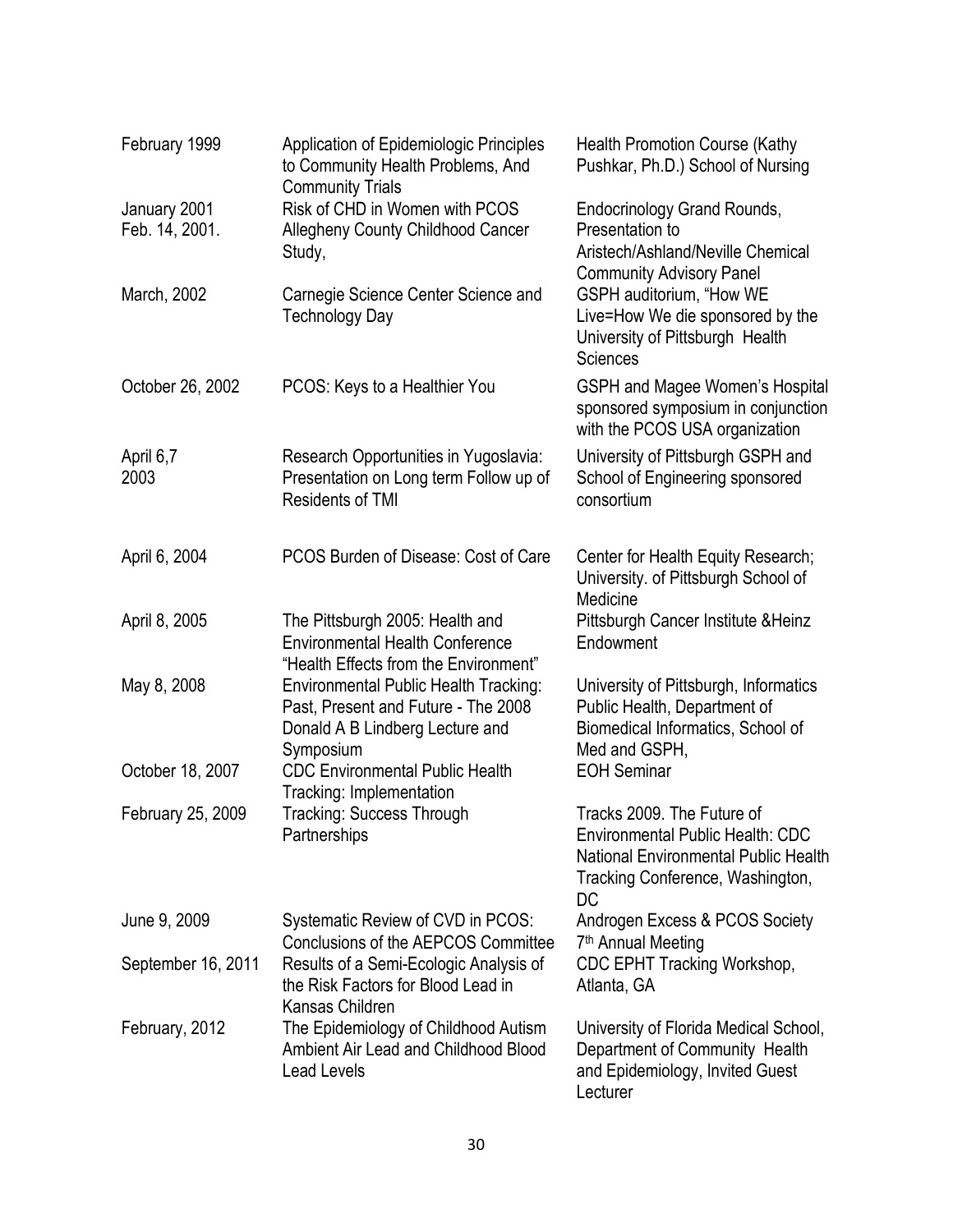| April 3, 2014                                       | Case-Crossover Analysis of the Impact<br>of Fine Particulate Matter (PM2.5)<br>on Cardiovascular Disease<br>Hospitalizations<br>for Selected EPHT States                                     | CDC, Atlanta, GA, Invited Guest<br>Lecturer                                                                                       |
|-----------------------------------------------------|----------------------------------------------------------------------------------------------------------------------------------------------------------------------------------------------|-----------------------------------------------------------------------------------------------------------------------------------|
| April 10-11, 2014                                   | Use of National Air Toxics Assessment<br>Data to Evaluate Dust and Volatile<br>Organic Exposures in Coal and Non-<br><b>Coal Mining Communities of West</b><br>Virginia: A Preliminary Study | The Geological Society of America,<br>Southeastern Section, 2014<br>Program, Blacksburg, VA                                       |
| May 7-8, 2014                                       | Using Toxic Release Inventory to<br>Evaluate the Risk of Elevated Blood<br>lead Levels in Children Aged 1-5 in the<br>US                                                                     | <b>USEPA Conference</b><br>Arlington, VA                                                                                          |
| October 20-24, 2014                                 | The Association of Air Toxics Exposure<br>(NATA) and Childhood Autism                                                                                                                        | American Association for Aerosol<br>Research 33rd Annual Conference<br>Orlando, FL                                                |
| August 22 <sup>nd</sup> 2015                        | Case-Control Study of Environmental<br>Risk Factors for Childhood Autism in<br>Southwestern Pennsylvania                                                                                     | Making the Connection: Air Pollution<br>& Autism, Pittsburgh PA                                                                   |
| October 19th 2015                                   | The Relationship of Fine Particulate<br><b>Matter Air Pollution and Cardio-</b><br>Respiratory Disease In Allegheny<br>County: 1999-2011                                                     | The Allegheny County Air Advisory<br>Board, Air Pollution Control Advisory<br>Committee, Pittsburgh, PA                           |
| June 16th 2016                                      | Relationship between Air Pollution and<br>Asthma with other Acute Respiratory<br>Hospitalizations/Emergency<br>Department Visits in Pennsylvania                                             | Pennsylvania Department of Health,<br>Pennsylvania Environmental Public<br>Health Tracking (PA EPHT) Program,<br>Harrisburg, PA   |
| January 11 <sup>th</sup> 2018                       | Is There an Effect of Fine PM Air<br>Pollution Exposure on CVD<br>Inflammatory Biomarkers in the<br><b>NHANES Population With and Without</b><br>Metabolic Syndrome?                         | University of Pittsburgh GSPH,<br><b>Epidemiology Seminar Series</b>                                                              |
| September 13th,<br>2019                             | What is the impact of environmental<br>lead exposure on children's blood lead<br>levels? Results of a CDC linkage project                                                                    | Duquesne University, 15 <sup>th</sup> Annual<br>Mini-Symposium on Metals in<br>Biological and Chemical Systems,<br>Pittsburgh, PA |
| October 5 <sup>th</sup> – 6 <sup>th</sup> ,<br>2020 | Speaker and chair, "Session about<br>toxins as risk factors for ALS"                                                                                                                         | <b>ALS Association's Prevent ALS</b><br>Workshop, Washington, DC (Virtual)                                                        |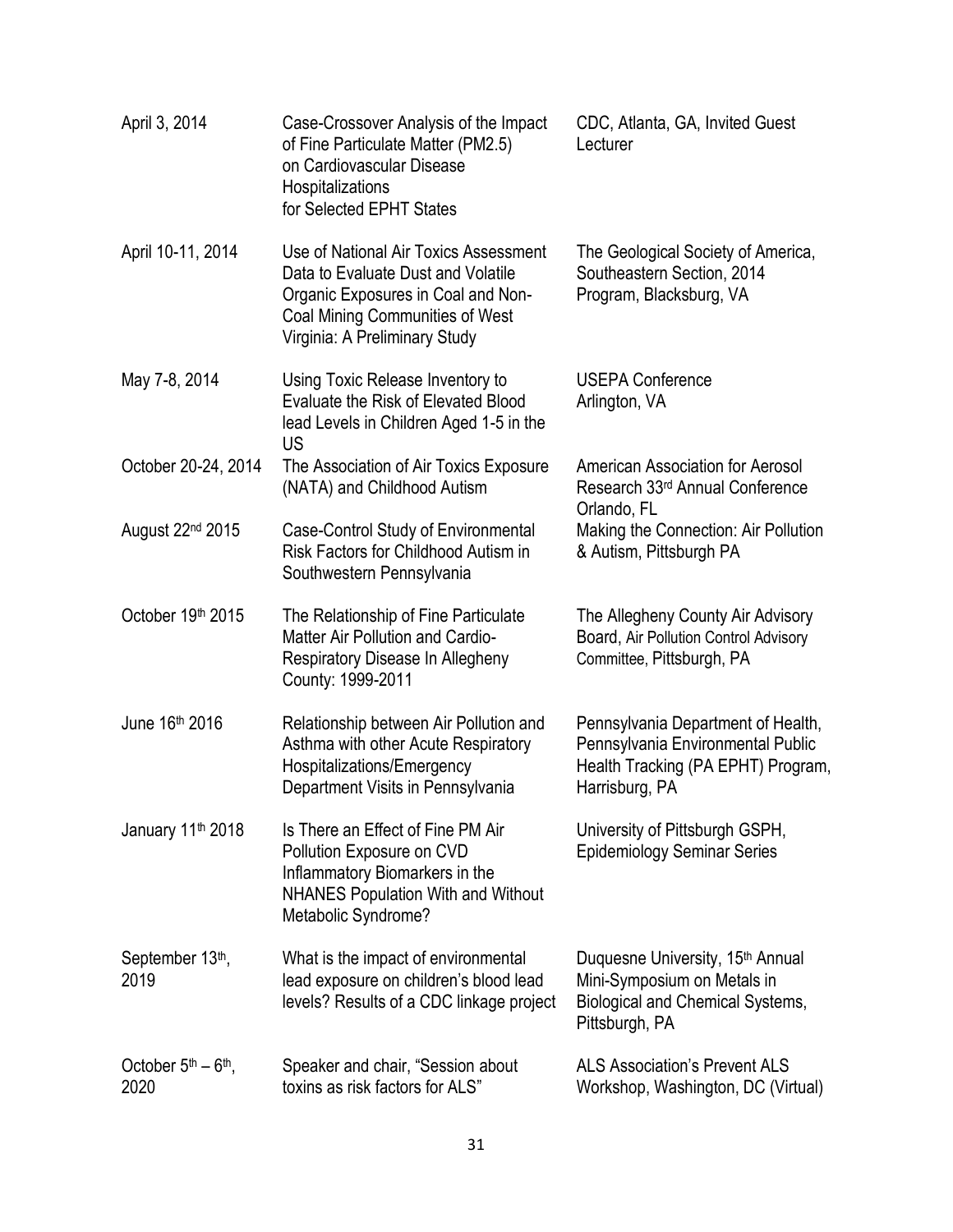| May 13th, 2021 | Panelist, "Sorting Out Real and Unreal<br>Health Effects Related to<br>Unconventional Resource Development:<br>How Do Different People Look at the<br>Same Data and Come to Different<br>Conclusions (and What Does It All<br>Mean)?" | 2021 Shale Network Workshop<br>(Virtual)                                                                               |
|----------------|---------------------------------------------------------------------------------------------------------------------------------------------------------------------------------------------------------------------------------------|------------------------------------------------------------------------------------------------------------------------|
| May 28th, 2021 | Research Seminar, "Identification and<br><b>Characterization of Potential</b><br><b>Environmental Risk Factors for ALS</b><br>Using ATSDR ALS Registry Cases and<br>a Control Population" (CDC<br>1R01TS000272-01)                    | ALS Consortium, Live Like Lou, ALS<br>Center for Research, University of<br>Pittsburgh School of Medicine<br>(Virtual) |

# **OTHER SCHOLARLY ACTIVITIES**

# **Editorial Board(s)**

| <b>July 2019</b> | Confirmed as Associate Editor for Epidemiology - Open Journal (EPOJ)      |
|------------------|---------------------------------------------------------------------------|
| Present          | Editor, International Journal of Environmental Research and Public Health |
| Present          | Associate Editor, Archives of Environmental and Occupational Health       |
| Present          | Reviewer, Human Reproduction Update                                       |

# **Manuscript Reviewer**

| 1990-Present | Reviewer, American Journal of Epidemiology                                |
|--------------|---------------------------------------------------------------------------|
| 1989-Present | Associate Editor and Reviewer, Archives of Environmental Health           |
| 1983-Present | Reviewer, Environmental Health Perspectives                               |
| 1987-Present | Reviewer, Journal of Clinical Endocrinology and Metabolism                |
| 1997-Present | Reviewer, Human Reproduction                                              |
| 2000-Present | Reviewer, Epidemiology                                                    |
| 2002-Present | Reviewer, Environmental Research                                          |
| 2001-Present | Reviewer, European Journal of Occupational and Environmental Health       |
| 2002-Present | Reviewer, British Medical Journal                                         |
| 2012-Present | Associate Editor and Reviewer, Journal of Environmental and Public Health |
| 2012-Present | Reviewer, JAMA (Neurology and Psychiatry)                                 |
| 2008-Present | Member, Androgen Excess - PCOS Society                                    |
| 2016-Present | Member, Endocrine Society                                                 |
| 2016-Present | Member, Environmental Pollution                                           |

## **PRESENTATIONS**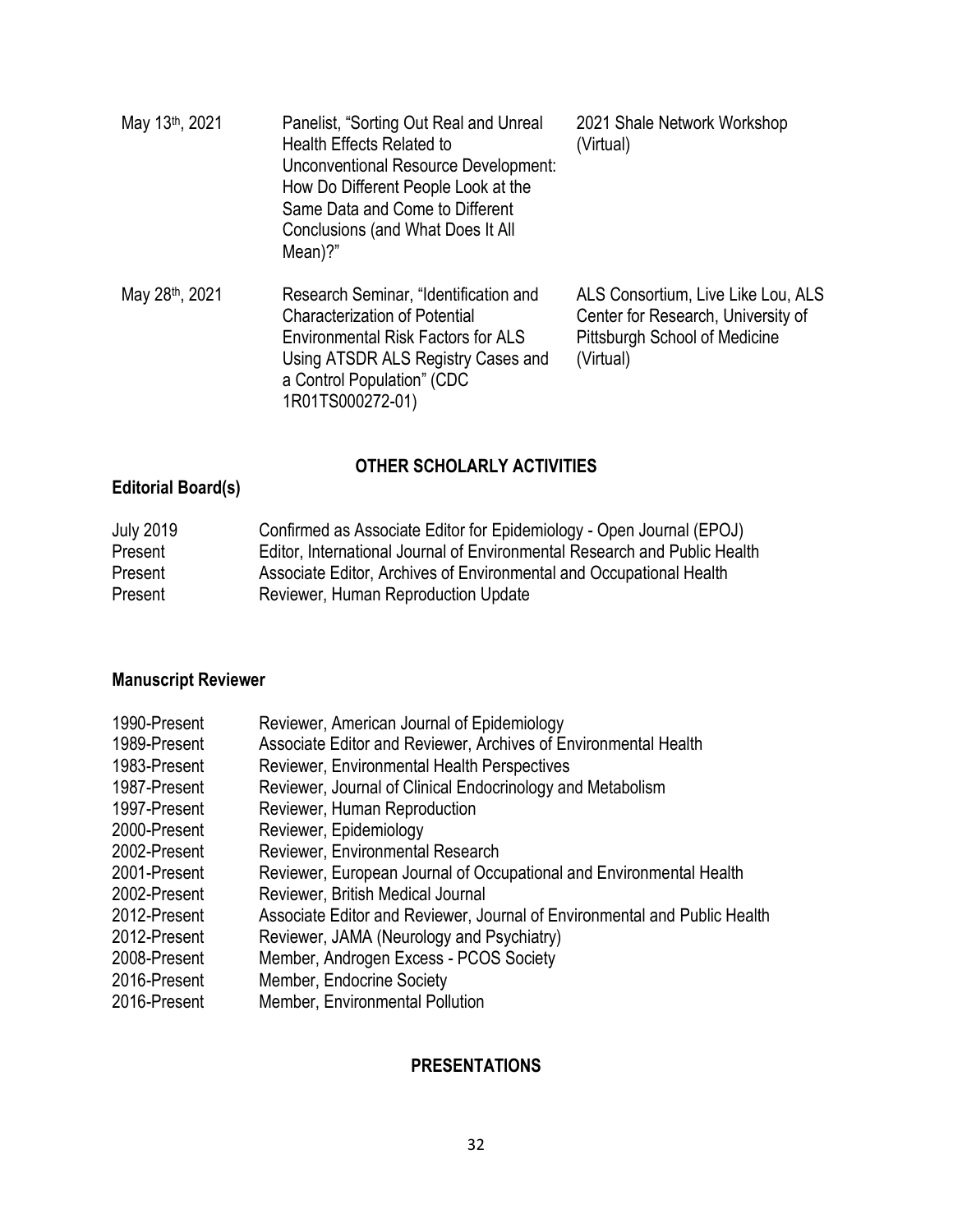- 1. Talbott E. Implementing the Recommendations of the Cervical Cancer Case-Control Study, Cervical Cancer Screening. Presented at: University of Pittsburgh, GSPH and Magee Women's Hospital Department of Ob/Gyn; 1971 May 9; Pittsburgh, PA.
- 2. Talbott E. Organizing Meeting for Cervical and Breast Cancer Screening. Presented at: Northwest Region; 1990 Sep 17; Meadville, PA.
- 3. Talbott E. Follow-up of Women with Abnormal Pap Smears and Results of the Case-Control Study of Cervical Cancer. Presented at: PA Academy of Family Physician, Northwest Chapter; 1990 Oct 17; Erie, PA.
- 4. Talbott E. Results of Invasive Cervical Cancer Case-Control Study. Presented at: PA Academy of Family Physician, Northwest Chapter; 1990 Oct 17; Erie, PA.
- 5. Talbott E. Symposium on Cancer. Presented at: Polyclinical Medical Center; 1991 Jan 7; Harrisburg, PA.
- 6. Talbott E. Implementing the Recommendations of the Cervical Case-Control Study. Presented at: Allegheny Chapter of the Pennsylvania Academy of Family Physicians; 1991 Feb 10; Pittsburgh, PA.
- 7. Talbott E. Case-Control Study of Cervical Cancer in Pennsylvania. Presented at: University of Pittsburgh, Benedum Geriatric Conference for Internal Medicine Residents, Nurse Practitioners, and Faculty; 1991 Apr 24; Pittsburgh, PA.
- 8. Talbott E. Recommendations of the Cervical Cancer Task Force and Results of the Pennsylvania Cervical Cancer Study. Presented at: Pennsylvania Conference of Pennsylvania Academy of Family Physicians Statewide Meeting; 1991 Jun 30; Hershey, PA.
- 9. Marsh GM, Leviton LC, Talbott E, Schall LS, Pavlock D, Hemstreet G, Logue J, Fox J, Schulte P. The Drake Chemical Workers Health Registry Study: Notification and Medical Surveillance of a Group of Workers at High Risk of Developing Bladder Cancer. Presented at: 1993 ATSDR International Congress on the Health Effects of Hazardous Waste; 1993 Mar 3-6; Atlanta, GA.
- 10. Talbott E. Occupational Noise Exposure and Hearing Loss. Presented at: University of Pittsburgh, GSPH, Occupational Biostatistics 2048; 1996 Feb 26; Pittsburgh, PA.
- 11. Talbott E, Brink LL. Occupational Noise Exposure, Use of Hearing Protection, and Blood Pressure Levels in a Group Metal Stamping Workers: Results of a Case control Study. Presented at: Internoise 96; 1996 Aug 15; Liverpool, England.
- 12. Talbott E. PCO and the Risk of Heart Disease. Presented at: Department of Medicine, Endocrinology Grand Rounds; 1997 Feb 13; Scaife Hall UPMC, Pittsburgh, PA.
- 13. Talbott E. Polycystic Ovary Syndrome and the Risk of Heart Disease in Women. Presented at: Children's Hospital Grand Rounds, Department of Endocrinology; 1997 Sep; Pittsburgh, PA.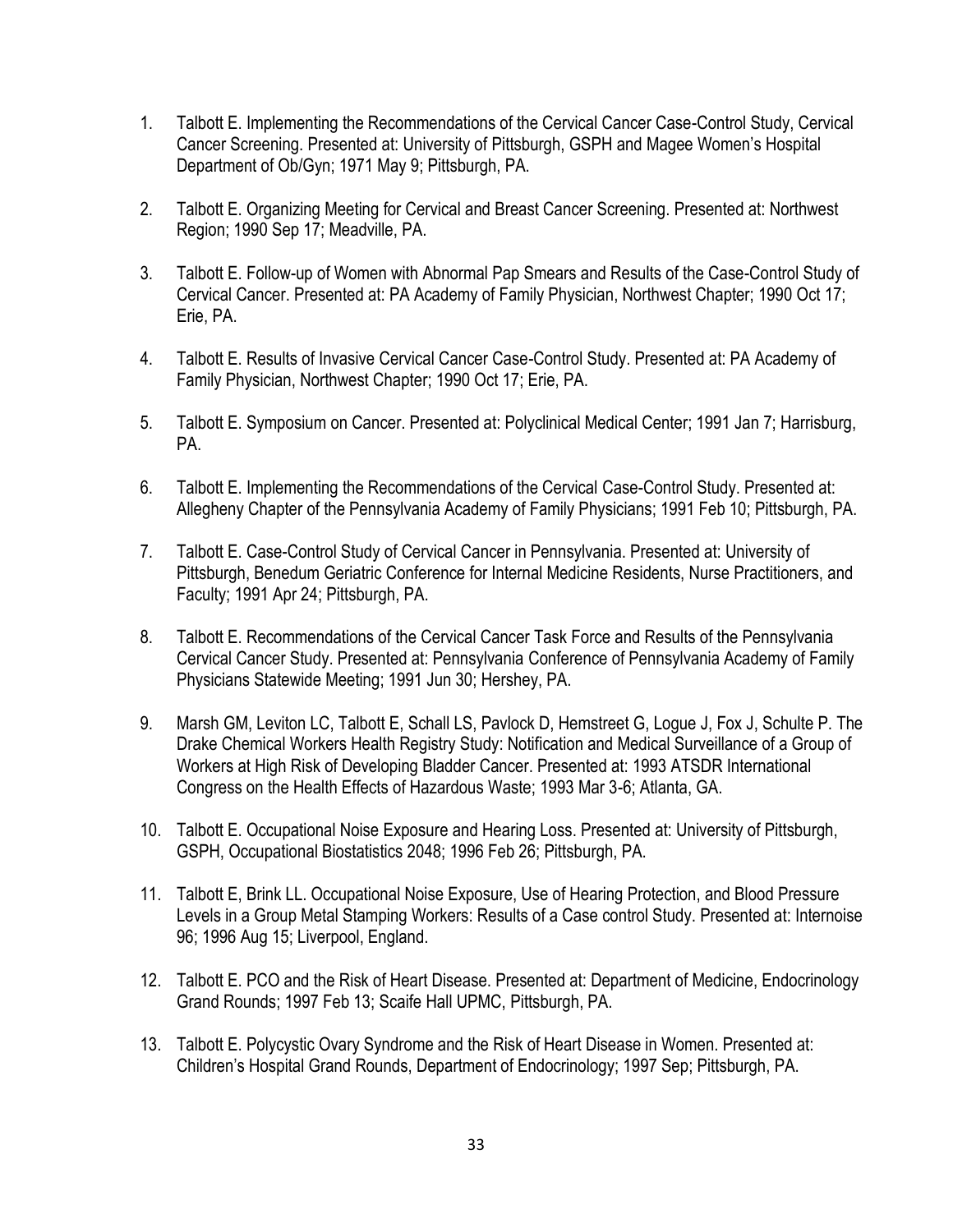- 14. Talbott E. CSD2048 Sound & Vibration: Measurement and Management Lecture, OSHA Stand for Noise & Noise Induced Hearing Loss. Presented at: University of Pittsburgh, Department of Communication Science and Disorders; 1998 Oct; Pittsburgh, PA.
- 15. Talbott E. Epidemiology of Cardiovascular Disease in Women with PCOS. Presented at: PCOS Conference; 1998 Nov 16-18; Athens, GA.
- 16. Talbott E. Application of Epidemiologic Principles to Community Health Problems and Community Trials. Presented at: Health Promotion Course; 1999 Feb; University of Pittsburgh School of Nursing.
- 17. Youk AO, Talbott E. Mortality Among Residents of the Three Mile Island Accident Area: 1979-1995. Presented at: International Society for Environmental Epidemiology Annual Meeting, 2000; Buffalo, NY.
- 18. Talbott E. Risk of CHD in Women with PCOS. Presented at: Endocrinology Rounds; 2001 Jan; Pittsburgh, PA.
- 19. Talbott E. Presentation: Allegheny County Childhood Cancer Study. Presented at: Aristech/Ashland/Neville Chemical Community Advisory Panel; 2001 Feb 14; Beaver, PA.
- 20. Talbott E. How We Live How We Die. Presented at: Carnegie Science Center Science and Technology Day; 2002 Mar; Carnegie Science Center, Pittsburgh, PA.
- 21. Talbott E. PCOS: Keys to a Healthier You. Presented at: GSPH and Magee Women's Hospital sponsored symposium in conjunction with the PCOS USA organization; 2002 Oct 26; Magee Women's Hospital, Pittsburgh, PA.
- 22. Research Opportunities in Yugoslvia: Presentation on Long Term Follow-up of Residents of TMI. Presented at: University of Pittsburgh GSPH and School of Engineering sponsored consortium; 2003 Apr 6-7; University of Pittsburgh, GSPH.
- 23. Schwerha JJ, Talbott EO, Zborowski JV, Arena VC. Allegheny County Air Pollution Study (ACAPS): A Retrospective Investigation of Cardiopulmonary Outcomes and Exposure to Air Pollutants (1995- 2000). Presented at: Presented to Allegheny County Health Department. Advisory Committee - Air Quality Program (ACHD); 2003 May; Pittsburgh, PA.
- 24. Talbott E. PCOS "Burden of Disease: Cost of Care". Presented at: Center for Health Equity Research, University of Pittsburgh School of Medicine; 2004 Apr 6; Pittsburgh, PA.
- 25. Arena VC, Zborowski JV, Talbott EO, Mazumdar S, He S, Schwerha JJ. PM10 in Ambient Air and Cardiopulmonary Hospital Admissions in Allegheny County, Pennsylvania: 1995-2000: A Retrospective Investigation of Health Risks. Presented at: The 16th Conference of the International Society for Environmental; 2004 Aug; New York, NY.
- 26. Talbott E. The Pittsburgh 2005: Health and Environmental Health Conference Health Effects from the Environment. Presented at: Pittsburgh Cancer Institute, Heinz Endowment; 2005 Apr 28; Pittsburgh, PA.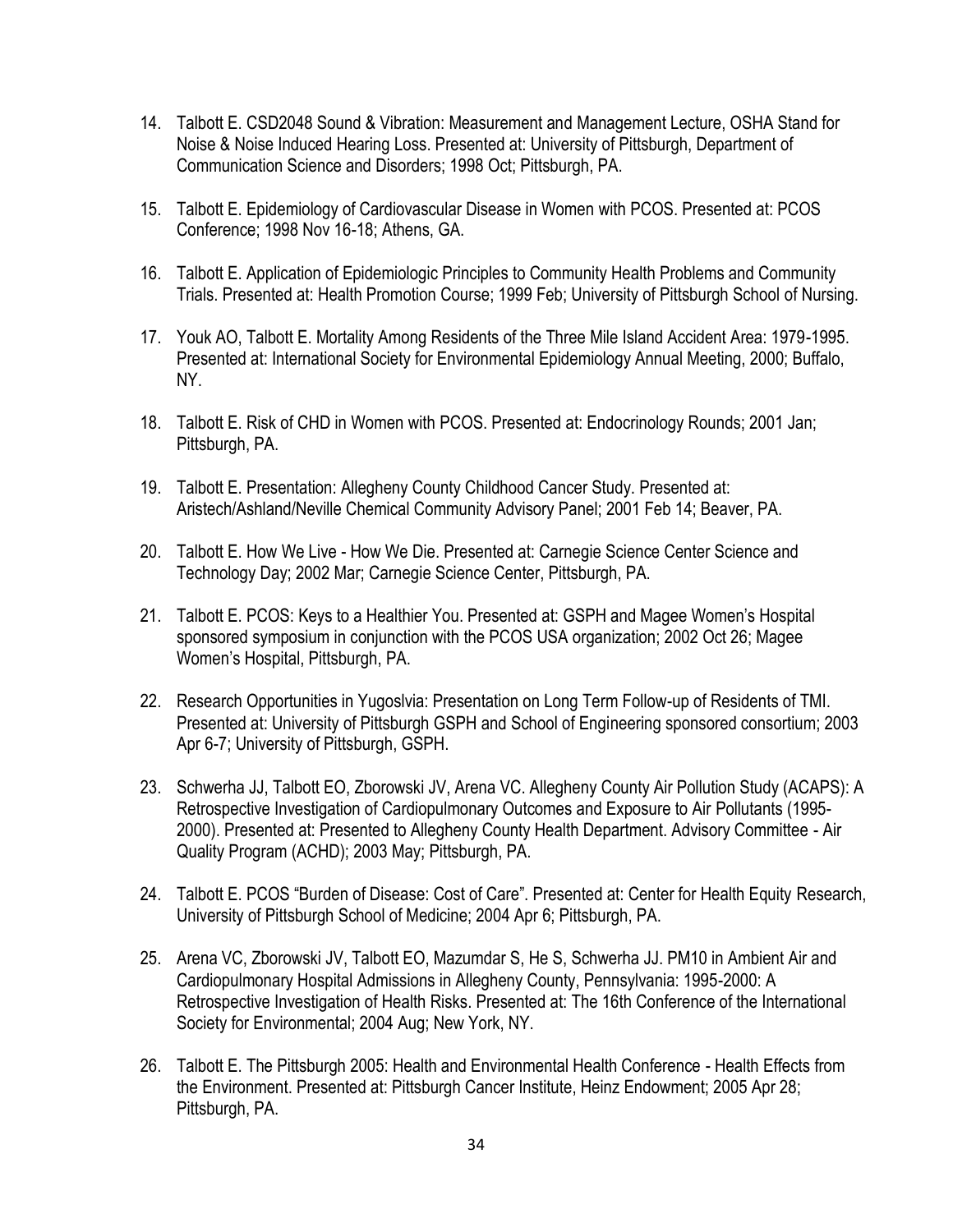- 27. Sharma RK, Xu X, Talbott EO, Zborowski JV, Brink LA. Spatial data analytical tools for linking environmental surveillance data to health outcomes. Environmental Public Health Tracking - Utilizing Information for Environmental Surveillance. Presented at: APHA presentation: Innovations Project; 2006 Nov 6.
- 28. Brink LL, Talbott E, Zborowski Jv, Wagner MM, Dixon BW. The Use of Electronic Data for Outbreak Detection. Presented at: American Public Health Association; 2006 Nov 15; Boston, MA.
- 29. Talbott E. CDC Environmental Public Health Tracking: Implementation. Presented at: EOH Seminar; 2007 Oct 18; Pittsburgh, PA.
- 30. Davis EL, El Khoudary SR, Talbott E, Davis J, Regan LJ. Safety and Efficacy of the Use of Intravesical and Oral Pentosan Polysulfate Sodium for Interstitial Cystitis: A Randomized Double Blind Clinical Trial. Presented at: Western Section American Urological Association 83rd Annual Meeting; 2007 Oct 28-Nov 1; Scottsdale, Arizona, Hyatt Regency at Gainey Ranch.
- 31. Talbott E. Environmental Public Health Tracking: Past, Present and Future the 2008 Donald A B Lindberg Lecture and Symposium. Presented at: University of Pittsburgh, Informatics Public Health, Department of Informatics, School of Medicine and GSPH; 2008 May 8; Pittsburgh, PA.
- 32. Brink LL, Talbott E. Transfer of Data from a Hospital System to a Local Health Department. Presented at: CDC EPHT Tracking Workshop Tracks 2009; 2009 Feb 15; Washington, DC.
- 33. Talbott E. Tracking: Success Through Partnerships. Presented at: CDC National Environmental Public Health Tracking Conference; 2009 Feb 25; Washington, DC.
- 34. Systematic Review of CVD in PCOS: Conclusions of the AEPCOS Committee. Presented at: 7th Annual Androgen Excess & PCOS Society Meeting; 2009 Jun 9; Washington, DC.
- 35. Cipkala-Gaffin J, Barinas-Mitchell E, Talbott E. Psychological Factors And Intima-Media Thickness (IMT) In Polycystic Ovary Syndrome (PCOS). Presented at: 42nd Annual Society for Epidemiologic Research Meeting; 2009 Jun 23-26; Anaheim, CA.
- 36. Meyer ML, Talbott E, Sutton-Tyrrell K, Rager J, Barinas-Mitchell E. Positive association of adiposity with endothelial function in middle-aged women with Polycystic Ovary Syndrome and controls. Presented at: Poster at the Joint Conference - 50th Cardiovascular Disease Epidemiology and Prevention and Nutrition, Physical Activity and Metabolism 2010; 2010 Mar 2-5; San Francisco CA.
- 37. Brink LL, Talbott E, Sharma R. An Ecological Study of the Potential Association Between Air Lead and Childhood Blood Lead Levels. Presented at: CDC EPHT Tracking Workshop; 2011 Sep 16; Atlanta, GA.
- 38. Talbott E. The Epidemiology of Childhood Autism. Presented at: Department of Community Health and Epidemiology; 2012 Feb; University of Florida Medical School.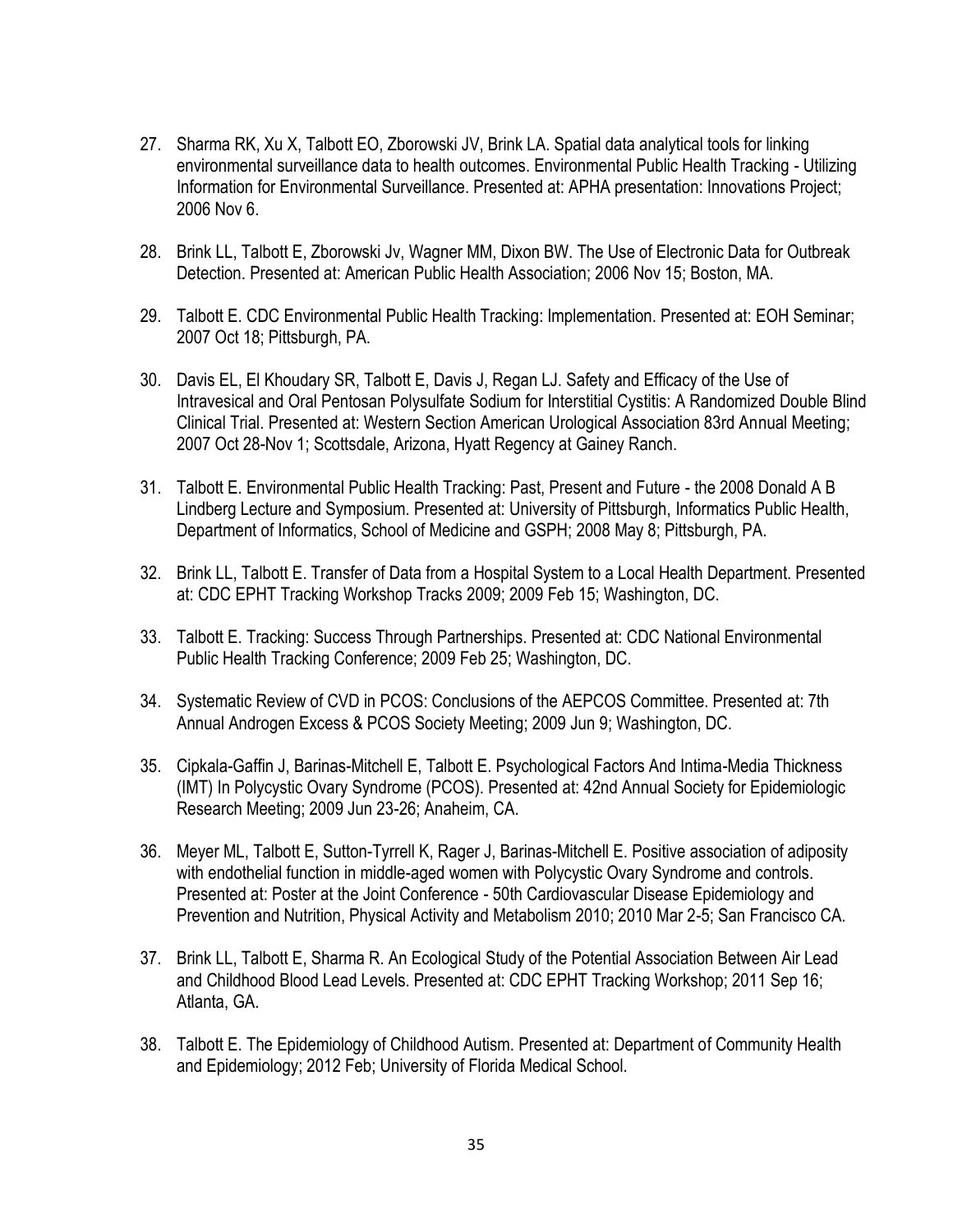- 39. Talbott E. Childhood Autism: The Role of the Environment. Presented at: University of Florida School of Public Health; 2012 Feb; Florida.
- 40. Talbott E, Brink LL, Mertz K, Arena VC, Hao X. Association of Air Pollution and Cerebrovascular Hospitalization from 2006 through 2008 in Wuhan , China. Poster presented at: American Heart Association Stroke Meeting; 2012 Feb 1; New Orleans, LA.
- 41. Buchanich JM; Talbott, EO. ARIES Area 6 Community Health and Mining. Final Report, Presented to ARIES, May 2012.
- 42. Xiang H, Talbott E, Mertz K, Brink LL, Arena V, Rager J, Bi Y. Association of Daily Cardiovascular-Related Hospital Admissions with Ambient Air Pollution Levels in Wuhan, China. Poster presented at: International Society for Epidemiology; 2012 Aug 26; Columbia, SC.
- 43. Talbott E, Brink LL, Sharma R, Marsh G, Wu WC, Rager J, Strosnider H. Ecological Study of the Potential Association Between County-level Air Lead and Childhood Blood Lead Levels. Presented at: International Society of Epidemiology; 2012 Aug 28; Columbia, SC.
- 44. Talbott E. Interview regarding autism spectrum disorders and need for further research. Presented at: Channel 11 Television Station HealthWatch; 2013 Apr; Pittsburgh, PA.
- 45. Talbott E. Interview regarding autism spectrum disorders and need for further research. Presented at: CBS Channel 4 with Sally Wiggin; 2013 Apr; Pittsburgh, PA.
- 46. Talbott E, Marshall LP, Brink LL, Buchanich JM. Population and exposure characteristics of coal mining and non-coal mining counties in West Virginia. Presented at: Proceedings of the Environmental Considerations in Energy Production Symposium; 2013 Apr; West Virginia.
- 47. Buchanich, JM; Youk, AO; Talbott, EO; Potter, AN; Marshall, LP. ARIES Technical Bulletin No. 2: Mortality Rates in Appalachian Coal Mining Counties. April 2013.
- 48. Talbott E, Brink L. An Update on Environmental Risk Factors for Childhood Autism. Presented at: Night Talk; 2013 May 1; WPXI Television Station, Pittsburgh.
- 49. Talbott E. POS & Risk of Heart Disease. Presented at: Endocrine Society Meeting; 2013 Jun 18; San Francisco, CA.
- 50. Sharma R, Brink LL, Talbott E. Application of Geospatial Statistical Tools to Analysis of Environmental and Health Outcomes Data: Application to Child Blood Levels. Presented at: (ISEE; 2013 Aug; Basel, Switzerland.)
- 51. Marshall LP, Benson SM, Brink LL. Talbott, EO Adverse Birth Outcomes Associated with Exposure to Ambient Air Pollution in Allegheny County, PA, US. Poster presented at: ISEE; 2013 Aug; Basel, Switzerland.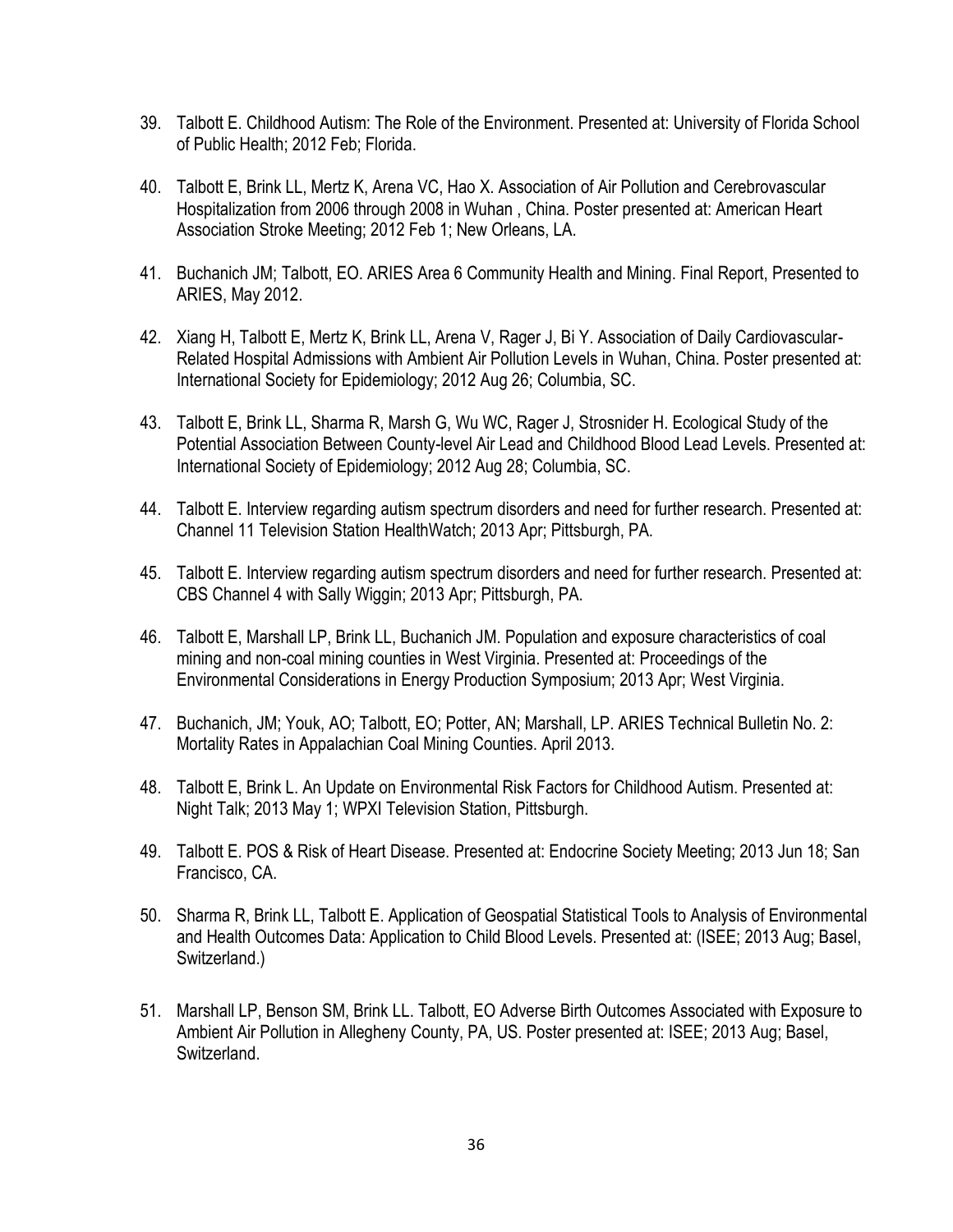- 52. Talbott E, Rager J, Bilonik R, Benson SM, Brink LL. The Relationship of Ambient Fine Particulate Pollution (PM2.5) and Cardiovascular Disease Hospitalizations. Presented at: ISEE; 2013 Aug; Basel, Switzerland.
- 53. Benson SM, Marshall LP, Brink LL. Adverse Birth Outcomes Associated with Exposure to Ambient Air Pollution. Poster presented at: Health Across the Lifespan; 2013 Dec 3; Pittsburgh, PA.
- 54. Talbott, EO. NIH's Evidence-based Methodology Workshop on Polycystic Ovary Syndrome. Presented at: Natcher Conference Center; 2013 Dec 4; Bethesda, MD. "Cardiovascular risk in Women with Polycystic Ovary Syndrome
- 55. Talbott E, Brink LL, Buchanich JM, Sharma R, Stacy S. Use of National Air Toxics Assessment Data to Evaluate Dust and Volatile Organic Exposures in Coal and Non Coal Mining Communities of West Virginia: A Preliminary Study. Presented at: Geological Society of America Southeast Section 2014 Apr 10 - 11. Blacksburg, VA.
- 56. Buchanich JM, \*Balmert L, Youk AO, \*Woolley S, Talbott EO. [Disparities in diabetes mellitus mortality](http://www.scopus.com/inward/record.url?partnerID=HzOxMe3b&scp=84947279878)  [rates in coal mining and non-coal mining areas of Appalachia.](http://www.scopus.com/inward/record.url?partnerID=HzOxMe3b&scp=84947279878) 2nd Environmental Considerations in Energy Production Conference; 2015 Sep 20 – 23; Pittsburgh, PA.
- 57. Buchanich JM, \*Balmert L, Youk AO, Woolley S, Talbott E. Mortality in Appalachian Coal Mining and Non-Coal Mining Counties. Presented at: ARIES Annual Investigators' Meeting 2014; 2014 Apr 28-30; Louisville, KY.
- 58. Buchanich JM, Meacham S, Talbott EO. Comparing Mortality among Coal Mining and Non-Coal Mining Areas of Appalachian West Virginia and Virginia. Presented at: Geological Society of America Southeast Section; 2014 Apr 10-11; Blacksburg, VA.
- 59. Talbott, EO, Rager, J, Sharma, RK, Arena, VC. American Association for Aerosol Research, 33<sup>rd</sup> Annual Conference, Orlando, Florida, October 20-24, 2014. National Air Toxic Exposure and the Risk of Childhood Autism in southwestern Pennsylvania.
- 60. Buchanich JM, \*Balmert LC, \*Woolley SM, Youk AO, Talbott EO. Disparities in Diabetes Mellitus Mortality Rates in Coal Mining and Non-Coal Mining Areas of Appalachia. Presented at: APHA 2014 Annual Meeting; 2014 Nov 16-20; New Orleans, LA.
- 61. Meacham SL, Meisha D, \*Woolley SM, \*Balmert LC, Talbott EO, Buchanich JM, Snyder A. Social determinants of health impacting obesity, diabetes mellitus and death due to injury in West Virginia and Virginia coal counties. 2nd Environmental Considerations in Energy Production Conference, Pittsburgh, PA, 2015 Sept 20-23.
- 62. Talbott EO, Bilonick R, Rager J. The Relationship of Fine Particulate Matter Air Pollution and Respiratory Mortality in Allegheny County, PA: 1999-2011. Air & Waste Management Association, 110th Annual Conference, Pittsburgh, PA, 2017 June 7.
- 63. Talbott, EO. Identification and Characterization of Potential Environmental Risk Factors for ALS Using the ATSDR ALS Registry Case and a Control Population. 28th International Symposium on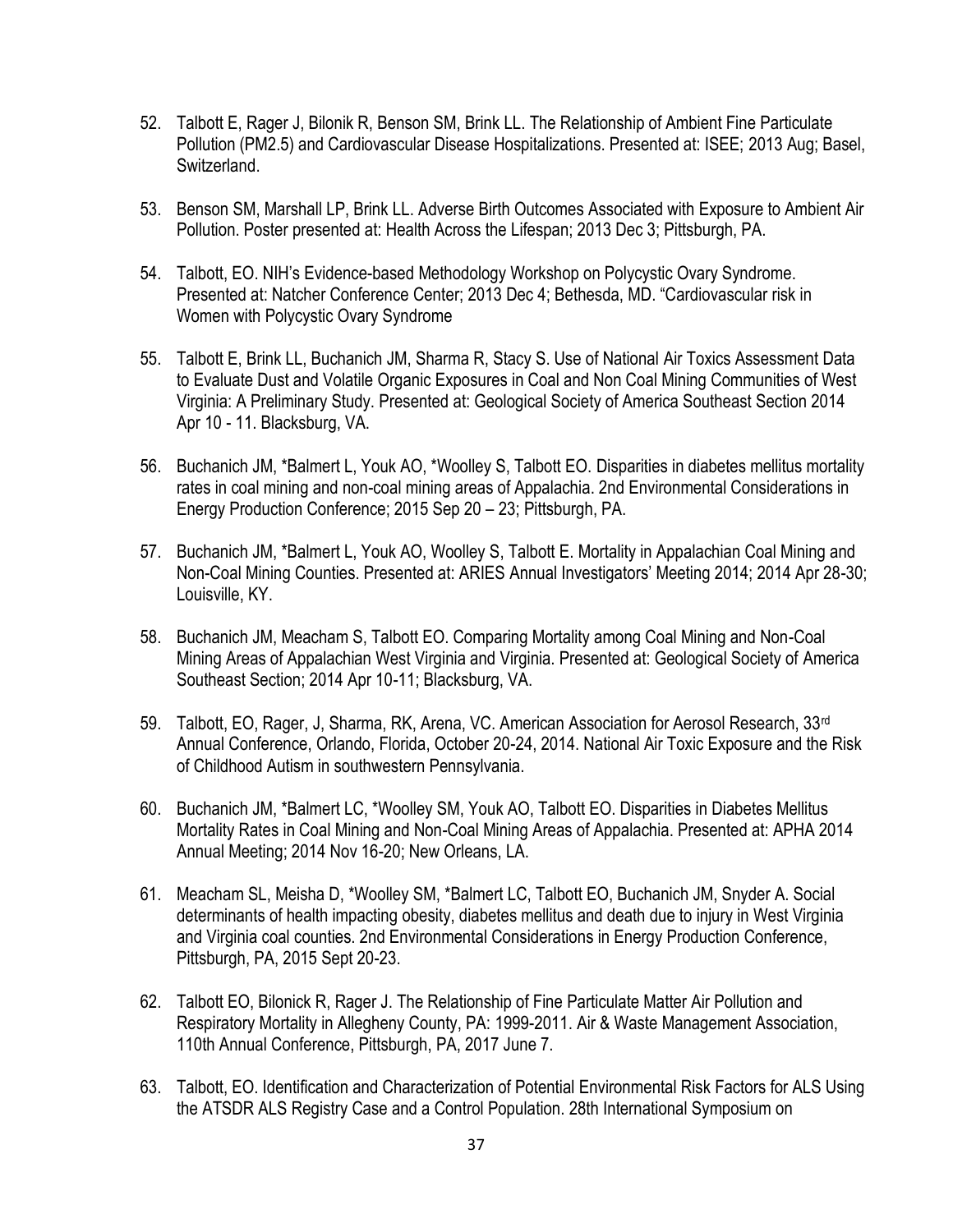ALS/Motor Neuron Disease, Boston, MA, 2017 December 8-10.

- 64. **Talbott EO,** Rager J, Sharma R. PM2.5 Pollution Levels Presentation to Indonesian scientists as part of GlobalPittsburgh's Air Quality Monitoring Meeting via International Leadership Program, PA Department of State. 2018 November 12.
- 65. **Talbott EO**, "What is the impact of environmental lead exposure on children's blood lead levels? Results of a CDC linkage project." Duquesne University, 15th Annual Mini-Symposium on Metals in Biological and Chemical Systems, Pittsburgh, PA. 2019 September 13.
- 66. **Talbott EO**. ATSDR National ALS Registry Annual Meeting "Progress on the study: "Identification and Characterization of Potential Environmental Risk Factors for ALS Using ATSDR ALS Registry Cases and a Control Population" (CDC 1R01TS000272-01). Virtual. 2020 Aug. 4-5.

#### **NON-PRINT MEDIA**

- 1. MSNBC television interview in aftermath of Fukishima nuclear accident concerning radioactive iodine capsules for use in blocking radioactive isotope uptake and my perspective on the seriousness of the accident in comparison to TMI. March 21, 2011
- 2. Editorial Post-Gazette related to Mortality Mapping of the Pittsburgh Region and Pollution sources.
- 3. National Public Radio interview on Comparison of Fukishima nuclear accident and its aftermath with that of Three Mile Island from an epidemiological perspective. March 21, 2011.
- 4. Radio segment for Childhood Autism Study: Environmental and personal lifestyle factors investigation by the University of Pittsburgh. June 6, 2012.
- 5. Post-Gazette and Tribune Review public service messages related to the Childhood Autism study and participation requirements. June 6, 2011.
- 6. Sally Wiggins television interview regarding autism study, February 8, 2013
- 7. NightTalk television interview regarding autism study, February 8, 2013
- 8. KDKA radio interview regarding autism study, April 16, 2013
- 9. University Times interview regarding autism study, June 10, 2013
- 10. TribLive.com news blurb regarding autism study, October 22, 2014
- 11. WESA 90.5 (NPR Pittsburgh) web article regarding autism study, October 22, 2014
- 12. Allentown Morning Call (mcall.com) article regarding autism study, October 22, 2014
- 13. Ellwood City Ledger web article regarding autism study, October 22, 2014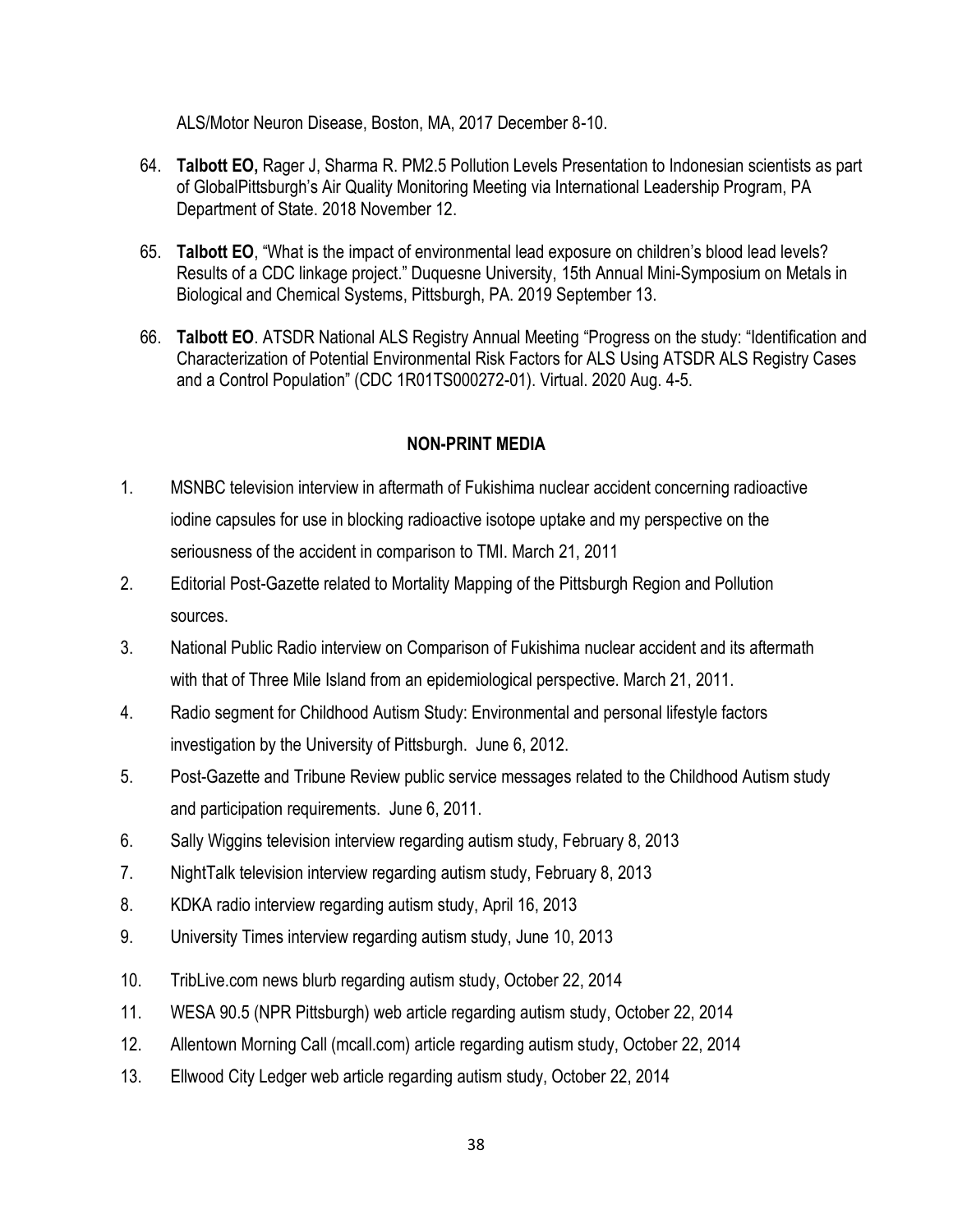- 14. Forbes.com interview/article regarding autism study, October 23, 2014
- 15. Post-Gazette.com interview/article regarding autism study, October 23, 2014
- 16. WPXI News Online Video regarding autism study, October 24, 2014
- 17. WBVP/WMBA Radio Interview regarding autism study, October 2014
- 18. Interview with HealthDay regarding autism study, October 24, 2014
- 19. Radio interview with public radio program Allegheny Front (WESA/WYEP) regarding multicity air pollution study, November 20, 2018.

#### **RESEARCH**

#### **Current research support**

#### **Principal Investigator**

| Funding Agency:<br><b>Grant Number</b>                                       | <b>CDC</b><br>1RO1TS000272-01                                                                                                                             |
|------------------------------------------------------------------------------|-----------------------------------------------------------------------------------------------------------------------------------------------------------|
| Title of Grant:                                                              | <b>Identification and Characterization of Potential Environmental Risk Factors</b><br>for ALS Using the ATSDR ALS Registry Cases and a Control Population |
| Talbott Role on Grant:                                                       | PI                                                                                                                                                        |
| Years Inclusive:                                                             | 9/20/2017-9/19/2020; NCE through 9/30/2021.                                                                                                               |
| Percent Effort:                                                              | 30%                                                                                                                                                       |
| Total Amount Awarded:                                                        | \$1,500,000                                                                                                                                               |
| Funding Agency:                                                              | The ALS Association                                                                                                                                       |
| <b>Grant Number:</b><br>Title of Grant:                                      | 1110<br>The Role of Ambient Air Pollution and Other Environmental and Occupational                                                                        |
|                                                                              | Exposures and Risk of ALS: a Nested Case Control Study                                                                                                    |
| Role on Grant:                                                               | PI                                                                                                                                                        |
| Years Inclusive:                                                             | 08/01/2018-07/31/2019; originally extended through February 2020. Renewal<br>submitted May 2020 for additional year of funding (\$100,000)                |
| Percent Effort:                                                              | 5%                                                                                                                                                        |
| <b>Total Amount Awarded:</b>                                                 | \$100,000 (+ \$100,000, May 2020 renewal approved.)                                                                                                       |
| Funding Agency:<br><b>Grant Number:</b><br>Title of Grant:<br>Role on Grant: | Pennsylvania Department of Health<br>4400018535 (Contract #)<br>Health Effects of Hydraulic Fracking in Southwestern Pennsylvania<br>Co-PI                |
|                                                                              |                                                                                                                                                           |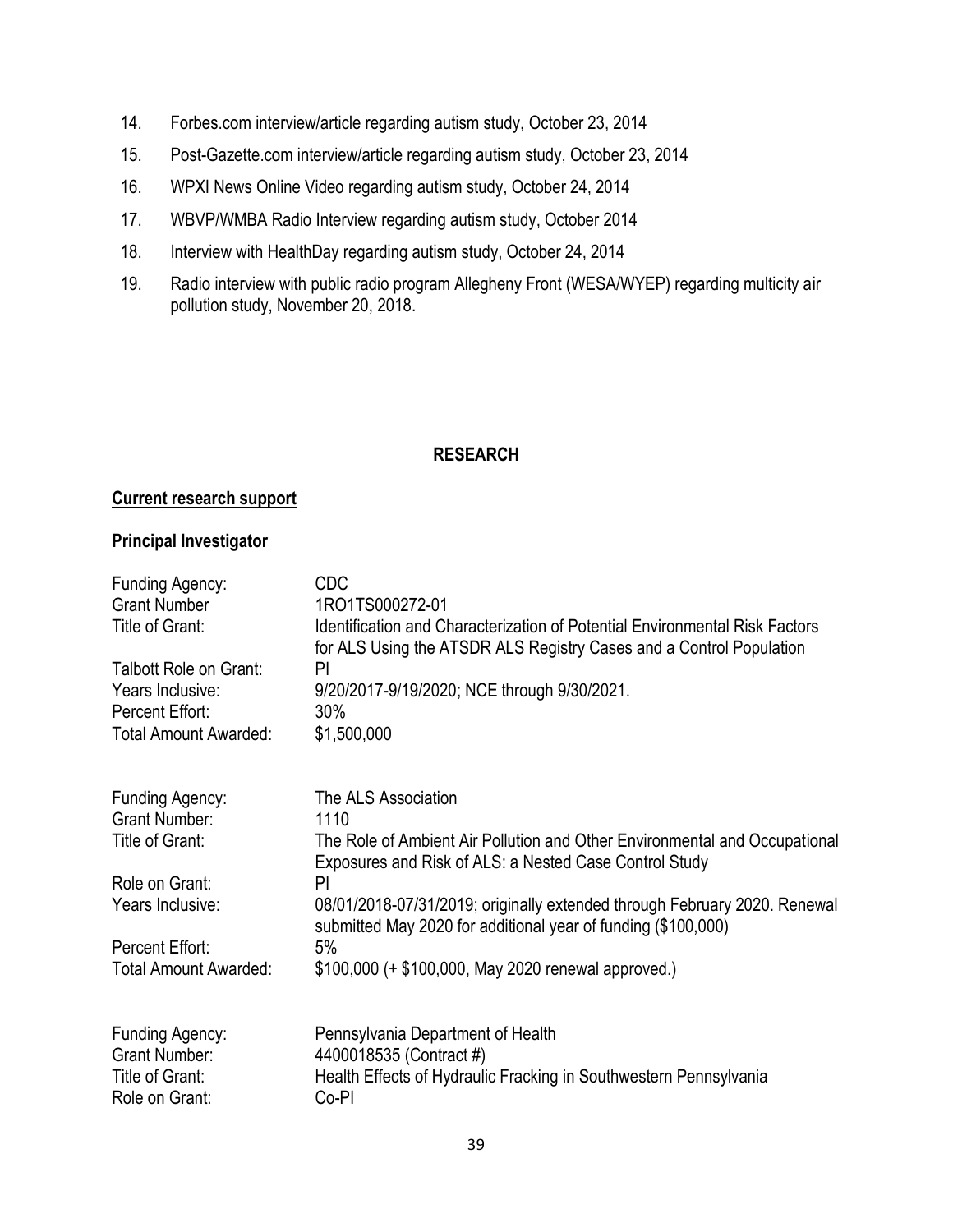| Years Inclusive:      | 06/30/2020-12/31/2022 (2.5 years) |
|-----------------------|-----------------------------------|
| Percent Effort:       | 40%                               |
| Total Amount Awarded: | \$2,900,000                       |

#### **Research and Training a. Grants and Contracts Received**

# **Principal Investigator**

| <b>Years Inclusive</b> | <b>Grant and/or Contract</b>          | <b>Source</b>              | <b>Annual Direct</b> |
|------------------------|---------------------------------------|----------------------------|----------------------|
|                        | <b>Number and Title</b>               |                            | <b>Costs</b>         |
| 1978-1980              | Health Effects of Low-Levels of       | <b>Health Research</b>     | \$10,000             |
|                        | Radiation                             | <b>Science Foundation</b>  |                      |
| 1979-1981              | Lead Poisoning and the Urban          | Housing Research           | \$50,000             |
|                        | Child                                 | <b>Science Foundations</b> |                      |
| 1980-1983              | HL-25005-02                           | <b>NIH</b>                 | \$160,000            |
|                        | Noise and the Epidemiology of High    |                            |                      |
|                        | <b>Blood Pressure</b>                 |                            |                      |
| 1983-1984              | Follow-up of Individuals with         | Environmental              | \$21,000             |
|                        | <b>Thyroid Disease in Communities</b> | <b>Protection Agency</b>   |                      |
|                        | Exposed to Low-Level Radiation        |                            |                      |
| 1984-1987              | NIOSH 5-36182                         | National Institute of      | \$100,000            |
|                        | Occupational Noise Exposure and       | <b>Occupational Safety</b> |                      |
|                        | the Epidemiology of High Blood        | and Health                 |                      |
|                        | Pressure                              |                            |                      |
| 1985-1987              | Epidemiology of Invasive Cervical     | PA State Health            | \$170,000            |
|                        | Cancer                                | Department, Division of    |                      |
|                        |                                       | <b>Cancer Control</b>      |                      |
| 1987-1988              | Factors Related to the Diagnosis of   | PA Department of           | \$21,228             |
|                        | <b>Invasive Cervical Cancer</b>       | <b>Health</b>              |                      |
| 1988-1990              | Noise-Induced Hearing Loss and        | <b>UAW-Ford National</b>   | \$175,000            |
|                        | <b>High Blood Pressure</b>            | Development and            |                      |
|                        |                                       | <b>Training Center</b>     |                      |
| 1986-1987              | A Case Control Study of Invasive      | PA Department of           | \$42,849             |
|                        | <b>Cervical Cancer</b>                | Health                     |                      |
| 1989-1991              | 57923                                 | PA Department of           | \$88,426             |
|                        | Implementing the                      | Health, Cancer Control     |                      |
|                        | Recommendations of the Cervical       | Program                    |                      |
|                        | Cancer Case-Control Study             |                            |                      |
| 1989-1990              | CR812761                              | <b>US Environmental</b>    | \$30,000             |
|                        | Epidemiologic Study of the Kenova     | <b>Protection Agency</b>   |                      |
|                        | and Ceredo, WV and Catlettsburg,      |                            |                      |
|                        | KY, Area                              |                            |                      |
| 1991-1994              | R01HL4464                             | NIH, NHLBI                 | \$687,000            |
|                        | Risk of CHD in Women with             |                            |                      |
|                        | Polycystic Ovary Syndrome             |                            |                      |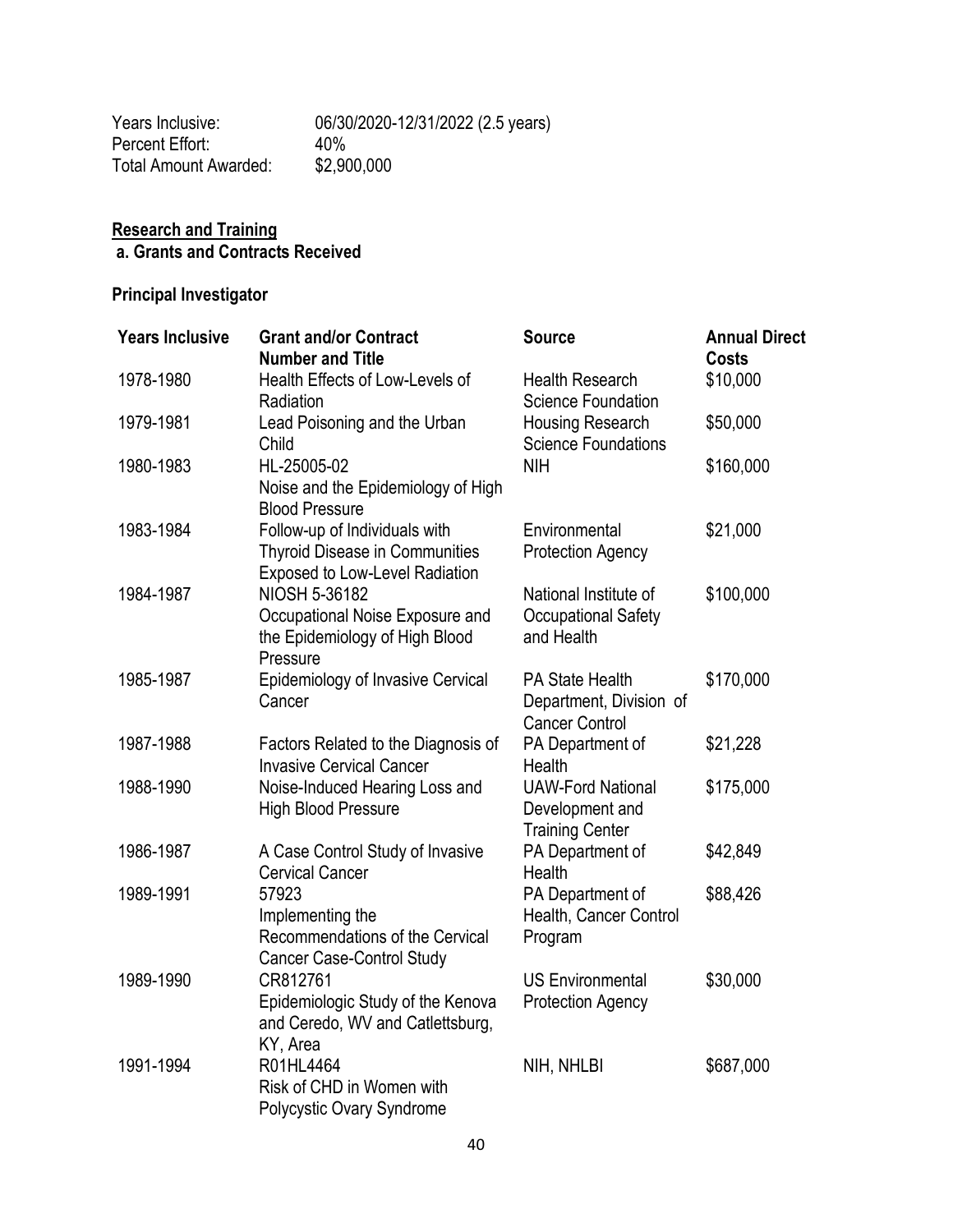| 1990-1992                              | 27413/5514<br><b>Allegheny County Vaccine</b><br>Effectiveness Case-Control Study -<br>Health Immunization Survey to<br>Evaluate the Effectiveness of<br>Influenza Immunization | <b>Center for Disease</b><br>Control                                 | \$188,271                    |
|----------------------------------------|---------------------------------------------------------------------------------------------------------------------------------------------------------------------------------|----------------------------------------------------------------------|------------------------------|
| 1994-1996                              | Feasibility Study: Exposure to<br>Pesticides in Breast Milk and the<br><b>Risk of Breast Cancer</b>                                                                             | Hawaii Heptachlor<br>Foundation                                      | \$10,000                     |
| 1994-1996                              | Feasibility Study to Conduct a 5-<br>Year Prospective Study of Auditory<br>and Non-Auditory Health Effects of<br><b>Occupational Noise Exposure</b>                             | <b>UAW/GM Committee</b><br>on Health and Safety,<br>Detroit Michigan | \$184,236                    |
| 1994-2001                              | Long-Term Follow-up of the Three<br>Mile Island Population (1979-2000)                                                                                                          | Three Mile Island Public<br><b>Health Fund</b>                       | \$240,000                    |
| 1996                                   | Long-Term Follow-up of<br>Pennsylvania Vietnam Era Veterans<br>1979-1992                                                                                                        | PA Department of<br>Health                                           | \$40,000                     |
| 1996-2000                              | R01HL4464<br>Coronary Risk Factors in Women<br>with Polycystic Ovary Syndrome                                                                                                   | NIH, NHLBI                                                           | \$685,000                    |
| 1998-1999                              | Phase II - Pesticide Exposure and<br>the Risk of Breast Cancer                                                                                                                  | Hawaii Heptachlor<br>foundation                                      | \$40,000                     |
| 2000-2004                              | R01HL4464 - Phase III - Risk of<br>CHD in Women with Polycystic<br>Ovary Syndrome                                                                                               | <b>NHLBI-NIH</b>                                                     | \$1,700,000                  |
| 2000-2001                              | Investigation of a Cancer Cluster in<br><b>Allegheny County (Shalercrest)</b>                                                                                                   | PA Department of<br>Health, Cancer<br>Program                        | \$41,085                     |
| 2001                                   | Hazle Township Transguch<br><b>Gasoline Spill-Health Effects Study</b>                                                                                                          | Hazle Township                                                       | \$27,000                     |
| 2002-2003                              | 3595334 Hazleton Health Effect<br>Study                                                                                                                                         | City of Hazelton                                                     | 98,818                       |
| 2004-2006                              | 1 R03 HD044693-01<br>Genetics of IR in PCOS: The PPAR<br>Pathway                                                                                                                | NIH, NICHD                                                           | \$150,000                    |
| 2004-2006<br>09/15/2005-<br>09/14/2011 | <b>CHD Risk in Women with PCOS</b><br>U19EH000103-01<br><b>CDC Environmental Tracking and</b><br>Disease Surveillance                                                           | NIH, NHLBI<br>CDC                                                    | \$500,000/ year<br>\$600,000 |
| 04/01/2010-<br>06/30/2013              | <b>Environmental and Personal Risk</b><br><b>Factors for Childhood Autism</b>                                                                                                   | <b>Heinz Endowment</b>                                               | \$980,000                    |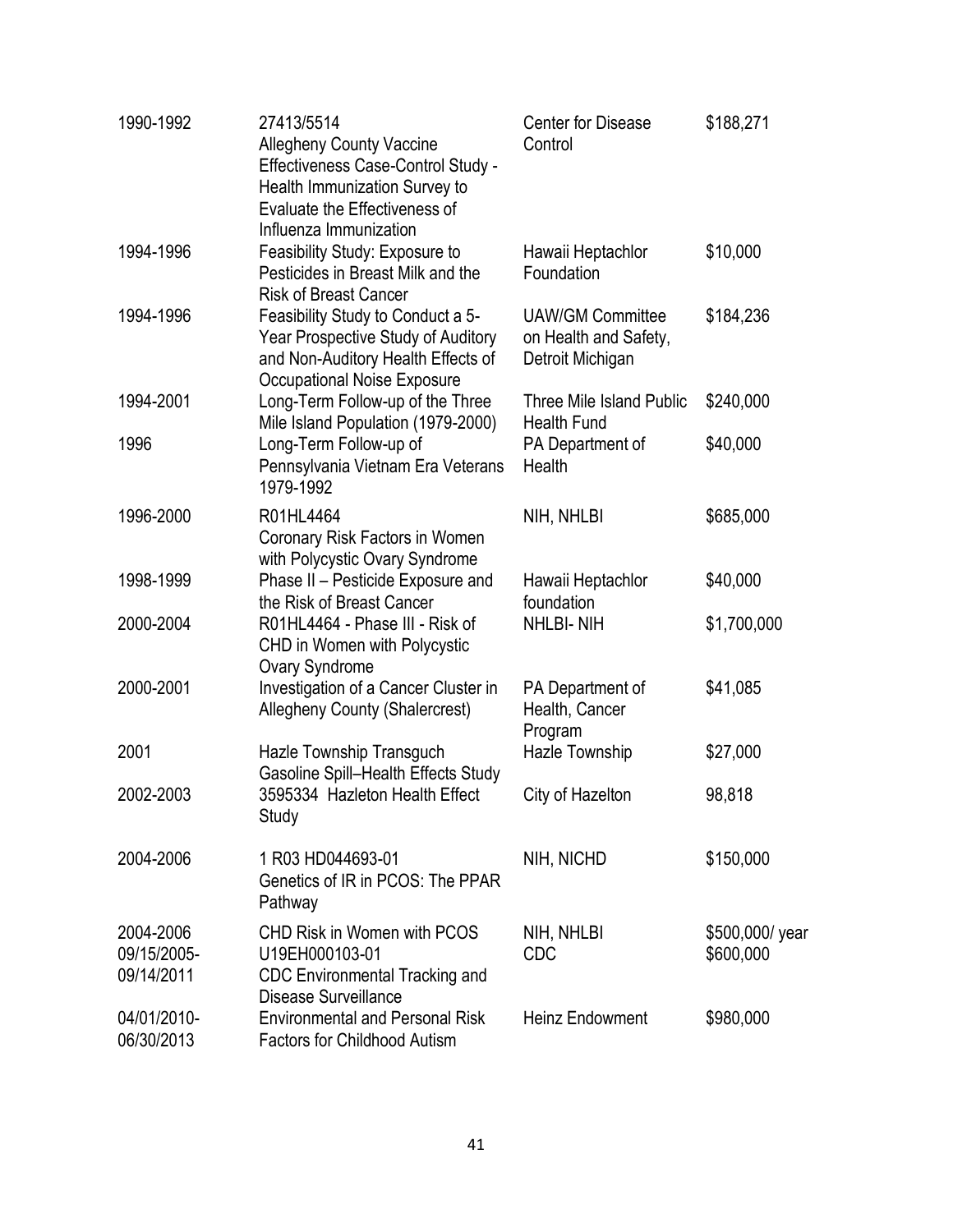| 09/30/2010-<br>09/29/2013        | 200-2010-37444: Development of<br><b>Environmental Exposure</b><br><b>Assessment Methods</b>                                                                                                                             | <b>CDC</b> |                                                       | \$600,000                            |
|----------------------------------|--------------------------------------------------------------------------------------------------------------------------------------------------------------------------------------------------------------------------|------------|-------------------------------------------------------|--------------------------------------|
| 09/30/2010-<br>3/20/2014         | 200-2010-37443: Air Quality and<br><b>Biomarkers of Cardiovascular</b><br><b>Effects</b>                                                                                                                                 | CDC        |                                                       | \$600,000                            |
| 1/1/2016-<br>7/1/2016            | Relationship between Air Pollution<br>and Asthma with other Acute<br>Respiratory<br>Hospitalizations/Emergency<br>Department Visits in Pennsylvania<br>Pennsylvania Department of Health<br>Contract number: 44000011482 | Health     | PA Department of                                      | \$96,000                             |
| 1/1/2016-<br>12/31/2016          | Use of Linked Data to Investigate<br>Opioid-Related Hospitalizations and<br>Mortality in PA                                                                                                                              |            | Dean's office, GSPH,<br>University of Pittsburgh.     | \$25.000                             |
| 7/1/2017-<br>12/31/2017          | Case-crossover study of the short<br>term effects of ambient air pollution<br>on pediatric asthma Emergency<br>Department visits in Pittsburgh, PA                                                                       |            | <b>Heinz Foundation</b>                               | \$5300                               |
| 9/20/2017-<br>9/19/2020          | Identification and Characterization<br>of Potential Environmental Risk<br>Factors for ALS Using the ATSDR<br>ALS Registry Cases and a Control<br>Population                                                              | <b>CDC</b> |                                                       | \$1,500,000                          |
| $7/1/2018 -$<br>12/30/2018       | Case Crossover Analysis of Pollen<br>and Air Pollution (Allegheny-Singer<br>Research Institute)                                                                                                                          | E4845      | Heinz Endowments,                                     | \$10,000                             |
| <b>Co-Principal Investigator</b> |                                                                                                                                                                                                                          |            |                                                       |                                      |
| <b>Years Inclusive</b>           | <b>Grant and/or Contract Number</b><br>and Title                                                                                                                                                                         |            | <b>Source</b>                                         | <b>Annual</b><br><b>Direct Costs</b> |
| 1979-1981                        | Health Effects of a community<br>exposed to low levels of radiation -<br>Part 1 and II                                                                                                                                   |            | Environmental<br><b>Protection Agency</b><br>(USPEPA) | \$70,000                             |
| 1985-1991                        | Health Registry and Epidemiologic<br>Study of Former Drake (Kilsdonk)<br><b>Chemical Workers</b>                                                                                                                         |            | <b>PA State</b><br>Department of<br>Health            | \$170,086                            |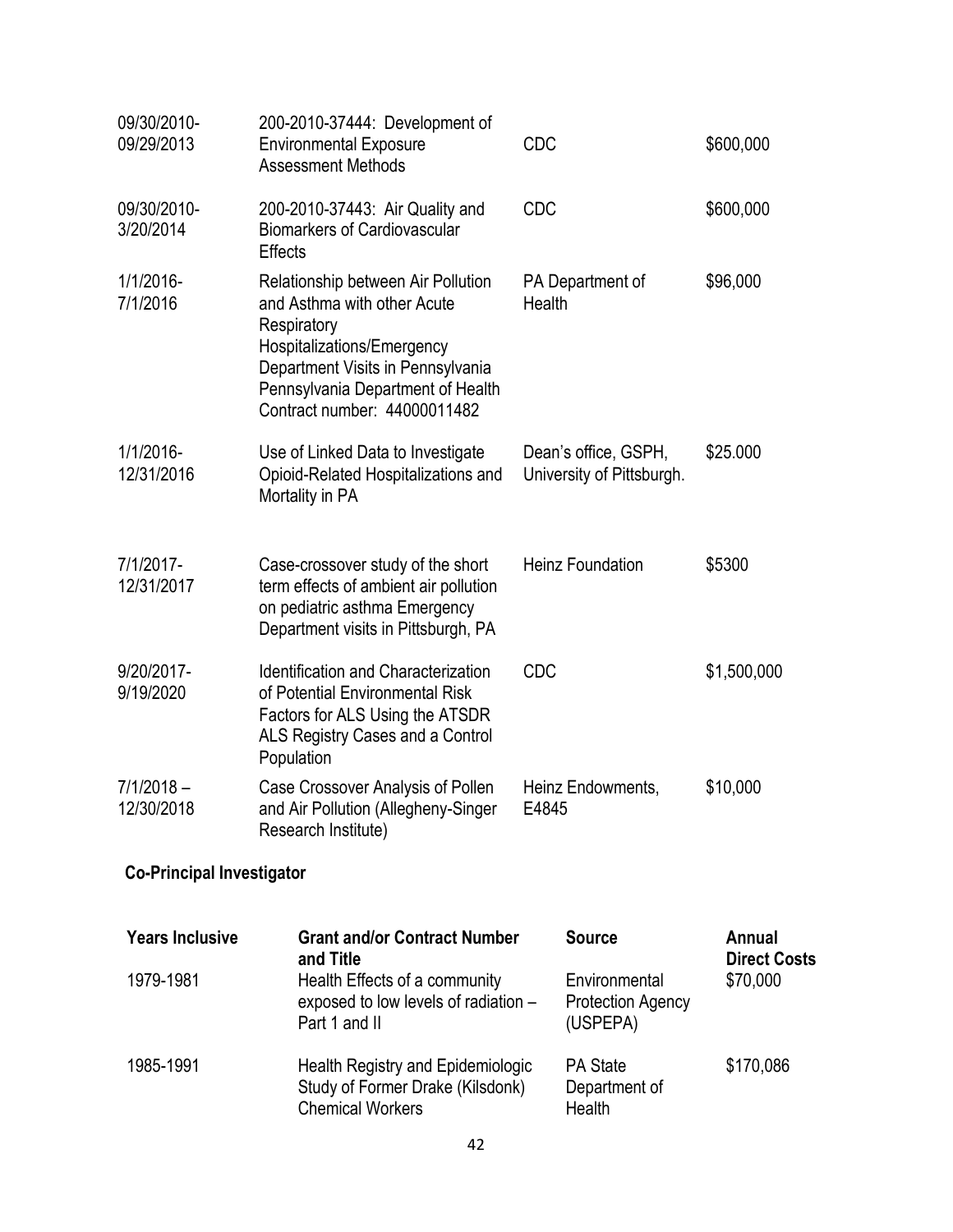| <b>Years Inclusive</b> | <b>Grant and/or Contract Number</b><br>and Title                                                                                                 | <b>Source</b>                                                                     | Annual<br><b>Direct Costs</b> |
|------------------------|--------------------------------------------------------------------------------------------------------------------------------------------------|-----------------------------------------------------------------------------------|-------------------------------|
| 1986-1992              | 57729, 58328<br>Health Registry and Epidemiologic<br><b>Study of Former Drake Chemical</b><br><b>Company Workers</b>                             | <b>PA State</b><br>Department of<br>Health                                        | \$813,529                     |
| 1991-1992              | DTFH61-91-C00073<br>Transportation Hearing Disorders &<br><b>Commercial Drivers</b>                                                              | US Highway<br>Administration                                                      |                               |
| 1993-1995              | SP 173626<br><b>Capacity Building for Core</b><br><b>Components of Breast and Cervical</b><br><b>Cancer Prevention and Control</b>               | Commonwealth of<br>PA Department of<br>Health, Division of<br><b>Adult Health</b> | \$344,000                     |
| 1994-1996              | Nutrition, Dust Control and Blood<br><b>Lead Levels</b>                                                                                          | NIEHS/CDC                                                                         | \$405,808                     |
| 1995-1998              | Randomized Trial on The Clinical<br>Management of Ascus and LSIL of<br>the Uterine Cervix-Clinical Centers                                       | <b>NCI</b>                                                                        | \$16,869                      |
| 2000-2003              | Epidemiology of Childhood Cancer<br>in Allegheny County                                                                                          | <b>Heinz Endowments</b>                                                           | 175,000                       |
| 2001-2003              | <b>Allegheny County Air Pollution</b><br>Study;                                                                                                  | <b>Allegheny County</b><br>Clean Air Fund                                         | \$133,000                     |
| 2001-2002              | <b>Building Environmental Health</b><br>capacity in Allegheny County                                                                             | <b>CDC</b>                                                                        | \$200,00                      |
| 2000-2003              | Epidemiology of Childhood Cancer<br>in Allegheny County                                                                                          | <b>Heinz Endowments</b>                                                           | \$175,000                     |
| 2002-2005              | <b>Allegheny County Air Pollution</b><br>Study;                                                                                                  | <b>Allegheny County</b><br>Clean Air Fund                                         | \$250,259                     |
| 2004-2006              | Feasibility of Conducting a<br>Retrospective Epidemiology Study<br>of Air pollution from PM2.5 from coal<br>fired Power plants in the PGH region | DOE-NETL                                                                          | \$350,000                     |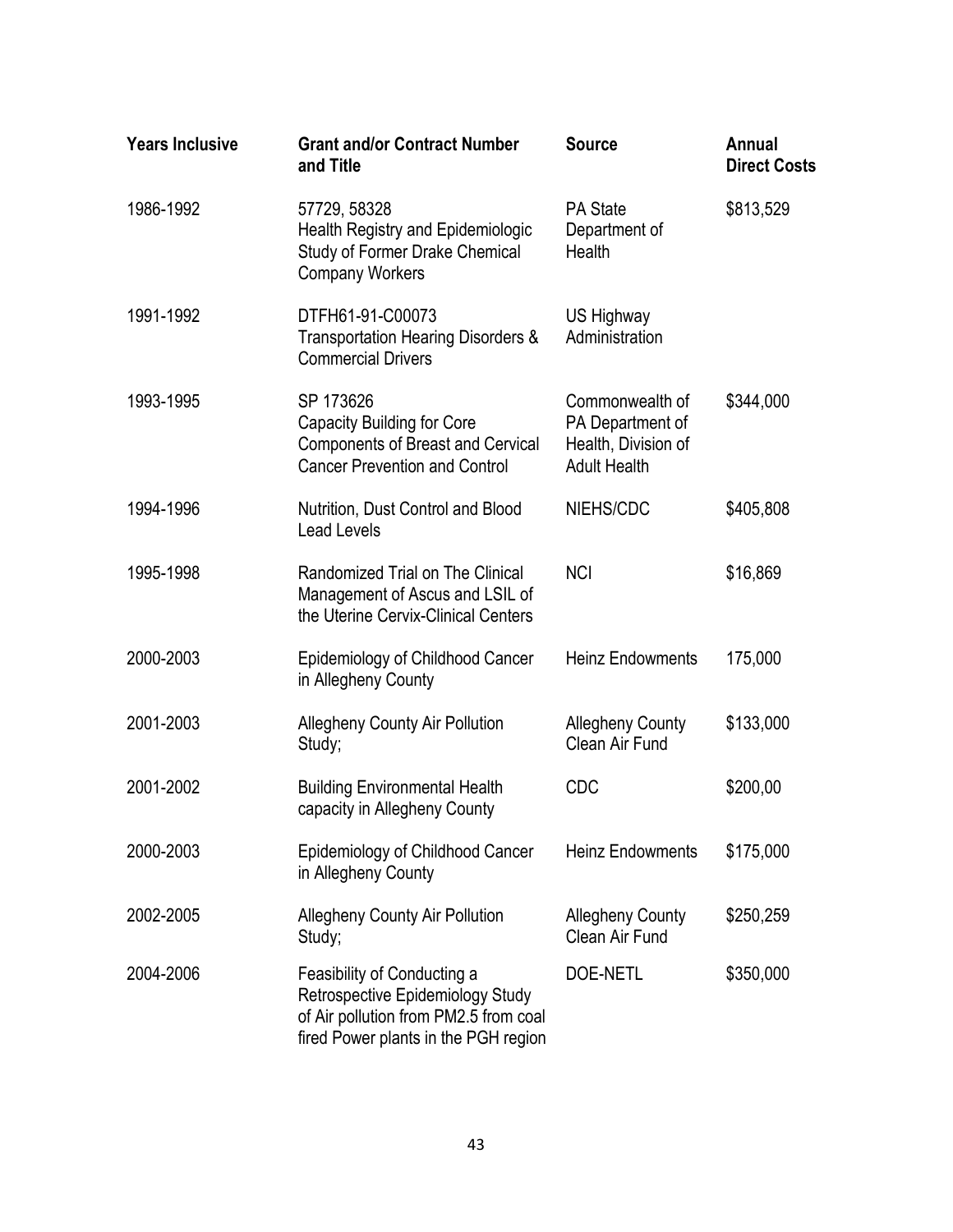| <b>Years Inclusive</b>    | <b>Grant and/or Contract Number</b><br>and Title                                                                          | <b>Source</b>                                                          | <b>Annual</b><br><b>Direct Costs</b> |
|---------------------------|---------------------------------------------------------------------------------------------------------------------------|------------------------------------------------------------------------|--------------------------------------|
| 2004-2007                 | Capacity Building grant (ACHD)                                                                                            | <b>CDC</b>                                                             | \$97,000 yr                          |
| 2004-2007                 | <b>Breast Artery Calcification in PCOS</b>                                                                                | <b>AHA</b>                                                             | \$65,000 yr                          |
| 2005-2006                 | No. EPA-G2006-STAR-Q1 Sources,<br>Composition, and Health Effects of<br><b>Coarse Particulate Matter</b>                  | EPA                                                                    | \$407,000                            |
| 8/2008-2011               | PITT-PM: A retrospective<br>epidemiologic study of the health<br>effects of air pollution in the<br>Pittsburgh, PA region | EPRI/ACHD                                                              | \$1,200,000<br>$(3 \text{ years})$   |
| 2008-2011                 | PARIES - Pittsburgh Aerosol<br><b>Research Inhalation Epidemiology</b><br>Study                                           | <b>Electric Power</b><br><b>Research Institute</b>                     | \$1.6 million                        |
| 10/2009-9/2012            | 020113 - Epidemiology of<br>Polycythemia Vera                                                                             | PA Department of<br><b>Health</b>                                      | \$300k                               |
| 7/2012-6/2014             | ARIES - Appalachia Research in<br><b>Environmental Science</b>                                                            | Virginia Tech                                                          | \$150,000                            |
| 8/1/2016 to 7/31/<br>2017 | Population Health Assessments and<br>Cancer Screening behavior, August<br>1, 2016 to July 31, 2017                        | <b>NCI, 3P30</b><br>CA047904-28,                                       |                                      |
| <b>Other</b>              |                                                                                                                           |                                                                        |                                      |
| <b>Years Inclusive</b>    | <b>Grant and/or Contract Number</b><br>and Title                                                                          | <b>Source</b>                                                          | <b>Annual Direct</b><br><b>Costs</b> |
| 1997-2002                 | Radiation Health Training Program US Department of                                                                        | Energy                                                                 | \$5,000,000                          |
| 2005-2006                 | No. EPA-G2006-STAR-Q1<br>Sources, Composition, and Health<br><b>Effects of Coarse Particulate Matter</b>                  | <b>EPA</b>                                                             | \$407,000                            |
| 2018-2020                 | R21 ES029734-01<br>Building Capacity for the Study of<br>Cognition and Risk Factors in<br>Kazakhstan (Co-Investigator)    | <b>National Institute</b><br>of Environmental<br><b>Health Science</b> | \$170,722                            |

#### **PROFESSIONAL ACTIVITIES**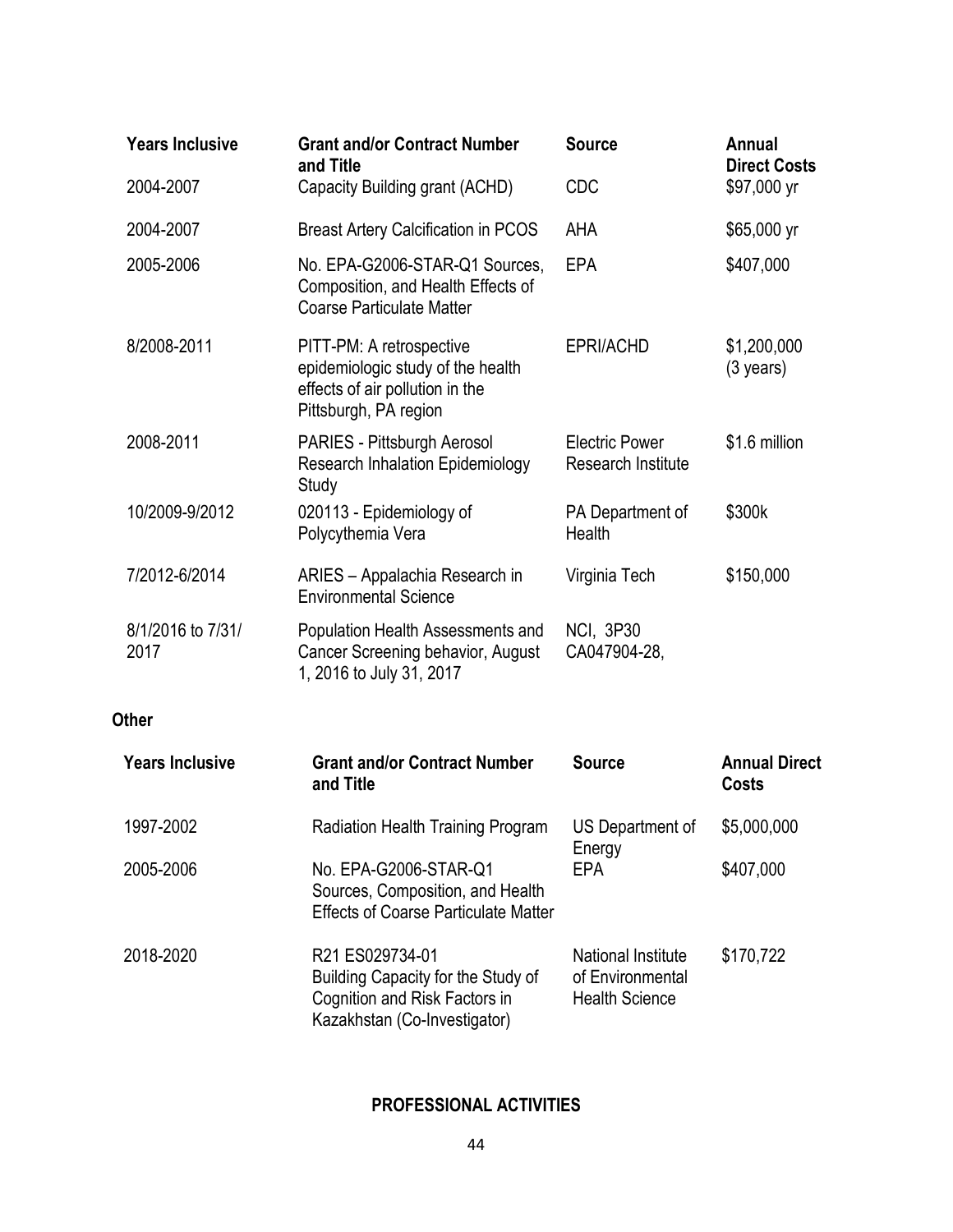# **Undergraduate/Graduate Courses**

| Year(s)        | <b>Course Number &amp; Title</b>                                                                                                                 | Role                   |
|----------------|--------------------------------------------------------------------------------------------------------------------------------------------------|------------------------|
| 1978 - 1985    | 2250, Epidemiology Seminar                                                                                                                       | Lecturer               |
| 1980 - 1985    | 2250, Epidemiology Seminar                                                                                                                       | Coordinator            |
| 1986 - 1988    | Epidemiology Methods, Cause or Death Reporting and<br>Coding                                                                                     | Lecturer               |
| 1988 - 1990    | Advanced Environmental Epidemiology 2190, Advanced                                                                                               | Instructor             |
| 1990 - 1992    | <b>Topics in Epidemiology</b><br>Epidemiology 226, Disease Screening and Detection of<br><b>Cervical Cancer</b>                                  | Lecturer               |
| 1991 - 1992    | Forensic Epidemiology, Pathophysiology of Disease<br>Processes in Epidemiology                                                                   | Co-Instructor          |
| 1993 - 2014    | 2220, Introduction to Environmental Epidemiology                                                                                                 | Lecturer               |
| 1994 - 2008    | 2110, Introduction to Epidemiology                                                                                                               | Lecturer               |
| 1996           | Epidemiology of Polycystic Ovary Syndrome:<br>Implications to their Risk of CHP                                                                  | Lecturer               |
| 1996 - 2008    | 2710, Epidemiology of Women's Health                                                                                                             | Lecturer               |
| 1997 - Present | School of Nursing: Health Promotion Course Lecture<br>Application of Epidemiologic Principles to Community<br>Health Problems: Community Trials? | Lecturer               |
| 1997 - Present | Application of Epidemiologic Principles to Community<br>Health Problems: Community Trials?                                                       | Lecturer               |
| 1998 - 2008    | CSD2048, Sound and Vibration: Measurement and<br>Management                                                                                      | Co-Instructor          |
| 1998 - 2011    | 219, Introduction                                                                                                                                | Instructor             |
| 2000           | <b>Clinical Epidemiology and Biostatistics</b>                                                                                                   | <b>PBL Facilitator</b> |
| 2000           | PCOS and Risk of CHD                                                                                                                             | Lecturer               |
| 2000           | CSD2048, Sound and Vibration: Measurement and<br>Management                                                                                      | Co-Instructor          |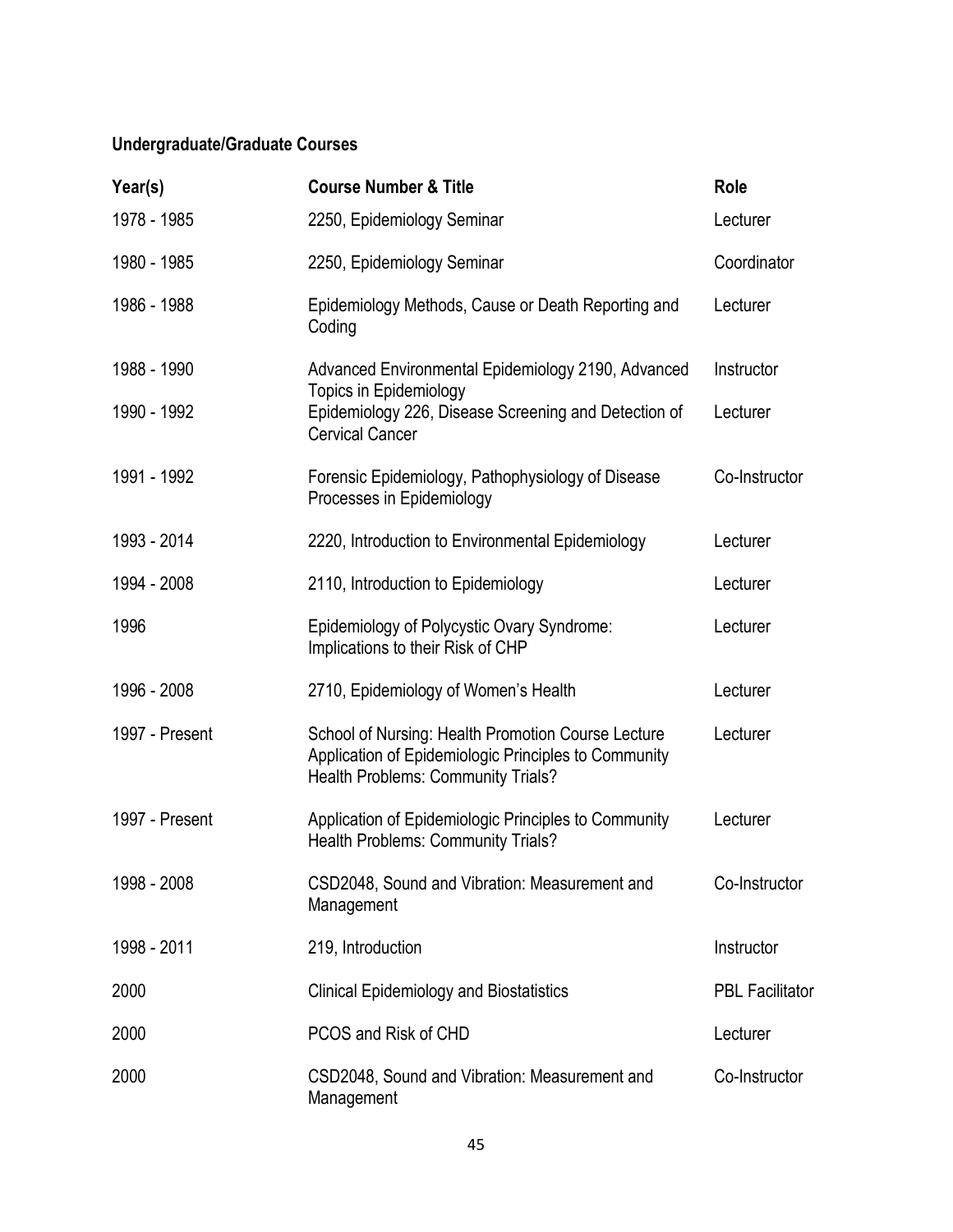| 2002 - Present       | 2220, Environmental Epidemiology                                                                                                | Primary Instructor        |
|----------------------|---------------------------------------------------------------------------------------------------------------------------------|---------------------------|
| 2003                 | Epidemiology 2250, Coronary Calcification in Women<br>with PCOS                                                                 | Lecturer                  |
| 2005                 | EOH 2122, Fate and Transport Class - The uses and<br>misuses of environmental epidemiology data in risk<br>assessment           | Lecturer                  |
| 2005                 | EPID 2650, Forensic Epidemiology - Sudden<br>Unexplained Death from Environmental Exposures                                     | Lecturer                  |
| 2005 - 2006          | Occupational and Environmental Health Residency<br>Program, Environmental Epidemiology Course                                   | <b>Mentor and Teacher</b> |
| 2006                 | Epidemiology 2110, Introduction to Epidemiology                                                                                 | <b>Guest Lecturer</b>     |
| 2006                 | EPI 2710, Epidemiology of Women's Healthy Polycystic<br><b>Ovary Disease</b>                                                    | <b>Guest Lecturer</b>     |
| 2006 - Present       | 2110, Introduction to Epidemiology                                                                                              | Secondary Instructor      |
| 2007                 | 2110, Epidemiology                                                                                                              | Secondary Instructor      |
| 2007                 | EOH 1200, Introduction to Risk Assessment                                                                                       | Lecturer                  |
| 2007                 | EOH 2180, Introduction to Risk Sciences                                                                                         | Lecturer                  |
| 2010                 | EPIDEM 2721, Research Seminar in Reproductive<br>Epidemiology                                                                   | Lecturer                  |
| 2011                 | EPIDEM 2250, Epidemiology Seminar Series                                                                                        | Lecturer                  |
| 2011 - 2011          | 2220, Environmental Epidemiology                                                                                                |                           |
| 2012                 | Study of Environmental Risk Factors for Childhood<br>Autism                                                                     | <b>Guest Lecturer</b>     |
| 1/2012 - 6/2012      | EPID 2250, Environmental Epidemiology in the 21st<br>Century: New Approaches to Linking Exposure and<br><b>Disease Outcomes</b> | Instructor                |
| 3/2012               | 2710, Epidemiology of Women's Health                                                                                            | Instructor                |
| 5/15/2012 - 8/4/2012 | 2220, Environmental Epidemiology                                                                                                | Primary Instructor        |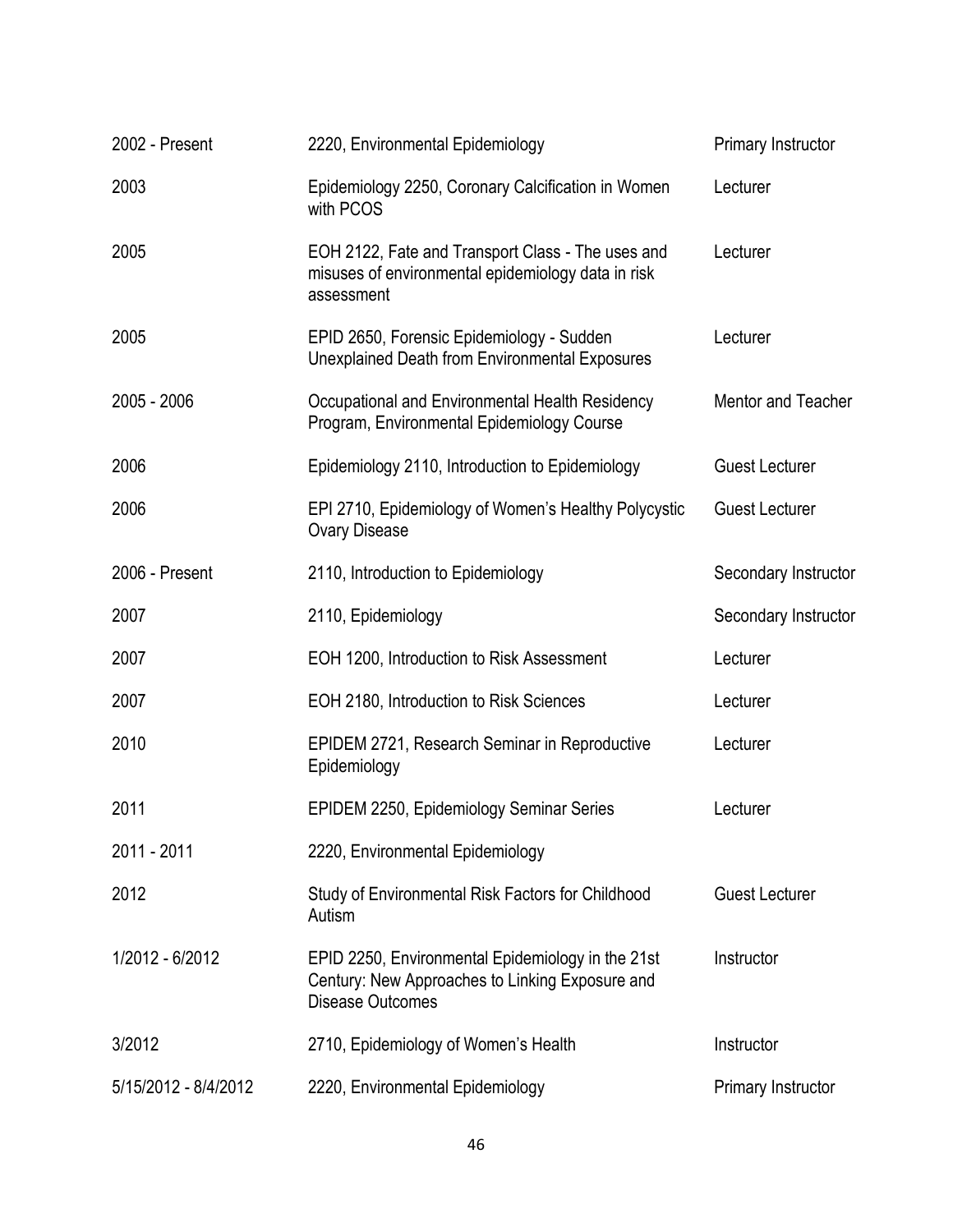| 11/29/2012 - 11/29/2012 | 2170, Chronic Disease Epidemiology                                               | <b>Guest Instructor</b>           |
|-------------------------|----------------------------------------------------------------------------------|-----------------------------------|
| 3/26/2013               | 2710, Epidemiology of Women's Health                                             | Instructor                        |
|                         | Epidemiology of Polycystic Ovary Syndrome:<br>Implications to their Risk of CHP  | Lecturer                          |
|                         | 2048, Epidemiology of childhood autism: Possible<br>causation mechanisms         |                                   |
|                         | EOH 2504, Department, Principles of Exposure<br><b>Assessment Course</b>         | Secondary Instructor              |
| $5/14/2014 - 7/30/2014$ | 2220, Environmental Epidemiology                                                 | Primary Instructor                |
| 9/3/2015-12/10/2015     | 2250, Seminar In Epidemiology                                                    | Course director                   |
| 1/7/2016-4/21/2016      | 2250, Seminar In Epidemiology                                                    | Course director                   |
| 1/7/2016-4/21/2016      | 2220, Applied Spatial/Community Analysis in<br><b>Environmental Epidemiology</b> | Primary Instructor                |
| 9/1/2016-12/8/2016      | 2250, Seminar In Epidemiology                                                    | Course director<br>Course directo |
| 1/5/2017-4/20/2017      | 2250, Seminar in Epidemiology                                                    | Course director                   |
| 1/5/2017-4/20/2017      | 2220, Applied Spatial/Community Analysis in<br><b>Environmental Epidemiology</b> | Primary Instructor                |
| 9/8/2017-12/8/2017      | 2250, Seminar In Epidemiology                                                    | Course director                   |
| 1/11/2018-4/20/2018     | 2250, Seminar in Epidemiology                                                    | Course director                   |
| 3/14/2018-4/27/2018     | 2220, Applied Spatial/Community Analysis in<br><b>Environmental Epidemiology</b> | Primary Instructor                |
| 8/27/2018 - 12/14/2018  | 2260, The Epidemiological Basis of Disease Control                               | Primary Instructor                |
| $9/6/2018 - 12/6/2018$  | 2250, Seminar in Epidemiology                                                    | Course director                   |
| 3/20/2019 - 4/26/2019   | 2221, Geospatial Mapping and Spatial Analysis in<br>Epidemiology                 | Primary Instructor                |
| 8/28/2019 - 12/11/2019  | 2260, The Epidemiological Basis of Disease Control                               | Primary Instructor                |
| 1/8/2020 - 4/15/2020    | 2223, Introduction to Environmental Epidemiology                                 | Primary Instructor                |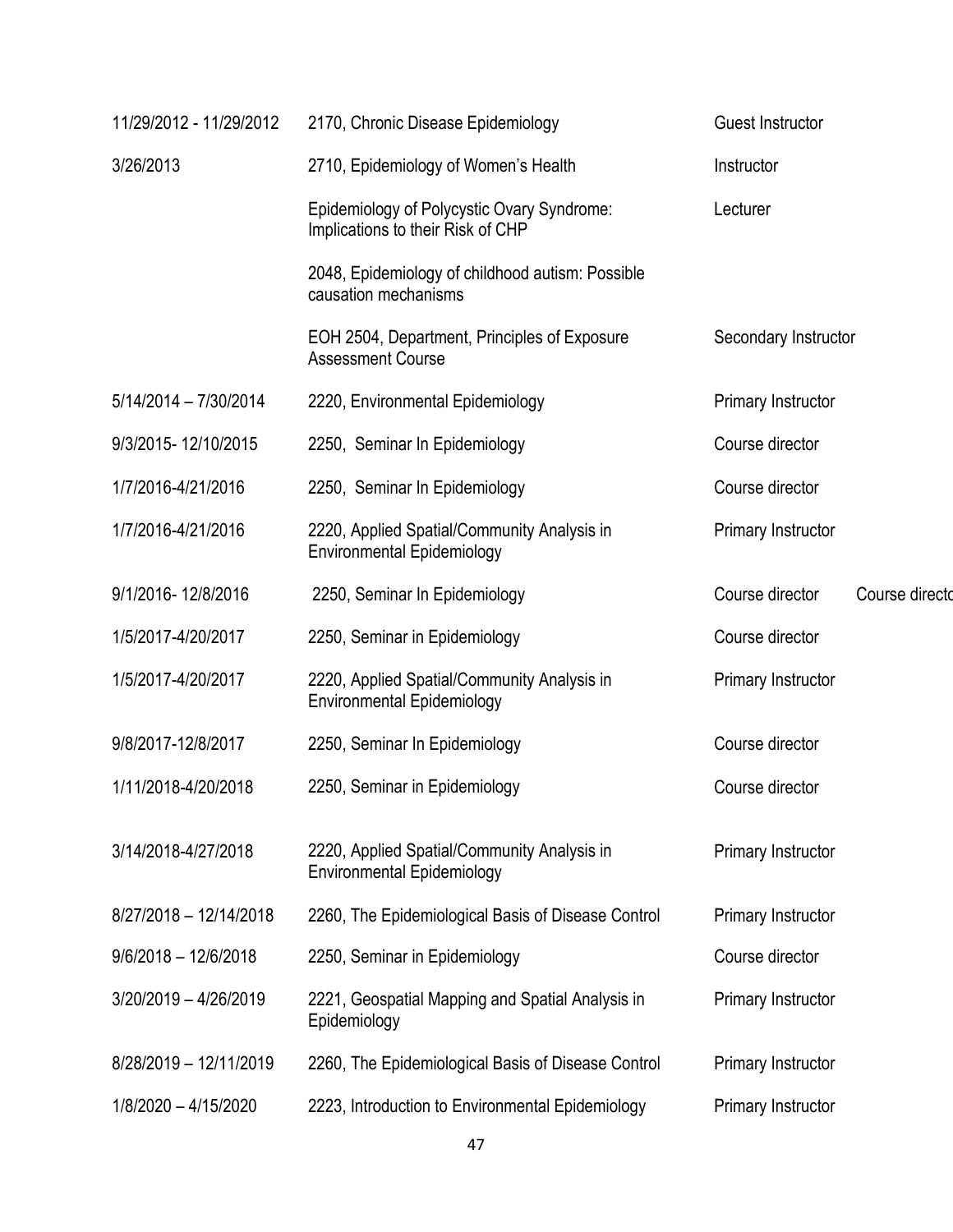| 1/20/2021 - 4/28/2021 | 2221, Geospatial Mapping and Spatial Analysis in |
|-----------------------|--------------------------------------------------|
|                       | Epidemiology                                     |

# **Continuing Education**

| 8/28/2012 - 8/28/2012 | Sharma R, Brink LL, Talbott E. Application of Geospatial Statistical Tools to  |
|-----------------------|--------------------------------------------------------------------------------|
|                       | Analysis of Environmental and Health Outcomes data: Application to Child Blood |
|                       | Levels. 1.0 hr, International Society for Epidemiology Meeting                 |

## **Advisor and Thesis Advisor Master's and MS Students (Chronological)**

| Year(s) | 1981<br><b>MPH</b> | <b>Student's Name &amp; Degree/Discipline</b><br>Patricia Murphy<br>Epidemiology of Coronary Spasm and its<br>Relationship to Sudden Death and CHD | <b>Advisor's Role</b><br><b>Advisor and Thesis</b><br>Advisor | <b>Current Position</b><br>Epidemiologist, Senior<br>Scientist, U.S.EPA<br><b>Risk Assessment Division</b><br>New Jersey |
|---------|--------------------|----------------------------------------------------------------------------------------------------------------------------------------------------|---------------------------------------------------------------|--------------------------------------------------------------------------------------------------------------------------|
|         | 1982<br><b>MPH</b> | Lynn Simko<br>The biological determinants of hypertension Advisor and Thesis<br>risk among male hourly workers at two<br>industrial plants         | Advisor                                                       | Epidemiologist<br>West Penn Hospital<br>Pittsburgh, PA                                                                   |
|         | 1985<br><b>MPH</b> | Chandra Sharma<br>Coronary heart disease risk factors in Asian Advisor<br>migrants                                                                 | <b>Advisor and Thesis</b>                                     |                                                                                                                          |
|         | 1987<br><b>MPH</b> | Fay Rice<br>Social support, hearing impairment, and<br>blood pressure in a population of retired<br>blue collar factory workers                    | <b>Advisor and Thesis</b><br>Advisor                          |                                                                                                                          |
|         | 1987<br><b>MPH</b> | John H. McWhorter<br>Old Medicine: Historical and Contemporary Advisor<br>Perspectives of Native American Medicine                                 | <b>Advisor and Thesis</b>                                     | Psychiatrist<br>Moundsville, WV                                                                                          |
|         | 1988<br><b>MPH</b> | <b>Bonnie Ritter</b><br>The Efficacy of Screening for Cervical<br>Cancer: Theory and Practice                                                      | <b>Advisor and Thesis</b><br>Advisor                          | PA Dept. of Health<br>Harrisburg, PA                                                                                     |
|         | 1988<br><b>MPH</b> | <b>Judy Maurer</b><br>Validity and Reliability of the Hearing<br>Performance Inventory                                                             |                                                               |                                                                                                                          |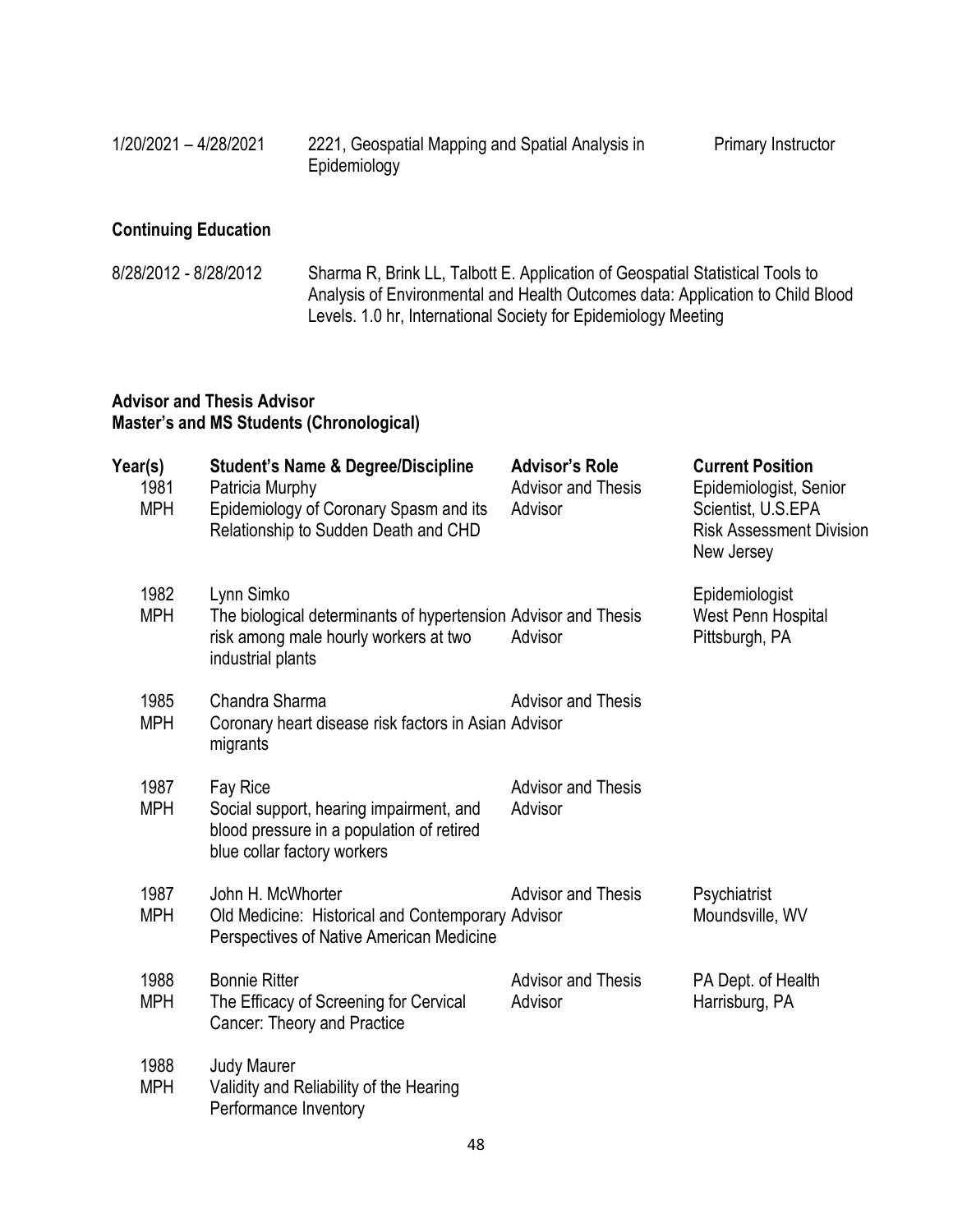| 1989<br><b>MPH</b> | Janti Widjaja<br>The Epidemiology of Occupational Noise<br><b>Exposure and Noise Induced Hearing Loss</b><br>in the Chicago Stamping Plant           | <b>Advisor and Thesis</b><br>Advisor | Director, Health and<br>Welfare<br><b>Indonesian Government</b>                      |
|--------------------|------------------------------------------------------------------------------------------------------------------------------------------------------|--------------------------------------|--------------------------------------------------------------------------------------|
| 1990<br><b>MPH</b> | <b>Barbara Salthouse</b><br>An Investigation of Possible Air Pollution<br>Morbidity in the Huntington, West Virginia<br>Area                         | <b>Advisor and Thesis</b><br>Advisor | <b>Centers for Diseases</b><br><b>Control and Prevention</b><br>Atlanta, GA          |
| 1991<br><b>MPH</b> | Kathy Baffone<br>The Pennsylvania Experience: Generating<br>Neighborhood Controls in a Cervical Cancer<br>Study                                      | <b>Advisor and Thesis</b><br>Advisor | <b>Nurse Coordinator</b><br>Los Angeles, CA                                          |
| 1993<br><b>MPH</b> | Jennifer Gibson<br>An Epidemiological Approach to Evaluating<br>the Risk of CMV Accident in Persons with<br>Hearing Impairment                       | <b>Advisor and Thesis</b><br>Advisor |                                                                                      |
| 1994<br><b>MPH</b> | LuAnn Brink<br>Occupational Noise Exposure, Use of<br><b>Hearing Protection and Blood Pressure</b><br>Levels in a Group of Metal Stamping<br>Workers | <b>Advisor and Thesis</b><br>Advisor | <b>Research Specialist</b><br>Univ of Pittsburgh<br>Dept of Epidemiology             |
| 1994<br><b>MPH</b> | <b>Annette Clerici</b><br>Does Coronary Heart Disease Risk in<br>Women with Polycystic Ovary Syndrome<br>Decline with Age?                           | <b>Advisor and Thesis</b><br>Advisor | Epidemiologist<br><b>CDC</b><br>Atlanta, GA                                          |
| 1995<br><b>MPH</b> | Karl Weimer<br>The Use of Decedent Controls in an<br>Epidemiological Study of Cancer Risk in the<br>Chemical Industry                                | <b>Advisor and Thesis</b><br>Advisor | Manager, Health<br><b>Outcomes Research Blue</b><br>Cross/Blue Shield, New<br>Jersey |
| 1995<br><b>MPH</b> | Cathy Inman<br>Use of Hearing Protection in Noise Exposed Advisor<br>Workers and Risk of Noise Induced Hearing<br>Loss                               | <b>Advisor and Thesis</b>            |                                                                                      |
| 1996<br><b>MPH</b> | JoAnn Glad<br>Pesticide Residues in Breast Cancer Risk                                                                                               | <b>Advisor and Thesis</b><br>Advisor | Epidemiologist<br><b>Allegheny County Health</b><br>Department                       |

Pittsburgh, PA

49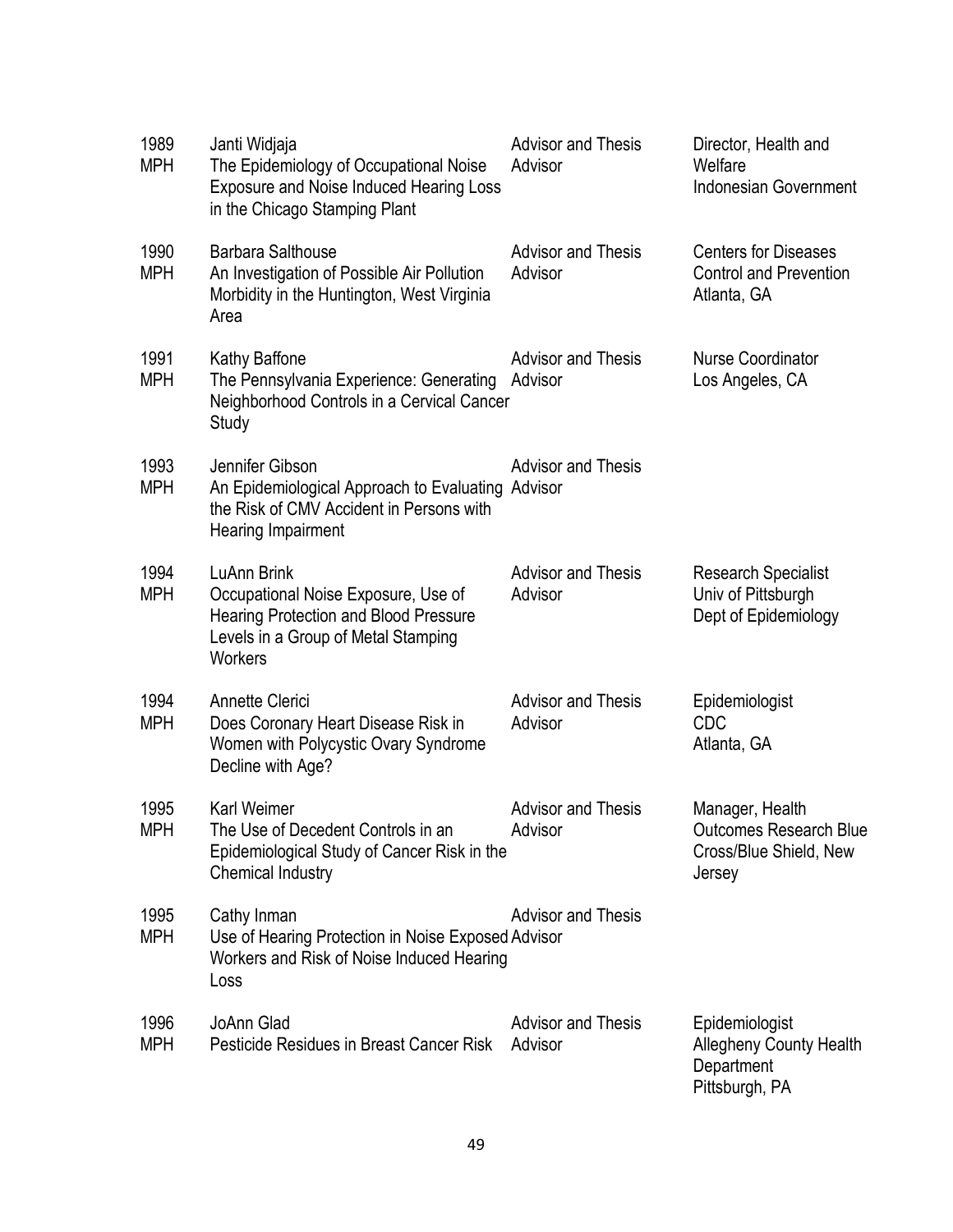| 1997<br><b>MPH</b> | Janet Johnston<br>Investigation of a Sick Building Syndrome<br>and a Possible Cancer Cluster                                                                               | <b>Advisor and Thesis</b><br>Advisor | Epidemiologist<br>Alaska Health Dept.                                                                             |
|--------------------|----------------------------------------------------------------------------------------------------------------------------------------------------------------------------|--------------------------------------|-------------------------------------------------------------------------------------------------------------------|
| 1999<br><b>MPH</b> | Daniella Stricklin<br><b>Correlation Between Chromosomal</b><br><b>Translocations and Somatic Cell Mutations</b><br>in Chernobyl Radiation Cleanup Workers<br>and Controls | <b>Advisor and Thesis</b><br>Advisor | <b>NIEHS</b><br>Post-Doc Fellow                                                                                   |
| 2000<br><b>MPH</b> | <b>Tammy Loucks</b><br>Do Polycystic Appearing Ovaries Affect<br>Cardiovascular Disease Risk in Women with<br>Polycystic Ovary Syndrome (PCOS)?                            | <b>Advisor and Thesis</b><br>Advisor | Director, Clinical Res<br>Projects, Dept. B/Gyn,<br><b>Emory University, School</b><br>of Medicine<br>Atlanta, GA |
| 2002<br><b>MPH</b> | Heena S. Sheth<br>Epidemiology of Interstitial Cystitis in an<br><b>HMO Population</b>                                                                                     | <b>Advisor and Thesis</b><br>Advisor | Assistant Professor,<br>Dept. of Medicine<br>University of Pittsburgh<br><b>Medical Center</b><br>Pittsburgh, PA  |
| 2003<br><b>MPH</b> | <b>Catherine Wright</b><br>Dietary intake and physical activity in<br>women with polycystic ovary syndrome                                                                 | <b>Advisor and Thesis</b><br>Advisor | Epidemiologist<br><b>Nutritional Council</b><br>Philadelphia, PA                                                  |
| 2007<br><b>MPH</b> | Angela Malek<br>Quality of life among family members with<br>and without PCOS                                                                                              | <b>Advisor and Thesis</b><br>Advisor | Univ. of Pittsburgh<br>Doctoral student                                                                           |
| 2007<br><b>MS</b>  | Laura McCleary<br>Epidemiology of Bone Mineral Density in<br>women with PCOS                                                                                               | <b>Advisor and Thesis</b><br>Advisor | Epidemiologist,<br>Food and Drug<br>Administration<br>Bethesda, MD                                                |
| 2014<br><b>MPH</b> | Amy DeStefino<br>Wesley Spectrum (ASD Services)                                                                                                                            | <b>Advisor and Thesis</b><br>Advisor | <b>PQI Manager</b><br><b>Wesley Spectrum</b><br>Pittsburgh, PA                                                    |
| <b>MPH</b><br>2014 | Lindsay Hamilton                                                                                                                                                           | <b>Advisor and Thesis</b><br>Advisor | Children's Hospital of<br>Pittsburgh, PA                                                                          |
| <b>MPH</b><br>2015 | Mohan Nagaraja<br>Relationship between Fatigue and<br>Fatigability on Physical Function: A Review<br>of the Literature                                                     |                                      |                                                                                                                   |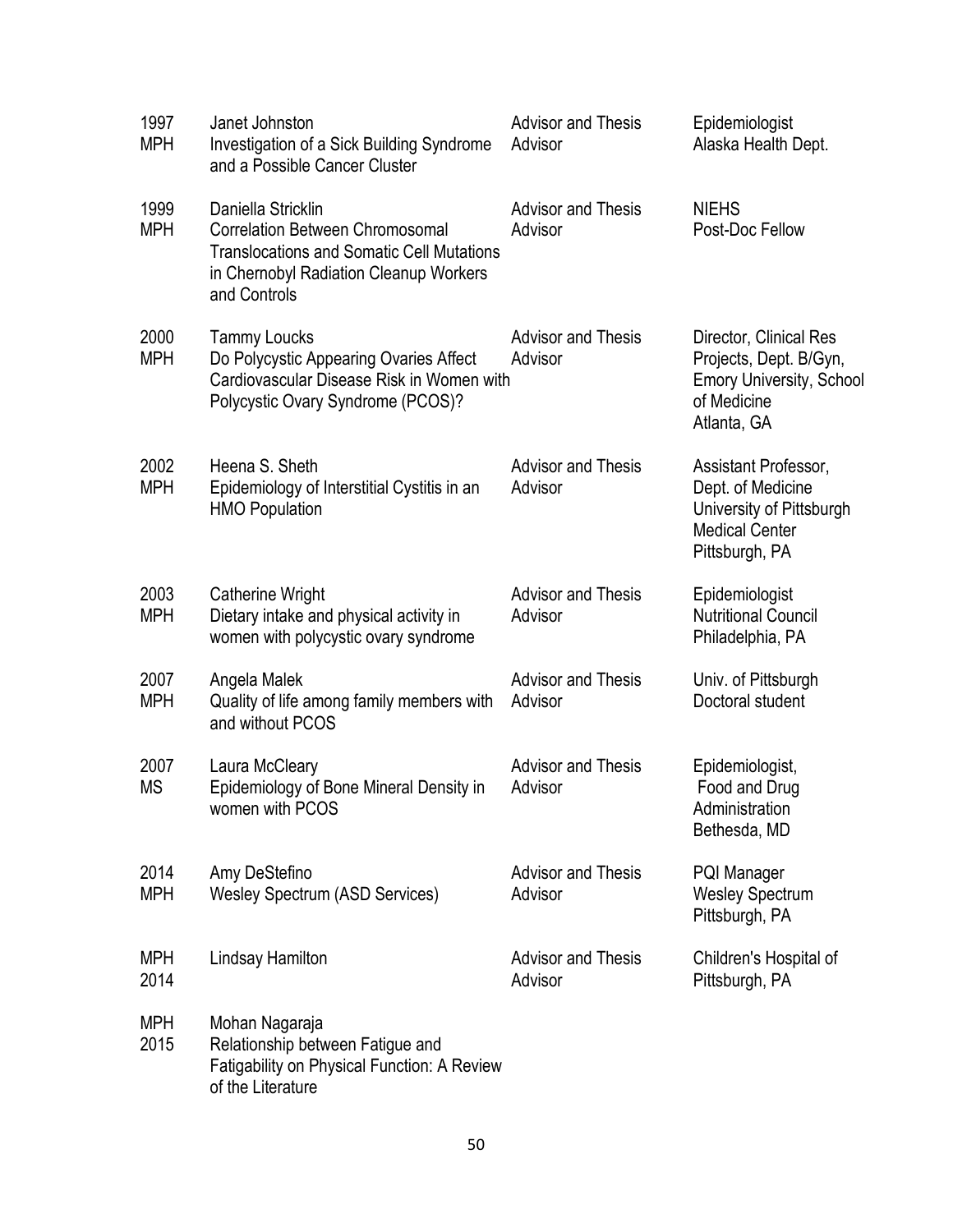| 2015-<br>2016<br><b>MHS</b> | Chunzhe Duan<br>Marcellus Shale with a Washington and<br>Westmoreland county database considering<br>health effects.                                                                                                                                          | <b>Advisor and Thesis</b><br>Advisor | 2016 Graduate                                      |
|-----------------------------|---------------------------------------------------------------------------------------------------------------------------------------------------------------------------------------------------------------------------------------------------------------|--------------------------------------|----------------------------------------------------|
| 2015<br><b>MPH</b>          | Stephen Liu<br>Trends of HIV, suspected injection drug use Advisor<br>transmission, and current prevention<br>centers                                                                                                                                         | <b>Advisor and Thesis</b>            | <b>CDC</b>                                         |
| 2016<br><b>MS</b>           | Junyao Wang<br>Characterization of Silica Content in Gold<br>Mine Dust with Respect to Particle Size                                                                                                                                                          | <b>Advisor and Thesis</b><br>Advisor | 2018 Graduate                                      |
| 2016<br><b>MPH</b>          | Michael Blackman<br>Topic to be named (2017 graduation date)                                                                                                                                                                                                  | <b>Advisor and Thesis</b><br>Advisor | Current student, GSPH,<br>University of Pittsburgh |
| 2016-<br>2017<br><b>MPH</b> | Pantila Taweewigyakarn, MD<br>Dengue Eradication Program Evaluation in Advisor<br>Indonesia" (April 2017 graduation)                                                                                                                                          | <b>Advisor and Thesis</b>            | June 2017 Graduate                                 |
| 2017<br><b>MPH</b>          | Benjamin Hampton, MPH<br>The Epidemiology and Prevalence of<br>Clostridium Difficile in a large Community<br>Hospital: Characteristics of Hospital versus<br>community acquired infection                                                                     | <b>Advisor and Thesis</b><br>Advisor | June 2017 Graduate                                 |
| 2017<br><b>MPH</b>          | Noel Britton, MPH<br>Alpha -1 Antitrypsin Deficiency and<br><b>Pulmonary Diseases</b>                                                                                                                                                                         | <b>Advisor and Thesis</b><br>Advisor | December 2017 Graduate                             |
| 2018<br><b>MPH</b>          | Brianna Adamcik, MPH<br>Socio-Demographic and Environmental<br><b>Characteristics of Children Under 18 Years</b><br>Seen for Asthma Exacerbation in the UPMC<br>Children's Hospital of Pittsburgh Emergency<br>Department from June 1, 2017 - May 31,<br>2018 | <b>Advisor and Thesis</b><br>Advisor | December 2018 Graduate                             |
| 2018-<br>2019               | Sarah DePerrior, MPH Candidate<br>The Relationship between Pollen, Air<br>Pollution, and Asthma Exacerbations in<br>Children in Allegheny County, PA 2003-<br>2011: A Case-Crossover Analysis                                                                 | <b>Advisor and Thesis</b><br>Advisor | December 2019 Graduate                             |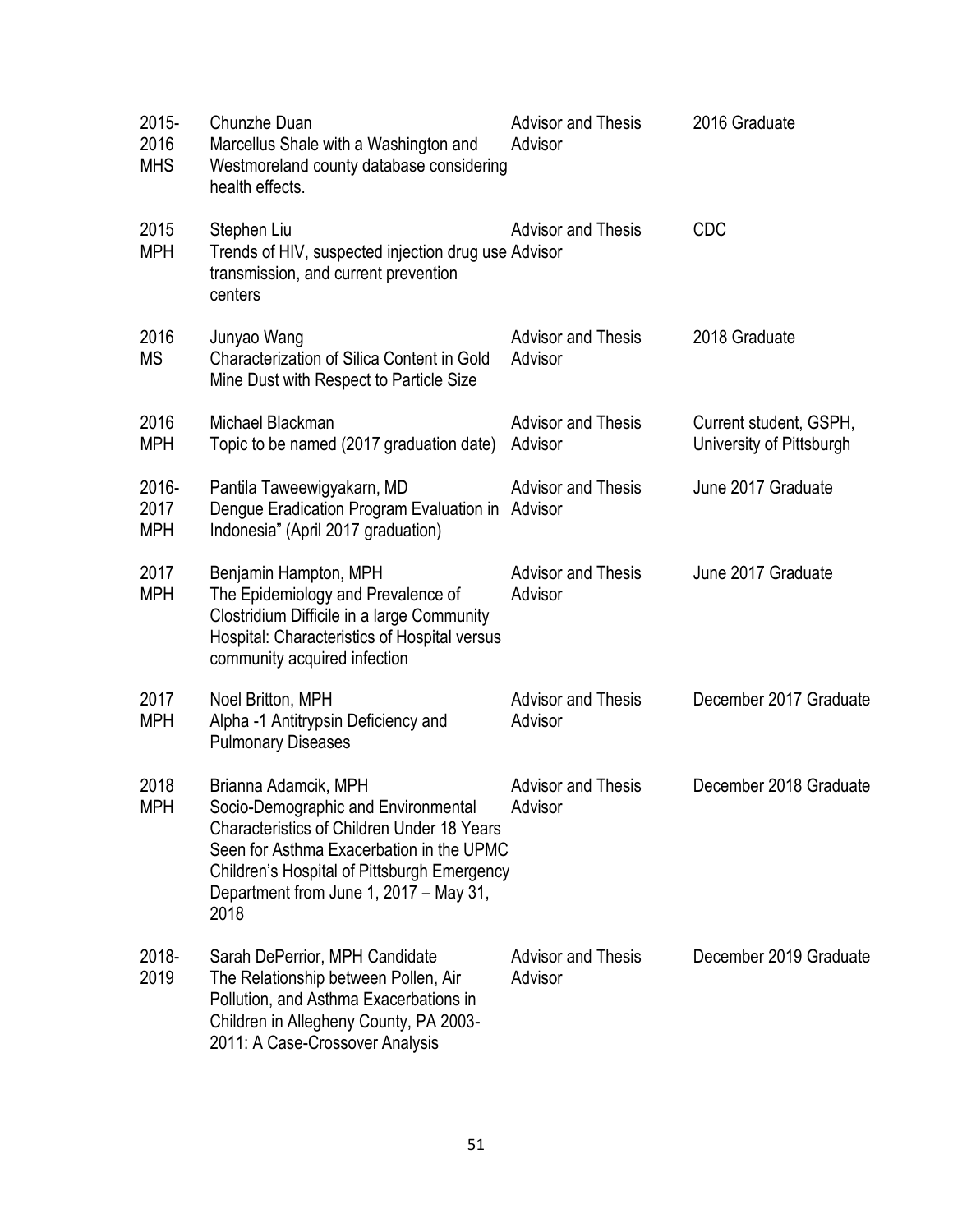| $2020 -$<br>2021<br><b>MPH</b> | John (Austin) Maloney III, Fall 2020. Essay<br>Title: "The Contribution of Non-Modifiable<br>and Modifiable Risk Factors for Pancreatic<br>Cancer: A Geospatial Analysis and<br>Literature Review" | <b>Advisor and Master's</b><br><b>Committee Chair</b> | April 2021 Graduate                                                                                                                   |
|--------------------------------|----------------------------------------------------------------------------------------------------------------------------------------------------------------------------------------------------|-------------------------------------------------------|---------------------------------------------------------------------------------------------------------------------------------------|
| $2021 -$<br><b>MPH</b>         | Kristen Steffes, Essay title still TBD, related Advisor and Thesis<br>to Environmental Exposures and childhood Advisor<br>cancer in SW PA                                                          |                                                       | <b>Current student, University</b><br>of Pittsburgh Graduate<br><b>School of Public Health</b><br>(expected graduation April<br>2022) |
| $2021 -$<br><b>MPH</b>         | Samantha Bayer, Essay title still TBD,<br>related to Hydraulic Fracking and other<br>environmental exposures and childhood<br>cancer Project                                                       | <b>Advisor and Thesis</b><br>Advisor                  | <b>Current student, University</b><br>of Pittsburgh Graduate<br><b>School of Public Health</b>                                        |

#### **Advisor and Thesis Advisor Doctoral Students**

| Year(s)<br>1983<br><b>PhD</b> | <b>Student's Name &amp; Degree/Discipline</b><br>James Helmkamp<br>Occupational Noise Exposure and High<br><b>Blood Pressure</b> | <b>Advisor's Role</b><br><b>Advisor and Thesis</b><br>Advisor | Professor, Department of<br><b>Community Medicine WV</b><br>Director, West Virginia<br>University Injury Control<br><b>Research Center Research</b> |
|-------------------------------|----------------------------------------------------------------------------------------------------------------------------------|---------------------------------------------------------------|-----------------------------------------------------------------------------------------------------------------------------------------------------|
| 1986<br><b>PhD</b>            | Patricia Murphy<br>Distribution of Thyroid Abnormalities in<br>Proximity of a Uranium Tailings Site                              | <b>Advisor and Thesis</b><br>Advisor                          | Epidemiologist, Senior<br>Scientist, U.S.<br><b>Environmental Protection</b><br>Agency<br><b>Risk Assessment Division</b><br>New Jersey             |
| 1986<br>PhD                   | Saki Virji<br>An Epidemiological Study of Occupational<br>Exposure and Low Birthweight in Infants                                | <b>Advisor and Thesis</b><br>Advisor                          | Owner<br>University Epidemiology<br>Associates<br>Pittsburgh, PA                                                                                    |
| 1994<br><b>PhD</b>            | Erick K. Ishii                                                                                                                   | <b>Advisor and Thesis</b><br>Advisor                          | The Effectiveness of<br><b>Prolonged Hearing</b>                                                                                                    |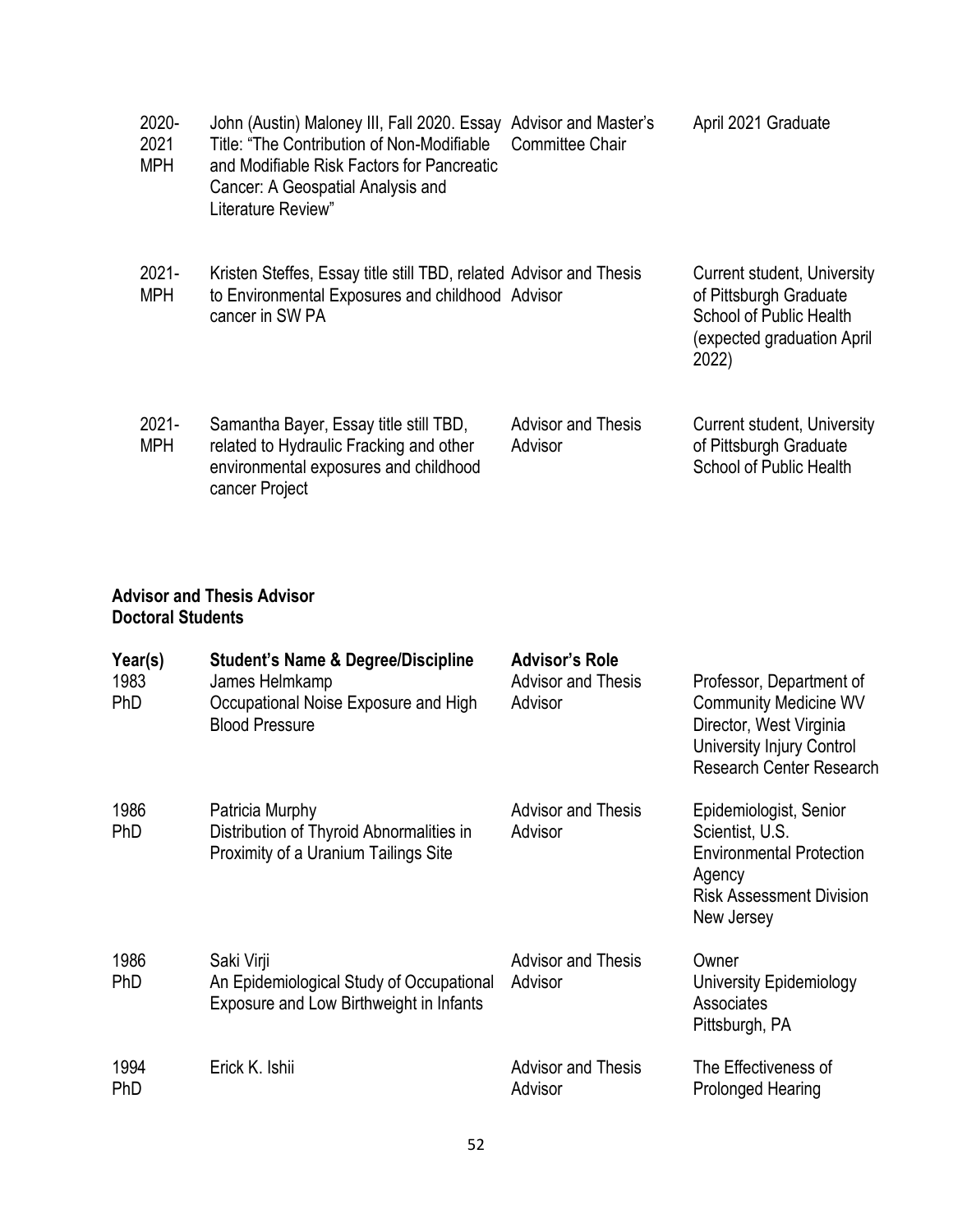|                     | The Effectiveness of Prolonged Hearing<br>Protection: A Study of Hearing Thresholds<br>in a Noise-Exposed Population                                                                 |                                      | Protection: A Study of<br>Hearing Thresholds in a<br>Noise-Exposed Population                                                  |
|---------------------|--------------------------------------------------------------------------------------------------------------------------------------------------------------------------------------|--------------------------------------|--------------------------------------------------------------------------------------------------------------------------------|
| 1994<br>PhD         | <b>Barbara Salthouse</b><br>A Case-control Study of Hematopoietic<br>Cancers among Kanawha County<br><b>Residents</b>                                                                | <b>Advisor and Thesis</b><br>Advisor | Epidemiologist<br><b>Centers for Diseases</b><br><b>Control and Prevention</b><br>Atlanta, GA                                  |
| 1998<br>PhD         | <b>LuAnn Brink</b><br>Changes Overtime in Audiometric Hearing<br>Threshold in a Group of Automobile<br>Stamping and Assembly Workers within a<br><b>Hearing Conservation Program</b> | <b>Advisor and Thesis</b><br>Advisor | Chief Epidemiologist,<br><b>Allegheny County Health</b><br>Department<br>Pittsburgh, PA                                        |
| 2000<br>PhD         | Laura Schall<br>Predicting Levels of Compliance in a<br><b>Bladder Cancer Screening Program for</b><br><b>Occupational Exposed Workers</b>                                           | <b>Advisor and Thesis</b><br>Advisor | <b>Research Associate</b><br>Dept. of Biostatistics<br>Univ of Pittsburgh                                                      |
| 2001<br>PhD         | Karen Remsberg<br>Brothers of Women with PCOS: Association Advisor<br>of Male Pattern Baldness and CHD Risk                                                                          | <b>Advisor and Thesis</b>            | Assistant Professor, Dept<br><b>Community Health</b><br>Lifespan Health Research<br>Center<br>Wright State Univ.<br>Dayton, OH |
| 2001<br><b>DrPH</b> | <b>Brian Murphy</b><br><b>Retrospective Radiation Exposure</b><br>Assessment of the Population Surrounding<br>the Former Semipalatinsk Nuclear Test Site                             | <b>Advisor and Thesis</b><br>Advisor | Epidemiologist<br>Naval Research Center<br>San Diego, CA                                                                       |
| 2001<br>PhD         | Danielle Dell<br>Relationships of epidemiology and<br>childhood leukemia: Environmental<br>exposures & genetic susceptibility                                                        | <b>Advisor and Thesis</b><br>Advisor | Epidemiologist<br>Norfolk Navy Research<br>Center<br>Norfolk, VA                                                               |
| 2004<br>PhD         | <b>Rosemary Ramos</b><br>Adults asthma hospitalizations in select<br>counties of PA during 1999-2001                                                                                 | <b>Advisor and Thesis</b><br>Advisor | <b>PhD Post-Doc Fellow</b><br>US, EPA<br>(Shared w/EOH)                                                                        |
| 2005<br>PhD         | Monique Boudreaux<br>C-reactive protein and other inflammatory<br>measures in PCOS                                                                                                   | <b>Advisor and Thesis</b><br>Advisor | Post-Doc Fellow<br><b>WPIC - UPMC</b><br>Pittsburgh, PA                                                                        |
| 2005<br><b>DrPH</b> | Priscah Mujuru-Simovi                                                                                                                                                                | <b>Advisor and Thesis</b><br>Advisor | <b>Assistant Professor</b><br><b>WVU Medical Center</b>                                                                        |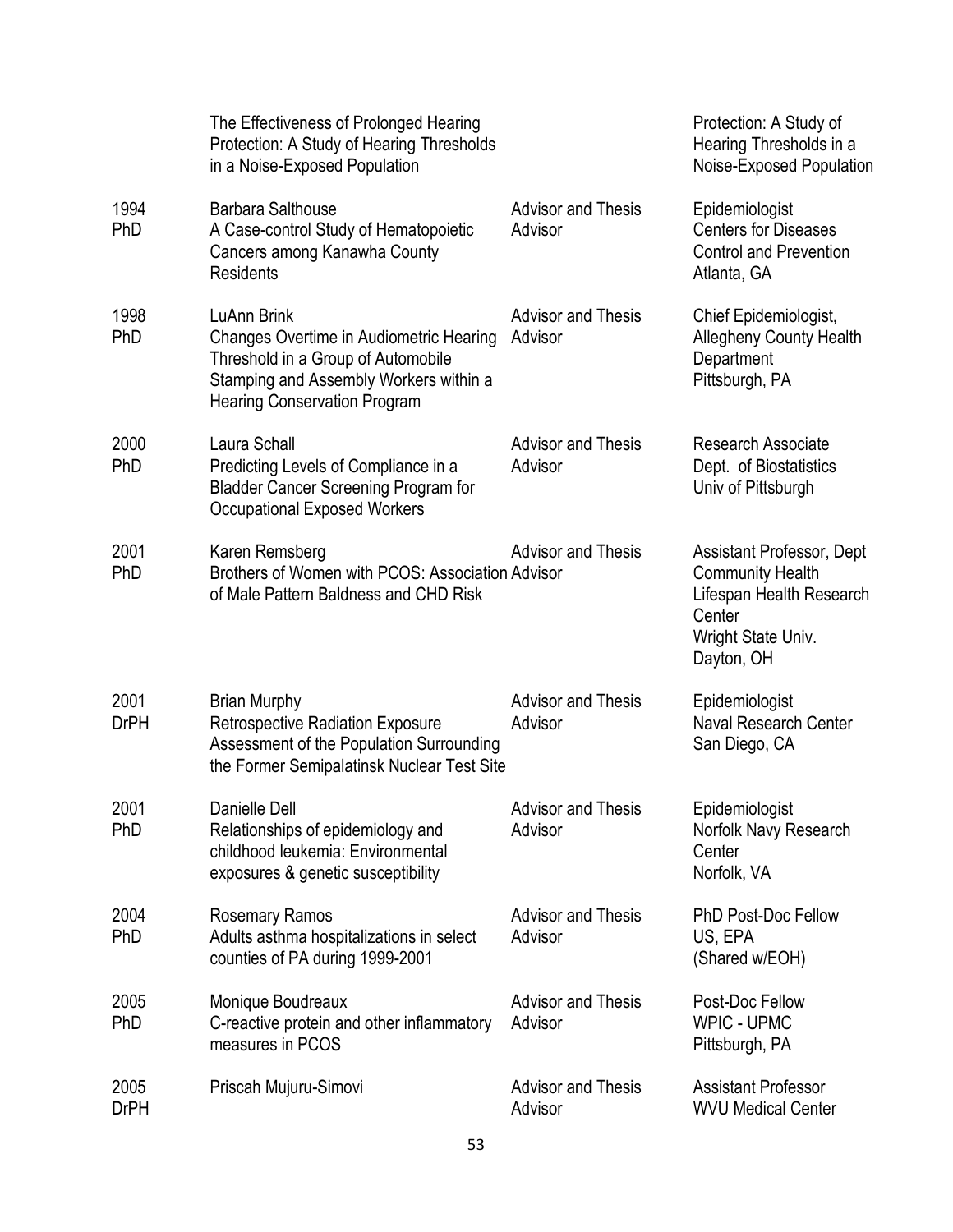|                     | Relationship of Air Pollution and Hospital<br>Admission in Allegheny County 1995-2000                                                                                     |                                      |                                                                                                                       |
|---------------------|---------------------------------------------------------------------------------------------------------------------------------------------------------------------------|--------------------------------------|-----------------------------------------------------------------------------------------------------------------------|
| 2005<br><b>PhD</b>  | Ami Patel<br>Relationship of subclinical atherosclerosis<br>and occupational noise                                                                                        | <b>Advisor and Thesis</b><br>Advisor | EIS Officer, CDC<br>Richmond, VA                                                                                      |
| 2006<br>PhD         | Jocelyne Toufic Matur, M.S.<br><b>Genetics of Insulin Resistance</b>                                                                                                      | <b>Advisor and Thesis</b><br>Advisor |                                                                                                                       |
| 2007<br><b>PhD</b>  | Angela Malek<br>Quality of life among family members with<br>and without PCOS                                                                                             | <b>Advisor and Thesis</b><br>Advisor | Doctoral student                                                                                                      |
| 2007<br>PhD         | Xiaohu Xu<br>Linking environmental exposures and health Advisor<br>effects using existing data to explore the<br>relationships between environment and<br>chronic disease | <b>Advisor and Thesis</b>            | Assistant Professor,<br>Epidemiology, College of<br><b>Public Health and Health</b><br>Professions<br>Gainesville, FL |
| 2008<br>PhD         | Samar El Khoudary<br>Interstitial Cystitis: Effect of intravesical<br>pentosanpolysulfate and the health related<br>quality                                               | <b>Advisor and Thesis</b><br>Advisor | <b>Assistant Professor</b><br>Epidemiology, GSPH<br>University of Pittsburgh<br>Pittsburgh, PA                        |
| 2008<br><b>DrPH</b> | Jo Ann Glad<br>Use of emergency room records for the<br>study of asthma exacerbations and<br>environmental triggers                                                       | <b>Advisor and Thesis</b><br>Advisor | Nurse Epidemiologist<br>Jewish Health Foundation<br>Pittsburgh, PA                                                    |
| 2009<br><b>DrPH</b> | Janet Cipalka Gaffin<br>Influence of quality of life and psychosocial Advisor<br>parameters on subclinical atherosclerosis in<br>women with PCOS                          | <b>Advisor and Thesis</b>            | Nurse Researcher<br><b>UPMC Shadyside Hospital</b><br>Pittsburgh, PA                                                  |
| 2009 - 2011         | Kathy Hoeger<br>K <sub>2</sub> Award                                                                                                                                      | <b>Advisor and Thesis</b><br>Advisor |                                                                                                                       |
| 2010<br>PhD         | Felicia Wu<br>Achieving healthier home environmental<br>through mold and moisture reduction:<br>Current health risks, public awareness, and<br>policy recommendations     | Mentor of K Award                    | Professor<br>Department of Agricultural<br><b>Sciences</b><br>University of Michigan                                  |
| 2010<br><b>DrPH</b> | Jeff Shire - Candidate<br>Usage of GIS Tools for Conducting<br><b>Environmental Public Health Surveillance</b>                                                            | <b>Advisor and Thesis</b><br>Advisor | <b>NIOSH</b>                                                                                                          |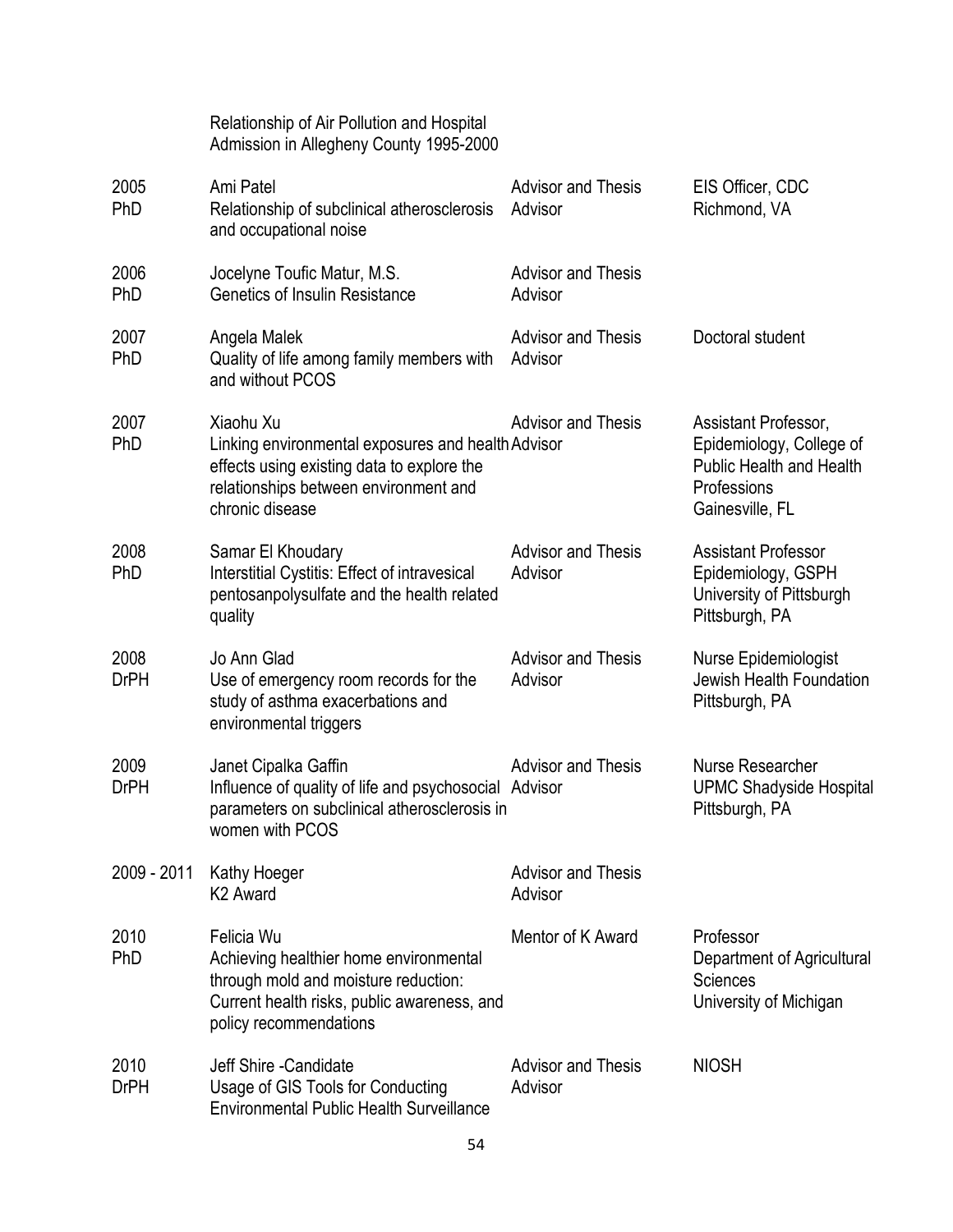| 2011<br>PhD        | <b>Christy Lawson</b><br>Severe asthma in adults: Differences in risk Advisor<br>factors by race                        | <b>Advisor and Thesis</b>                                       | Law student<br>Duquense University<br>Pittsburgh, PA                                                                                                       |
|--------------------|-------------------------------------------------------------------------------------------------------------------------|-----------------------------------------------------------------|------------------------------------------------------------------------------------------------------------------------------------------------------------|
| 2011<br>PhD        | Pei Chen Lee<br>PM2.5 air pollution and inflammatory<br>markers in low birth weight infants                             | <b>Advisor and Thesis</b><br>Advisor                            | Assistant professor,<br>Department of Health Care<br>Management, National<br><b>Taipei University of Nursing</b><br>and Health Sciences,<br>Taipei, Taiwan |
| 2011<br>PhD        | Angela Malek<br>The epidemiology of amyotrophic lateral<br>aclerosis                                                    | <b>Advisor and Thesis</b><br>Advisor                            | Visiting Asst. Professor<br><b>Medical University of South</b><br>Carolina<br>Charleston, SC                                                               |
| 2011<br>PhD        | Michelle Meyer<br>The relationship of inflammatory markers<br>and coagulatin factors in women with PCOS<br>vs. controls | Advisor                                                         | Cardiovascular Epi.<br><b>Postdoctoral Fellow</b><br>University of North Carolina<br>at Chapel Hill<br>Chapel Hill, NC                                     |
| PhD                | SungHee Lee<br>Polyunsaturated fatty acids and subclinical Advisor<br>atherosclerosis                                   | <b>Advisor and Thesis</b>                                       | University of Michigan<br>School of Public Health<br>Cardiovascular Epi<br>Post Doc (Dr. K Park)                                                           |
| 2012               | Li-Chuan Tu<br>The performance of biased-coin<br>minimization in multicenter trials                                     | <b>Dissertation Committee</b><br>Member<br><b>Biostatistics</b> |                                                                                                                                                            |
| 2012<br>PhD        | Oren Berkewitz<br>Epidemiology of Acoustic Neuroma                                                                      | <b>Advisor and Thesis</b><br>Advisor                            | Director of Research<br>Asst. Professor of Medicine<br>Boston Univ. School of<br>Medicine<br>Boston, MA                                                    |
| 2013<br><b>PhD</b> | <b>Tammy Loucks</b><br>PCOS and the Risk of Cardiovascular<br>Disease                                                   | <b>Advisor and Thesis</b><br>Advisor                            | Division of Research<br><b>Director of Faculty Affairs</b><br>and Academic Programs<br><b>Emory University School of</b><br>Medicine<br>Atlanta, GA        |
| 2014<br>PhD        | Amy DeStefino<br><b>Wesley Spectrum (ASD Services)</b>                                                                  | <b>Advisor and Thesis</b><br>Advisor                            | <b>PQI Manager</b><br><b>Wesley Spectrum</b>                                                                                                               |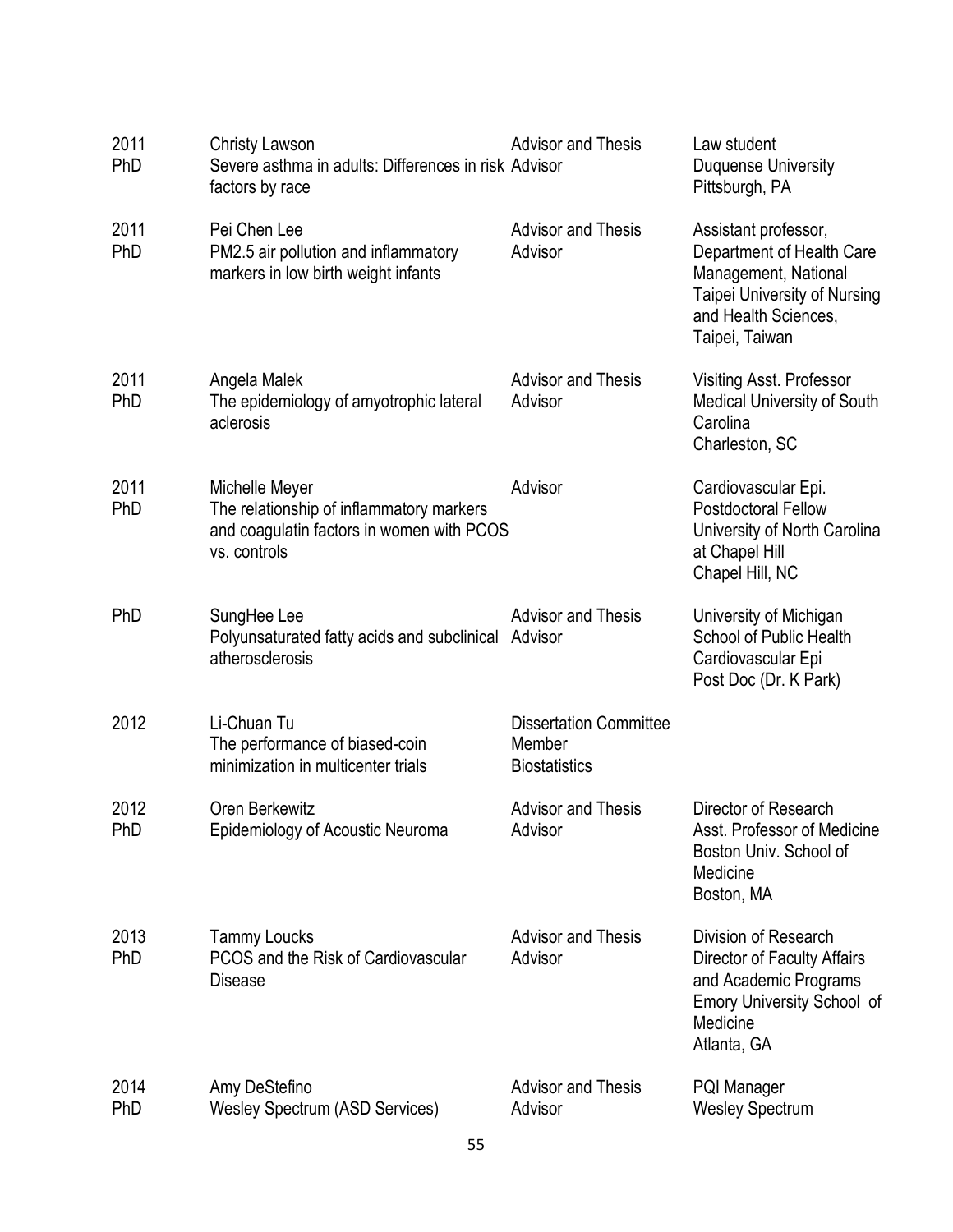# Pittsburgh, PA

| 2014<br>PhD             | Lynne Marshall<br>Epidemiology of Childhood Autism                                                                                                                                      | <b>Advisor and Thesis</b><br>Advisor          | Epidemiologist<br><b>Allegheny County Health</b><br>Department<br>Pittsburgh, PA                                                                  |
|-------------------------|-----------------------------------------------------------------------------------------------------------------------------------------------------------------------------------------|-----------------------------------------------|---------------------------------------------------------------------------------------------------------------------------------------------------|
| 2014<br>PhD             | <b>Stacey Benson</b><br>Applications of GIS in the Field of<br><b>Environmental Epidemiology</b>                                                                                        | <b>Advisor and Thesis</b><br>Advisor          | <b>Research Scientist II</b><br>Cardno Risk<br>Pittsburgh, PA                                                                                     |
| 2015<br>PhD             | <b>Arvind Dabass</b><br>PM2.5 and acute cardiovascular events                                                                                                                           | <b>Advisor and Thesis</b><br>Advisor          | <b>Assistant Professor</b><br>Andaman & Nicobar Islands<br>Institute of Medical<br>Sciences (ANIIMS), Atlanta<br>Point, Port Blair, India         |
| PhD<br>2016-2017        | Chunzhe Duan<br>Air Pollution and Cardiovascular Disease:<br>From the Perspective of both Short and<br>Long-term Exposure<br>Received PhD August 2017                                   | <b>Advisor and Thesis</b><br>Advisor          | Postdoctoral Fellow, Moffitt<br><b>Cancer Center, University</b><br>of South Florida, Tampa,<br>FL                                                |
| <b>PhD</b><br>2016-2017 | Kristin Selker, BS<br>A Cross Section Study on Asthma<br>Hospitalization Rates and Air Quality Index<br>Measure in Pennsylvania                                                         | <b>Thesis Advisor</b>                         | Current student, GSPH,<br>University of Pittsburgh                                                                                                |
| PhD<br>2016-2017        | Zhensheng Wang, MPH<br><b>Identification of Novel Modifiable Risk</b><br>Factors of Gastric Adenocarcinoma                                                                              | <b>Thesis Advisor</b>                         | Current student, GSPH,<br>University of Pittsburgh                                                                                                |
| PhD<br>2016-2017        | <b>Yuging Chen</b><br>Utility of Self-Administered Silica Exposure<br>Survey and Semi-Quantitative Method to<br><b>Evaluated Exposure Risk in Systemic</b><br><b>Sclerosis Patients</b> | <b>Thesis Advisor</b>                         | Current student, GSPH,<br>University of Pittsburgh                                                                                                |
| PhD<br>2017-2020        | Lei Zhu, MS, doctoral candidate.<br>Association between Long-Term PM2.5<br><b>Exposure and Subclinical Atherosclerosis in</b><br>Middle-Aged Women                                      |                                               | Thesis and Major Advisor Dissertation defended April<br>22, 2020. PhD to be<br>awarded for Spring Term<br>2020, GSPH, University of<br>Pittsburgh |
| <b>PhD</b><br>2017      | Stephen Liu, MPH, received PhD<br>April 2018 (title on next page)                                                                                                                       | Thesis and Major Advisor Epidemiologist, CDC, | Atlanta, GA                                                                                                                                       |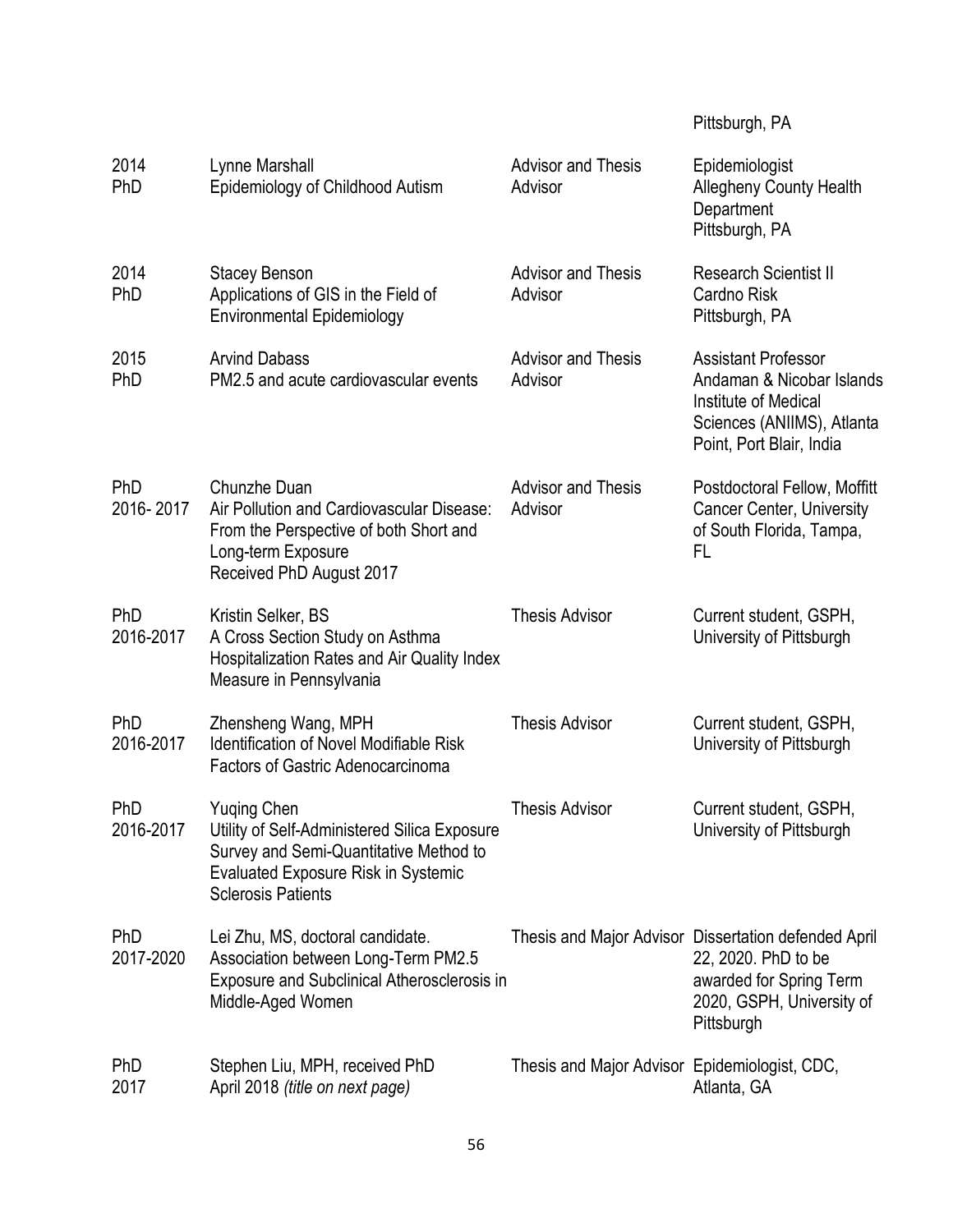|                               | Time to Death in Persons with Opioid<br>Hospitalizations by Hepatitis C and HIV<br>Status in Pennsylvania, 2000-2010                                                                                                      |                            |                                       |                                                                                                |
|-------------------------------|---------------------------------------------------------------------------------------------------------------------------------------------------------------------------------------------------------------------------|----------------------------|---------------------------------------|------------------------------------------------------------------------------------------------|
| <b>PhD</b><br>2017            | Benjamin Hampton, BS, MPH<br>Received PhD August 2017<br>The Epidemiology and Prevalence of<br>Clostridium Difficile in a large Community<br>Hospital: Characteristics of Hospital versus<br>community acquired infection |                            | <b>Thesis Advisor</b>                 | Graduate, GSPH,<br>University of Pittsburgh                                                    |
| <b>PhD</b><br>2018-2019       | Fan Wu, MS (EOH doctoral candidate)<br>Relationship of Pesticide exposure in PA<br>and Risk of ALS, currently taking research<br>rotation in Epidemiology for CDC ALS study                                               |                            | <b>Thesis Advisor</b>                 | Current student, GSPH,<br>University of Pittsburgh                                             |
| <b>PhD</b><br>$2021 -$        | Natalie Price, MPH<br>Thesis TBN, related to Environmental<br>exposures and adverse reproductive<br>outcomes study                                                                                                        |                            | <b>Thesis Advisor</b>                 | <b>GSR</b> in Epidemiology<br>Department as of Fall 2021,<br>GSPH, University of<br>Pittsburgh |
|                               | <b>Mentoring of Graduate Students in Field Placements - NA</b>                                                                                                                                                            |                            |                                       |                                                                                                |
| Nia Foderingham, MD           |                                                                                                                                                                                                                           |                            | Prevalence of PCOS among Tobago Women |                                                                                                |
| Lauren Crowder, MPH candidate |                                                                                                                                                                                                                           | Department of Neurosurgery |                                       |                                                                                                |
|                               | <b>Other Teaching and Training</b>                                                                                                                                                                                        |                            |                                       |                                                                                                |
| <b>Dates</b>                  | <b>Teaching Activity</b>                                                                                                                                                                                                  |                            | <b>Program/Description</b>            |                                                                                                |
| <b>July 2001-</b><br>2002     | Governor's School Lecture in<br><b>Environmental Epidemiology</b>                                                                                                                                                         |                            | <b>Environmental Epidemiology</b>     |                                                                                                |
|                               | <b>Service on Masters or Doctoral Committees</b>                                                                                                                                                                          |                            |                                       |                                                                                                |

| <b>Dates</b><br><b>Served</b> | <b>Name of Student</b> | <b>Degree</b><br>Awarded | <b>Title of Dissertation/Essay</b> |
|-------------------------------|------------------------|--------------------------|------------------------------------|
| 1988                          | Joanne Kakareka        | MPH                      |                                    |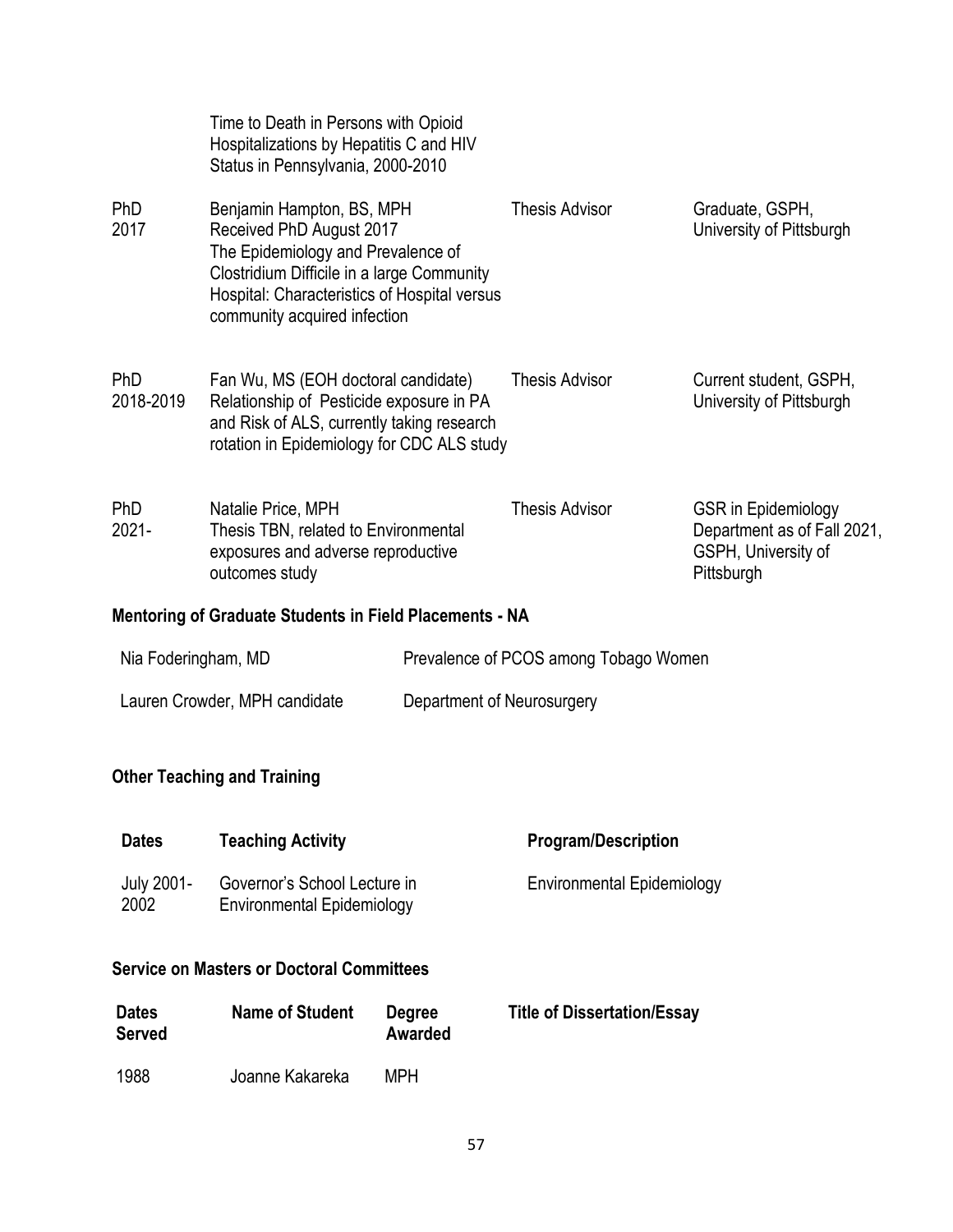|      |                               |                         | Pennsylvania Cervical Cancer Research<br>Project: Comparison of Living and Deceased<br><b>Invasive Cervical Cancer Cases</b> |
|------|-------------------------------|-------------------------|------------------------------------------------------------------------------------------------------------------------------|
| 1994 | Marsha Kuhar                  | <b>MPH</b>              | The Effect of Occupational Exposure to Wood<br>Dusts and Cigarette Smoking on Pulmonary<br>Function.                         |
| 2001 | Tina Marie Mathur             | <b>MPH</b>              | CHD Mortality and Morbidity Among Women<br>with PCOS                                                                         |
| 2001 | Christine<br><b>McFarland</b> | <b>MPH</b><br>Candidate | Thesis to be Determined                                                                                                      |
| 2001 | Ami Patel                     | <b>MPH</b>              | Health Effects of Benzene Exposure<br>4/2002                                                                                 |
| 2002 | Katrina Schwartz              | <b>MPH</b>              | Evaluation of a Violence Prevention Program,<br>Community Intensive Supervision Program,<br>Pittsburgh, PA                   |
| 2002 | Linda Snyder                  | <b>DrPH</b>             | Small Area Analyses of Adverse Pregnancy<br>Outcomes and Deprivation in Allegheny County                                     |
| 2002 | Judy Facey                    | <b>PHD</b>              | Risk Assessment of Persons Exposed to<br><b>Clandestine Drug Production</b>                                                  |
| 2003 | Allison Robinson              | PhD                     | Geographic Information Systems and<br><b>Environmental Exposure Modeling</b>                                                 |
| 2003 | <b>Beth Helzner</b>           | <b>PhD</b>              | Epidemiology of Hearing Loss in the Elderly                                                                                  |
| 2004 | Atilla Soran                  | <b>MPH</b>              | The Prevalence of Benign Breast Disease in<br>Women with Polycystic Ovary Syndrome: A<br>Review of a 12-Year Follow-Up       |
| 2004 | Lina Lukinskiene<br>(EOH)     | <b>MPH</b>              | Immunoassay of hexamethylene disocyanate                                                                                     |
| 2004 | <b>Beth Simon</b>             | <b>DrPH</b>             | Sputum evaluation for lung cancer in PLCO<br>Study                                                                           |
| 2004 | Reena Sundry<br>(Biostat)     | MS (Biostat)            | Psychometric evaluation of NSABP C-07<br>neurotoxicity self-administered questionnaire                                       |
| 2004 | Mike Cunningham<br>(Biostat)  | <b>MS</b>               | Reevaluation of lung cancer risk in acrylonitrile<br>workers by simulation of missing smoking<br>status information          |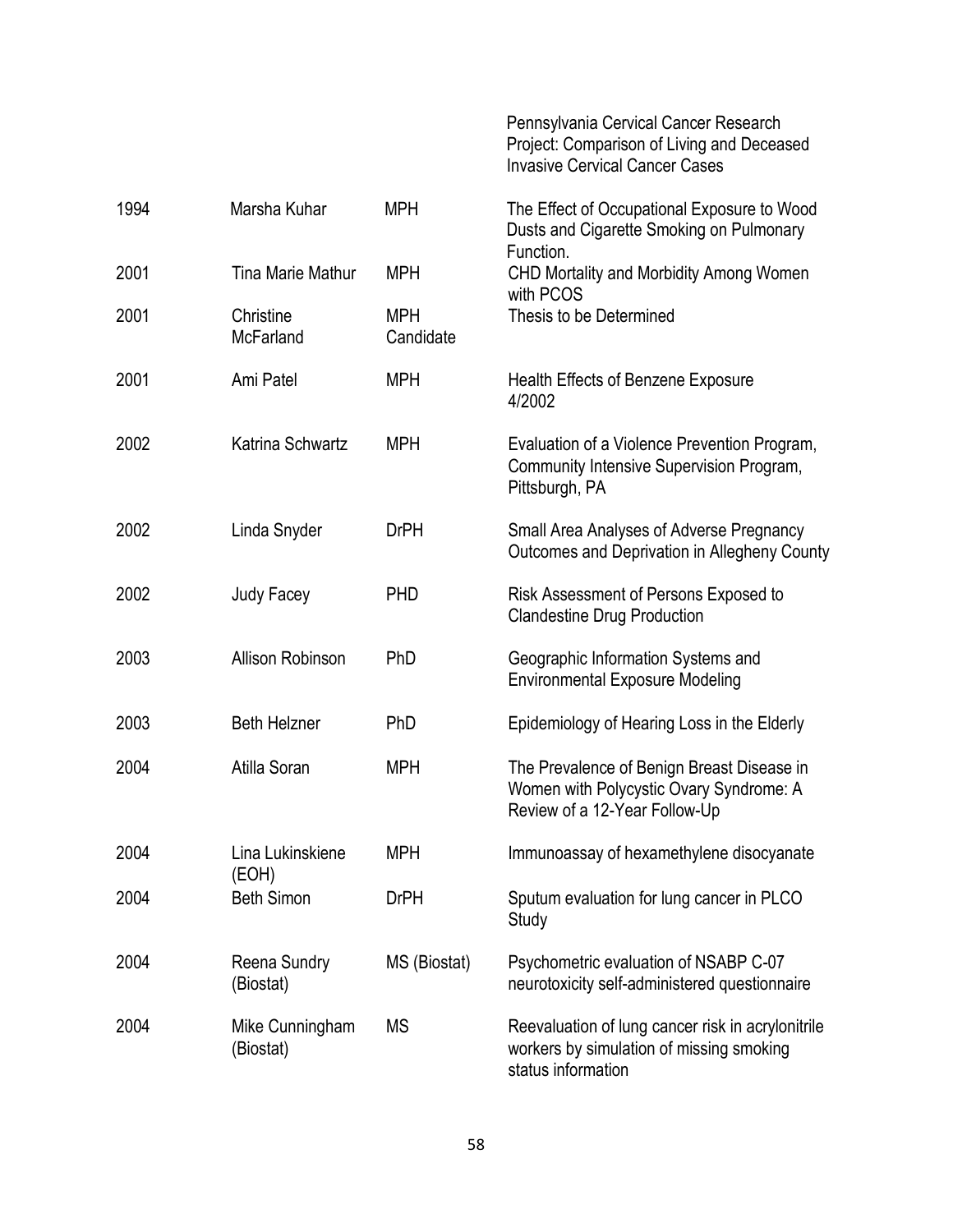| 2004        | Rosemarie Ramos           | PhD                            | Asthma and chylamydial infection                                                                                                           |
|-------------|---------------------------|--------------------------------|--------------------------------------------------------------------------------------------------------------------------------------------|
| 2005        | Angela Fortunato          | <b>BCHS</b> doctoral<br>prelim | Gaps in complementary and alternative<br>medicine                                                                                          |
| 2005        | Alina Bodea-Crisan        | <b>BCHS</b> doctoral<br>prelim | Issues of human dignity in the delivery of health<br>care in Romania                                                                       |
| 4/2005      | Haardy Bang, MD           | MPH (EOH)                      | Online survey of UPMC staff and faculty<br>regarding smoking practices                                                                     |
| 2004-4/2007 | Naila Khalil              | PhD                            | Lead in bone and osteoporotic fractures                                                                                                    |
| 2002-4/2006 | <b>Beth Simon</b>         | <b>DrPH</b>                    | Sputum analysis and screening approaches for<br>lung cancer among smokers                                                                  |
| 2006-2007   | Monica (Yeuh-Ying)<br>Han | PhD                            | Evaluation of arsenic levels in ground water and<br>cancer incidence in Idaho: An ecologic study                                           |
| 4/2007      | Ann McCleary              | <b>DrPH</b><br><b>BCHS</b>     | Behavioral risk factor survey: screening<br>practices in women 45-64 years of age                                                          |
| 2008-       | Alicia Rucekova,<br>MD    | <b>MPH</b><br><b>EOH</b>       | Breast cancer screening in the workplace: Cost<br>benefit                                                                                  |
| 2012        | Li-Chuan Tu               |                                | The performance of biased-coin minimization in<br>multicenter trials                                                                       |
| 2013        | Jordan Smith              |                                | Medical student demographics and attitudes as<br>predictors for future rural practice                                                      |
| 2013        | Carrie Anderson           | <b>PhD</b>                     | Agent-based modeling of coccidioidomycosis                                                                                                 |
| 2013        | Zeina Dardari             |                                | Prognostic value of the persistence or<br>pericardial effusion status on serial<br>echocardiograms in pulmonary arterial<br>hypertension   |
| 2015        | <b>Courtney Roper</b>     | PhD                            | Identifying inflammation as a mechanism of<br>PM2.5 related pulmonary health effects, with<br>alveolar macrophages (AM) playing a key role |
| 2016        | Lauren Chubb              | PhD                            | in inflammation<br><b>Characterization of Silica Content in Gold Mine</b><br>Dust with Respect to Particle size                            |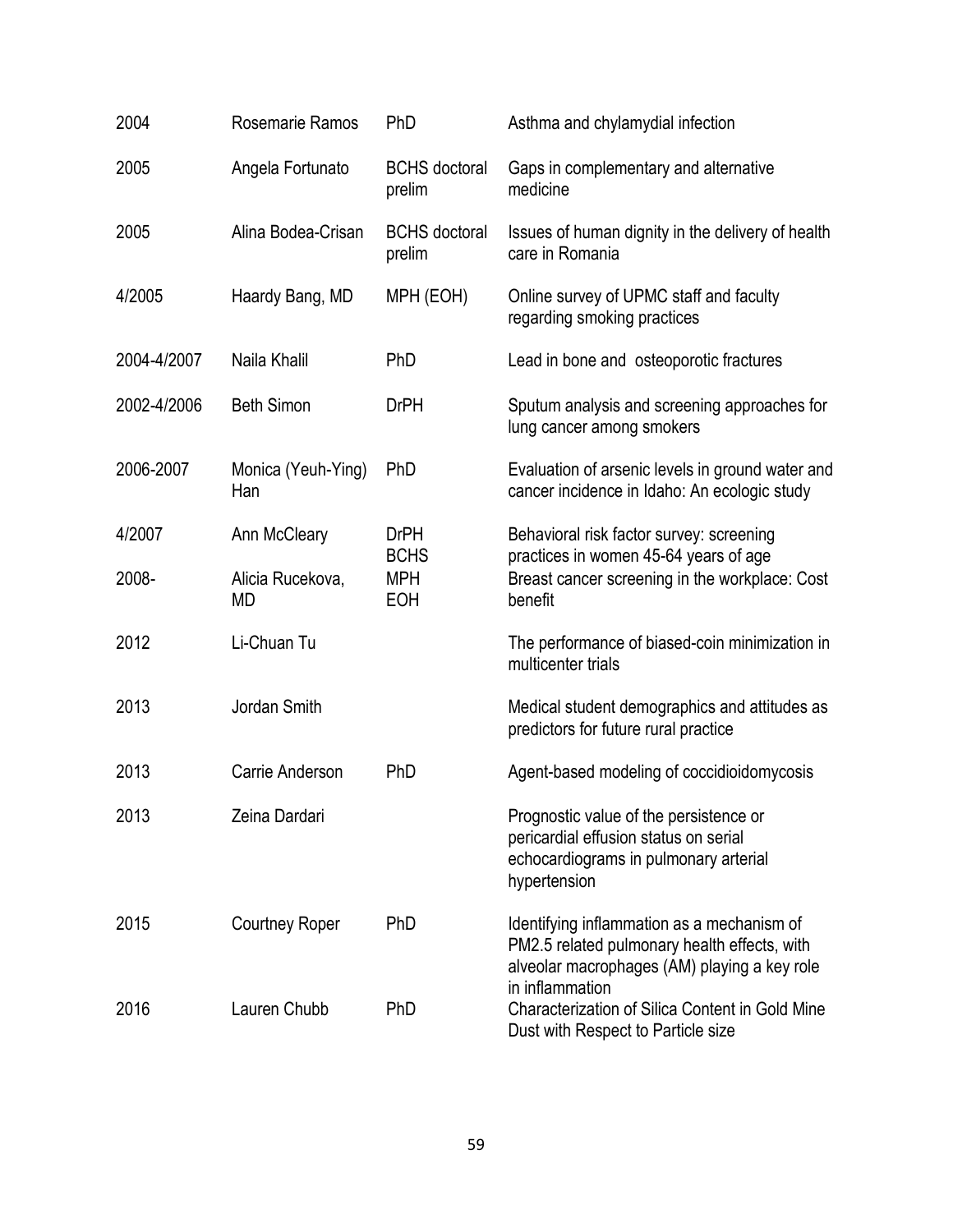| 2016      | Yisi Wang                 | <b>MPH</b> | Using Childhood Cancer Incidence Trends Over<br>time As A Surveillance Tool in Evaluating The                                                                                                                                                             |
|-----------|---------------------------|------------|-----------------------------------------------------------------------------------------------------------------------------------------------------------------------------------------------------------------------------------------------------------|
| 2016      | Chun Zou                  | <b>MPH</b> | Health Impact of Unconventional Shale Gas<br>2012-2013 Tobacco-Related Malignant<br>Neoplasms Status in the<br>United States, Pennsylvania and Allegheny<br>County and Spatial Analysis of Tobacco-<br>Related Malignant Neoplasms in Allegheny<br>County |
| 2016-2019 | <b>Michelle Mellers</b>   | PhD        | The Effect of Large-Scale Economic<br>Development on Violence and Collective<br><b>Efficacy: A Natural Experiment</b>                                                                                                                                     |
| 2018      | Brianna Adamcik           | <b>MPH</b> | SOCIO-DEMOGRAPHIC AND<br>ENVIRONMENTAL CHARACTERISTICS OF<br><b>CHILDREN UNDER 18 YEARS SEEN FOR</b><br>ASTHMA EXACERBATION IN THE UPMC<br><b>CHILDREN'S HOSPITAL OF PITTSBURGH</b><br><b>EMERGENCY DEPARTMENT FROM JUNE 1,</b><br>2017 - MAY 31, 2018    |
| 2018      | Kevin Sullivan, PhD       | <b>MPH</b> | Depression Symptoms on the Decline in Older<br>Adults: Birth Cohort Analyses from the Rust<br>Belt (committee and reader)                                                                                                                                 |
| 2019      | <b>Tenley Brownwright</b> | PhD        | Using High-Resolution Measles Vaccination<br>Coverage Data Improves Detection of Spatial<br>Heterogeneity and Measles Outbreak Risk in<br>the US and Africa                                                                                               |
| 2019      | Kathleen Shedlock         | <b>MPH</b> | <b>Environmental Justice Metrics Contextualize</b><br>the Preterm Birth Disparity in Allegheny County                                                                                                                                                     |
| 2020      | Sarah Sullivan            | <b>MPH</b> | <b>Effect of Asbestos Fibers on Pneumonia</b><br>Mortality (IDM Department, Essay Reader)                                                                                                                                                                 |
| 2021      | <b>Brandy Hill</b>        | PhD        | Investigation of the Clairton Coke works<br>and prevalence of adult onset Asthma (EOH)                                                                                                                                                                    |

# **Supervision of Post-Doctoral Students, Residents, and Fellows**

**Name of Student Position of Student**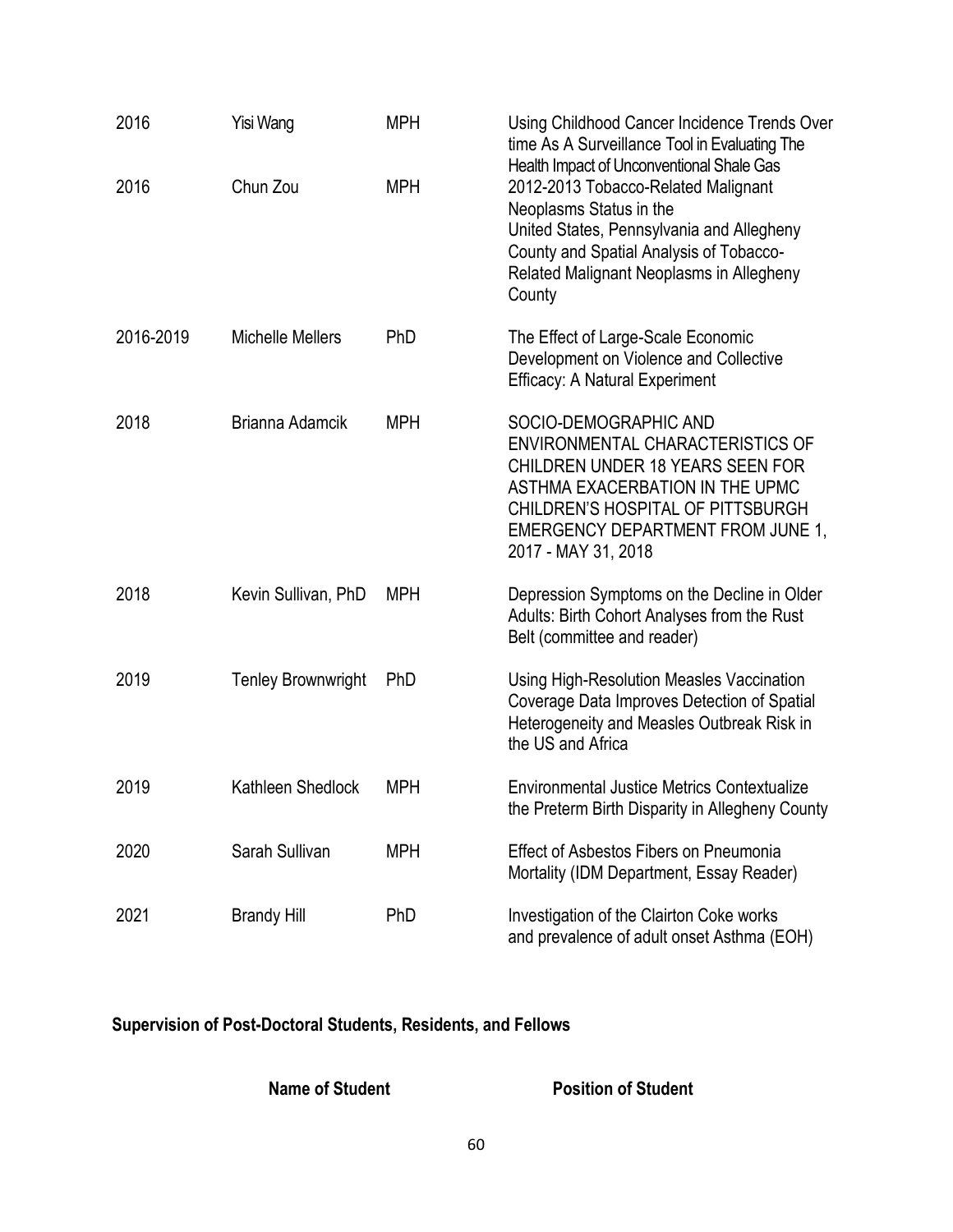#### **Dates Supervised**

| 2000-2001    | Amin Zhang, MD                   | Resident/Fellow (Department of EOH<br>Thesis committee)                                    |
|--------------|----------------------------------|--------------------------------------------------------------------------------------------|
| 2000-2001    | Rihab Doud, MD                   | Resident/Fellow (Department of EOH<br>Thesis committee)                                    |
| 2000-2001    | ATA Ulhaq, MD                    | Resident/Fellow (Department of EOH<br>Thesis committee)                                    |
| 2000-2001    | Philip Majewski, MD              | Resident/Fellow (Department of EOH<br>Thesis committee)                                    |
| 2004-2005    | Kathey Hoerger, MD               | K-Award Advisory Board                                                                     |
| 2006-2007    | Abdullah Harif, MD               | Heinz Fellowship Advisee                                                                   |
| 2007-2008    | Felicia Wu, PhD                  | K-Award 2007-2010 - Role of<br>environmental triggers in childhood<br>asthma               |
| 2011-2012    | Xiang Hao, MD, PhD               | Visiting Professor, Wuhan University,<br>Wuhan, China                                      |
| 2016-2018    | Brandi Stevens, MD               | Pediatric Rheumatology Fellow,<br>Children's Hospital of Pittsburgh                        |
| 2017-2019    | Shaina Stacy, PhD                | Postdoctoral Fellow, University of<br>Pittsburgh Cancer Institute                          |
| 2018-2020    | Vanessa Assibey-Mensah, PhD, MPH | American Heart Association, Go Red for<br>Women Research Network Postdoctoral<br>Associate |
| 2019-present | Kevin Sullivan, MPH              | Postdoctoral Fellow, University of<br>Pittsburgh (Primary mentor: Mary<br>Ganguli, MD)     |

# **SERVICE (Professionally Related)**

# **Service to Internal Organizations, Department, Committees**

| 1987 | <b>Fay Rice Masters Committee</b>   | Member |
|------|-------------------------------------|--------|
| 1987 | John H. McWhorter Masters Committee | Member |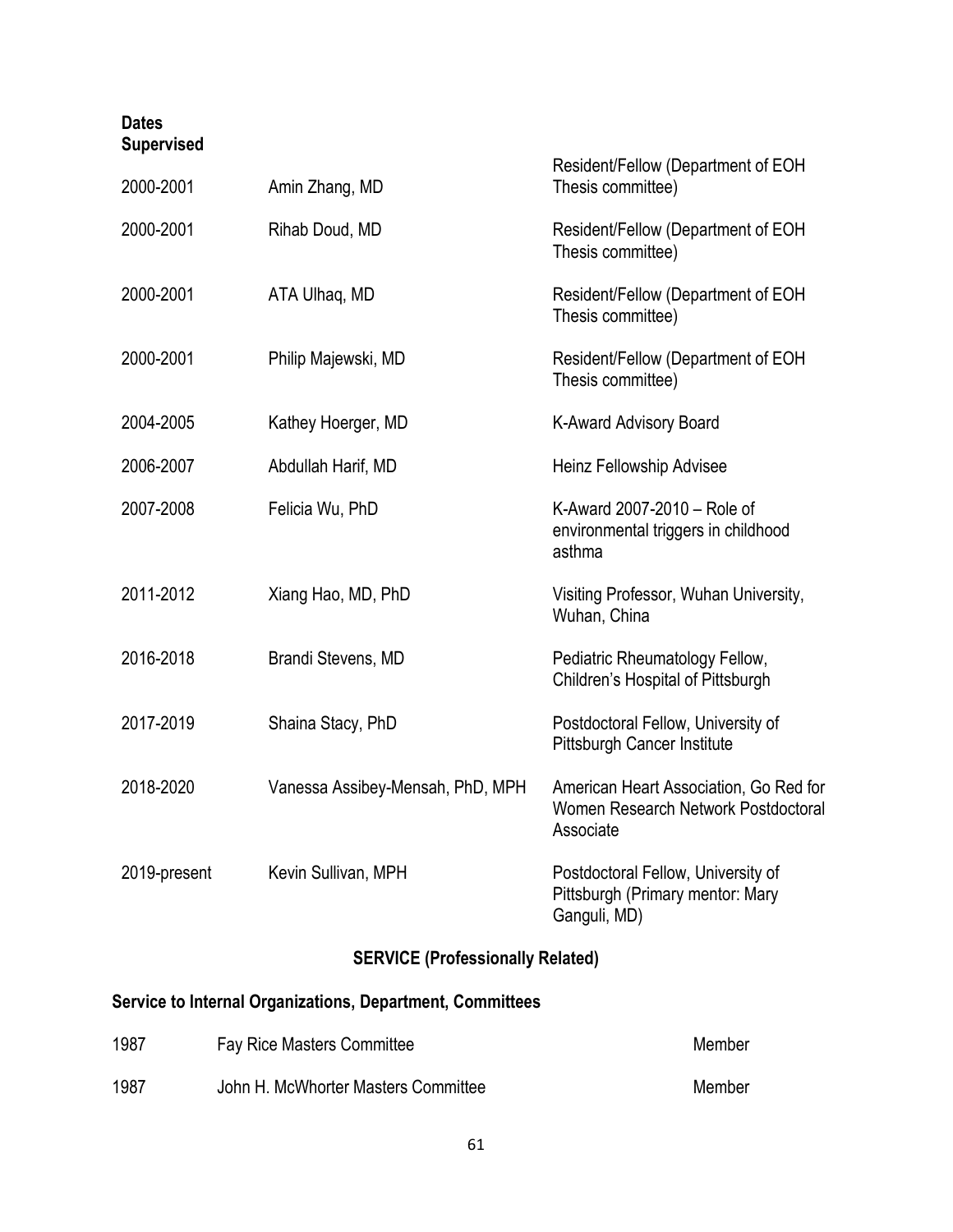| 1983      | <b>GSPH Library Director Search Committee</b>                                        | Chairman              |
|-----------|--------------------------------------------------------------------------------------|-----------------------|
| 1984-1986 | <b>GSPH Library Committee</b>                                                        | Chairman              |
| 1984-1986 | <b>GSPH Admission Committee</b>                                                      | Member                |
| 1985-1986 | Health and Welfare (GSPH)                                                            | Chairman              |
| 1988-1991 | Psychosocial Institutional Review Board for Health Sciences                          | Member                |
| 1993-1997 | <b>GSPH Educational Policy and Curriculum Committee</b>                              | Member                |
|           | 1997-Present Pittsburgh Cancer Institute                                             | Member                |
| 1998-1999 | University Senate Educational Policies Committee                                     | Member                |
| 1998-1999 | Informal Committee, GSPH Faculty Governance                                          | Member                |
| 1998-1999 | <b>Faculty Senate Executive Committee, GSPH</b>                                      | President             |
| 1998-1999 | <b>GSPH Accreditation Committee</b>                                                  | Member                |
| 1998-1999 | Health Physics Faculty Search Committee (Dept. of EOH)                               | Member                |
|           | 1998-Present University Senate Educational Policies Committee                        | Member                |
| 1999      | 50th Anniversary Symposium Committee, GSPH                                           | Member                |
|           | 1999-Present WPIC Research Committee                                                 | <b>Grant Reviewer</b> |
|           | 2000-Present University of Pittsburgh IRB (Committee D)                              | Member                |
|           | 2000-Present GSPH, Core Curriculum and Capstone Course Committee                     | Member                |
|           | 2001-Present Senate Educational Policies Committee                                   | President             |
| 2001-2005 | <b>GSPH Planning and Budget Committee</b>                                            | Representative        |
| 2001      | GSPH, Schoolwide MPH Examination Committee                                           | Member                |
| 2002-2006 | Senate Educational Policies Committee, GSPH Planning and Budget Pro Tem<br>Committee |                       |
| 2004-2005 | University Senate Educational Policies Committee                                     | President             |
| 2004-2005 | Faculty Appointments, Promotions, and Tenure (FAPTC)                                 | Representative        |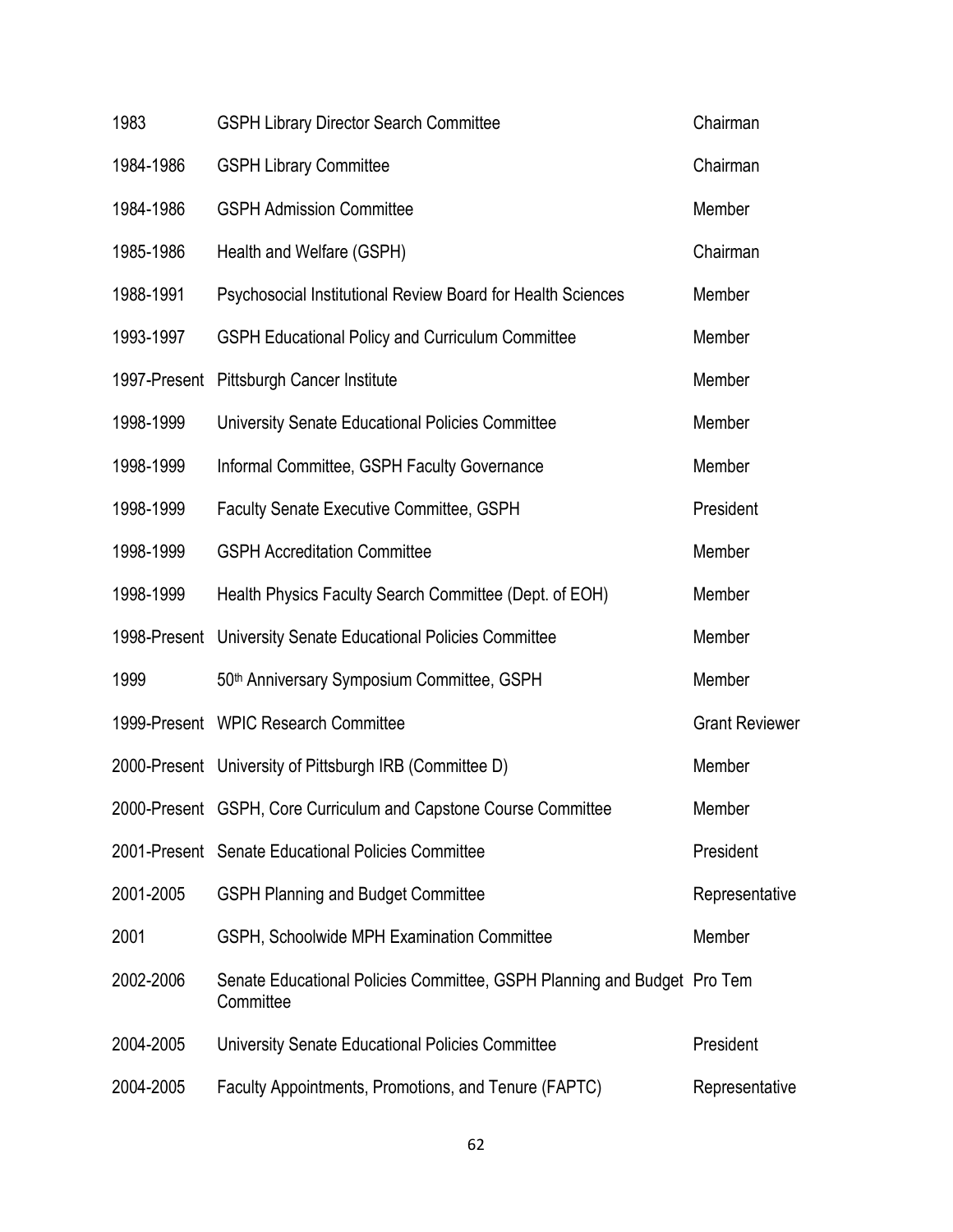| 2004-2005 | <b>GSPH Accreditation Committee</b>                                                                                                           | Member                         |
|-----------|-----------------------------------------------------------------------------------------------------------------------------------------------|--------------------------------|
| 2004-2005 | <b>Core Curriculum Committee</b>                                                                                                              | Member                         |
| 2004-2005 | <b>GSPH Planning and Budget Committee</b>                                                                                                     | Departmental<br>Representative |
|           | Jan-Mar, 2005 Search Committee tenure track Assistant Professor, Department of<br>IDM (Dr. C. Rinaldo, Chair)                                 | Member                         |
| 2005      | Dec 2004-Mar Search Committee tenure track community-based participatory<br>researcher and evaluator, Department of BCHS (Dr. Ed Ricci-Chair) | Member                         |
| 2005      | Dec 2004-Mar Search Committee Assistant Professor outside the tenure track,<br>Department of BCHS (Dr. Robert Goodman, Chair)                 | Member                         |
| 2005-2006 | <b>GSPH Accreditation Committee</b>                                                                                                           | Member, Criteria IX<br>author  |
| 2004-2006 | Core Curriculum Committee                                                                                                                     | Member                         |
| 2004-2006 | <b>GSPH Council</b>                                                                                                                           | Department<br>Representative   |
| 2007-2014 | Applied Preliminary General Epi Exam Committee                                                                                                | Chairman                       |
| 2008-2009 | <b>GSPH Council</b>                                                                                                                           | President-elect                |
|           | 2009-Present GSPH Faculty Senate                                                                                                              | Chair                          |
|           | 2010-Present Faculty Advancement and Promotion Committee (FAPTC)                                                                              | Member                         |
|           | 2015-Present Applied Preliminary General Epi Exam Committee                                                                                   | Member                         |
| 2021      | GSPH Dean's Day Faculty Judge (Virtual - 04/06/2021)                                                                                          | Judge                          |

# **Editorial Boards, Editorships**

| <b>Date</b>  | <b>Position</b>            | Organization                                                   |
|--------------|----------------------------|----------------------------------------------------------------|
| 1991-Present | Associate Editor           | Archives of Environmental Health - An International Journal,   |
|              |                            | Washington, DC                                                 |
| 2005-Present | <b>Contributing Editor</b> | Fertility Today, a new magazine devoted to women and fertility |
|              |                            | <b>ISSUES</b>                                                  |
| 2014-Present | Associate Editor           | Journal of Environmental and Public Health                     |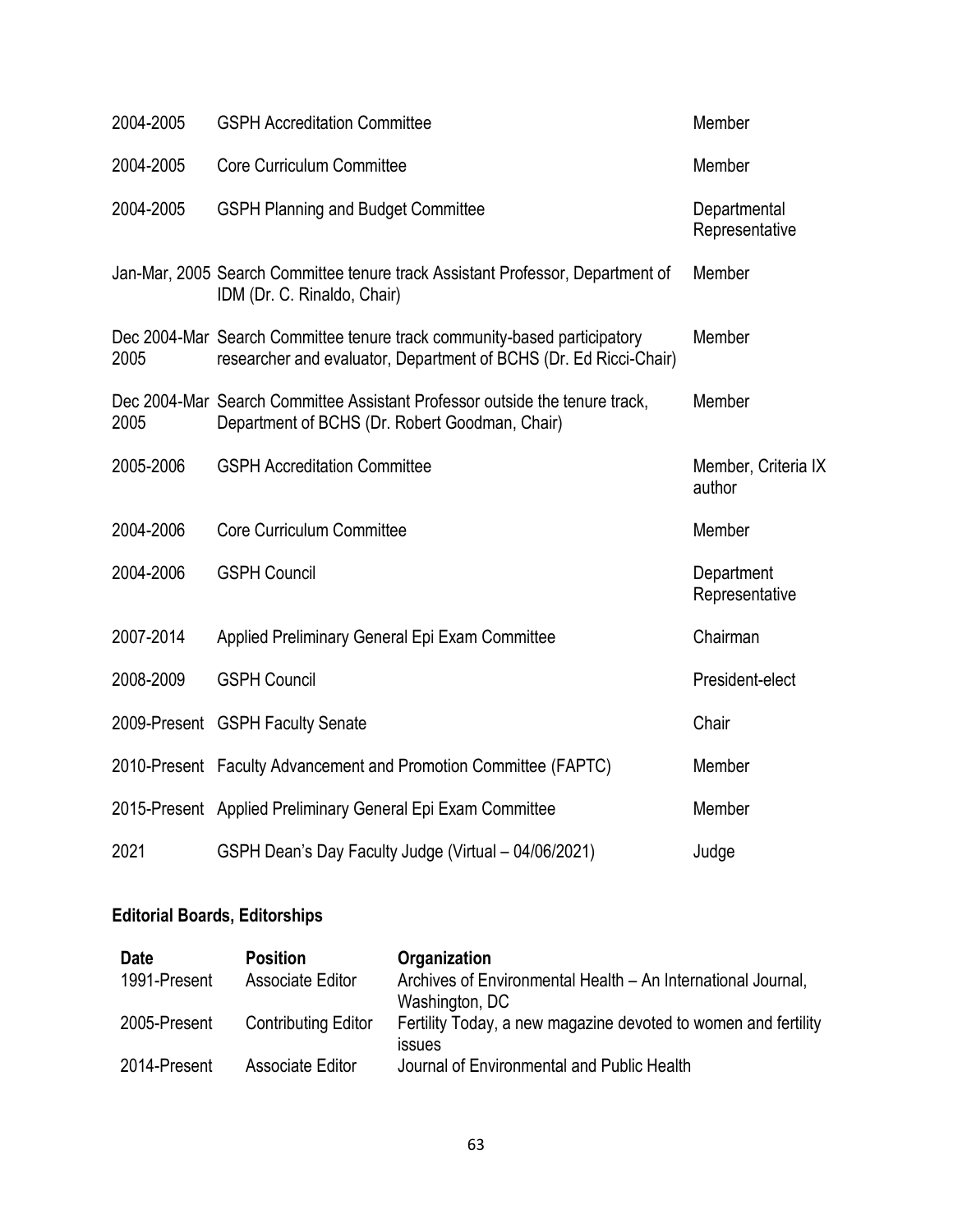| 2019-Present          | <b>Contributing Editor</b> | International Journal of Environmental Research and Public<br>Health                                              |
|-----------------------|----------------------------|-------------------------------------------------------------------------------------------------------------------|
| July 2019-<br>Present | Associate Editor           | Offered Position as Editor in Chief, Accepted Associate<br>Editorship instead. Epidemiology - Open Journal (EPOJ) |

# **Manuscript and Other Document/Publication Review**

| <b>Date</b>  | <b>Publication</b>                                                                                                                   |
|--------------|--------------------------------------------------------------------------------------------------------------------------------------|
| 1985-1986    | American Journal of Epidemiology                                                                                                     |
| 1985-Present | Epidemiologic Review                                                                                                                 |
| 1985-1986    | New England Journal of Medicine, Reviewer                                                                                            |
| 1987-1988    | <b>Hudson River Foundation</b>                                                                                                       |
| 1989         | E.P.A. Health Effects Research Laboratory, Grant Reviewer                                                                            |
| 1987         | <b>Epidemiology Reviews</b>                                                                                                          |
| 1987-1989    | March of Dimes, Reviewer                                                                                                             |
| 1989         | International Society for Environmental Epidemiology, Program Committee                                                              |
| 1992         | Fourth Annual Meeting of the International Society for Environmental Epidemiology,<br>Mexico Meeting, Program Committee and Reviewer |
| 1990-Present | Journal of Occupational Medicine, Journal Reviewer                                                                                   |
| 2005-Present | <b>Environmental Health Perspectives</b>                                                                                             |
| 2004-Present | Archives of Environmental Health Human Reproduction and Fertility                                                                    |
| 2004-Present | <b>Environmental Health Perspectives</b>                                                                                             |
| 2004-Present | Journal of the National Medical Association                                                                                          |
| 2004-Present | <b>JAMA</b>                                                                                                                          |
| 2004-Present | Journal of Occupational Health                                                                                                       |
| 2004-Present | <b>Diabetes Care</b>                                                                                                                 |
| 2004-Present | <b>JCEM</b>                                                                                                                          |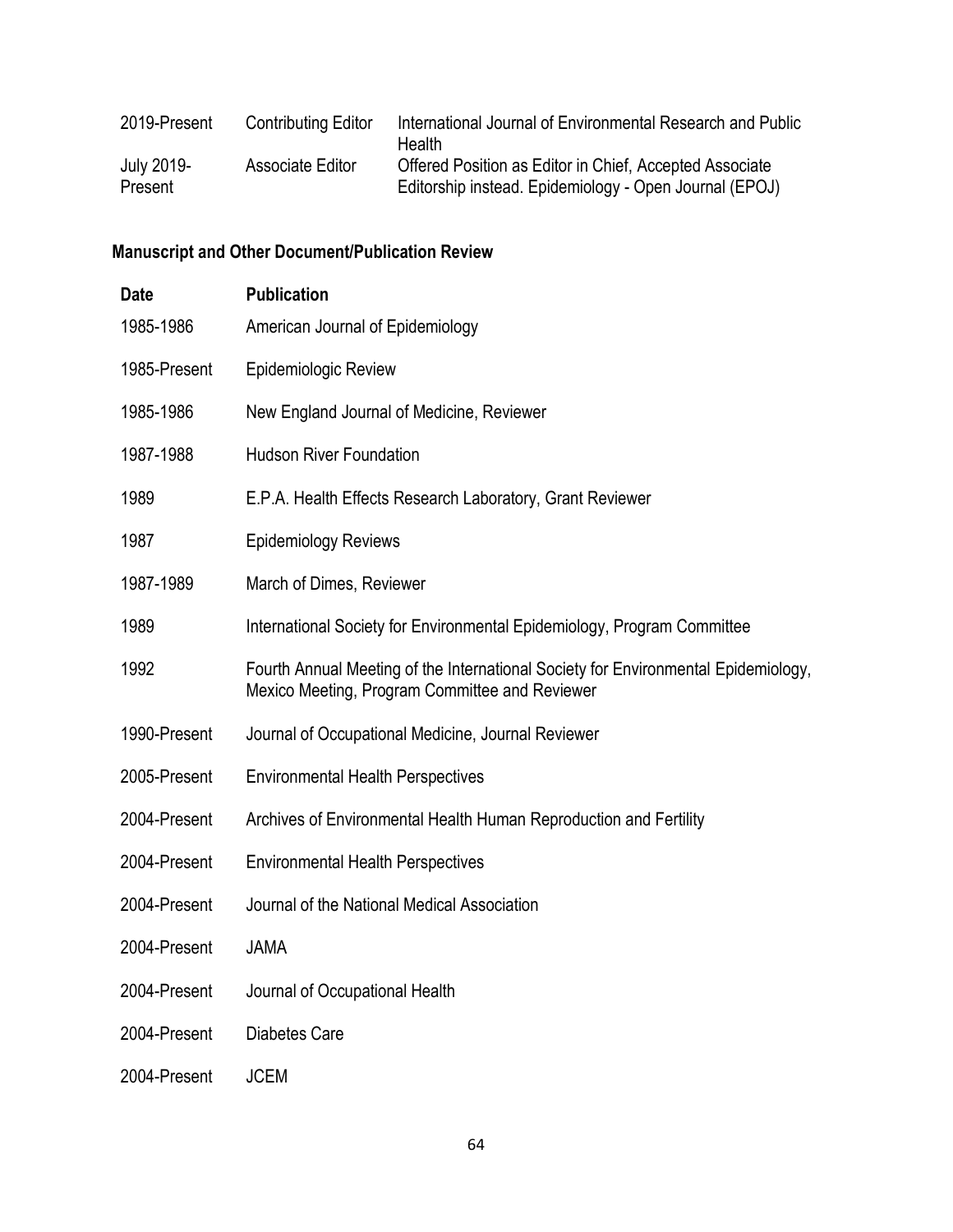#### 2004-Present Human Reproduction

2009-present Environmental Research

# **Study Sections, Review Panels, and Related Advisory Boards**

| <b>Date</b>      | <b>Position</b>                    | <b>Description and Organization</b>                                                                                                                                                                                                               |
|------------------|------------------------------------|---------------------------------------------------------------------------------------------------------------------------------------------------------------------------------------------------------------------------------------------------|
| 1989             | <b>Water Review Panel</b>          | US EPA Committee to "Evaluate the Role of Epidemiology in<br>Assessing Disinfection Technologies for Drinking Water,<br>Brookhaven, NY, September 13-15, 1989                                                                                     |
| 2004             | Member                             | NIH, NIDDK Review Committee                                                                                                                                                                                                                       |
| 2005             | Member                             | EPA, Environmental Epidemiology Training Grant Review<br>Committee                                                                                                                                                                                |
| 2005             | Member                             | K-Award Committee - K. Hoeger                                                                                                                                                                                                                     |
| 2005-Present     | Member                             | PA Department of Health Advisory Board, Environmental Public<br>Health Tracking (CDC)                                                                                                                                                             |
| 2005-2006        | Member                             | USEPA Science to achieve results and greater research<br>opportunities. Fellowship for Graduate Environmental Study:<br>Study Section (STAR and GRO Fellowships)                                                                                  |
| <b>July 2006</b> | Member                             | IOM Review of Noise Induced Hearing Loss                                                                                                                                                                                                          |
| 2007-2009        | Scientific committee               | National Academy of Science Committee on Estimating<br>Mortality Risk Reduction Benefits from Decreasing<br>Tropospheric Ozone Exposure, National Research Council of<br>the National Academies, Board of Environmental Studies and<br>Toxicology |
| 2007-Present     | <b>Technical Advisory</b><br>Group | New York Department of Health, EPHTN                                                                                                                                                                                                              |
| 2008-Present     | Reviewer                           | NHLBI Special Emphasis Review Panel - Mentored Career<br>Development Award to Promote Faculty Diversity in Biomedical<br>Research (K01) and Short-Term Research Education Program<br>to Increase Diversity in Health-Related Research (R-25)      |
| April 2018       | Reviewer                           | Special Emphasis Panel/Scientific Review Group 2018/08 ZES1<br>RAM-K (LP) Six grant reviews. reviewed environmental<br>epidemiology proposals for this scientific review group                                                                    |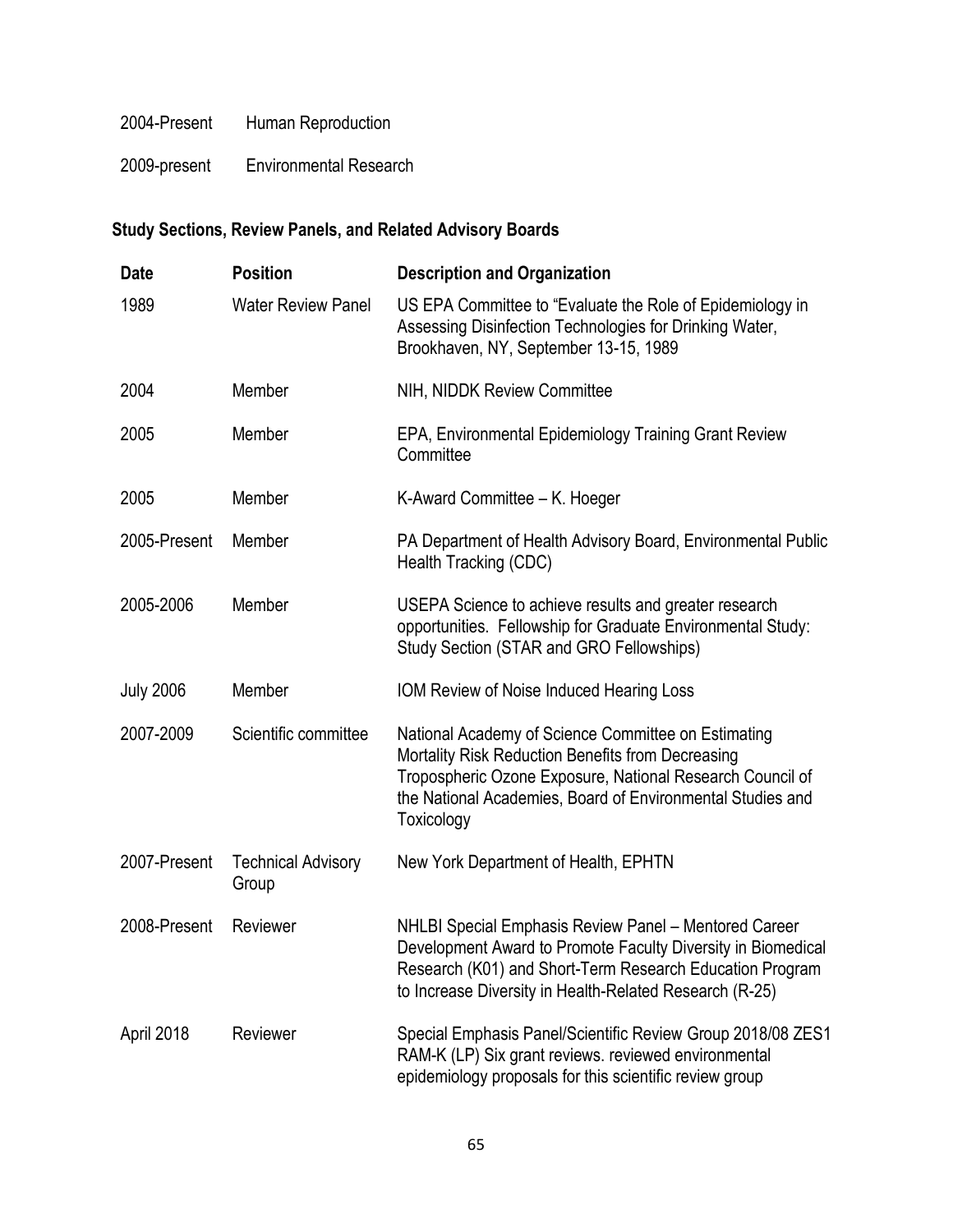| April 2018 | Reviewer | The BSF (United States-Israel Binational Science Foundation)    |
|------------|----------|-----------------------------------------------------------------|
|            |          | grant review: Identification of risk factors in pre-symptomatic |
|            |          | ALS using machine learning, application 2017309                 |

# **Service to Governmental and Other Public Organizations**

| <b>Date</b>          | <b>Position</b>                                                         | <b>Description and Organization</b>                                                                                                                                                |
|----------------------|-------------------------------------------------------------------------|------------------------------------------------------------------------------------------------------------------------------------------------------------------------------------|
| 1989-1990            | <b>NIH Consensus Panel</b>                                              | "Noise and Hearing Loss", Bethesda, MD                                                                                                                                             |
| 1990                 | Reviewer                                                                | US Congress, Office of Technology Assessment, "Costs and<br>Effectiveness of Screening for Cervical Cancer in Elderly<br>Women" OTA-BP-H-65 (Washington, US Govt. PO,<br>February) |
| 1990                 |                                                                         | "Effects of Military Aircraft on Human Health: Noise and Sonic<br>Boom Impact Technology (NSBIT) Program", Department of<br>the US Air Force, Wright-Patterson Air Force Base, OH  |
| 1989-1991            | Chairman                                                                | Cervical Cancer Task Force through the Pennsylvania State<br>Department of Health, Cancer-Control Program                                                                          |
| 1991                 | <b>Working Group</b><br>Member                                          | Combating Noise in the 90's", American Speech and Hearing<br>Association, December                                                                                                 |
| 1991                 | <b>Program Committee</b><br>and Organizer                               | Third Annual International Symposium on Environmental<br>Epidemiology, Beer Sheva, Israel                                                                                          |
| 1992                 | <b>Program Committee</b><br>and Organizer                               | Fourth Annual International Symposium on Environmental<br>Epidemiology, Cuernavaca, Morelos, Mexico                                                                                |
| 1993                 | Consultant<br>Epidemiologist                                            | Pennsylvania Department of Health "Breast and Cervical<br><b>Cancer Coalition"</b>                                                                                                 |
| 1993                 | Member, National<br><b>Advisory Committee</b>                           | "NIDCD Hereditary Hearing Impairment Resource Registry",<br>Boys Town National Research Hospital, Omaha, Nebraska<br>(NIH-DC-93-02)                                                |
| 1999                 | Member                                                                  | State of Pennsylvania Cervical Cancer Advisory Board                                                                                                                               |
| 1995<br>January 2005 | Epidemiologist and<br>Consultant<br><b>PA Cancer Control</b><br>Program | Commonwealth of Pennsylvania, Vietnam Veterans Disease<br>Registry and Health Commission<br><b>Evaluation Committee with Patricia Documet</b>                                      |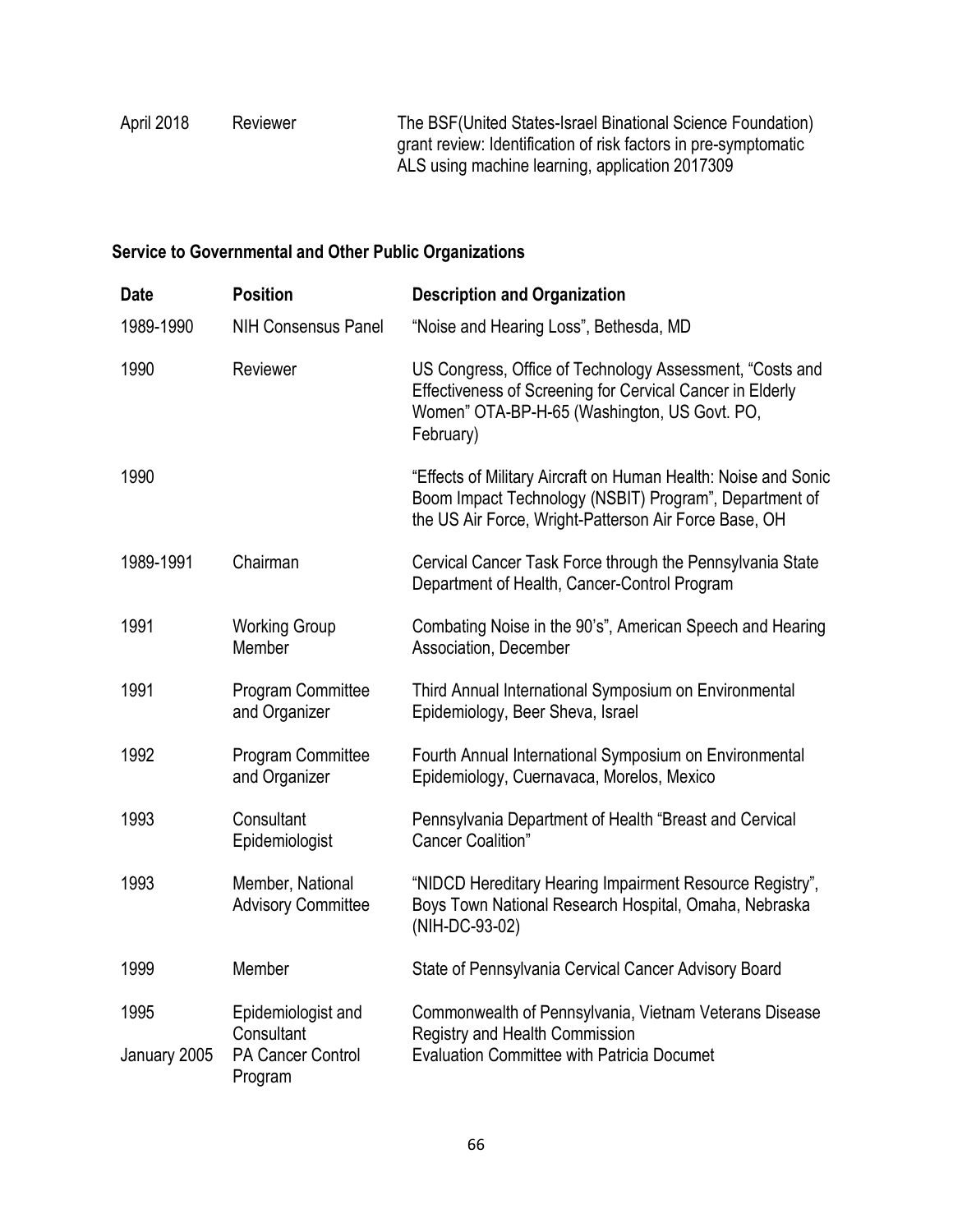| September    | Member, Technical         | Pennsylvania Department of Health, Environmental Public                                                                                    |
|--------------|---------------------------|--------------------------------------------------------------------------------------------------------------------------------------------|
| 2006-Present | <b>Advisory Group</b>     | Health Tracking, Harrisburg, PA                                                                                                            |
| 2017-Present | Member.<br>Epidemiologist | Pennsylvania Department of Health Rare Disease Advisory<br>Council (Formed under the Rare Disease Council Act-<br>enactment PL 285, No 14) |

# **Consultantships**

| <b>Dates</b>         | <b>Name of Consultantship</b>                                                                                                                                         |
|----------------------|-----------------------------------------------------------------------------------------------------------------------------------------------------------------------|
| 1993-Present         | Epidemiological Consultant, "Epidemiology of Hearing Loss Study", Beaver Dam Study<br>(NIH), Department of Ophthalmology, University of Wisconsin, School of Medicine |
| $6/24 - 25/$<br>1998 | Parke-Davis, Committee on Women's Healthcare, New Orleans, LA                                                                                                         |
| 2/14/1998            | Parke-Davis Committee on Women's Health, Symposium on PCOS, Boston, MA                                                                                                |
| 1/15-19/1998         | Parke-Davis, Conference on Revolutionizing Women's Healthcare: A Consensus<br>Conference. APCOS and Risk of CVD. Cancun, Mexico                                       |
| $1/2000 -$<br>4/2000 | US Justice Department, Lisa Cherup, Environmental Justice, Washington, DC, Air<br>Pollution in Hazelwood, LTV - Health Effects                                        |
| 2005                 | PAC3 PA DoH Cancer Board, Fertility Today, Contributing Editor                                                                                                        |
| 2010-Present         | Heinz Endowment "Breathe" Project                                                                                                                                     |

# **Leadership in Professional Organizations and Honorary Societies**

| <b>Date</b>  | <b>Position</b>        | <b>Description and Organization</b>                                                                    |
|--------------|------------------------|--------------------------------------------------------------------------------------------------------|
| 1989-Present | Member                 | International Society for Environmental Epidemiology                                                   |
| 1989-1993    | Secretary-Treasurer    | International Society for Environmental Epidemiology Description<br>and Organization (founding member) |
| 2000-Present | Fellow                 | American Heart Association, Epidemiology Council                                                       |
| 2004-2005    | Past President         | Delta Omega Honorary Public Health Society                                                             |
| 2005-2006    | <b>President Elect</b> | Environmental Health Section of PA Public Health Association                                           |
| 2005-2007    | <b>President Elect</b> | Newly formed Environmental Section of PPHA, a partner of<br><b>APHA</b>                                |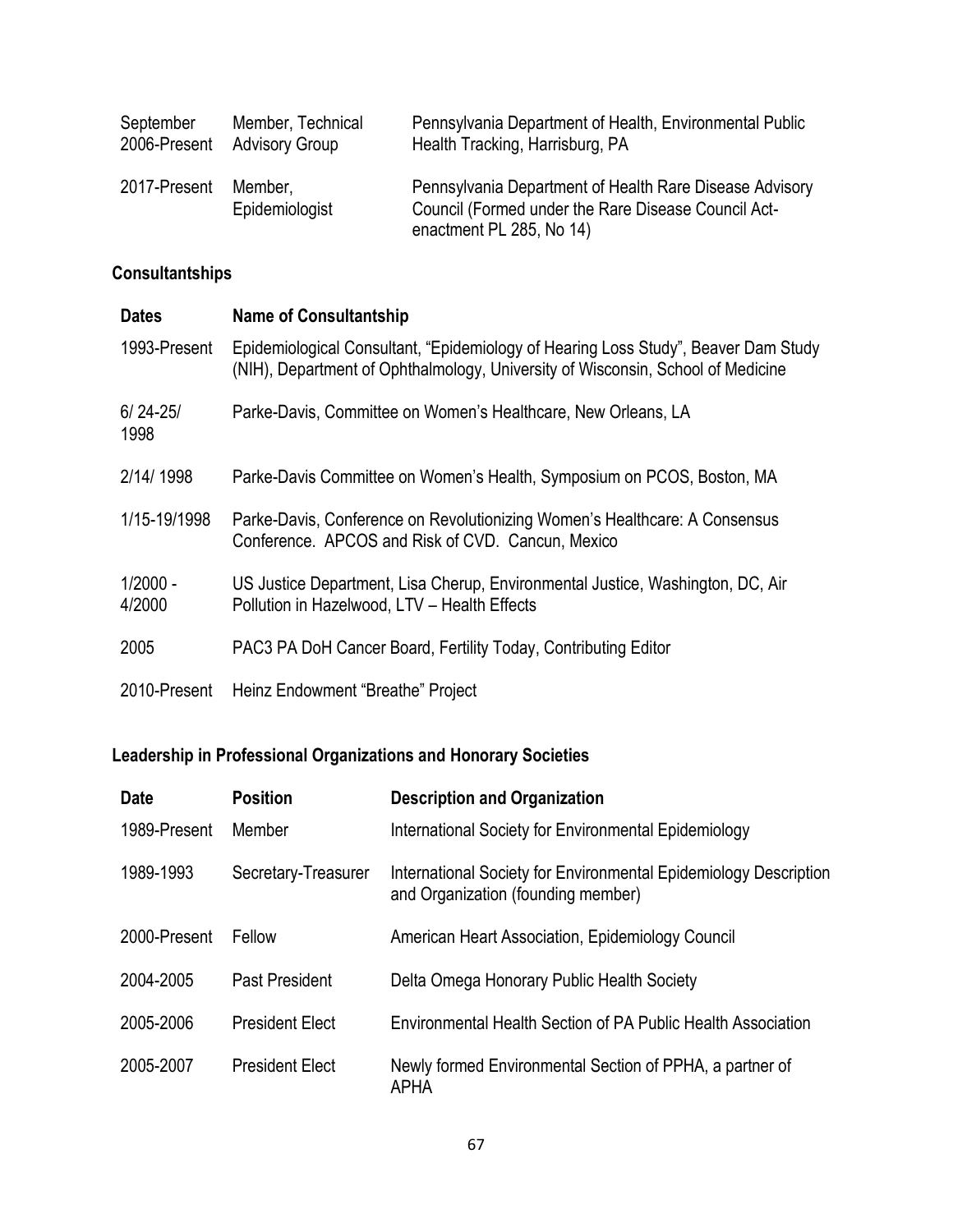# **School/University Committees**

| Year(s) | <b>Position, Committee</b>                                                                                           |
|---------|----------------------------------------------------------------------------------------------------------------------|
| 1981    | Member, Patricia Murphy Masters Committee                                                                            |
| 1982    | Member, Lynn Marshall Masters Committee                                                                              |
| 1985    | Member, Chandra Sharma Masters Committee                                                                             |
| Present | Member, FSEC Protem Committee                                                                                        |
| Present | Member, Faculty Advancement Promotion and Tenure Committee                                                           |
| Present | Member, Applied Preliminary General Epi Exam Committee                                                               |
| Present | Member, Environmental & Biological Determinants Committee of The Pittsburgh<br>Study (led by Dr. Catherine Haggerty) |

#### **Service to External Organizations Public Policy and Programs**

| Year(s)                | <b>Position and Organization</b>                                               | <b>Type of Service</b>                                                                                                                                         |
|------------------------|--------------------------------------------------------------------------------|----------------------------------------------------------------------------------------------------------------------------------------------------------------|
| 1995-1997              | Women's Health Conferences, YWCA<br>Women's Health Initiative Task Force       | Member                                                                                                                                                         |
| 1997-1998              | Neville Island Cancer Incidence Study                                          | Carried out cancer incidence survey in<br>conjunction with master's student<br>project and Clean Water Action and<br><b>Allegheny County Health Department</b> |
| December 1996-May 1997 | Allegheny County Health Department<br><b>Epidemiology and Consultant</b>       | Department interview survey to assess<br>Flue Immunization rate in the 1996-<br>1997 flu season for ACHD Infectious<br>Disease Division                        |
| April-June 1997        | Pennsylvania State Health Department<br>SW Regional Office, Consultant         | Investigation into health effects, Canton<br>Township, Washington County                                                                                       |
| Summer 1996            | Allegheny County Department of Health<br>Jeanne Kish, Special Projects         | Investigation of sick building syndrome<br>for Pittsburgh City Schools                                                                                         |
| 1998-1999              | American Speech and Hearing Association Working Group member<br>Washington, DC |                                                                                                                                                                |
| 1998                   | Investigation - Neville Island - Cancer<br><b>Incidence Survey</b>             | For the Clean Water Action Association                                                                                                                         |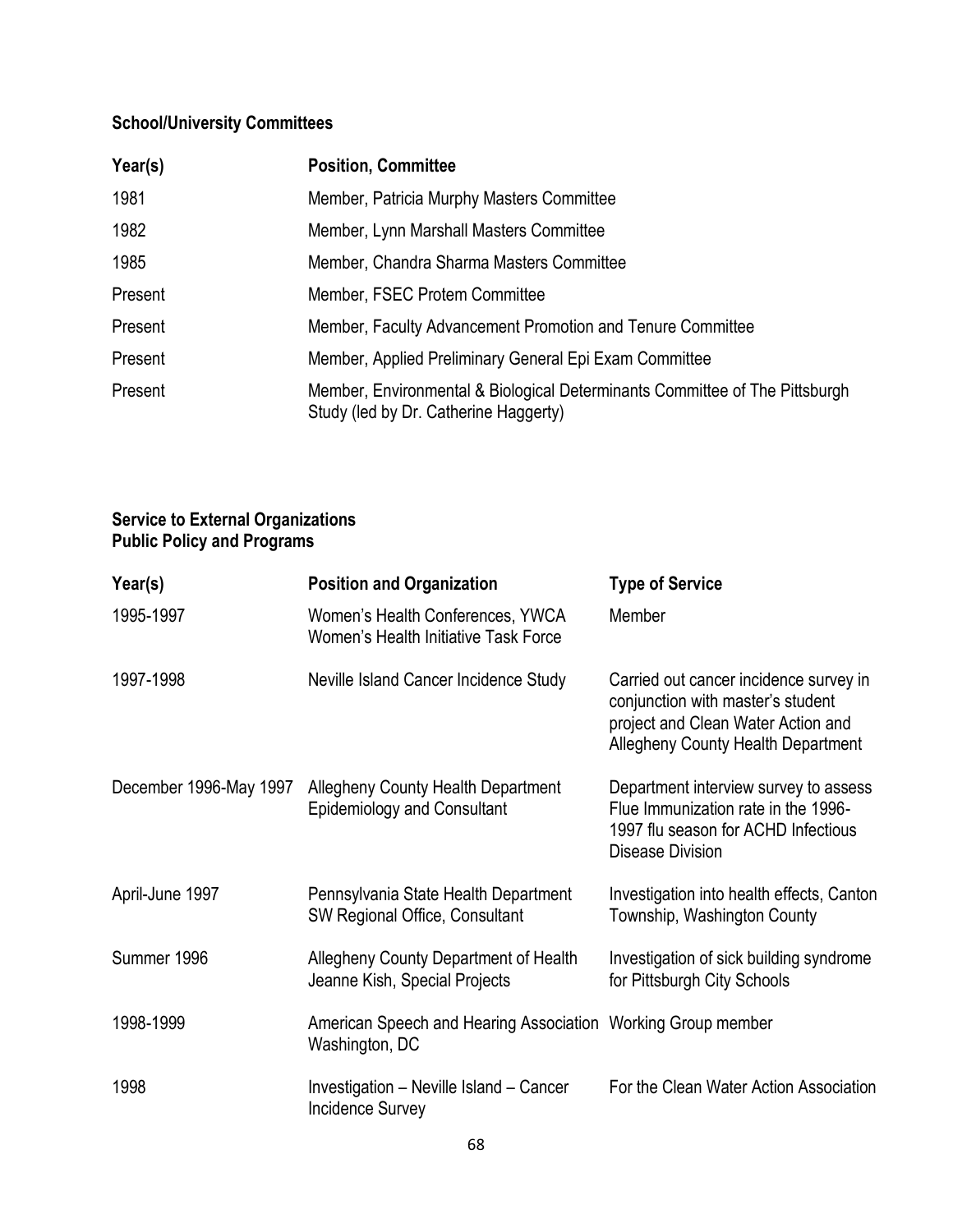| 2001-2003       | <b>PA Cancer Control Consortium</b><br>(PAC3)                                                                                                        | Served on Executive Board for<br>epidemiological expertise    |
|-----------------|------------------------------------------------------------------------------------------------------------------------------------------------------|---------------------------------------------------------------|
| 2004-Present    | PCO USA - Pittsburgh Chapter executive<br>committee                                                                                                  | Support group and Association<br><b>Advisory Board Member</b> |
| 2/2010 - 7/2014 | Member, PADOH TAG Committee,<br>Department of Health, Harrisburg, PA,<br><b>Technical Advisory Committee Member</b>                                  | Science advisor                                               |
| 2/2010 - 7/2011 | Member, state of New York Environmental Scientific advisory committee<br>Public Health Tracking advisory committee<br>for CDC EPHTN tracking program |                                                               |
| 2014-2016       | Heinz Breathe Project (Air Pollution)                                                                                                                | Member                                                        |

# **Service to Government Agencies**

| Year(s)      | <b>Position and Organization</b>                                                                                                                                 | <b>Type of Service</b>                    |
|--------------|------------------------------------------------------------------------------------------------------------------------------------------------------------------|-------------------------------------------|
| 2017-2025    | Member and epidemiologist, Pennsylvania Department of<br>Health, Rare Disease Advisory Council                                                                   | Epidemiologist and<br>council member      |
| 2007-Present | Pennsylvania Department of Health, Environmental<br><b>Public Health Tracking Program</b>                                                                        | <b>Technical Advisory Board</b><br>member |
| 2007         | <b>Cervical Cancer Task Force</b>                                                                                                                                | Member                                    |
| 2007-2009    | Technical Advisory Board, PA Department of Health,<br>Harrisburg, PA                                                                                             | Member                                    |
| 2006-Present | Committee on Estimating Mortality Risk Reduction<br>Benefits from Decreasing Tropospheric Ozone Exposure,<br>National Research Council of the National Academies | Member                                    |
| 1999         | State of Pennsylvania, Cervical Cancer                                                                                                                           | <b>Advisory Board</b>                     |
| 1995         | Commonwealth of Pennsylvania, Vietnam Veterans<br>Disease Registry and Health Commission                                                                         | Epidemiologist and<br>Consultant          |
| 1993         | Pennsylvania Department of Health, "Breast and Cervical<br><b>Cancer Coalition"</b>                                                                              | <b>Consultant Epidemiologist</b>          |